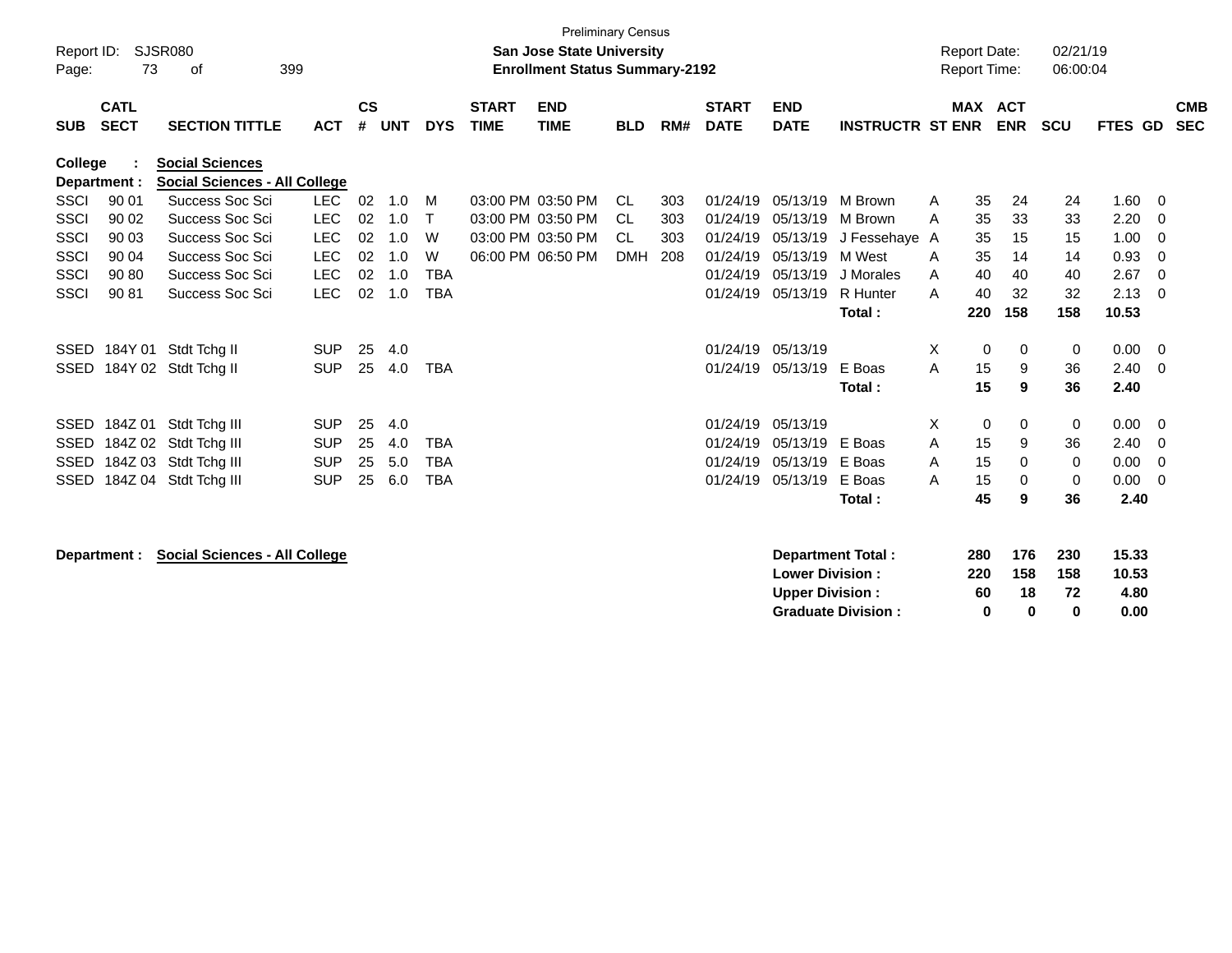| Report ID:<br>Page: | 74                         | SJSR080<br>399<br>οf                                                               |            |                |            |            |                             | <b>Preliminary Census</b><br>San Jose State University<br><b>Enrollment Status Summary-2192</b> |            |     |                             |                           |                                  | <b>Report Date:</b><br>Report Time: |                | 02/21/19<br>06:00:04 |               |                          |                          |
|---------------------|----------------------------|------------------------------------------------------------------------------------|------------|----------------|------------|------------|-----------------------------|-------------------------------------------------------------------------------------------------|------------|-----|-----------------------------|---------------------------|----------------------------------|-------------------------------------|----------------|----------------------|---------------|--------------------------|--------------------------|
| <b>SUB</b>          | <b>CATL</b><br><b>SECT</b> | <b>SECTION TITTLE</b>                                                              | <b>ACT</b> | <b>CS</b><br># | <b>UNT</b> | <b>DYS</b> | <b>START</b><br><b>TIME</b> | <b>END</b><br><b>TIME</b>                                                                       | <b>BLD</b> | RM# | <b>START</b><br><b>DATE</b> | <b>END</b><br><b>DATE</b> | <b>INSTRUCTR ST ENR</b>          | MAX ACT                             | <b>ENR</b>     | <b>SCU</b>           | FTES GD       |                          | <b>CMB</b><br><b>SEC</b> |
| College             |                            | <b>Social Sciences</b>                                                             |            |                |            |            |                             |                                                                                                 |            |     |                             |                           |                                  |                                     |                |                      |               |                          |                          |
| Department :        |                            | <b>Anthropology</b>                                                                |            |                |            |            |                             |                                                                                                 |            |     |                             |                           |                                  |                                     |                |                      |               |                          |                          |
| ANTH 11 01          |                            | <b>Cultural Anthro</b>                                                             | <b>LEC</b> | 02             | 3.0        | MW         |                             | 09:00 AM 10:15 AM                                                                               | CL         | 202 |                             | 01/24/19 05/13/19         | S Ou                             | Α<br>40                             | 25             | 75                   | 5.00          | - 0                      |                          |
| ANTH                | 11 02                      | <b>Cultural Anthro</b>                                                             | <b>LEC</b> |                | 3.0        |            |                             |                                                                                                 |            |     |                             |                           |                                  | X<br>0                              | 0              | 0                    | 0.00          | 0                        |                          |
| ANTH                | 11 03                      | <b>Cultural Anthro</b>                                                             | <b>LEC</b> | 02             | 3.0        | TR         |                             | 01:30 PM 02:45 PM                                                                               | CL.        | 202 |                             | 01/24/19 05/13/19         | G Flores San A                   | 40                                  | 29             | 87                   | 5.80          | 0                        |                          |
| <b>ANTH</b>         | 11 04                      | <b>Cultural Anthro</b>                                                             | <b>LEC</b> | 02             | 3.0        | <b>TR</b>  |                             | 03:00 PM 04:15 PM                                                                               | CL.        | 202 |                             | 01/24/19 05/13/19         | G Bousquet A                     | 40                                  | 21             | 63                   | 4.20          | 0                        |                          |
| ANTH                | 11 80                      | <b>Cultural Anthro</b>                                                             | <b>LEC</b> | 02             | 3.0        | <b>TBA</b> |                             |                                                                                                 |            |     |                             | 01/24/19 05/13/19         | Q McCrary                        | Α<br>40                             | 40             | 120                  | 8.00          | 0                        |                          |
|                     |                            |                                                                                    |            |                |            |            |                             |                                                                                                 |            |     |                             |                           | Total:                           | 160                                 | 115            | 345                  | 23.00         |                          |                          |
| ANTH                | 12 01                      | Intro to Human Evol                                                                | <b>LEC</b> | 02             | 3.0        | MW         |                             | 03:00 PM 04:15 PM                                                                               | CL         | 204 | 01/24/19                    | 05/13/19                  | V Sanchez-ChA                    | 40                                  | 32             | 96                   | 6.40          | $\overline{0}$           |                          |
| ANTH                | 12 02                      | Intro to Human Evol                                                                | <b>LEC</b> | 02             | 3.0        | <b>TR</b>  | 10:30 AM 11:45 AM           |                                                                                                 | <b>WSQ</b> | 004 | 01/24/19                    | 05/13/19                  | V Sanchez-ChA                    | 40                                  | 42             | 126                  | 8.40          | 0                        |                          |
| <b>ANTH</b>         | 12 03                      | Intro to Human Evol                                                                | <b>LEC</b> | 02             | 3.0        | <b>TR</b>  |                             | 04:30 PM 05:45 PM                                                                               | CL         | 202 | 01/24/19                    | 05/13/19                  | V Sanchez-ChA                    | 40                                  | 40             | 120                  | 8.00          | 0                        |                          |
| ANTH                | 12 04                      | Intro to Human Evol                                                                | <b>LEC</b> | 02             | 3.0        | MW         | 10:30 AM 11:45 AM           |                                                                                                 | WSQ        | 004 | 01/24/19                    | 05/13/19                  | A Feldman                        | 40<br>A                             | 39             | 117                  | 7.80          | 0                        |                          |
| ANTH                | 12 05                      | Intro to Human Evol                                                                | <b>LEC</b> | 02             | 3.0        | MW         |                             | 09:00 AM 10:15 AM                                                                               | WSQ        | 004 | 01/24/19                    | 05/13/19                  | G Flores San A                   | 40                                  | 29             | 87                   | 5.80          | 0                        |                          |
| ANTH                | 12 06                      | Intro to Human Evol                                                                | <b>LEC</b> | 02             | 3.0        | MW         |                             | 01:30 PM 02:45 PM                                                                               | WSQ 004    |     |                             | 01/24/19 05/13/19         | G Flores San A                   | 40                                  | 36             | 108                  | 7.20          | 0                        |                          |
|                     |                            |                                                                                    |            |                |            |            |                             |                                                                                                 |            |     |                             |                           | Total:                           | 240                                 | 218            | 654                  | 43.60         |                          |                          |
| ANTH                | 25 01                      | Human Life Context                                                                 | <b>LEC</b> | 02             | 3.0        | MW         |                             | 03:00 PM 04:15 PM                                                                               | CL         | 202 | 01/24/19                    | 05/13/19                  | J Anderson                       | A<br>40                             | 11             | 33                   | 2.20          | $\overline{0}$           |                          |
| <b>ANTH</b>         | 25 02                      | Human Life Context                                                                 | <b>LEC</b> | 02             | 3.0        | MW         |                             | 10:30 AM 11:45 AM                                                                               | CL         | 204 |                             | 01/24/19 05/13/19         | C Darrah                         | Α<br>40                             | 20             | 60                   | 4.00          | 0                        |                          |
| ANTH                | 25 03                      | Human Life Context                                                                 | <b>LEC</b> |                | 3.0        |            |                             |                                                                                                 |            |     |                             |                           |                                  | X<br>0                              | 0              | 0                    | 0.00          | 0                        |                          |
|                     |                            |                                                                                    |            |                |            |            |                             |                                                                                                 |            |     |                             |                           | Total:                           | 80                                  | 31             | 93                   | 6.20          |                          |                          |
|                     |                            | ANTH 100W 01 Writing Workshop                                                      | SEM        | 05             | 3.0        | МW         |                             | 01:30 PM 02:45 PM                                                                               | CL         | 202 |                             | 01/24/19 05/13/19         | J Anderson                       | A<br>25                             | 13             | 39                   | 2.60          | $\overline{\phantom{0}}$ |                          |
|                     |                            |                                                                                    |            |                |            |            |                             |                                                                                                 |            |     |                             |                           | Total:                           | 25                                  | 13             | 39                   | 2.60          |                          |                          |
|                     | ANTH 107 01                | Anth Food                                                                          | <b>LEC</b> |                | 02 3.0     | TR         |                             | 09:00 AM 10:15 AM                                                                               | CL         | 204 |                             | 01/24/19 05/13/19         | J English-Lu A                   | 25                                  | 23             | 69                   | 4.65          | - 1                      |                          |
|                     |                            |                                                                                    |            |                |            |            |                             |                                                                                                 |            |     |                             |                           | Total:                           | 25                                  | 23             | 69                   | 4.65          |                          |                          |
|                     |                            |                                                                                    |            |                |            |            |                             |                                                                                                 |            |     |                             |                           |                                  |                                     |                |                      |               |                          |                          |
|                     | ANTH 115 01                | <b>Global Culture</b>                                                              | <b>LEC</b> | 02             | 3.0        | MW         |                             | 04:30 PM 05:45 PM                                                                               | CL         | 202 |                             | 01/24/19 05/13/19         | J Anderson                       | 40<br>A                             | 22             | 66                   | 4.40          | $0\,$ C                  |                          |
| ASIA                | 115 01                     | <b>Global Culture</b>                                                              | <b>LEC</b> | 02             | 3.0        | MW         |                             | 04:30 PM 05:45 PM                                                                               | CL         | 202 |                             | 01/24/19 05/13/19         | J Anderson                       | 0<br>A                              | $\overline{4}$ | 12                   | 0.80          | $0\,$ C                  |                          |
|                     | ANTH 115 02                | <b>Global Culture</b>                                                              | <b>LEC</b> |                | 02 3.0     | <b>TR</b>  |                             | 12:00 PM 01:15 PM                                                                               | CL         | 204 |                             |                           | 01/24/19 05/13/19 G Bousquet A   | 40                                  | 19             | 57                   | 3.80          | $0\,C$                   |                          |
|                     | ASIA 115 02                | <b>Global Culture</b>                                                              | LEC.       |                | 02 3.0     | TR         |                             | 12:00 PM 01:15 PM CL                                                                            |            | 204 |                             |                           | 01/24/19 05/13/19 G Bousquet A   | 0                                   | $\overline{1}$ | 3                    | $0.20 \t 0 C$ |                          |                          |
|                     | ANTH 115 03                | <b>Global Culture</b>                                                              | <b>LEC</b> |                | 02 3.0     | TR         |                             | 03:00 PM 04:15 PM                                                                               | WSQ 004    |     |                             |                           | 01/24/19 05/13/19 J English-Lu A | 40                                  | 17             | 51                   | 3.45 1 C      |                          |                          |
|                     | ASIA 115 03                | <b>Global Culture</b>                                                              | <b>LEC</b> |                | 02 3.0     | TR         |                             | 03:00 PM 04:15 PM WSQ 004                                                                       |            |     |                             |                           | 01/24/19 05/13/19 J English-Lu A | 0                                   | 3              | 9                    | $0.60 \t 0 C$ |                          |                          |
|                     | ANTH 115 80                | <b>Global Culture</b>                                                              | <b>LEC</b> |                | 02 3.0     | TBA        |                             |                                                                                                 |            |     |                             |                           | 01/24/19 05/13/19 J Anderson A   | 40                                  | 34             | 102                  | 6.80 0 C      |                          |                          |
|                     | ASIA 11580                 | <b>Global Culture</b>                                                              | <b>LEC</b> |                | 02 3.0     | TBA        |                             |                                                                                                 |            |     |                             |                           | 01/24/19 05/13/19 J Anderson A   | 0                                   | 4              | 12                   | $0.80 \t 0 C$ |                          |                          |
|                     |                            |                                                                                    |            |                |            |            |                             |                                                                                                 |            |     |                             |                           | Total:                           |                                     | 160 104        | 312                  | 20.85         |                          |                          |
|                     | ANTH 129 01                | Environmental Anth LEC 02 3.0 MW 01:30 PM 02:45 PM CL 204 01/24/19 05/13/19 A Faas |            |                |            |            |                             |                                                                                                 |            |     |                             |                           |                                  | <b>A</b>                            | 25 21          | 63                   | $4.25$ 1      |                          |                          |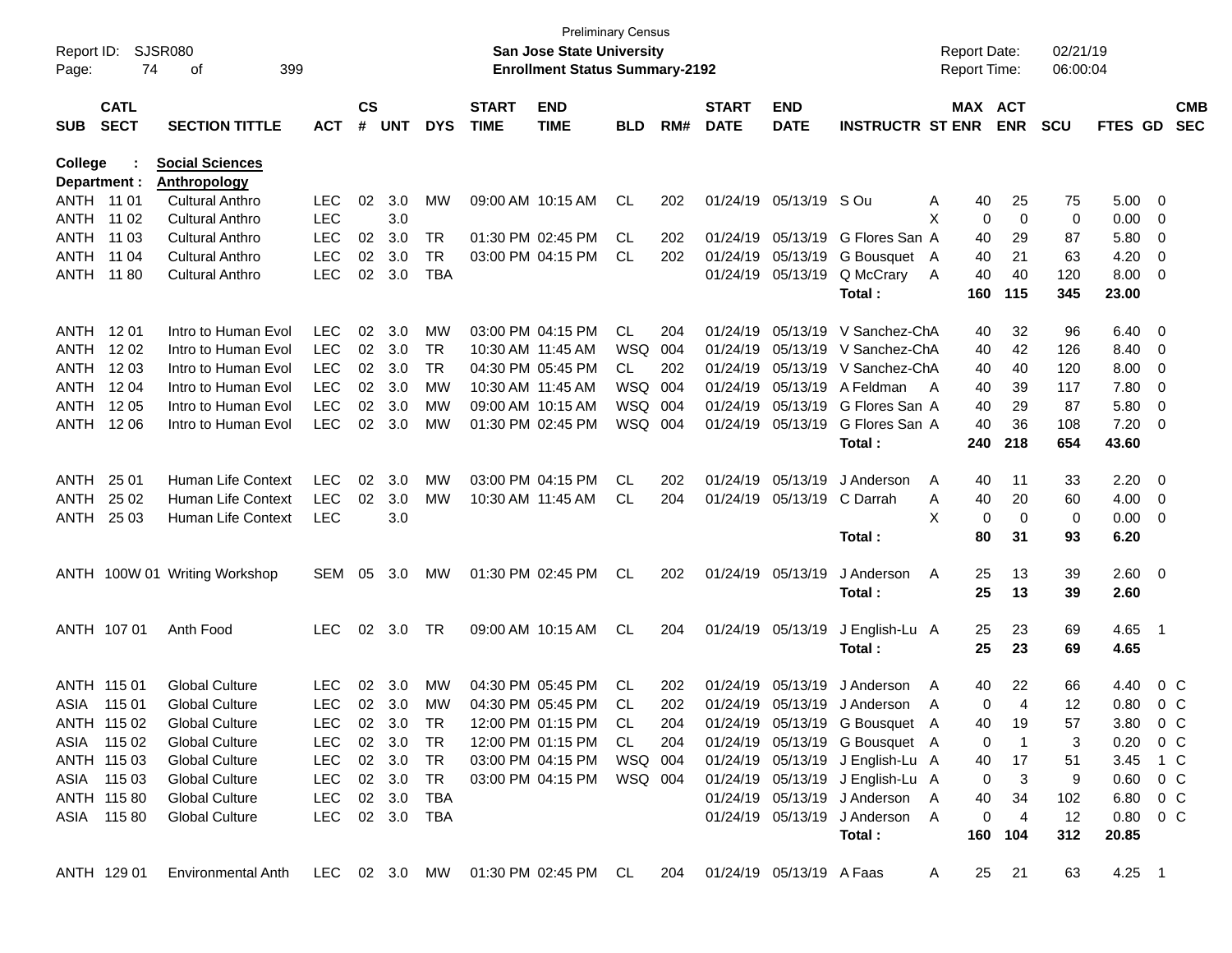| Report ID:<br>Page: | 75                         | SJSR080<br>399<br>of          |               |                    |            |            |                             | <b>San Jose State University</b><br><b>Enrollment Status Summary-2192</b> | <b>Preliminary Census</b> |     |                             |                           |                                     | <b>Report Date:</b><br>Report Time: |                       |                | 02/21/19<br>06:00:04 |                |                          |                          |
|---------------------|----------------------------|-------------------------------|---------------|--------------------|------------|------------|-----------------------------|---------------------------------------------------------------------------|---------------------------|-----|-----------------------------|---------------------------|-------------------------------------|-------------------------------------|-----------------------|----------------|----------------------|----------------|--------------------------|--------------------------|
| <b>SUB</b>          | <b>CATL</b><br><b>SECT</b> | <b>SECTION TITTLE</b>         | <b>ACT</b>    | $\mathsf{cs}$<br># | <b>UNT</b> | <b>DYS</b> | <b>START</b><br><b>TIME</b> | <b>END</b><br><b>TIME</b>                                                 | <b>BLD</b>                | RM# | <b>START</b><br><b>DATE</b> | <b>END</b><br><b>DATE</b> | <b>INSTRUCTR ST ENR</b>             |                                     | MAX ACT<br><b>ENR</b> |                | <b>SCU</b>           | <b>FTES GD</b> |                          | <b>CMB</b><br><b>SEC</b> |
|                     |                            |                               |               |                    |            |            |                             |                                                                           |                           |     |                             |                           | Total:                              |                                     | 25                    | 21             | 63                   | 4.25           |                          |                          |
|                     | ANTH 133 01                | <b>Org Cultures</b>           | <b>LEC</b>    | 02                 | 3.0        | MW         |                             | 09:00 AM 10:15 AM                                                         | <b>CL</b>                 | 204 |                             | 01/24/19 05/13/19         | C Darrah                            | Α                                   | 25<br>25              | 20             | 60                   | 4.15 3         |                          |                          |
|                     |                            |                               |               |                    |            |            |                             |                                                                           |                           |     |                             |                           | Total:                              |                                     |                       | 20             | 60                   | 4.15           |                          |                          |
|                     | ANTH 136 01                | <b>Thought Control</b>        | <b>LEC</b>    | 02                 | 3.0        | TR         |                             | 03:00 PM 04:15 PM                                                         | CL                        | 204 |                             | 01/24/19 05/13/19         | J Marlovits                         | Α                                   | 35                    | 27             | 81                   | $5.40 \ 0$     |                          |                          |
|                     |                            |                               |               |                    |            |            |                             |                                                                           |                           |     |                             |                           | Total:                              |                                     | 35                    | 27             | 81                   | 5.40           |                          |                          |
|                     | ANTH 140 01                | <b>Human Sexuality</b>        | <b>LEC</b>    | 01                 | 3.0        | <b>TR</b>  | 10:30 AM 11:45 AM           |                                                                           | <b>CL</b>                 | 204 |                             | 01/24/19 05/13/19         | J Marlovits                         | Α                                   | 40                    | 24             | 72                   | 4.80           | $0\,$ C                  |                          |
| HS                  | 140 01                     | <b>Human Sexuality</b>        | <b>LEC</b>    | 01                 | 3.0        | <b>TR</b>  | 10:30 AM 11:45 AM           |                                                                           | CL.                       | 204 |                             | 01/24/19 05/13/19         | J Marlovits                         | Α                                   | 0                     | 8              | 24                   | 1.60           | $0\,$ C                  |                          |
| <b>BIOL</b>         | 140 01                     | <b>Human Sexuality</b>        | <b>LEC</b>    | 01                 | 3.0        | TR         |                             | 10:30 AM 11:45 AM                                                         | CL.                       | 204 |                             | 01/24/19 05/13/19         | J Marlovits                         | Α                                   | 0                     | 7              | 21                   | 1.40           | 0 <sup>o</sup>           |                          |
|                     | ANTH 140 02                | <b>Human Sexuality</b>        | <b>LEC</b>    | 01                 | 3.0        | TR         |                             | 04:30 PM 05:45 PM                                                         | CL.                       | 204 |                             | 01/24/19 05/13/19         | J Marlovits                         | A                                   | 40                    | 15             | 45                   | 3.00           | 0 <sup>o</sup>           |                          |
| HS                  | 140 02                     | Human Sexuality               | <b>LEC</b>    | 01                 | 3.0        | <b>TR</b>  |                             | 04:30 PM 05:45 PM                                                         | CL.                       | 204 |                             | 01/24/19 05/13/19         | J Marlovits                         | A                                   | 0                     | 5              | 15                   | 1.00           | 0 <sup>o</sup>           |                          |
| <b>BIOL</b>         | 140 02                     | <b>Human Sexuality</b>        | <b>LEC</b>    | 01                 | 3.0        | <b>TR</b>  |                             | 04:30 PM 05:45 PM                                                         | CL.                       | 204 |                             | 01/24/19 05/13/19         | J Marlovits                         | A                                   | 0                     | 8              | 24                   | 1.60           | 0 <sup>o</sup>           |                          |
|                     | ANTH 140 03                | Human Sexuality               | <b>LEC</b>    | 01                 | 3.0        | <b>MW</b>  |                             | 12:00 PM 01:15 PM                                                         | DH                        | 250 |                             | 01/24/19 05/13/19         | J McDaniel                          | A                                   | 60                    | 23             | 69                   | 4.60           | 0 <sup>o</sup>           |                          |
| HS                  | 140 03                     | Human Sexuality               | <b>LEC</b>    | 01                 | 3.0        | МW         |                             | 12:00 PM 01:15 PM                                                         | DH                        | 250 |                             | 01/24/19 05/13/19         | J McDaniel                          | A                                   | $\mathbf 0$           | $\overline{4}$ | 12                   | 0.80           | 0 <sup>o</sup>           |                          |
| BIOL                | 140 03                     | <b>Human Sexuality</b>        | <b>LEC</b>    | 01                 | 3.0        | MW         |                             | 12:00 PM 01:15 PM                                                         | DH                        | 250 |                             | 01/24/19 05/13/19         | J McDaniel                          | A                                   | 0                     | 11             | 33                   | 2.20           | 0 <sup>o</sup>           |                          |
|                     | ANTH 140 04                | <b>Human Sexuality</b>        | <b>LEC</b>    | 01                 | 3.0        | <b>TR</b>  |                             | 03:00 PM 04:15 PM                                                         | DH.                       | 351 |                             | 01/24/19 05/13/19         | J McDaniel                          | A                                   | 60                    | 12             | 36                   | 2.40           | 0 <sup>o</sup>           |                          |
| НS                  | 140 04                     | <b>Human Sexuality</b>        | <b>LEC</b>    | 01                 | 3.0        | <b>TR</b>  |                             | 03:00 PM 04:15 PM                                                         | DH                        | 351 |                             | 01/24/19 05/13/19         | J McDaniel                          | A                                   | 0                     | 8              | 24                   | 1.60           | 0 <sup>o</sup>           |                          |
| BIOL                | 140 04                     | <b>Human Sexuality</b>        | <b>LEC</b>    | 01                 | 3.0        | TR         |                             | 03:00 PM 04:15 PM                                                         | DH                        | 351 |                             | 01/24/19 05/13/19         | J McDaniel                          | A                                   | 0                     | 8              | 24                   | 1.60           | $0\,$ C                  |                          |
|                     |                            |                               |               |                    |            |            |                             |                                                                           |                           |     |                             |                           | Total:                              | 200                                 |                       | 133            | 399                  | 26.60          |                          |                          |
|                     | ANTH 146 01                | <b>Culture &amp; Conflict</b> | <b>LEC</b>    | 02                 | 3.0        | TR         |                             | 01:30 PM 02:45 PM                                                         | WSQ 004                   |     |                             | 01/24/19 05/13/19         | G Bousquet                          | $\mathsf{A}$                        | 40                    | 39             | 117                  | 7.80 0         |                          |                          |
|                     | ANTH 146 02                | <b>Culture &amp; Conflict</b> | <b>LEC</b>    |                    | 3.0        |            |                             |                                                                           |                           |     |                             |                           |                                     | х                                   | 0                     | $\mathbf 0$    | 0                    | 0.00           | $\overline{\phantom{0}}$ |                          |
|                     | ANTH 146 80                | <b>Culture &amp; Conflict</b> | <b>LEC</b>    | 02                 | 3.0        | <b>TBA</b> |                             |                                                                           |                           |     |                             | 01/24/19 05/13/19         | Q McCrary                           | Α                                   | 40                    | 37             | 111                  | 7.45           | - 1                      |                          |
|                     |                            |                               |               |                    |            |            |                             |                                                                           |                           |     |                             |                           | Total:                              |                                     | 80                    | 76             | 228                  | 15.25          |                          |                          |
|                     | ANTH 156 01                | Bioarchaeology                | SEM           | 05                 | 3.0        | TR         |                             | 12:00 PM 01:15 PM                                                         | WSQ 004                   |     |                             | 01/24/19 05/13/19         | V Sanchez-ChA                       |                                     | 20                    | 16             | 48                   | $3.20 \ 0$     |                          |                          |
|                     |                            |                               |               |                    |            |            |                             |                                                                           |                           |     |                             |                           | Total :                             |                                     | 20                    | 16             | 48                   | 3.20           |                          |                          |
|                     | ANTH 157 01                | <b>Forensic Anthro</b>        | LEC.          |                    | 02 3.0     | MW         |                             | 12:00 PM 01:15 PM                                                         | WSQ 004                   |     |                             | 01/24/19 05/13/19 J Karpf |                                     | A                                   | 20                    | 21             | 63                   | $4.20 \ 0$     |                          |                          |
|                     |                            |                               |               |                    |            |            |                             |                                                                           |                           |     |                             |                           | Total :                             |                                     | 20                    | 21             | 63                   | 4.20           |                          |                          |
|                     | ANTH 160 01                | <b>Recon Lost Civs</b>        | LEC 02 3.0    |                    |            | MW         |                             | 10:30 AM 11:45 AM                                                         | CL                        | 202 |                             |                           | 01/24/19 05/13/19 M Meniketti A     |                                     | 40                    | 44             | 132                  | $8.80\ 0$      |                          |                          |
|                     | ANTH 160 02                | Recon Lost Civs               | LEC           |                    | 02 3.0     | MW         | 04:30 PM 05:45 PM           |                                                                           | WSQ 004                   |     |                             |                           | 01/24/19 05/13/19 V Sanchez-ChA     |                                     | 40                    | 38             | 114                  | $7.60 \t 0$    |                          |                          |
|                     | ANTH 160 03                | Recon Lost Civs               | LEC 02 3.0 TR |                    |            |            |                             | 09:00 AM 10:15 AM                                                         | WSQ 004                   |     |                             |                           | 01/24/19 05/13/19 C Sunseri         | A                                   | 40                    | 40             | 120                  | 8.00 0         |                          |                          |
|                     |                            |                               |               |                    |            |            |                             |                                                                           |                           |     |                             |                           | Total:                              |                                     | 120                   | 122            | 366                  | 24.40          |                          |                          |
|                     | ANTH 162 01                | Inca/Aztc/Maya Civ            |               |                    |            |            |                             | LEC 02 3.0 MW 12:00 PM 01:15 PM CL                                        |                           |     |                             |                           | 202 01/24/19 05/13/19 M Meniketti A |                                     | 30 23                 |                | 69                   | 4.60 0         |                          |                          |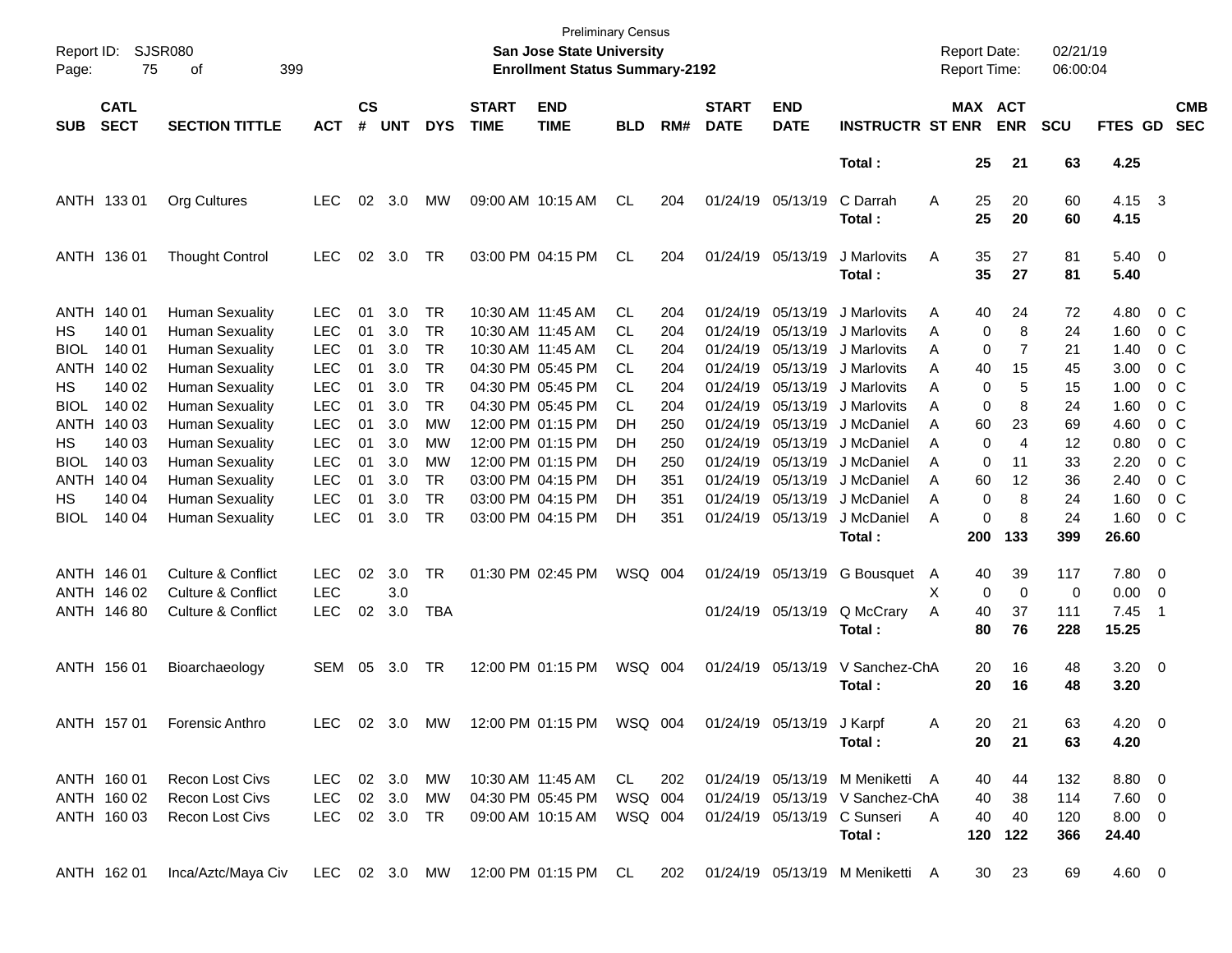| Page:      | <b>SJSR080</b><br>Report ID:<br>76<br>399<br>оf |                                                                                     |                                        |                    |                          |                                     |                             | <b>Preliminary Census</b><br><b>San Jose State University</b><br><b>Enrollment Status Summary-2192</b> |                               |                   |                             |                                                                    |                                                               | <b>Report Date:</b><br>Report Time: |                                        |                              | 02/21/19<br>06:00:04 |                                        |                                            |
|------------|-------------------------------------------------|-------------------------------------------------------------------------------------|----------------------------------------|--------------------|--------------------------|-------------------------------------|-----------------------------|--------------------------------------------------------------------------------------------------------|-------------------------------|-------------------|-----------------------------|--------------------------------------------------------------------|---------------------------------------------------------------|-------------------------------------|----------------------------------------|------------------------------|----------------------|----------------------------------------|--------------------------------------------|
| <b>SUB</b> | <b>CATL</b><br><b>SECT</b>                      | <b>SECTION TITTLE</b>                                                               | <b>ACT</b>                             | $\mathsf{cs}$<br># | <b>UNT</b>               | <b>DYS</b>                          | <b>START</b><br><b>TIME</b> | <b>END</b><br><b>TIME</b>                                                                              | <b>BLD</b>                    | RM#               | <b>START</b><br><b>DATE</b> | <b>END</b><br><b>DATE</b>                                          | <b>INSTRUCTR ST ENR</b>                                       |                                     | MAX ACT<br><b>ENR</b>                  |                              | <b>SCU</b>           | <b>FTES GD</b>                         | <b>CMB</b><br><b>SEC</b>                   |
|            |                                                 |                                                                                     |                                        |                    |                          |                                     |                             |                                                                                                        |                               |                   |                             |                                                                    | Total:                                                        |                                     | 30                                     | 23                           | 69                   | 4.60                                   |                                            |
|            | ANTH 173 01                                     | Multimedia Anthro                                                                   | <b>LEC</b>                             | 02                 | 3.0                      | TR                                  |                             | 01:30 PM 02:45 PM                                                                                      | CL                            | 204               |                             | 01/24/19 05/13/19                                                  | J Marlovits<br>Total:                                         | Α                                   | 20<br>20                               | 15<br>15                     | 45<br>45             | $3.05$ 1<br>3.05                       |                                            |
|            | ANTH 180 01<br>ANTH 180 02<br>ANTH 180 03       | <b>Individual Studies</b><br><b>Individual Studies</b><br><b>Individual Studies</b> | <b>SUP</b><br><b>SUP</b><br><b>SUP</b> | 36<br>36<br>36     | 3.0<br>3.0<br>1.0        | TBA<br><b>TBA</b><br><b>TBA</b>     |                             |                                                                                                        |                               |                   |                             | 01/24/19 05/13/19 A Faas<br>01/24/19 05/13/19<br>01/24/19 05/13/19 | J Marlovits                                                   | Α<br>Α<br>A                         | 5<br>5<br>$\overline{c}$               | 2<br>$\Omega$<br>$\mathbf 0$ | 6<br>0<br>0          | $0.45$ 1<br>$0.00 \t 0$<br>$0.00 \t 0$ |                                            |
|            |                                                 |                                                                                     |                                        |                    |                          |                                     |                             |                                                                                                        |                               |                   |                             |                                                                    | Total:                                                        |                                     | 12                                     | $\mathbf{2}$                 | 6                    | 0.45                                   |                                            |
|            | ANTH 184 01                                     | Directed Reading                                                                    | <b>SUP</b>                             | 36                 | 3.0                      | TBA                                 |                             |                                                                                                        |                               |                   |                             | 01/24/19 05/13/19                                                  | J English-Lu A<br>Total:                                      |                                     | 2<br>$\mathbf{2}$                      | 1<br>1                       | 3<br>3               | $0.25$ 1<br>0.25                       |                                            |
|            | ANTH 190 01                                     | Designing Research                                                                  | <b>LEC</b>                             |                    | 3.0                      |                                     |                             |                                                                                                        |                               |                   |                             |                                                                    | Total:                                                        | Χ                                   | 0<br>$\bf{0}$                          | 0<br>$\bf{0}$                | 0<br>0               | $0.00 \t 0$<br>0.00                    |                                            |
|            | ANTH 191 01                                     | <b>Frontiers Anthro</b>                                                             | SEM                                    | 05                 | 3.0                      | МW                                  |                             | 03:00 PM 04:15 PM                                                                                      | WSQ 004                       |                   |                             | 01/24/19 05/13/19                                                  | C Darrah<br>Total:                                            | A                                   | 25<br>25                               | 21<br>21                     | 63<br>63             | $4.20 \ 0$<br>4.20                     |                                            |
| SOCI       | ANTH 193 01<br>PSYC 19301<br>19301              | Beh Science in Pract<br><b>Beh Science in Pract</b><br>Beh Science in Pract         | LEC<br><b>LEC</b><br>LEC               | 02                 | 02 3.0<br>3.0<br>02 3.0  | <b>TR</b><br><b>TR</b><br><b>TR</b> |                             | 12:00 PM 01:15 PM<br>12:00 PM 01:15 PM<br>12:00 PM 01:15 PM                                            | CL.<br><b>CL</b><br><b>CL</b> | 202<br>202<br>202 |                             | 01/24/19 05/13/19<br>01/24/19 05/13/19<br>01/24/19 05/13/19        | R Gonzalez A<br>R Gonzalez<br>R Gonzalez A<br>Total:          | A                                   | 35<br>$\mathbf 0$<br>$\mathbf 0$<br>35 | 10<br>5<br>$\sqrt{5}$<br>20  | 30<br>15<br>15<br>60 | 2.00<br>1.00<br>1.00<br>4.00           | 0 <sup>o</sup><br>$0\,C$<br>0 <sup>o</sup> |
|            | ANTH 195 01<br>ANTH 195 02                      | Anthro Practicum<br>Anthro Practicum                                                | <b>SUP</b><br><b>SUP</b>               | 36<br>36           | 3.0<br>3.0               | W<br><b>TBA</b>                     |                             | 04:30 PM 05:45 PM                                                                                      | CL                            | 243               |                             | 01/24/19 05/13/19<br>01/24/19 05/13/19 A Faas                      | J English-Lu A<br>Total:                                      | A                                   | 5<br>3<br>8                            | 2<br>0<br>$\mathbf{2}$       | 6<br>0<br>6          | $0.40 \quad 0$<br>$0.00 \t 0$<br>0.40  |                                            |
|            | ANTH 232 01                                     | <b>Applications Core</b>                                                            | SEM                                    | 04                 | 3.0                      | W                                   |                             | 06:00 PM 08:45 PM                                                                                      | CL                            | 204               |                             | 01/24/19 05/13/19                                                  | J English-Lu A<br>Total:                                      |                                     | 18<br>18                               | 11<br>11                     | 33<br>33             | 2.75 11<br>2.75                        |                                            |
|            | ANTH 234 01                                     | Adv Research Methd SEM 04 3.0 R                                                     |                                        |                    |                          |                                     |                             | 06:00 PM 08:45 PM WSQ 004                                                                              |                               |                   |                             |                                                                    | 01/24/19 05/13/19 M Meniketti A<br>Total:                     |                                     | 18<br>18                               | 13<br>13                     | 39<br>39             | 3.25 13<br>3.25                        |                                            |
|            | ANTH 235 01                                     | <b>Quantitative Meths</b>                                                           | SEM 04 3.0 T                           |                    |                          |                                     |                             | 06:00 PM 08:45 PM                                                                                      | WSQ 004                       |                   |                             |                                                                    | 01/24/19 05/13/19 C Sunseri<br>Total:                         | Α                                   | 18<br>18                               | 11<br>11                     | 33<br>33             | 2.75 11<br>2.75                        |                                            |
|            | ANTH 280 01<br>ANTH 280 02                      | <b>Individual Studies</b><br><b>Individual Studies</b>                              | <b>SUP</b><br>SUP                      |                    | 25 3.0 TBA<br>25 3.0 TBA |                                     |                             |                                                                                                        |                               |                   |                             |                                                                    | 01/24/19 05/13/19 R Gonzalez A<br>01/24/19 05/13/19 C Sunseri | A                                   | 3<br>5                                 | 2<br>$\mathbf{1}$            | 6<br>3               | $0.50$ 2<br>$0.25$ 1                   |                                            |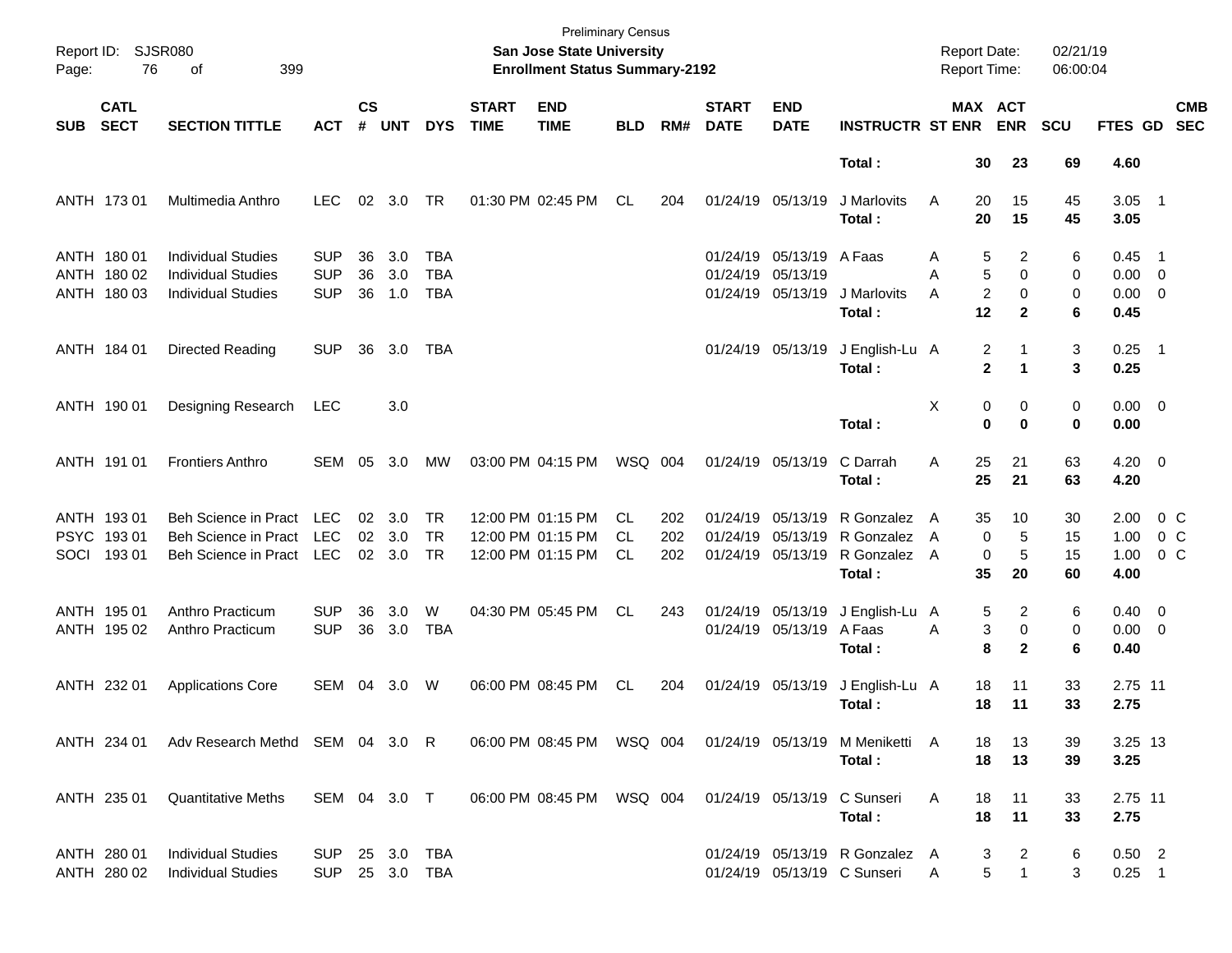| Report ID:<br>Page:                                      | 77                         | <b>SJSR080</b><br>399<br>оf                                                |                                                      |                      |                          |                                                      |                             | <b>Preliminary Census</b><br><b>San Jose State University</b><br><b>Enrollment Status Summary-2192</b> |                  |            |                                              |                                  |                                                                     |                  | <b>Report Date:</b><br><b>Report Time:</b> |                        | 02/21/19<br>06:00:04   |                                      |                                        |
|----------------------------------------------------------|----------------------------|----------------------------------------------------------------------------|------------------------------------------------------|----------------------|--------------------------|------------------------------------------------------|-----------------------------|--------------------------------------------------------------------------------------------------------|------------------|------------|----------------------------------------------|----------------------------------|---------------------------------------------------------------------|------------------|--------------------------------------------|------------------------|------------------------|--------------------------------------|----------------------------------------|
| <b>SUB</b>                                               | <b>CATL</b><br><b>SECT</b> | <b>SECTION TITTLE</b>                                                      | <b>ACT</b>                                           | $\mathsf{cs}$<br>#   | <b>UNT</b>               | <b>DYS</b>                                           | <b>START</b><br><b>TIME</b> | <b>END</b><br><b>TIME</b>                                                                              | <b>BLD</b>       | RM#        | <b>START</b><br><b>DATE</b>                  | <b>END</b><br><b>DATE</b>        | <b>INSTRUCTR ST ENR</b>                                             |                  |                                            | MAX ACT<br><b>ENR</b>  | <b>SCU</b>             | <b>FTES GD</b>                       | <b>CMB</b><br><b>SEC</b>               |
| ANTH 280 03<br>ANTH 280 04                               |                            | <b>Individual Studies</b><br><b>Individual Studies</b>                     | <b>SUP</b><br><b>SUP</b>                             | 25<br>25             | 3.0<br>3.0               | <b>TBA</b><br><b>TBA</b>                             |                             |                                                                                                        |                  |            | 01/24/19<br>01/24/19                         | 05/13/19<br>05/13/19             | J English-Lu A<br>Total:                                            | A                | 3<br>5<br>16                               | 2<br>0<br>5            | 6<br>0<br>15           | 0.50<br>0.00<br>1.25                 | $\overline{2}$<br>$\overline{0}$       |
| ANTH 298 01<br>ANTH 298 02<br>ANTH 298 03<br>ANTH 298 04 |                            | Anth Project<br>Anth Project<br>Anth Project<br>Anth Project               | <b>SUP</b><br><b>SUP</b><br><b>SUP</b><br><b>SUP</b> | 25<br>25<br>25<br>25 | 3.0<br>3.0<br>3.0<br>3.0 | <b>TBA</b><br><b>TBA</b><br><b>TBA</b><br><b>TBA</b> |                             |                                                                                                        |                  |            | 01/24/19<br>01/24/19<br>01/24/19<br>01/24/19 | 05/13/19<br>05/13/19<br>05/13/19 | M Meniketti<br>R Gonzalez<br>05/13/19 C Sunseri<br>A Faas<br>Total: | A<br>A<br>A<br>A | 3<br>3<br>5<br>5<br>16                     | 2<br>1<br>1<br>-1<br>5 | 6<br>3<br>3<br>3<br>15 | 0.50<br>0.25<br>0.25<br>0.25<br>1.25 | $\overline{2}$<br>-1<br>-1<br>-1       |
| ANTH 299 01<br>ANTH 299 02<br>ANTH 299 03                |                            | <b>Master's Thesis</b><br><b>Master's Thesis</b><br><b>Master's Thesis</b> | <b>SUP</b><br><b>SUP</b><br><b>SUP</b>               | 25<br>25<br>25       | 3.0<br>3.0<br>3.0        | <b>TBA</b><br><b>TBA</b><br><b>TBA</b>               |                             |                                                                                                        |                  |            | 01/24/19<br>01/24/19<br>01/24/19             | 05/13/19<br>05/13/19<br>05/13/19 | R Gonzalez<br>Total:                                                | A<br>A<br>A      | 3<br>3<br>$\mathbf{3}$<br>9                | 1<br>0<br>0<br>1       | 3<br>0<br>0<br>3       | 0.25<br>0.00<br>0.00<br>0.25         | -1<br>$\overline{0}$<br>$\overline{0}$ |
| ORGS 102 01<br>ORGS 102 02                               |                            | Org Inquiry/Analys<br>Org Inquiry/Analys                                   | <b>LEC</b><br><b>ACT</b>                             | 03<br>07             | 4.0<br>0.0               | <b>TBA</b><br><b>TBA</b>                             |                             |                                                                                                        |                  |            | 01/24/19<br>01/24/19                         | 05/13/19<br>05/13/19             | L Gomez<br>Total:                                                   | A<br>A           | 26<br>26<br>52                             | 27<br>27<br>54         | 81<br>27<br>108        | 7.20<br>0.00<br>7.20                 | $\overline{0}$<br>$\mathbf 0$          |
| ORGS 103 01<br>ORGS 103 02                               |                            | Capstone<br>Capstone                                                       | <b>LEC</b><br><b>ACT</b>                             | 03<br>07             | 4.0<br>0.0               | <b>MW</b><br>F                                       |                             | 12:00 PM 01:15 PM<br>12:00 PM 01:15 PM                                                                 | CL.<br><b>CL</b> | 204<br>204 | 01/24/19<br>01/24/19                         | 05/13/19<br>05/13/19             | A Faas<br>A Faas<br>Total:                                          | A<br>A           | 20<br>20<br>40                             | 8<br>8<br>16           | 24<br>8<br>32          | 2.13<br>0.00<br>2.13                 | $\overline{\mathbf{0}}$<br>$\mathbf 0$ |
|                                                          |                            | Department: Anthropology                                                   |                                                      |                      |                          |                                                      |                             |                                                                                                        |                  |            |                                              |                                  | <b>Department Total:</b>                                            |                  |                                            | 1534 1140              | 3350                   | 226.13                               |                                        |

| Department Total.         |     | 1994 1140 9990 |          | 220. IJ |
|---------------------------|-----|----------------|----------|---------|
| <b>Lower Division :</b>   | 480 |                | 364 1092 | 72.80   |
| <b>Upper Division :</b>   | 959 |                | 730 2120 | 141.83  |
| <b>Graduate Division:</b> | 95  | 46.            | 138      | 11.50   |
|                           |     |                |          |         |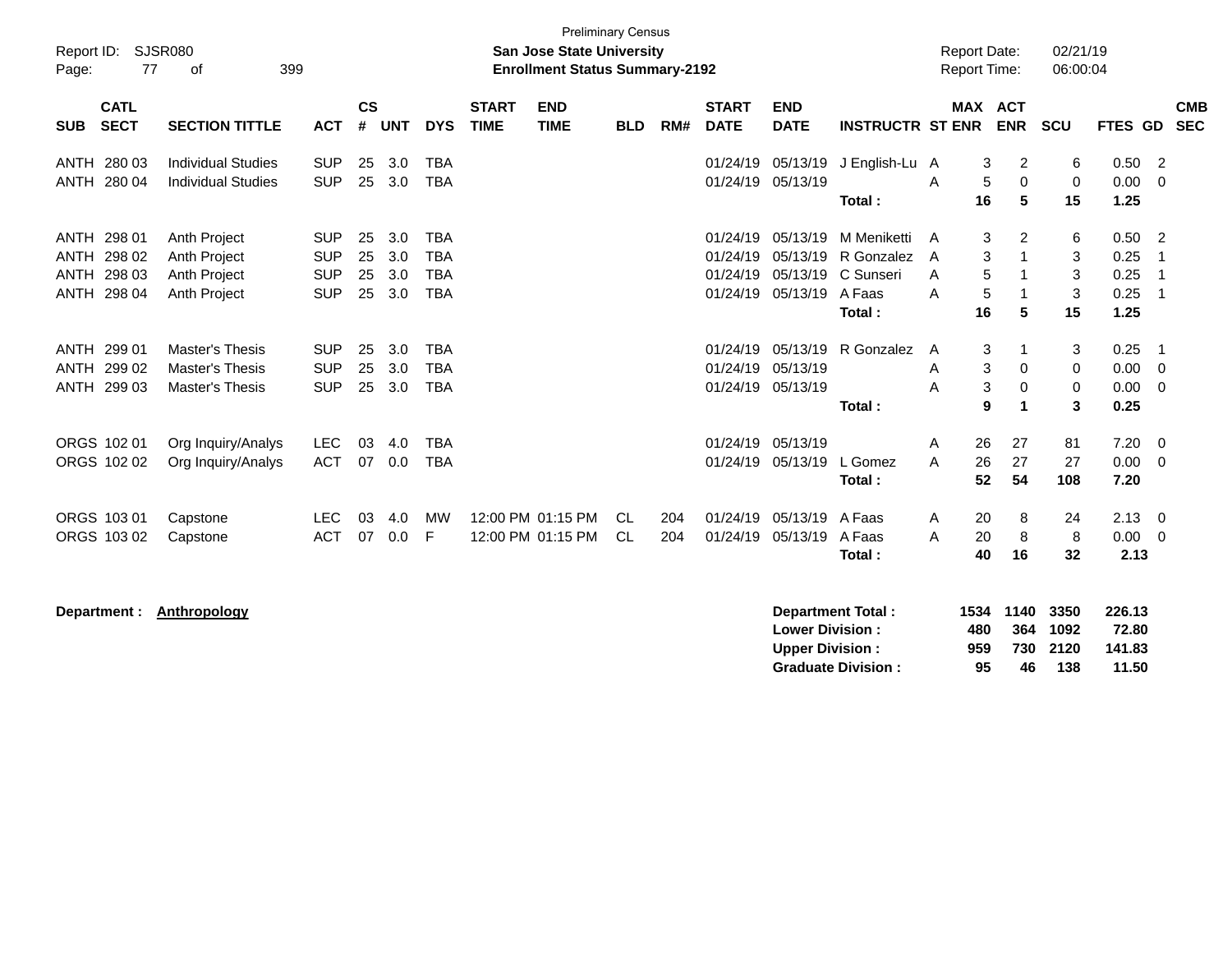| Page:          | Report ID: SJSR080<br>78   | 399<br>of                                                  |                |                    |                |            |                             | San Jose State University<br><b>Enrollment Status Summary-2192</b> | <b>Preliminary Census</b> |     |                             |                           |                                 | <b>Report Date:</b><br><b>Report Time:</b> |                       | 02/21/19<br>06:00:04 |                |                          |                          |
|----------------|----------------------------|------------------------------------------------------------|----------------|--------------------|----------------|------------|-----------------------------|--------------------------------------------------------------------|---------------------------|-----|-----------------------------|---------------------------|---------------------------------|--------------------------------------------|-----------------------|----------------------|----------------|--------------------------|--------------------------|
| <b>SUB</b>     | <b>CATL</b><br><b>SECT</b> | <b>SECTION TITTLE</b>                                      | <b>ACT</b>     | $\mathsf{cs}$<br># | <b>UNT</b>     | <b>DYS</b> | <b>START</b><br><b>TIME</b> | <b>END</b><br><b>TIME</b>                                          | <b>BLD</b>                | RM# | <b>START</b><br><b>DATE</b> | <b>END</b><br><b>DATE</b> | <b>INSTRUCTR ST ENR</b>         |                                            | MAX ACT<br><b>ENR</b> | <b>SCU</b>           | FTES GD        |                          | <b>CMB</b><br><b>SEC</b> |
| <b>College</b> |                            | <b>Social Sciences</b>                                     |                |                    |                |            |                             |                                                                    |                           |     |                             |                           |                                 |                                            |                       |                      |                |                          |                          |
| AFAM           | Department :<br>2A 80      | <b>African American Studies</b><br>AfAm & Dev Am His/GvLEC |                | 02                 | 3.0            | TBA        |                             |                                                                    |                           |     |                             | 01/24/19 05/13/19         | E Watkins                       | Α<br>30                                    | 24                    | 72                   | 4.80 0         |                          |                          |
| AFAM           | 2A 81                      | AfAm & Dev Am His/GvLEC                                    |                |                    | $02 \quad 3.0$ | TBA        |                             |                                                                    |                           |     |                             | 01/24/19 05/13/19         | E Watkins                       | A<br>30                                    | 10                    | 30                   | $2.00 \t 0$    |                          |                          |
|                |                            |                                                            |                |                    |                |            |                             |                                                                    |                           |     |                             |                           | Total:                          | 60                                         | 34                    | 102                  | 6.80           |                          |                          |
| AFAM           | 2B 01                      | AfAm & Dev Am His/GvLEC                                    |                | 02                 | 3.0            | MW         |                             | 09:00 AM 10:15 AM                                                  | DMH 167                   |     |                             | 01/24/19 05/13/19         | M Tran                          | 25<br>Α                                    | 29                    | 87                   | 5.80 0         |                          |                          |
| AFAM           | 2B 02                      | AfAm & Dev Am His/GvLEC                                    |                | 02                 | 3.0            | TR         |                             | 10:30 AM 11:45 AM                                                  | <b>DMH</b>                | 356 |                             | 01/24/19 05/13/19         | W Thompson TA                   | 25                                         | 30                    | 90                   | $6.00 \t 0$    |                          |                          |
| AFAM           | 2B 03                      | AfAm & Dev Am His/GvLEC                                    |                | 02                 | 3.0            | W          |                             | 06:00 PM 08:45 PM                                                  | DMH 150                   |     |                             | 01/24/19 05/13/19         | S Millner                       | 40<br>Α                                    | 42                    | 126                  | 8.40 0         |                          |                          |
| AFAM           | 2B 04                      | AfAm & Dev Am His/GvLEC                                    |                |                    | 3.0            |            |                             |                                                                    |                           |     |                             |                           |                                 | X<br>0                                     | 0                     | 0                    | 0.00           | $\overline{\phantom{0}}$ |                          |
| AFAM           | 2B 80                      | AfAm & Dev Am His/GvLEC                                    |                | 02                 | 3.0            | TBA        |                             |                                                                    |                           |     |                             | 01/24/19 05/13/19         | T Shawel                        | 30<br>A                                    | 33                    | 99                   | 6.60           | $\overline{\phantom{0}}$ |                          |
| <b>AFAM</b>    | 2B 81<br>2B 82             | AfAm & Dev Am His/GvLEC                                    |                |                    | 3.0            |            |                             |                                                                    |                           |     |                             |                           |                                 | 0<br>X<br>X<br>0                           | 0<br>0                | 0                    | 0.00           | $\overline{\phantom{0}}$ |                          |
| AFAM           |                            | AfAm & Dev Am His/GvLEC                                    |                |                    | 3.0            |            |                             |                                                                    |                           |     |                             |                           | Total:                          | 120                                        | 134                   | 0<br>402             | 0.00<br>26.80  | $\overline{\phantom{0}}$ |                          |
|                |                            |                                                            |                |                    |                |            |                             |                                                                    |                           |     |                             |                           |                                 |                                            |                       |                      |                |                          |                          |
| AFAM           | 22 01                      | Humanities Af Am Cul LEC                                   |                | 02                 | 3.0            | M          |                             | 06:00 PM 08:45 PM                                                  | DMH 150                   |     |                             | 01/24/19 05/13/19         | S Millner                       | Α<br>40                                    | 17                    | 51                   | $3.40 \quad 0$ |                          |                          |
|                |                            |                                                            |                |                    |                |            |                             |                                                                    |                           |     |                             |                           | Total :                         | 40                                         | 17                    | 51                   | 3.40           |                          |                          |
| AFAM           | 40 01                      | African Origins                                            | <b>LEC</b>     |                    | 02 3.0         | TR         |                             | 01:30 PM 02:45 PM                                                  | DMH 359                   |     | 01/24/19 05/13/19           |                           | M Lott                          | 30<br>Α                                    | 12                    | 36                   | $2.40 \quad 0$ |                          |                          |
|                |                            |                                                            |                |                    |                |            |                             |                                                                    |                           |     |                             |                           | Total :                         | 30                                         | 12                    | 36                   | 2.40           |                          |                          |
|                |                            | AFAM 100W 01 Writing Workshop                              | <b>SEM</b>     | 04                 | 3.0            | МW         |                             | 12:00 PM 01:15 PM                                                  | CL                        | 303 |                             | 01/24/19 05/13/19         | T Berry                         | 20<br>A                                    | 6                     | 18                   | $1.20 \ 0$     |                          |                          |
|                |                            |                                                            |                |                    |                |            |                             |                                                                    |                           |     |                             |                           | Total:                          | 20                                         | 6                     | 18                   | 1.20           |                          |                          |
|                | AFAM 112 01                | New Faces in Black C LEC                                   |                |                    | 3.0            |            |                             |                                                                    |                           |     |                             |                           |                                 | Χ                                          | 0<br>0                | 0                    | $0.00 \t 0$    |                          |                          |
|                |                            |                                                            |                |                    |                |            |                             |                                                                    |                           |     |                             |                           | Total:                          | 0                                          | $\bf{0}$              | 0                    | 0.00           |                          |                          |
|                | AFAM 125 01                | The Black Family                                           | <b>LEC</b>     | 02                 | 3.0 R          |            |                             | 06:00 PM 08:45 PM                                                  | DMH 208                   |     |                             | 01/24/19 05/13/19         | <b>B</b> Seals                  | Α<br>30                                    | 7                     | 21                   | $1.40 \ 0$     |                          |                          |
|                |                            |                                                            |                |                    |                |            |                             |                                                                    |                           |     |                             |                           | Total :                         | 30                                         | $\overline{7}$        | 21                   | 1.40           |                          |                          |
|                | AFAM 130 01                | Psych Black Comm                                           | LEC            |                    | 3.0            |            |                             |                                                                    |                           |     |                             |                           |                                 | X.                                         | $\Omega$<br>0         | $\Omega$             | $0.00 \quad 0$ |                          |                          |
|                |                            |                                                            |                |                    |                |            |                             |                                                                    |                           |     |                             |                           | Total:                          |                                            | 0<br>$\bf{0}$         | 0                    | 0.00           |                          |                          |
|                | AFAM 137 80                | Relig Blk Communty                                         | LEC 02 3.0 TBA |                    |                |            |                             |                                                                    |                           |     |                             |                           | 01/24/19 05/13/19 E Watkins     | 30<br>A                                    | 10                    | 30                   | 2.00 0 C       |                          |                          |
|                | RELS 137 80                | Relig Blk Communty                                         | LEC 02 3.0 TBA |                    |                |            |                             |                                                                    |                           |     |                             | 01/24/19 05/13/19         | <b>E</b> Watkins                | $\mathbf 0$<br>Α                           | 3                     | 9                    | $0.60 \t 0 C$  |                          |                          |
|                |                            |                                                            |                |                    |                |            |                             |                                                                    |                           |     |                             |                           | Total:                          | 30                                         | 13                    | 39                   | 2.60           |                          |                          |
|                | AFAM 151 01                | Race Poverty Env                                           | LEC 02 3.0 MW  |                    |                |            |                             | 10:30 AM 11:45 AM                                                  | CL.                       | 218 |                             |                           | 01/24/19 05/13/19 W Thompson TA | 25                                         | 8                     | 24                   | 1.60 0 C       |                          |                          |
|                | ENVS 151 01                | Race Poverty Env                                           | LEC 02 3.0 MW  |                    |                |            |                             | 10:30 AM 11:45 AM                                                  | CL.                       | 218 |                             |                           | 01/24/19 05/13/19 W Thompson TA |                                            | 0<br>11               | 33                   | 2.20 0 C       |                          |                          |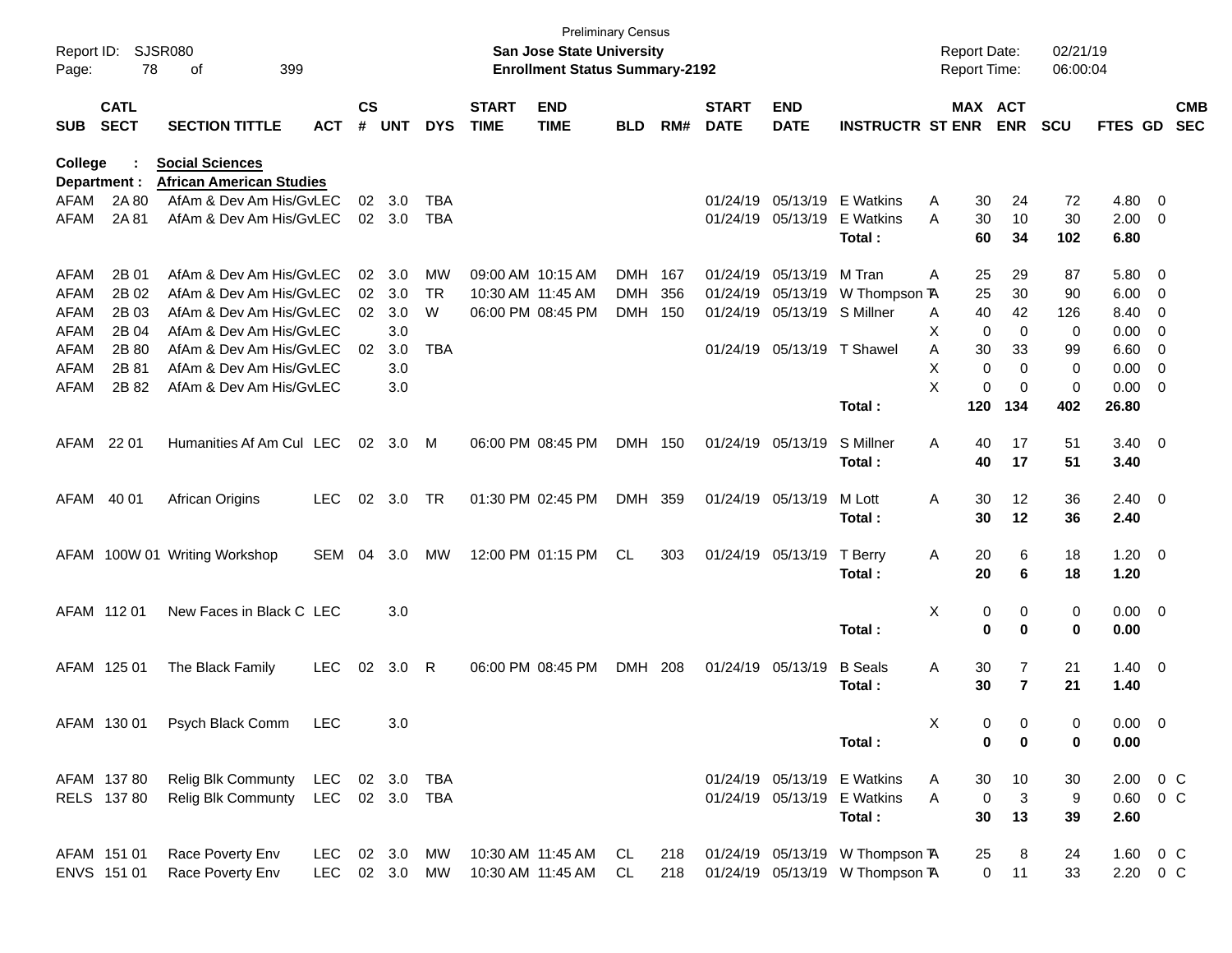| Report ID:<br>Page: | 79                         | SJSR080<br>399<br>οf                                   |                          |                |                |                          |                             | <b>Preliminary Census</b><br><b>San Jose State University</b><br><b>Enrollment Status Summary-2192</b> |            |     |                             |                                                  |                                                       | <b>Report Date:</b><br>Report Time: |                              | 02/21/19<br>06:00:04             |                                 |                          |
|---------------------|----------------------------|--------------------------------------------------------|--------------------------|----------------|----------------|--------------------------|-----------------------------|--------------------------------------------------------------------------------------------------------|------------|-----|-----------------------------|--------------------------------------------------|-------------------------------------------------------|-------------------------------------|------------------------------|----------------------------------|---------------------------------|--------------------------|
| <b>SUB</b>          | <b>CATL</b><br><b>SECT</b> | <b>SECTION TITTLE</b>                                  | <b>ACT</b>               | <b>CS</b><br># | <b>UNT</b>     | <b>DYS</b>               | <b>START</b><br><b>TIME</b> | <b>END</b><br><b>TIME</b>                                                                              | <b>BLD</b> | RM# | <b>START</b><br><b>DATE</b> | <b>END</b><br><b>DATE</b>                        | <b>INSTRUCTR ST ENR</b>                               |                                     | <b>MAX ACT</b><br><b>ENR</b> | <b>SCU</b>                       | <b>FTES GD</b>                  | <b>CMB</b><br><b>SEC</b> |
|                     |                            |                                                        |                          |                |                |                          |                             |                                                                                                        |            |     |                             |                                                  | Total:                                                | 25                                  | 19                           | 57                               | 3.80                            |                          |
|                     | AFAM 155 01                | Tri Trgy Blk Ath US                                    | SEM                      | 05             | 3.0            | <b>TR</b>                |                             | 03:00 PM 04:15 PM                                                                                      | <b>HGH</b> | 122 | 01/24/19 05/13/19           |                                                  | M Tran<br>Total:                                      | A<br>30<br>30                       | 9<br>9                       | 27<br>27                         | $1.80 \t 0$<br>1.80             |                          |
|                     | AFAM 159 01                | Econ Issues Blkcm                                      | <b>LEC</b>               |                | $02 \quad 3.0$ | <b>TR</b>                |                             | 12:00 PM 01:15 PM                                                                                      | DMH 167    |     | 01/24/19 05/13/19           |                                                  | W Thompson TA<br>Total:                               | 25<br>25                            | 9<br>9                       | 27<br>27                         | $1.85$ 1<br>1.85                |                          |
|                     | AFAM 180 01<br>AFAM 180 02 | <b>Individual Studies</b><br><b>Individual Studies</b> | <b>SUP</b><br><b>SUP</b> | 36<br>36       | 3.0<br>3.0     | <b>TBA</b><br><b>TBA</b> |                             |                                                                                                        |            |     | 01/24/19                    | 05/13/19<br>01/24/19 05/13/19                    | T Berry<br>W Thompson TA<br>Total:                    | 5<br>Α<br>$\mathbf 5$<br>10         | 0<br>$\blacktriangleleft$    | 3<br>0<br>3                      | 0.20<br>$0.00 \t 0$<br>0.20     | $\overline{0}$           |
|                     | AFAM 184 01<br>AFAM 184 02 | Directed Reading<br>Directed Reading                   | <b>SUP</b><br><b>SUP</b> | 36             | 3.0<br>3.0     | W                        |                             | 06:00 PM 08:45 PM                                                                                      |            |     |                             | 01/24/19 05/13/19                                | T Berry<br>Total:                                     | Χ<br>0<br>$\mathbf 5$<br>A<br>5     | $\mathbf 0$<br>1             | 0<br>$\sqrt{3}$<br>3             | 0.00<br>$0.20 \ 0$<br>0.20      | $\overline{\mathbf{0}}$  |
|                     | AFAM 198 01                | Senior Sem AFAM St SEM                                 |                          | 05             | 3.0            | M                        |                             | 06:00 PM 08:45 PM                                                                                      | <b>CL</b>  | 238 |                             | 01/24/19 05/13/19                                | T Berry<br>Total:                                     | Α<br>20<br>20                       | $\mathbf 1$                  | 3<br>3                           | $0.20 \ 0$<br>0.20              |                          |
|                     | Department :               | <b>African American Studies</b>                        |                          |                |                |                          |                             |                                                                                                        |            |     |                             | <b>Lower Division:</b><br><b>Upper Division:</b> | <b>Department Total:</b><br><b>Graduate Division:</b> | 445<br>250<br>195<br>$\mathbf 0$    | 263<br>197<br>66<br>$\bf{0}$ | 789<br>591<br>198<br>$\mathbf 0$ | 52.65<br>39.40<br>13.25<br>0.00 |                          |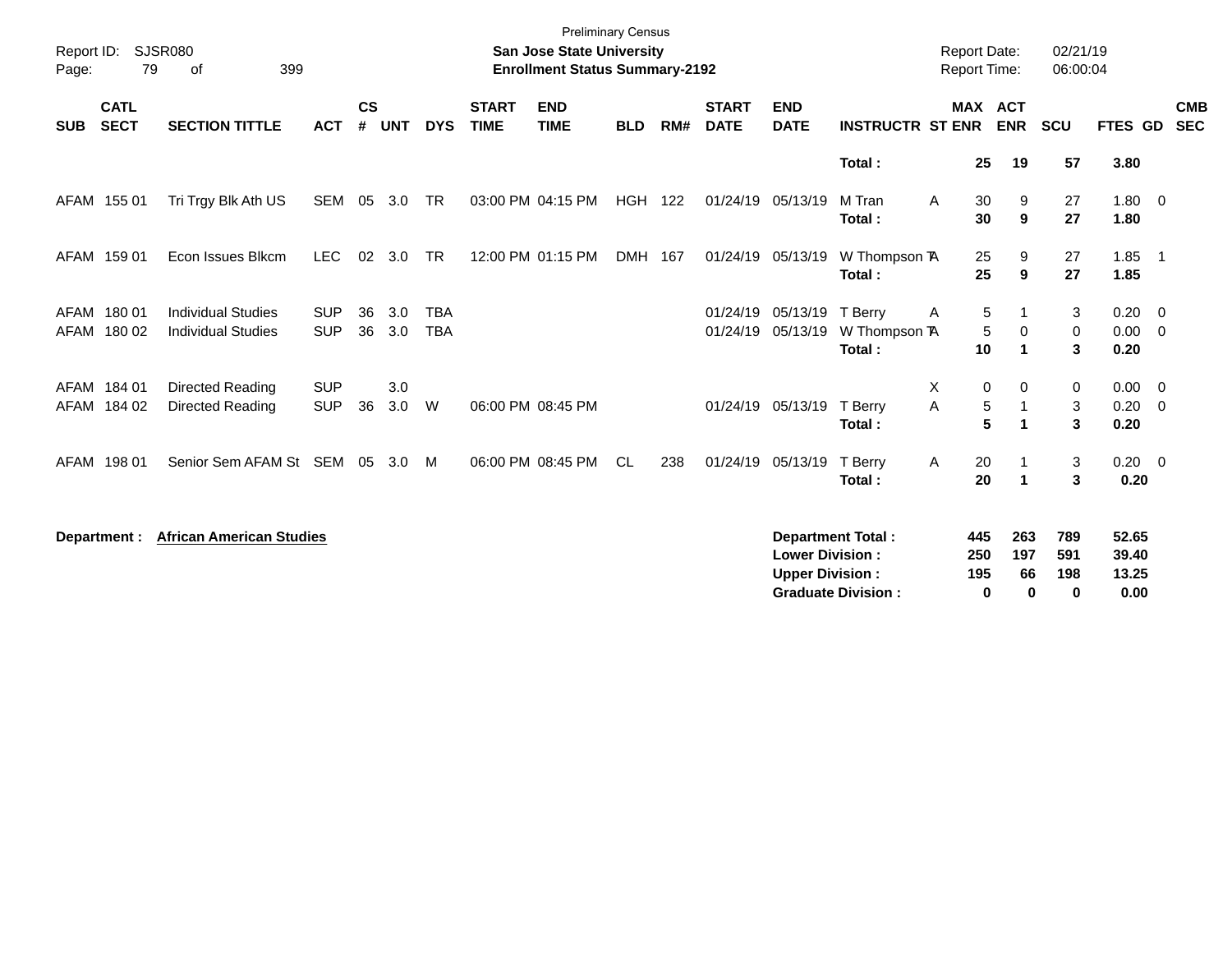| Report ID:<br>Page:            | 80                         | <b>SJSR080</b><br>οf                       | 399            |                    |            |            |                             | <b>Preliminary Census</b><br><b>San Jose State University</b><br><b>Enrollment Status Summary-2192</b> |            |     |                             |                            |                         |   | <b>Report Date:</b><br>Report Time: |                       | 02/21/19<br>06:00:04 |             |                         |                          |
|--------------------------------|----------------------------|--------------------------------------------|----------------|--------------------|------------|------------|-----------------------------|--------------------------------------------------------------------------------------------------------|------------|-----|-----------------------------|----------------------------|-------------------------|---|-------------------------------------|-----------------------|----------------------|-------------|-------------------------|--------------------------|
| <b>SUB</b>                     | <b>CATL</b><br><b>SECT</b> | <b>SECTION TITTLE</b>                      | <b>ACT</b>     | $\mathsf{cs}$<br># | <b>UNT</b> | <b>DYS</b> | <b>START</b><br><b>TIME</b> | <b>END</b><br><b>TIME</b>                                                                              | <b>BLD</b> | RM# | <b>START</b><br><b>DATE</b> | <b>END</b><br><b>DATE</b>  | <b>INSTRUCTR ST ENR</b> |   |                                     | MAX ACT<br><b>ENR</b> | <b>SCU</b>           | FTES GD     |                         | <b>CMB</b><br><b>SEC</b> |
| <b>College</b><br>Department : |                            | <b>Social Sciences</b><br><b>Economics</b> |                |                    |            |            |                             |                                                                                                        |            |     |                             |                            |                         |   |                                     |                       |                      |             |                         |                          |
| <b>ECON</b>                    | 1A 01                      | Prin of Econ                               | <b>LEC</b>     | 02                 | 4.0        | <b>TBA</b> |                             |                                                                                                        |            |     | 01/24/19                    | 05/13/19                   |                         | A | 40                                  | 39                    | 156                  | 10.40       | 0                       |                          |
| <b>ECON</b>                    | 1A 02                      | Prin of Econ                               | <b>LEC</b>     | 02                 | 4.0        | <b>TBA</b> |                             |                                                                                                        |            |     | 01/24/19                    | 05/13/19                   |                         | A | 40                                  | 40                    | 160                  | 10.67       | 0                       |                          |
| <b>ECON</b>                    | 1A03                       | Prin of Econ                               | <b>LEC</b>     | 02                 | 4.0        | <b>TBA</b> |                             |                                                                                                        |            |     | 01/24/19                    | 05/13/19                   |                         | A | 40                                  | 33                    | 132                  | 8.80        | 0                       |                          |
| <b>ECON</b>                    | 1A 04                      | Prin of Econ                               | <b>LEC</b>     | 02                 | 4.0        | <b>TBA</b> |                             |                                                                                                        |            |     | 01/24/19                    | 05/13/19                   |                         | Α | 40                                  | 42                    | 168                  | 11.20       | 0                       |                          |
| <b>ECON</b>                    | 1A 05                      | Prin of Econ                               | <b>LEC</b>     | 02                 | 4.0        | <b>TBA</b> |                             |                                                                                                        |            |     | 01/24/19                    | 05/13/19                   |                         | Α | 40                                  | 42                    | 168                  | 11.20       | 0                       |                          |
| <b>ECON</b>                    | 1A 06                      | Prin of Econ                               | <b>LEC</b>     | 02                 | 4.0        | <b>TBA</b> |                             |                                                                                                        |            |     |                             | 01/24/19 05/13/19          |                         | A | 40                                  | 40                    | 160                  | 10.67       | $\Omega$                |                          |
| <b>ECON</b>                    | 1A 07                      | Prin of Econ                               | LEC            |                    | 4.0        |            |                             |                                                                                                        |            |     |                             |                            |                         | X | 0                                   | 0                     | 0                    | 0.00        | 0                       |                          |
| <b>ECON</b>                    | 1A 08                      | Prin of Econ                               | LEC            |                    | 4.0        |            |                             |                                                                                                        |            |     |                             |                            |                         | X | 0                                   | 0                     | 0                    | 0.00        | 0                       |                          |
| <b>ECON</b>                    | 1A 09                      | Prin of Econ                               | LEC            |                    | 4.0        |            |                             |                                                                                                        |            |     |                             |                            |                         | X | 0                                   | 0                     | 0                    | 0.00        | 0                       |                          |
| <b>ECON</b>                    | 1A 43                      | Prin of Econ                               | <b>LEC</b>     | 02                 | 4.0        | <b>TBA</b> |                             |                                                                                                        |            |     | 01/24/19                    | 05/13/19                   | P Lombardi              | A | 35                                  | 61                    | 244                  | 16.27       | $\Omega$                |                          |
| <b>ECON</b>                    | 1A44                       | Prin of Econ                               | <b>LEC</b>     | 02                 | 4.0        | <b>TBA</b> |                             |                                                                                                        | <b>OFF</b> |     | CAMP 01/24/19               | 05/13/19                   | T Means                 | Α | 40                                  | 103                   | 412                  | 27.47       | $\Omega$                |                          |
| <b>ECON</b>                    | 1A60                       | Prin of Econ                               | <b>LEC</b>     | 02                 | 4.0        | <b>TBA</b> |                             |                                                                                                        |            |     | 01/24/19                    | 05/13/19                   |                         | A | 120                                 | 120                   | 480                  | 32.00       | 0                       |                          |
| <b>ECON</b>                    | 1A61                       | Prin of Econ                               | <b>LEC</b>     | 02                 | 4.0        | <b>TBA</b> |                             |                                                                                                        |            |     | 01/24/19                    | 05/13/19                   |                         | A | 40                                  | 33                    | 132                  | 8.80        | 0                       |                          |
| <b>ECON</b>                    | 1A 62                      | Prin of Econ                               | <b>LEC</b>     | 02                 | 4.0        | <b>TBA</b> |                             |                                                                                                        |            |     | 01/24/19                    | 05/13/19                   |                         | A | 40                                  | 43                    | 172                  | 11.47       | 0                       |                          |
| <b>ECON</b>                    | 1A63                       | Prin of Econ                               | <b>LEC</b>     | 02                 | 4.0        | <b>TBA</b> |                             |                                                                                                        |            |     | 01/24/19                    | 05/13/19                   |                         | A | 40                                  | 35                    | 140                  | 9.33        | 0                       |                          |
| <b>ECON</b>                    | 1A 64                      | Prin of Econ                               | <b>LEC</b>     | 02                 | 4.0        | <b>TBA</b> |                             |                                                                                                        |            |     |                             | 01/24/19 05/13/19          |                         | Α | 40                                  | 41                    | 164                  | 10.93       | $\Omega$                |                          |
|                                |                            |                                            |                |                    |            |            |                             |                                                                                                        |            |     |                             |                            | Total:                  |   | 595                                 | 672                   | 2688                 | 179.20      |                         |                          |
|                                |                            |                                            |                |                    |            |            |                             |                                                                                                        |            |     |                             |                            |                         |   |                                     |                       |                      |             |                         |                          |
| <b>ECON</b>                    | 1B 01                      | Prin of Econ                               | <b>LEC</b>     | 02                 | 4.0        | <b>TBA</b> |                             |                                                                                                        |            |     | 01/24/19                    | 05/13/19                   |                         | A | 35                                  | 33                    | 132                  | 8.80        | 0                       |                          |
| <b>ECON</b>                    | 1B 02                      | Prin of Econ                               | <b>LEC</b>     | 02                 | 4.0        | <b>TBA</b> |                             |                                                                                                        |            |     | 01/24/19                    | 05/13/19                   |                         | A | 35                                  | 35                    | 140                  | 9.33        | 0                       |                          |
| <b>ECON</b>                    | 1B 03                      | Prin of Econ                               | <b>LEC</b>     | 02                 | 4.0        | <b>TBA</b> |                             |                                                                                                        |            |     | 01/24/19                    | 05/13/19                   |                         | A | 35                                  | 38                    | 152                  | 10.13       | 0                       |                          |
| <b>ECON</b>                    | 1B 04                      | Prin of Econ                               | <b>LEC</b>     | 02                 | 4.0        | <b>TBA</b> |                             |                                                                                                        |            |     |                             | 01/24/19 05/13/19          |                         | A | 35                                  | 42                    | 168                  | 11.20       | 0                       |                          |
| <b>ECON</b>                    | 1B 05                      | Prin of Econ                               | <b>LEC</b>     |                    | 4.0        |            |                             |                                                                                                        |            |     |                             |                            |                         | X | 0                                   | 0                     | 0                    | 0.00        | 0                       |                          |
| <b>ECON</b>                    | 1B 06                      | Prin of Econ                               | LEC            |                    | 4.0        |            |                             |                                                                                                        |            |     |                             |                            |                         | X | 0                                   | 0                     | 0                    | 0.00        | 0                       |                          |
| <b>ECON</b>                    | 1B 07                      | Prin of Econ                               | LEC            |                    | 4.0        |            |                             |                                                                                                        |            |     |                             |                            |                         | X | 0                                   | 0                     | 0                    | 0.00        | 0                       |                          |
| <b>ECON</b>                    | 1B 43                      | Prin of Econ                               | <b>LEC</b>     |                    | 4.0        |            |                             |                                                                                                        |            |     |                             |                            |                         | X | 0                                   | $\mathbf 0$           | 0                    | 0.00        | 0                       |                          |
| <b>ECON</b>                    | 1B 60                      | Prin of Econ                               | LEC            | 02                 | 4.0        | <b>TBA</b> |                             |                                                                                                        |            |     | 01/24/19                    | 05/13/19                   |                         | Α | 119                                 | 118                   | 472                  | 31.47       | 0                       |                          |
| <b>ECON</b>                    | 1B 61                      | Prin of Econ                               | <b>LEC</b>     | 02                 | 4.0        | MW         |                             | 01:30 PM 02:45 PM                                                                                      | DMH 348    |     |                             | 01/24/19 05/13/19 L Ortega |                         | A | 35                                  | 34                    | 136                  | 9.13        | $\overline{\mathbf{1}}$ |                          |
| <b>ECON</b>                    | 1B 62                      | Prin of Econ                               | LEC            |                    | 02 4.0     | TBA        |                             |                                                                                                        |            |     |                             | 01/24/19 05/13/19          |                         | A | 35                                  | 36                    | 144                  | 9.60        | $\overline{\mathbf{0}}$ |                          |
| <b>ECON</b>                    | 1B 63                      | Prin of Econ                               | LEC.           |                    | 02 4.0     | TBA        |                             |                                                                                                        |            |     |                             | 01/24/19 05/13/19          |                         | Α | 35                                  | 38                    | 152                  | 10.13       | - 0                     |                          |
| <b>ECON</b>                    | 1B 64                      | Prin of Econ                               | <b>LEC</b>     |                    | 02 4.0     | <b>TBA</b> |                             |                                                                                                        |            |     |                             | 01/24/19 05/13/19          |                         | Α | 35                                  | 46                    | 184                  | $12.27$ 0   |                         |                          |
| <b>ECON</b>                    | 1B 65                      | Prin of Econ                               | <b>LEC</b>     |                    | 02 4.0     | TBA        |                             |                                                                                                        |            |     |                             | 01/24/19 05/13/19          |                         | Α | 35                                  | 40                    | 160                  | 10.67       | - 0                     |                          |
| <b>ECON</b>                    | 1B 81                      | Prin of Econ                               | <b>LEC</b>     |                    | 02 4.0     | TBA        |                             |                                                                                                        |            |     |                             | 01/24/19 05/13/19 N Norton |                         | Α | 40                                  | 40                    | 160                  | 10.67 0     |                         |                          |
| <b>ECON</b>                    | 1B 99                      | Prin of Econ                               | <b>LEC</b>     |                    | 02 4.0     | TBA        |                             |                                                                                                        |            |     |                             | 01/24/19 05/13/19 N Norton |                         | Α | 40                                  | 39                    | 156                  | $10.40 \ 0$ |                         |                          |
|                                |                            |                                            |                |                    |            |            |                             |                                                                                                        |            |     |                             |                            | Total:                  |   | 514                                 | 539                   | 2156                 | 143.80      |                         |                          |
| ECON 2A80                      |                            | Macro Online Lab                           | ACT 08 1.0 TBA |                    |            |            |                             |                                                                                                        |            |     |                             | 01/24/19 05/13/19 M Brady  |                         | A | 50                                  | 53                    | 53                   | $3.53 \ 0$  |                         |                          |
|                                |                            |                                            |                |                    |            |            |                             |                                                                                                        |            |     |                             |                            |                         |   |                                     |                       |                      |             |                         |                          |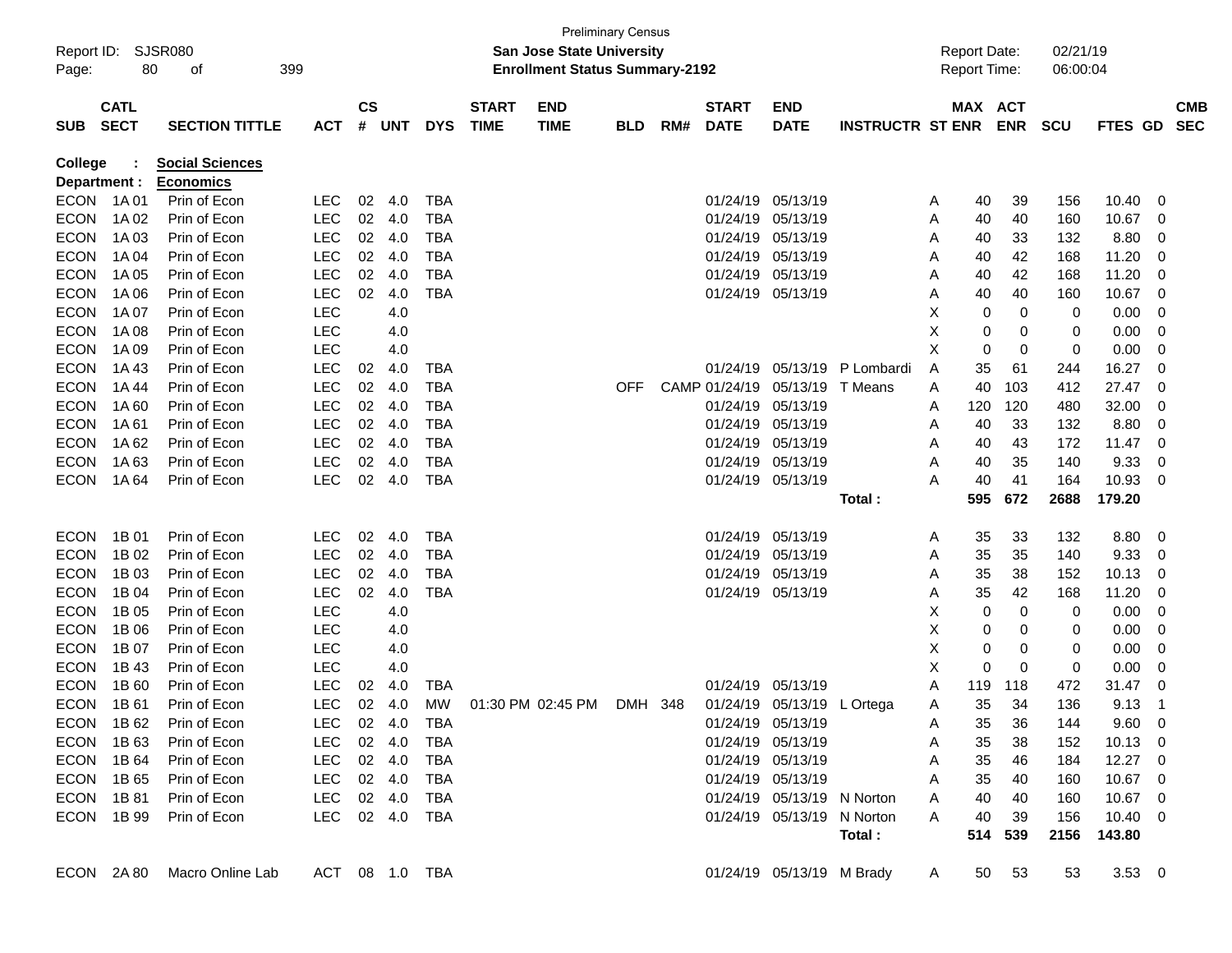| Report ID:<br>Page:                                      | <b>SJSR080</b><br>81       |                                                                                                                   |                                 |                      |                          |                                        | <b>Preliminary Census</b><br><b>San Jose State University</b><br><b>Enrollment Status Summary-2192</b> |                                        |                    |     |                               |                                                                | <b>Report Date:</b><br>Report Time:                |                  |                             | 02/21/19<br>06:00:04       |                             |                                                       |                                                      |                          |
|----------------------------------------------------------|----------------------------|-------------------------------------------------------------------------------------------------------------------|---------------------------------|----------------------|--------------------------|----------------------------------------|--------------------------------------------------------------------------------------------------------|----------------------------------------|--------------------|-----|-------------------------------|----------------------------------------------------------------|----------------------------------------------------|------------------|-----------------------------|----------------------------|-----------------------------|-------------------------------------------------------|------------------------------------------------------|--------------------------|
| <b>SUB</b>                                               | <b>CATL</b><br><b>SECT</b> | <b>SECTION TITTLE</b>                                                                                             | <b>ACT</b>                      | $\mathsf{cs}$<br>#   | <b>UNT</b>               | <b>DYS</b>                             | <b>START</b><br><b>TIME</b>                                                                            | <b>END</b><br><b>TIME</b>              | <b>BLD</b>         | RM# | <b>START</b><br><b>DATE</b>   | <b>END</b><br><b>DATE</b>                                      | <b>INSTRUCTR ST ENR</b>                            |                  |                             | MAX ACT<br><b>ENR</b>      | SCU                         | FTES GD                                               |                                                      | <b>CMB</b><br><b>SEC</b> |
|                                                          |                            |                                                                                                                   |                                 |                      |                          |                                        |                                                                                                        |                                        |                    |     |                               |                                                                | Total:                                             |                  | 50                          | 53                         | 53                          | 3.53                                                  |                                                      |                          |
| <b>ECON</b>                                              | 2B 80                      | Micro Online Lab                                                                                                  | ACT                             | 08                   | 1.0                      | TBA                                    |                                                                                                        |                                        |                    |     |                               | 01/24/19 05/13/19                                              | M Holian<br>Total:                                 | A                | 50<br>50                    | 48<br>48                   | 48<br>48                    | $3.20 \ 0$<br>3.20                                    |                                                      |                          |
| ECON                                                     | 2C 80                      | Stats Lab                                                                                                         | LAB                             |                      | 15 1.0                   | TBA                                    |                                                                                                        |                                        |                    |     |                               | 01/24/19 05/13/19                                              | M Holian<br>Total:                                 | A                | 40<br>40                    | 39<br>39                   | 39<br>39                    | $2.60 \t 0$<br>2.60                                   |                                                      |                          |
| <b>ECON</b><br><b>ECON</b><br><b>ECON</b><br><b>ECON</b> | 3 0 1<br>302<br>303<br>304 | <b>Econ Statistics</b><br><b>Econ Statistics</b><br><b>Econ Statistics</b><br><b>Econ Statistics</b>              | SEM<br>LAB<br><b>SEM</b><br>LAB | 05<br>15<br>05<br>15 | 4.0<br>0.0<br>4.0<br>0.0 | MW<br><b>TBA</b><br>T<br><b>TBA</b>    |                                                                                                        | 03:00 PM 04:15 PM<br>06:30 PM 09:15 PM | DMH 161<br>DMH 358 |     | 01/24/19<br>01/24/19          | 05/13/19<br>05/13/19<br>01/24/19 05/13/19<br>01/24/19 05/13/19 | T Means<br>T Means<br>G Hanle<br>G Hanle<br>Total: | A<br>A<br>A<br>A | 40<br>40<br>35<br>35<br>150 | 18<br>18<br>28<br>28<br>92 | 54<br>18<br>84<br>28<br>184 | 4.80 0<br>$0.00 \t 0$<br>7.47<br>$0.00 \t 0$<br>12.27 | $\overline{\phantom{0}}$                             |                          |
|                                                          |                            | ECON 100W 01 Wrtg Wsh/Econ Reps SEM<br>ECON 100W 02 Wrtg Wsh/Econ Reps SEM<br>ECON 100W 03 Wrtg Wsh/Econ Reps SEM |                                 | 04                   | 04 4.0<br>4.0<br>04 4.0  | TBA<br><b>TBA</b><br><b>TBA</b>        |                                                                                                        |                                        |                    |     | 01/24/19 05/13/19             | 01/24/19 05/13/19<br>01/24/19 05/13/19                         | Total:                                             | A<br>A<br>A      | 25<br>25<br>25<br>75        | 23<br>17<br>12<br>52       | 92<br>68<br>48<br>208       | $6.13 \quad 0$<br>4.53<br>3.20<br>13.87               | $\overline{\phantom{0}}$<br>$\overline{\phantom{0}}$ |                          |
| ECON 101 01<br>ECON 101 02<br>ECON 101 03                |                            | Micr-Econ Analysis<br>Micr-Econ Analysis<br>Micr-Econ Analysis                                                    | SEM<br><b>SEM</b><br><b>SEM</b> | 05<br>05<br>05       | 4.0<br>4.0<br>4.0        | <b>TBA</b><br><b>TBA</b><br><b>TBA</b> |                                                                                                        |                                        |                    |     | 01/24/19 05/13/19<br>01/24/19 | 05/13/19<br>01/24/19 05/13/19                                  | Total:                                             | A<br>A<br>Α      | 40<br>45<br>45<br>130       | 28<br>49<br>49<br>126      | 112<br>196<br>196<br>504    | 7.53<br>13.07<br>13.07 0<br>33.67                     | - 1<br>$\overline{\mathbf{0}}$                       |                          |
| ECON 102 01<br>ECON 102 02                               |                            | Macr-Econ Analysis<br>Macr-Econ Analysis                                                                          | SEM<br>SEM                      | 05<br>05             | 4.0<br>4.0               | <b>TBA</b><br><b>TBA</b>               |                                                                                                        |                                        |                    |     |                               | 01/24/19 05/13/19<br>01/24/19 05/13/19                         | Total:                                             | A<br>A           | 40<br>40<br>80              | 37<br>43<br>80             | 148<br>172<br>320           | 9.87<br>$11.47$ 0<br>21.33                            | $\overline{\phantom{0}}$                             |                          |
| ECON 103 01<br>ECON 103 80                               |                            | Intro Econometrics<br>Intro Econometrics                                                                          | SEM<br><b>ACT</b>               | 04                   | 4.0<br>13 0.0            | <b>TR</b><br><b>TBA</b>                |                                                                                                        | 04:30 PM 05:45 PM                      | CL                 | 303 | 01/24/19                      | 05/13/19<br>01/24/19 05/13/19 M Orang                          | M Orang<br>Total :                                 | A<br>A           | 40<br>40<br>80              | 45<br>45<br>90             | 135<br>45<br>180            | 12.00 0<br>$0.00 \t 0$<br>12.00                       |                                                      |                          |
| ECON 104 01                                              | ECON 104 02                | Math Meth for Econ<br>Math Meth for Econ                                                                          | SEM 05 4.0<br>SEM 05 4.0        |                      |                          | TBA<br><b>TBA</b>                      |                                                                                                        |                                        |                    |     |                               | 01/24/19 05/13/19<br>01/24/19 05/13/19                         | Total:                                             | A<br>A           | 40<br>40<br>80              | 33<br>$30\,$<br>63         | 132<br>120<br>252           | 8.87 1<br>8.20 3<br>17.07                             |                                                      |                          |
| ECON 106 01                                              |                            | Managerial Econ                                                                                                   | SEM 05 4.0 TBA                  |                      |                          |                                        |                                                                                                        |                                        |                    |     |                               | 01/24/19 05/13/19                                              | Total:                                             | A                | 45<br>45                    | 44<br>44                   | 176<br>176                  | 11.73 0<br>11.73                                      |                                                      |                          |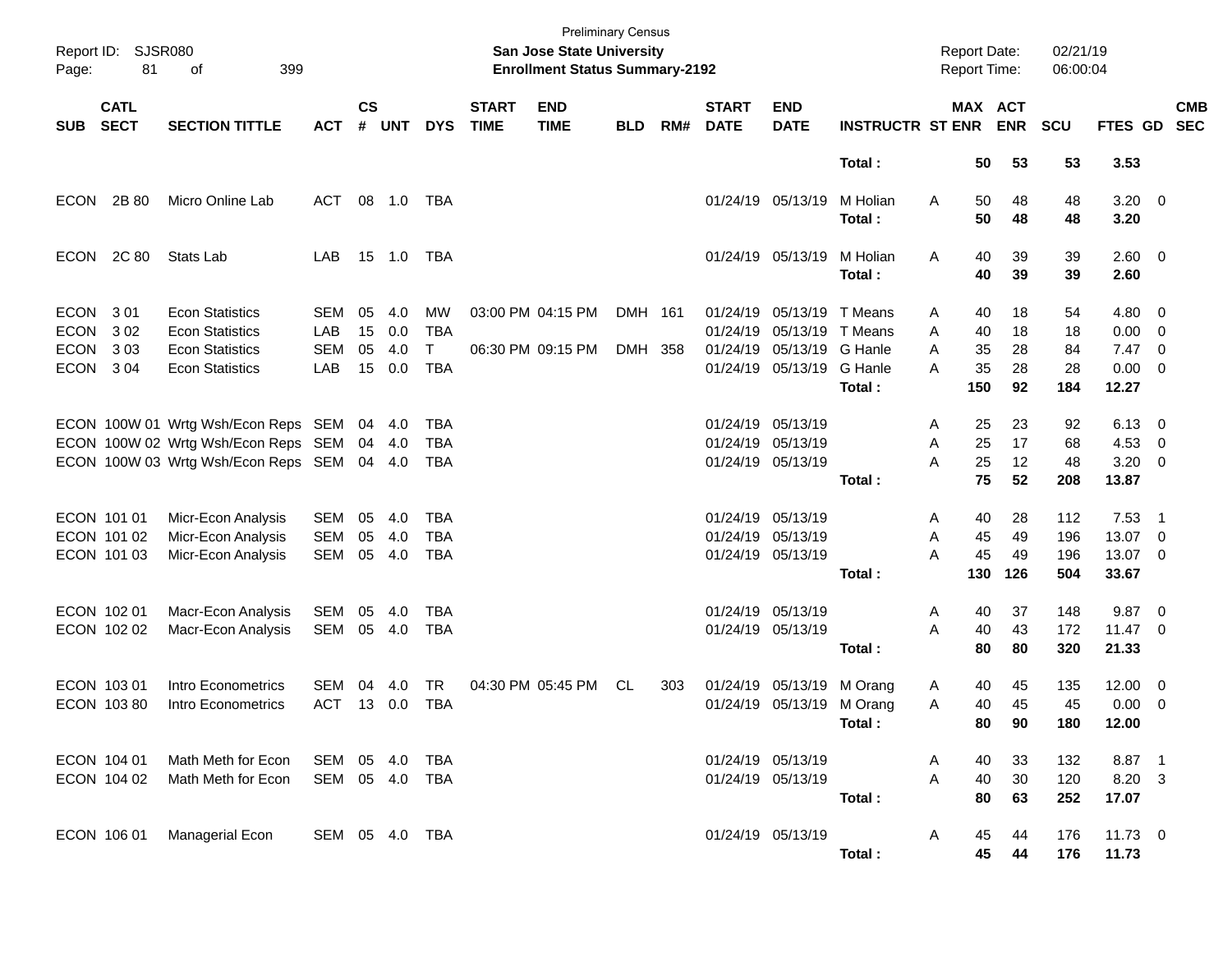| Page:    | Report ID: SJSR080<br>82                  |                                                                                                  |                                        |                    |                   |                                 | <b>Preliminary Census</b><br><b>San Jose State University</b><br><b>Enrollment Status Summary-2192</b> |                           |            |     |                             |                                                | <b>Report Date:</b><br>Report Time:                |             | 02/21/19<br>06:00:04                                                                                |                                          |                                               |         |            |
|----------|-------------------------------------------|--------------------------------------------------------------------------------------------------|----------------------------------------|--------------------|-------------------|---------------------------------|--------------------------------------------------------------------------------------------------------|---------------------------|------------|-----|-----------------------------|------------------------------------------------|----------------------------------------------------|-------------|-----------------------------------------------------------------------------------------------------|------------------------------------------|-----------------------------------------------|---------|------------|
| SUB SECT | <b>CATL</b>                               | <b>SECTION TITTLE</b>                                                                            | <b>ACT</b>                             | $\mathsf{cs}$<br># | <b>UNT</b>        | <b>DYS</b>                      | <b>START</b><br><b>TIME</b>                                                                            | <b>END</b><br><b>TIME</b> | <b>BLD</b> | RM# | <b>START</b><br><b>DATE</b> | <b>END</b><br><b>DATE</b>                      | <b>INSTRUCTR ST ENR ENR</b>                        |             | MAX ACT                                                                                             | <b>SCU</b>                               | FTES GD SEC                                   |         | <b>CMB</b> |
|          | ECON 109 01                               | Econ for Teachers                                                                                | <b>LEC</b>                             |                    | 02 3.0 R          |                                 |                                                                                                        | 06:30 PM 09:15 PM         | DMH 358    |     |                             | 01/24/19 05/13/19                              | P Pelkey<br>Total:                                 | Α           | 35<br>14<br>35<br>14                                                                                | 42<br>42                                 | 2.80 0<br>2.80                                |         |            |
|          | ECON 113A 01                              | Econ Hist of US<br>HIST 113A 01 Econ Hist of US                                                  | SEM<br>SEM                             | 05                 | 4.0<br>05 4.0     | TBA<br><b>TBA</b>               |                                                                                                        |                           |            |     |                             | 01/24/19 05/13/19<br>01/24/19 05/13/19         | Total:                                             | Α<br>A      | 45<br>40<br>$\overline{2}$<br>0<br>45<br>42                                                         | 160<br>8<br>168                          | 10.67 0 C<br>0.53<br>11.20                    | $0\,$ C |            |
|          | ECON 133 01                               | <b>Public Choice</b>                                                                             | SEM 05 4.0 TBA                         |                    |                   |                                 |                                                                                                        |                           |            |     |                             | 01/24/19 05/13/19                              | Total:                                             | Α           | 45<br>45<br>45<br>45                                                                                | 180<br>180                               | $12.00 \t 0$<br>12.00                         |         |            |
|          |                                           | ECON 137B 01 Topic Corp Finance                                                                  | SEM 05 4.0 TBA                         |                    |                   |                                 |                                                                                                        |                           |            |     |                             | 01/24/19 05/13/19                              | Total:                                             | Α           | 45<br>45<br>45<br>45                                                                                | 180<br>180                               | $12.00 \t 0$<br>12.00                         |         |            |
|          | ECON 139 01                               | Prin of Invest                                                                                   | SEM 05 4.0 TBA                         |                    |                   |                                 |                                                                                                        |                           |            |     |                             | 01/24/19 05/13/19                              | Total:                                             | Α           | 40<br>41<br>40<br>41                                                                                | 164<br>164                               | 10.93 0<br>10.93                              |         |            |
|          | ECON 141 01                               | Law and Economics                                                                                | SEM 05 4.0 TBA                         |                    |                   |                                 |                                                                                                        |                           |            |     |                             | 01/24/19 05/13/19                              | Total:                                             | Α           | 31<br>40<br>40<br>31                                                                                | 124<br>124                               | $8.27$ 0<br>8.27                              |         |            |
|          | ECON 155 01                               | <b>Austrian Economics</b>                                                                        | LEC 02 4.0                             |                    |                   | TBA                             |                                                                                                        |                           |            |     |                             | 01/24/19 05/13/19                              | Total:                                             | Α           | 45<br>52<br>45<br>52                                                                                | 208<br>208                               | 13.87 0<br>13.87                              |         |            |
|          | ECON 158 01                               | Econ of Entrepr                                                                                  | SEM 05 4.0 TBA                         |                    |                   |                                 |                                                                                                        |                           |            |     |                             | 01/24/19 05/13/19                              | Total:                                             | Α           | 35<br>29<br>35<br>29                                                                                | 116<br>116                               | $7.73 \t 0$<br>7.73                           |         |            |
|          | ECON 180 01<br>ECON 180 02<br>ECON 180 03 | <b>Indiv Studies</b><br><b>Indiv Studies</b><br><b>Indiv Studies</b>                             | <b>SUP</b><br><b>SUP</b><br><b>SUP</b> | 36<br>36<br>36     | 1.0<br>1.0<br>1.0 | TBA<br><b>TBA</b><br><b>TBA</b> |                                                                                                        |                           |            |     |                             | 01/24/19 05/13/19 J Rietz<br>01/24/19 05/13/19 | 01/24/19 05/13/19 P Lombardi<br>J Hummel<br>Total: | A<br>A<br>A | 2<br>4<br>3<br>$\overline{2}$<br>$\overline{c}$<br>$\mathbf{1}$<br>$\overline{7}$<br>$\overline{7}$ | 4<br>2<br>$\mathbf{1}$<br>$\overline{7}$ | $0.27 \t 0$<br>$0.13 \ 0$<br>$0.07$ 0<br>0.47 |         |            |
|          |                                           | ECON 185 01 Appld Econ Intrn                                                                     | SUP 36 3.0 TBA                         |                    |                   |                                 |                                                                                                        |                           |            |     |                             | 01/24/19 05/13/19 D Deyo                       | Total:                                             | Α           | 0<br>5<br>5<br>$\bf{0}$                                                                             | 0<br>0                                   | $0.00 \t 0$<br>0.00                           |         |            |
|          |                                           | ECON 197 01 Experimental Econ LEC 02 4.0 TBA                                                     |                                        |                    |                   |                                 |                                                                                                        |                           |            |     |                             | 01/24/19 05/13/19                              | Total:                                             | A           | 40<br>24<br>40<br>24                                                                                | 96<br>96                                 | $6.47$ 1<br>6.47                              |         |            |
|          |                                           | ECON 203B 01 Sem Econometr Meth SEM 05 3.0 W 06:30 PM 09:15 PM DMH 166 01/24/19 05/13/19 T Means |                                        |                    |                   |                                 |                                                                                                        |                           |            |     |                             |                                                | Total:                                             | A           | 12<br>15<br>$15 \qquad 12$                                                                          | 36<br>36                                 | 3.00 12<br>3.00                               |         |            |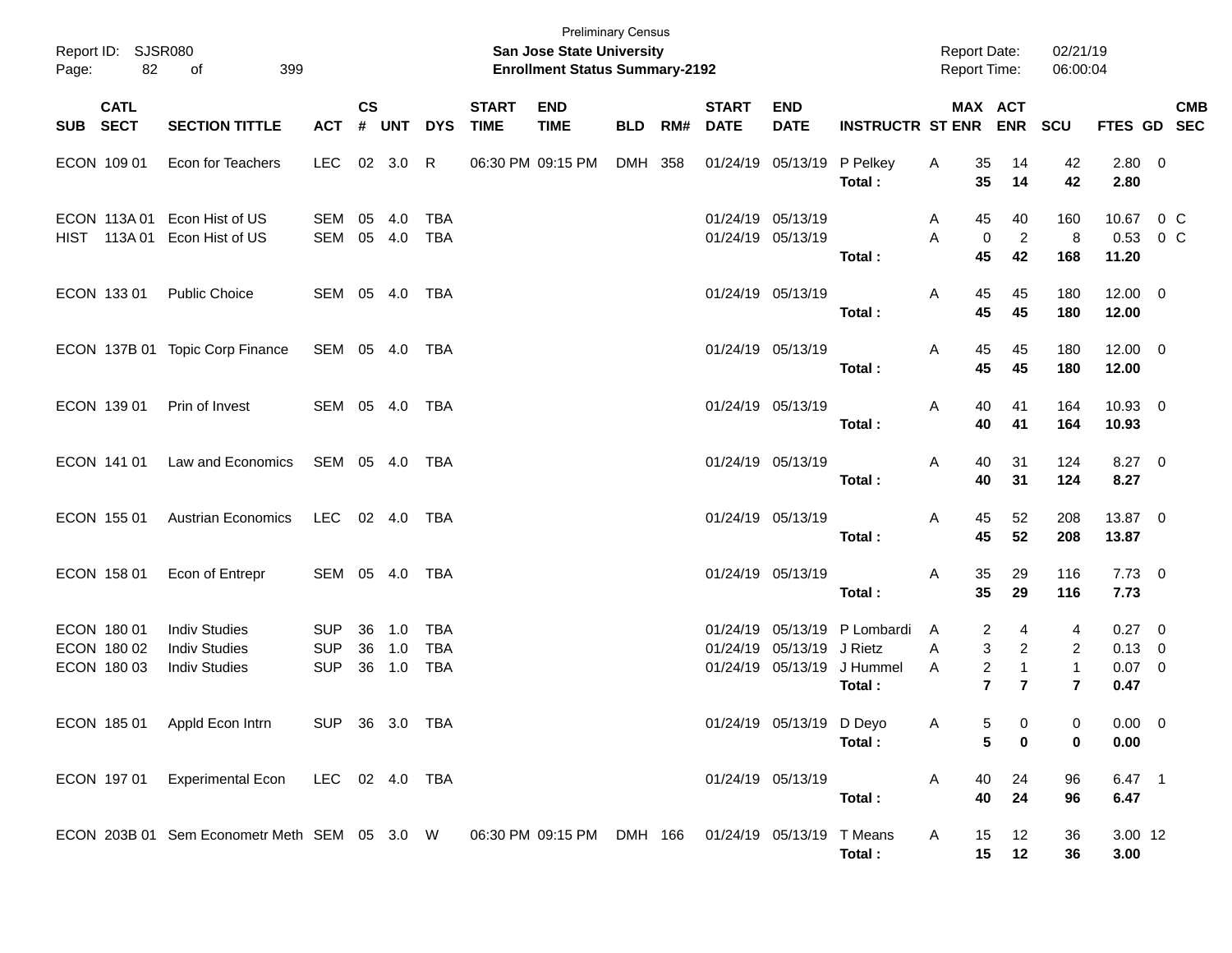| Report ID:<br>Page:        | <b>SJSR080</b><br>83       | 399<br>of                                            |                          |                    |            |                          |                             | <b>Preliminary Census</b><br><b>San Jose State University</b><br><b>Enrollment Status Summary-2192</b> |            |     |                             |                                                  |                          |        | <b>Report Date:</b><br>Report Time: |                              | 02/21/19<br>06:00:04 |                             |                           |
|----------------------------|----------------------------|------------------------------------------------------|--------------------------|--------------------|------------|--------------------------|-----------------------------|--------------------------------------------------------------------------------------------------------|------------|-----|-----------------------------|--------------------------------------------------|--------------------------|--------|-------------------------------------|------------------------------|----------------------|-----------------------------|---------------------------|
| <b>SUB</b>                 | <b>CATL</b><br><b>SECT</b> | <b>SECTION TITTLE</b>                                | <b>ACT</b>               | $\mathsf{cs}$<br># | <b>UNT</b> | <b>DYS</b>               | <b>START</b><br><b>TIME</b> | <b>END</b><br><b>TIME</b>                                                                              | <b>BLD</b> | RM# | <b>START</b><br><b>DATE</b> | <b>END</b><br><b>DATE</b>                        | <b>INSTRUCTR ST ENR</b>  |        | <b>MAX ACT</b>                      | <b>ENR</b>                   | <b>SCU</b>           |                             | <b>CMB</b><br>FTES GD SEC |
| ECON 205 01                |                            | Workshop in Policy                                   | SEM                      | 05                 | 3.0        | <b>MW</b>                |                             | 04:30 PM 05:45 PM                                                                                      | <b>DMH</b> | 166 |                             | 01/24/19 05/13/19                                | D Deyo<br>Total:         | A      | 15<br>15                            | 11<br>11                     | 33<br>33             | 2.75 11<br>2.75             |                           |
| ECON 221 01                |                            | Indus Organization                                   | SEM 05 3.0               |                    |            | M                        |                             | 06:30 PM 09:15 PM                                                                                      | DMH 166    |     | 01/24/19 05/13/19           |                                                  | P Lombardi<br>Total:     | A      | 15<br>15                            | 10<br>10                     | 30<br>30             | 2.50 10<br>2.50             |                           |
| ECON 235 01                |                            | Monet Theor & Pol                                    | SEM                      | 05                 | 3.0        | R                        |                             | 06:30 PM 09:15 PM                                                                                      | <b>DMH</b> | 166 |                             | 01/24/19 05/13/19                                | J Hummel<br>Total:       | A      | 15<br>15                            | 9<br>9                       | 27<br>27             | $2.25$ 9<br>2.25            |                           |
| ECON 236 01                |                            | Sem Intern Tr & Fin                                  | SEM                      |                    | 05 3.0     | <b>TR</b>                |                             | 04:30 PM 05:45 PM                                                                                      | DMH 161    |     |                             | 01/24/19 05/13/19                                | J Pogodzinsk A<br>Total: |        | 15<br>15                            | 11<br>11                     | 33<br>33             | 2.75 11<br>2.75             |                           |
| ECON 285 01                |                            | Applied Econ Intrn                                   | <b>SUP</b>               |                    | 25 3.0     | <b>TBA</b>               |                             |                                                                                                        |            |     |                             | 01/24/19 05/13/19                                | J Pogodzinsk A<br>Total: |        | 5<br>5                              | 0<br>$\bf{0}$                | 0<br>$\mathbf{0}$    | $0.00 \t 0$<br>0.00         |                           |
|                            |                            | ECON 298E 01 Comp Exam                               | <b>SUP</b>               |                    | 25 1.0     | <b>TBA</b>               |                             |                                                                                                        |            |     |                             | 01/24/19 05/13/19                                | J Hummel<br>Total:       | A      | 25<br>25                            | 5<br>5                       | 5<br>5               | 0.42 5<br>0.42              |                           |
| ECON 299 01<br>ECON 299 02 |                            | <b>MA Thesis Project</b><br><b>MA Thesis Project</b> | <b>SUP</b><br><b>SUP</b> | 25<br>25           | 6.0<br>4.0 | <b>TBA</b><br><b>TBA</b> |                             |                                                                                                        |            |     |                             | 01/24/19 05/13/19<br>01/24/19 05/13/19           | Total:                   | A<br>A | 0<br>1<br>$\mathbf{1}$              | 0<br>$\mathbf 0$<br>$\bf{0}$ | 0<br>0<br>$\bf{0}$   | $0.00 \t 0$<br>0.00<br>0.00 | $\overline{0}$            |
|                            |                            | Department : Economics                               |                          |                    |            |                          |                             |                                                                                                        |            |     |                             | <b>Lower Division:</b><br><b>Upper Division:</b> | <b>Department Total:</b> |        | 2377<br>1399<br>872                 | 2286<br>1443<br>785          | 8257<br>5168<br>2925 | 553.67<br>344.60<br>195.40  |                           |

**Graduate Division : 106 58 164 13.67**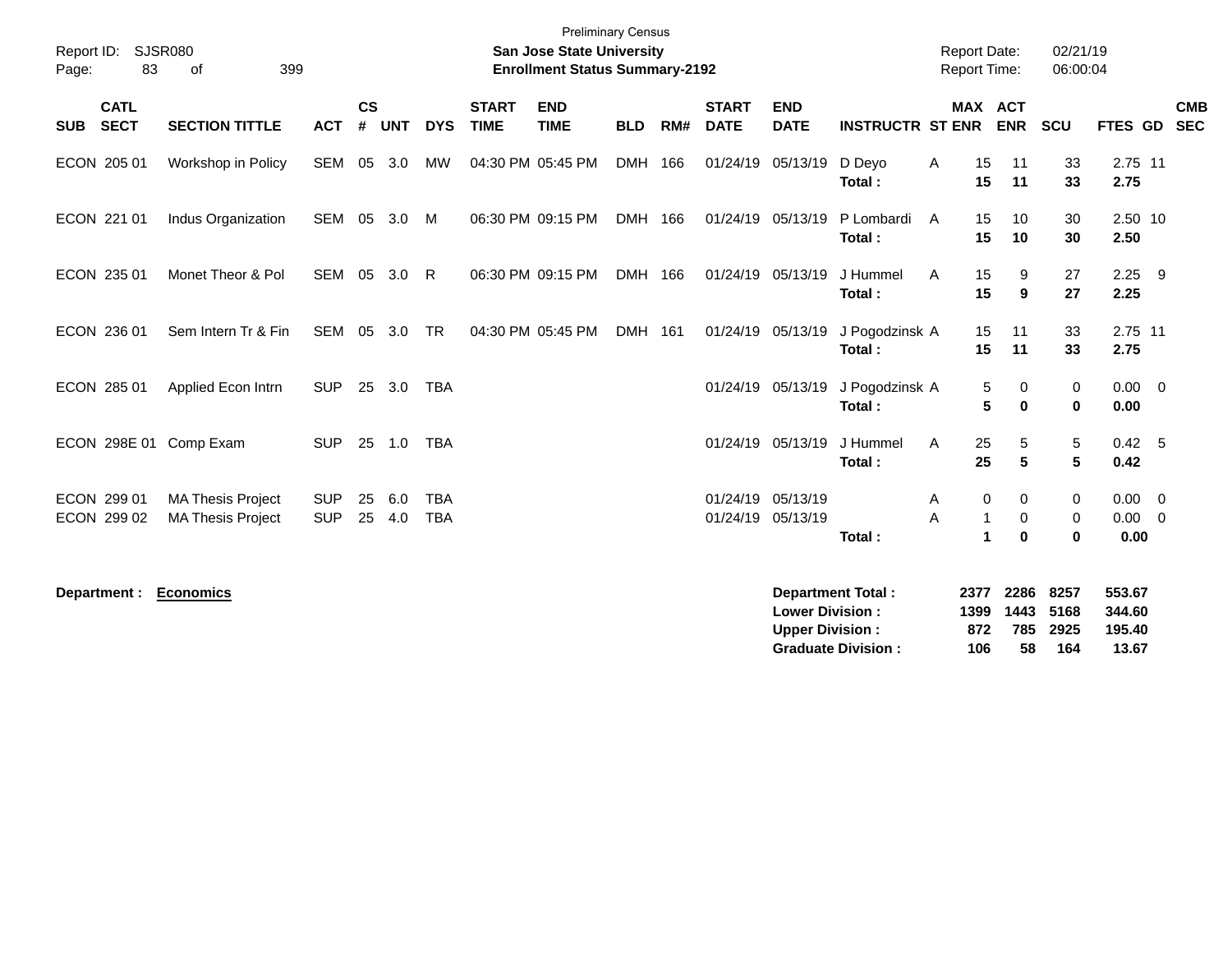| Report ID:  |                 | SJSR080                      |              |               |            |            |                   | <b>San Jose State University</b>      | <b>Preliminary Census</b> |     |               |                            |                                | <b>Report Date:</b> |     |                | 02/21/19   |                |                          |            |
|-------------|-----------------|------------------------------|--------------|---------------|------------|------------|-------------------|---------------------------------------|---------------------------|-----|---------------|----------------------------|--------------------------------|---------------------|-----|----------------|------------|----------------|--------------------------|------------|
| Page:       | 84<br>399<br>οf |                              |              |               |            |            |                   | <b>Enrollment Status Summary-2192</b> |                           |     |               |                            |                                | <b>Report Time:</b> |     |                | 06:00:04   |                |                          |            |
|             | <b>CATL</b>     |                              |              | $\mathsf{cs}$ |            |            | <b>START</b>      | <b>END</b>                            |                           |     | <b>START</b>  | <b>END</b>                 |                                |                     |     | MAX ACT        |            |                |                          | <b>CMB</b> |
| <b>SUB</b>  | <b>SECT</b>     | <b>SECTION TITTLE</b>        | <b>ACT</b>   | #             | <b>UNT</b> | <b>DYS</b> | <b>TIME</b>       | <b>TIME</b>                           | <b>BLD</b>                | RM# | <b>DATE</b>   | <b>DATE</b>                | <b>INSTRUCTR ST ENR</b>        |                     |     | <b>ENR</b>     | <b>SCU</b> | FTES GD        |                          | <b>SEC</b> |
| College     |                 | <b>Social Sciences</b>       |              |               |            |            |                   |                                       |                           |     |               |                            |                                |                     |     |                |            |                |                          |            |
|             | Department :    | <b>Environmental Studies</b> |              |               |            |            |                   |                                       |                           |     |               |                            |                                |                     |     |                |            |                |                          |            |
| <b>ENVS</b> | 1 0 1           | Intro Environ Iss            | <b>LEC</b>   | 01            | 3.0        | TR         | 10:30 AM 11:45 AM |                                       | <b>DMH</b>                | 164 | 01/24/19      | 05/13/19                   | C Prado                        | Α                   | 40  | 38             | 114        | 7.60           | $\overline{\mathbf{0}}$  |            |
| <b>ENVS</b> | 1 0 2           | Intro Environ Iss            | <b>LEC</b>   | 01            | 3.0        | <b>TR</b>  |                   | 12:00 PM 01:15 PM                     | <b>DMH</b>                | 164 | 01/24/19      | 05/13/19                   | A Brandt                       | A                   | 40  | 39             | 117        | 7.80           | 0                        |            |
| <b>ENVS</b> | 150             | Intro Environ Iss            | <b>LEC</b>   | 01            | 3.0        | <b>TBA</b> |                   |                                       | <b>OFF</b>                |     | CAMP 01/24/19 | 05/13/19                   | R O'Malley                     | A                   | 100 | 50             | 150        | 10.00          | 0                        |            |
| <b>ENVS</b> | 180             | Intro Environ Iss            | <b>LEC</b>   | 01            | 3.0        | <b>TBA</b> |                   |                                       |                           |     |               | 01/24/19 05/13/19          | <b>B Olszewski</b>             | A                   | 35  | 34             | 102        | 6.80           | 0                        |            |
| <b>ENVS</b> | 181             | Intro Environ Iss            | <b>LEC</b>   |               | 3.0        |            |                   |                                       |                           |     |               |                            |                                | X                   | 0   | 0              | 0          | 0.00           | 0                        |            |
|             |                 |                              |              |               |            |            |                   |                                       |                           |     |               |                            | Total:                         |                     | 215 | 161            | 483        | 32.20          |                          |            |
| <b>ENVS</b> | 10 01           | Life Chang Planet            | LEC          | 01            | 3.0        | МW         |                   | 09:00 AM 10:15 AM                     | <b>DMH</b>                | 164 |               | 01/24/19 05/13/19          | P Venu                         | Α                   | 40  | 32             | 96         | 6.40           | $\overline{\mathbf{0}}$  |            |
| <b>ENVS</b> | 10 02           | Life Chang Planet            | <b>LEC</b>   | 01            | 3.0        | MW         | 10:30 AM 11:45 AM |                                       | <b>DMH</b>                | 164 | 01/24/19      | 05/13/19                   | P Venu                         | Α                   | 40  | 37             | 111        | 7.40           | 0                        |            |
| <b>ENVS</b> | 10 03           | Life Chang Planet            | <b>LEC</b>   | 01            | 3.0        | <b>TR</b>  |                   | 09:00 AM 10:15 AM                     | <b>DMH</b>                | 164 | 01/24/19      | 05/13/19                   | Y Wang                         | Α                   | 40  | 24             | 72         | 4.80           | 0                        |            |
| <b>ENVS</b> | 10 04           | Life Chang Planet            | <b>LEC</b>   | 01            | 3.0        | <b>TR</b>  | 10:30 AM 11:45 AM |                                       | DH.                       | 243 |               | 01/24/19 05/13/19          | C Siegel                       | A                   | 35  | 35             | 105        | 7.00           | 0                        |            |
|             |                 |                              |              |               |            |            |                   |                                       |                           |     |               |                            | Total:                         |                     | 155 | 128            | 384        | 25.60          |                          |            |
| <b>ENVS</b> |                 | 100W 01 Env Res and Writ     | <b>SEM</b>   |               | 3.0        |            |                   |                                       |                           |     |               |                            |                                | Χ                   | 0   | 0              | 0          | 0.00           | $\overline{\phantom{0}}$ |            |
| <b>ENVS</b> |                 | 100W 02 Env Res and Writ     | <b>SEM</b>   | 04            | 3.0        | МW         |                   | 01:30 PM 02:45 PM                     | <b>DMH</b>                | 357 |               | 01/24/19 05/13/19          | T Grudin                       | A                   | 24  | 29             | 87         | 5.80           | $\overline{\mathbf{0}}$  |            |
|             |                 |                              |              |               |            |            |                   |                                       |                           |     |               |                            | Total:                         |                     | 24  | 29             | 87         | 5.80           |                          |            |
| <b>ENVS</b> | 107 01          | Env Econ & Policy            | LEC          | 01            | 3.0        | TR         |                   | 09:00 AM 10:15 AM                     | <b>BBC</b>                | 205 | 01/24/19      | 05/13/19                   | C Su                           | Α                   | 35  | 24             | 72         | 4.85           |                          | 1 C        |
|             | ECON 107 01     | Env Econ & Policy            | <b>LEC</b>   | 01            | 3.0        | <b>TR</b>  |                   | 09:00 AM 10:15 AM                     | <b>BBC</b>                | 205 | 01/24/19      | 05/13/19                   | C Su                           | Α                   | 0   | 5              | 15         | 1.00           |                          | $0\,$ C    |
| <b>ENVS</b> | 107 02          | Env Econ & Policy            | <b>LEC</b>   | 01            | 3.0        | <b>TR</b>  |                   | 12:00 PM 01:15 PM                     | <b>HGH</b>                | 116 | 01/24/19      | 05/13/19                   | C Su                           | Α                   | 35  | 22             | 66         | 4.40           |                          | $0\,C$     |
|             | ECON 107 02     | Env Econ & Policy            | <b>LEC</b>   | 01            | 3.0        | <b>TR</b>  |                   | 12:00 PM 01:15 PM                     | <b>HGH 116</b>            |     |               | 01/24/19 05/13/19          | C Su                           | Α                   | 0   | $\overline{2}$ | 6          | 0.40           |                          | $0\,$ C    |
|             |                 |                              |              |               |            |            |                   |                                       |                           |     |               |                            | Total:                         |                     | 70  | 53             | 159        | 10.65          |                          |            |
|             | ENVS 110 01     | <b>Resource Analysis</b>     | LEC          | 02            | 4.0        | TR         |                   | 12:00 PM 01:15 PM                     | <b>DMH</b>                | 357 | 01/24/19      | 05/13/19                   | R Lazzeri-Ae A                 |                     | 40  | 38             | 114        | 10.20          | - 1                      |            |
| <b>ENVS</b> | 110 11          | <b>Resource Analysis</b>     | LAB          | 16            | 0.0        | <b>TR</b>  |                   | 09:00 AM 10:15 AM                     | WSQ 113                   |     | 01/24/19      | 05/13/19                   | R Lazzeri-Ae A                 |                     | 20  | 16             | 16         | 0.00           | -1                       |            |
|             | ENVS 110 12     | <b>Resource Analysis</b>     | LAB          | 16            | 0.0        | <b>TR</b>  |                   | 10:30 AM 11:45 AM                     | WSQ 113                   |     |               | 01/24/19 05/13/19          | R Lazzeri-Ae A                 |                     | 20  | 22             | 22         | 0.00           | 0                        |            |
|             |                 |                              |              |               |            |            |                   |                                       |                           |     |               |                            | Total:                         |                     | 80  | 76             | 152        | 10.20          |                          |            |
|             | ENVS 117 01     | Human Ecology                | SEM          |               | 05 3.0     | M          |                   | 04:30 PM 07:15 PM                     | WSQ 111                   |     |               | 01/24/19 05/13/19 T Grudin |                                | A                   | 20  | 25             | 75         | 5.10           | $\overline{2}$           |            |
|             | ENVS 117 02     | Human Ecology                | SEM 05 3.0 F |               |            |            |                   | 09:30 AM 12:15 PM WSQ 111             |                           |     |               | 01/24/19 05/13/19 G Klee   |                                | Α                   | 20  | 15             | 45         | $3.05$ 1       |                          |            |
|             |                 |                              |              |               |            |            |                   |                                       |                           |     |               |                            | Total:                         |                     | 40  | 40             | 120        | 8.15           |                          |            |
|             | ENVS 119 01     | Energy & Environ             | LEC.         |               | 02 3.0     | MW         | 10:30 AM 11:45 AM |                                       | DMH 234                   |     |               |                            | 01/24/19 05/13/19 B Delaveau A |                     | 40  | 19             | 57         | 3.80 0 C       |                          |            |
|             | ENGR 119 01     | Energy & Environ             | <b>LEC</b>   | 02            | 3.0        | MW         |                   | 10:30 AM 11:45 AM                     | DMH 234                   |     |               | 01/24/19 05/13/19          | B Delaveau                     | A                   | 0   | 3              | 9          | 0.60           |                          | $0\,C$     |
|             | ENVS 119 02     | Energy & Environ             | LEC          |               | 3.0        |            |                   |                                       |                           |     |               |                            |                                | Χ                   | 0   | 0              | 0          | 0.00           | $\overline{\phantom{0}}$ |            |
|             | ENGR 119 02     | Energy & Environ             | <b>LEC</b>   |               | 3.0        |            |                   |                                       |                           |     |               |                            |                                | X                   | 0   | 0              | 0          | $0.00 \quad 0$ |                          |            |
|             | ENVS 119 03     | Energy & Environ             | <b>LEC</b>   | 02            | 3.0        | MW         |                   | 12:00 PM 01:15 PM DMH 164             |                           |     |               |                            | 01/24/19 05/13/19 B Delaveau   | A                   | 40  | 18             | 54         | 3.60 0 C       |                          |            |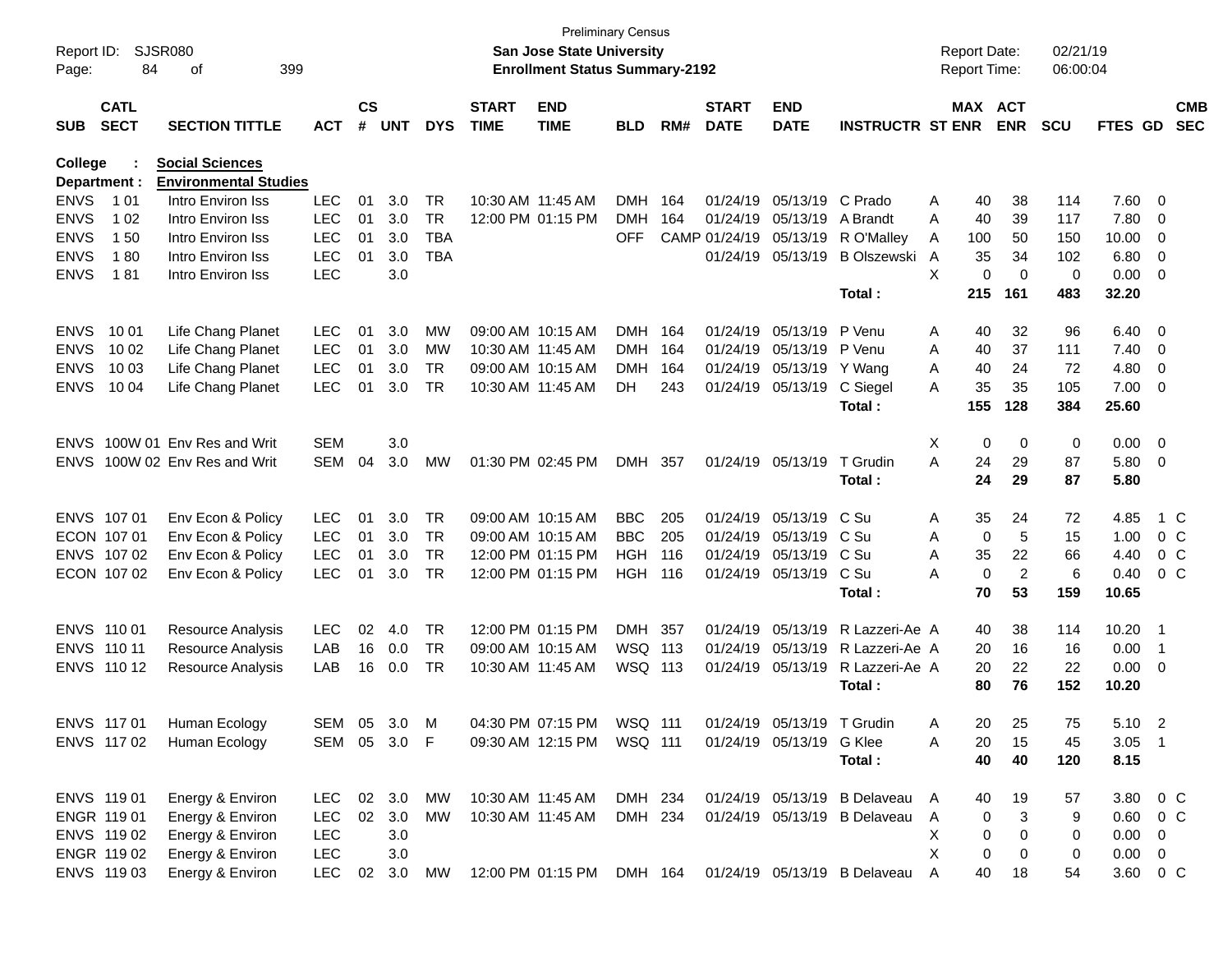| Report ID:<br>Page:                                      | 85                         | SJSR080<br>399<br>оf                                             |                                                      |                      |                          |                        |                                                                                  | <b>Preliminary Census</b><br><b>San Jose State University</b><br><b>Enrollment Status Summary-2192</b> |                                                      |                          |                                              |                                                  |                                                                    | <b>Report Date:</b><br><b>Report Time:</b> |                               |                               | 02/21/19<br>06:00:04        |                                                |            |                                      |
|----------------------------------------------------------|----------------------------|------------------------------------------------------------------|------------------------------------------------------|----------------------|--------------------------|------------------------|----------------------------------------------------------------------------------|--------------------------------------------------------------------------------------------------------|------------------------------------------------------|--------------------------|----------------------------------------------|--------------------------------------------------|--------------------------------------------------------------------|--------------------------------------------|-------------------------------|-------------------------------|-----------------------------|------------------------------------------------|------------|--------------------------------------|
| <b>SUB</b>                                               | <b>CATL</b><br><b>SECT</b> | <b>SECTION TITTLE</b>                                            | <b>ACT</b>                                           | $\mathsf{cs}$<br>#   | <b>UNT</b>               | <b>DYS</b>             | <b>START</b><br><b>TIME</b>                                                      | <b>END</b><br><b>TIME</b>                                                                              | <b>BLD</b>                                           | RM#                      | <b>START</b><br><b>DATE</b>                  | <b>END</b><br><b>DATE</b>                        | <b>INSTRUCTR ST ENR</b>                                            |                                            |                               | MAX ACT<br><b>ENR</b>         | SCU                         | <b>FTES GD</b>                                 |            | <b>CMB</b><br><b>SEC</b>             |
| ENGR 119 03<br>ENVS 119 04<br>ENGR 119 04                |                            | Energy & Environ<br>Energy & Environ<br>Energy & Environ         | <b>LEC</b><br><b>LEC</b><br><b>LEC</b>               | 02                   | 3.0<br>3.0<br>3.0        | МW                     |                                                                                  | 12:00 PM 01:15 PM                                                                                      | DMH                                                  | 164                      | 01/24/19                                     | 05/13/19                                         | B Delaveau                                                         | A<br>X<br>X                                | 0<br>0<br>0                   | 5<br>0<br>0                   | 15<br>$\mathbf 0$<br>0      | 1.00<br>0.00<br>0.00                           | - 0<br>- 0 | $0\,C$                               |
| ENVS 119 05<br>ENGR 119 05                               |                            | Energy & Environ<br>Energy & Environ                             | <b>LEC</b><br><b>LEC</b>                             | 02<br>02             | 3.0<br>3.0               | <b>TR</b><br><b>TR</b> | 10:30 AM 11:45 AM                                                                | 10:30 AM 11:45 AM                                                                                      | <b>DMH</b><br><b>DMH</b>                             | 234<br>234               | 01/24/19                                     | 01/24/19 05/13/19<br>05/13/19                    | <b>B</b> Delaveau<br><b>B</b> Delaveau<br>Total:                   | A<br>A                                     | 40<br>0<br>120                | 15<br>$\overline{c}$<br>62    | 45<br>6<br>186              | 3.00<br>0.40<br>12.40                          |            | $0\,C$<br>$0\,$ C                    |
| ENVS 124 01<br>POLS 124 01<br>ENVS 124 02<br>POLS 124 02 |                            | Intro Env Law<br>Intro Env Law<br>Intro Env Law<br>Intro Env Law | <b>LEC</b><br><b>LEC</b><br><b>LEC</b><br><b>LEC</b> | 01<br>01<br>01<br>01 | 3.0<br>3.0<br>3.0<br>3.0 | МW<br>MW<br>W<br>W     | 01:30 PM 02:45 PM<br>01:30 PM 02:45 PM<br>03:00 PM 05:45 PM<br>03:00 PM 05:45 PM |                                                                                                        | <b>DMH</b><br><b>DMH</b><br><b>DMH</b><br><b>DMH</b> | 164<br>164<br>164<br>164 | 01/24/19<br>01/24/19<br>01/24/19<br>01/24/19 | 05/13/19<br>05/13/19<br>05/13/19<br>05/13/19     | T Trumbull<br>T Trumbull<br>T Trumbull<br>T Trumbull<br>Total:     | Α<br>A<br>Α<br>A                           | 40<br>0<br>40<br>0<br>80      | 27<br>7<br>14<br>6<br>54      | 81<br>21<br>42<br>18<br>162 | 5.40<br>1.40<br>2.85<br>1.20<br>10.85          |            | $0\,$ C<br>$0\,$ C<br>1 C<br>$0\,$ C |
| ENVS 127 01<br>SOCI                                      | 127 01                     | Comm Based Rsrch<br>Comm Based Rsrch                             | <b>LEC</b><br><b>LEC</b>                             |                      | 3.0<br>3.0               |                        |                                                                                  |                                                                                                        |                                                      |                          |                                              |                                                  | Total:                                                             | X<br>X                                     | 0<br>0<br>0                   | 0<br>0<br>$\bf{0}$            | 0<br>0<br>0                 | $0.00 \t 0$<br>$0.00 \t 0$<br>0.00             |            |                                      |
| ENVS 128 01                                              |                            | Water Res Mgt                                                    | <b>LEC</b>                                           | 02                   | 3.0                      | МW                     | 01:30 PM 02:45 PM                                                                |                                                                                                        | DMH 359                                              |                          |                                              | 01/24/19 05/13/19                                | P Ferraro<br>Total:                                                | A                                          | 25<br>25                      | 9<br>9                        | 27<br>27                    | $1.80 \ 0$<br>1.80                             |            |                                      |
| ENVS 129 01                                              |                            | Water Policy in the                                              | <b>LEC</b>                                           | 02                   | 3.0                      | TR                     |                                                                                  | 01:30 PM 02:45 PM                                                                                      | DMH 164                                              |                          |                                              | 01/24/19 05/13/19                                | C Rampini<br>Total:                                                | Α                                          | 30<br>30                      | 16<br>16                      | 48<br>48                    | $3.20 \ 0$<br>3.20                             |            |                                      |
| ENVS 133 01                                              |                            | Sustainable Energy                                               | <b>LEC</b>                                           | 02                   | 3.0                      | МW                     | 10:30 AM 11:45 AM                                                                |                                                                                                        | CL                                                   | 238                      |                                              | 01/24/19 05/13/19                                | D Mulvaney A<br>Total:                                             |                                            | 25<br>25                      | 25<br>25                      | 75<br>75                    | $5.00 \t 0$<br>5.00                            |            |                                      |
| ENVS 137 01                                              |                            | Green Build Des Issu LEC                                         |                                                      | 02                   | 3.0                      | TR                     |                                                                                  | 01:30 PM 02:45 PM                                                                                      | <b>CL</b>                                            | 226                      |                                              | 01/24/19 05/13/19                                | <b>B</b> Delaveau<br>Total:                                        | A                                          | 35<br>35                      | 16<br>16                      | 48<br>48                    | $3.25$ 1<br>3.25                               |            |                                      |
| ENVS 140 01                                              |                            | <b>Poltics and Envir</b>                                         | <b>LEC</b>                                           |                      | 3.0                      |                        |                                                                                  |                                                                                                        |                                                      |                          |                                              |                                                  | Total:                                                             | X                                          | 0<br>$\mathbf 0$              | $\mathbf 0$<br>$\mathbf 0$    | 0<br>0                      | $0.00 \t 0$<br>0.00                            |            |                                      |
| ENVS 150 01<br>ENVS 150 02<br>ENVS 150 03                |                            | Intro Env Thought<br>Intro Env Thought<br>Intro Env Thought      | SEM 05<br>SEM<br><b>SEM</b>                          | 05                   | 3.0<br>3.0<br>3.0        | <b>TBA</b><br>M        |                                                                                  | 04:30 PM 07:15 PM CL                                                                                   |                                                      | 224                      |                                              | 01/24/19 05/13/19<br>01/24/19 05/13/19 E Moffitt | Total:                                                             | A<br>Α<br>X                                | 20<br>30<br>$\mathbf 0$<br>50 | 19<br>21<br>$\mathbf 0$<br>40 | 57<br>63<br>0<br>120        | $3.80\ 0$<br>$4.20 \ 0$<br>$0.00 \t 0$<br>8.00 |            |                                      |
| ENVS 152 80                                              | PKG 152 80                 | <b>Global Environment</b><br><b>Global Environment</b>           | LEC<br><b>LEC</b>                                    |                      | 02 3.0                   | TBA<br>02 3.0 TBA      |                                                                                  |                                                                                                        |                                                      |                          |                                              |                                                  | 01/24/19 05/13/19 B Olszewski A<br>01/24/19 05/13/19 B Olszewski A |                                            | 35<br>$\mathbf 0$             | 28<br>$\overline{7}$          | 84<br>21                    | 5.60 0 C<br>1.40 0 C                           |            |                                      |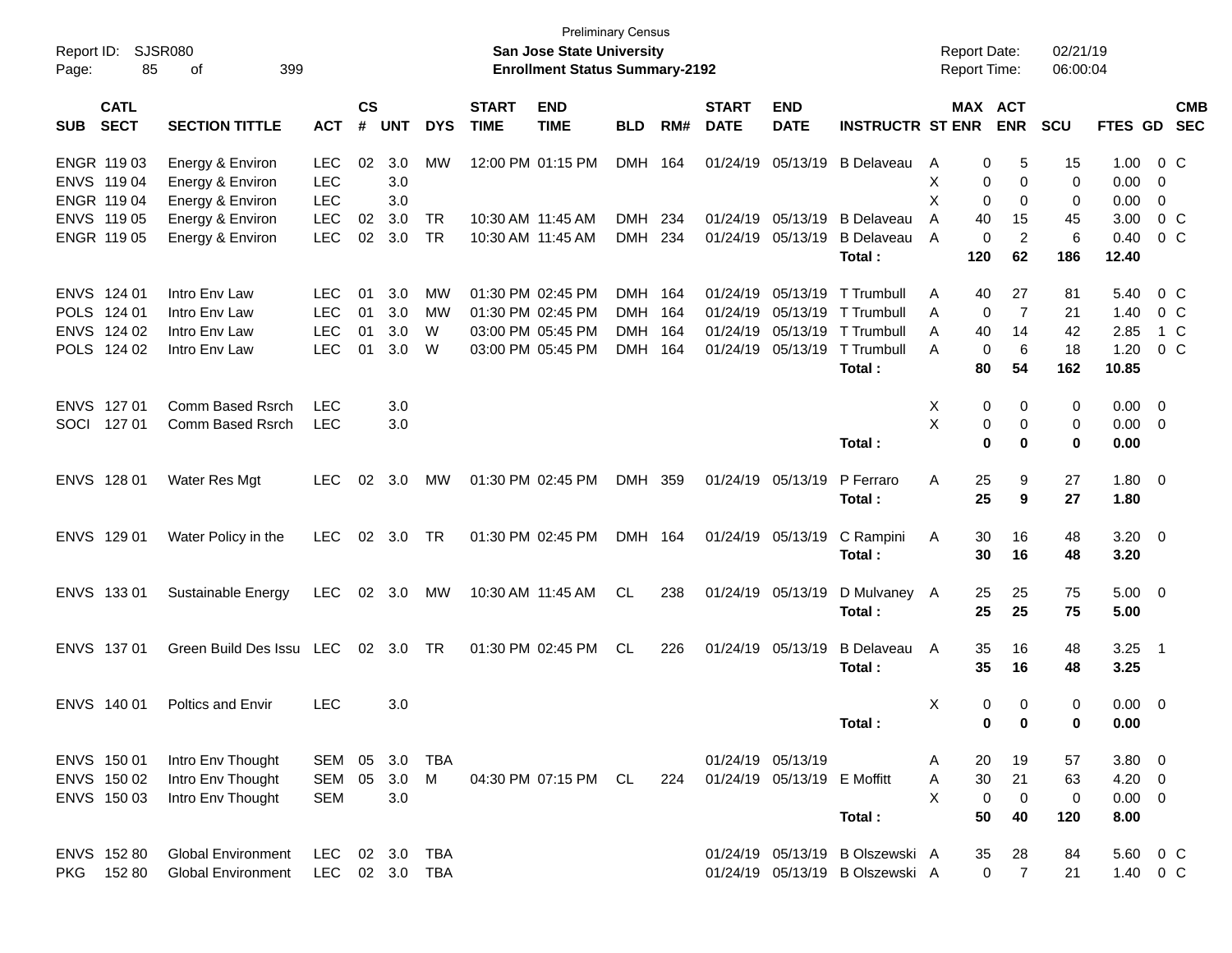| Report ID:  |                            | <b>SJSR080</b>                  |            |                    |                |            |                             | <b>Preliminary Census</b><br><b>San Jose State University</b> |            |     |                             |                           |                              |              | <b>Report Date:</b> |                | 02/21/19    |                |                          |                          |
|-------------|----------------------------|---------------------------------|------------|--------------------|----------------|------------|-----------------------------|---------------------------------------------------------------|------------|-----|-----------------------------|---------------------------|------------------------------|--------------|---------------------|----------------|-------------|----------------|--------------------------|--------------------------|
| Page:       | 399<br>86<br>оf            |                                 |            |                    |                |            |                             | <b>Enrollment Status Summary-2192</b>                         |            |     |                             |                           |                              |              | <b>Report Time:</b> |                | 06:00:04    |                |                          |                          |
| <b>SUB</b>  | <b>CATL</b><br><b>SECT</b> | <b>SECTION TITTLE</b>           | <b>ACT</b> | $\mathsf{cs}$<br># | <b>UNT</b>     | <b>DYS</b> | <b>START</b><br><b>TIME</b> | <b>END</b><br><b>TIME</b>                                     | <b>BLD</b> | RM# | <b>START</b><br><b>DATE</b> | <b>END</b><br><b>DATE</b> | <b>INSTRUCTR ST ENR</b>      |              | <b>MAX ACT</b>      | <b>ENR</b>     | <b>SCU</b>  | <b>FTES GD</b> |                          | <b>CMB</b><br><b>SEC</b> |
| <b>ENVS</b> | 15281                      | <b>Global Environment</b>       | <b>LEC</b> | 02                 | 3.0            | <b>TBA</b> |                             |                                                               |            |     | 01/24/19                    | 05/13/19                  | B Olszewski A                |              | 35                  | 30             | 90          | 6.00           | $0\,C$                   |                          |
| <b>PKG</b>  | 15281                      | <b>Global Environment</b>       | <b>LEC</b> | 02                 | 3.0            | <b>TBA</b> |                             |                                                               |            |     | 01/24/19                    | 05/13/19                  | B Olszewski A                |              | 0                   | $\overline{4}$ | 12          | 0.80           | 0 <sup>C</sup>           |                          |
| <b>ENVS</b> | 15282                      | <b>Global Environment</b>       | <b>LEC</b> | 02                 | 3.0            | <b>TBA</b> |                             |                                                               |            |     | 01/24/19                    | 05/13/19                  | B Olszewski A                |              | 30                  | 29             | 87          | 5.80           | 0 <sup>C</sup>           |                          |
| <b>PKG</b>  | 15282                      | <b>Global Environment</b>       | <b>LEC</b> |                    | 02 3.0         | <b>TBA</b> |                             |                                                               |            |     | 01/24/19                    | 05/13/19                  | B Olszewski A                |              | $\mathbf 0$         | $\overline{2}$ | 6           | 0.40           | $0\,C$                   |                          |
|             |                            |                                 |            |                    |                |            |                             |                                                               |            |     |                             |                           | Total:                       |              | 100                 | 100            | 300         | 20.00          |                          |                          |
| <b>ENVS</b> | 154 01                     | Sustainable Agricult            | <b>LEC</b> | 03                 | 4.0            | <b>TR</b>  | 01:30 PM 02:45 PM           |                                                               | DMH        | 357 | 01/24/19                    | 05/13/19                  | R O'Malley                   | A            | 24                  | 25             | 75          | 6.67           | $\overline{0}$           |                          |
|             | ENVS 154 11                | Sustainable Agricult            | <b>ACT</b> | 07                 | 0.0            | R          |                             | 03:00 PM 05:45 PM                                             | WSQ 115    |     | 01/24/19                    | 05/13/19                  | R O'Malley                   | A            | 24                  | 25             | 25          | 0.00           | $\overline{\mathbf{0}}$  |                          |
|             |                            |                                 |            |                    |                |            |                             |                                                               |            |     |                             |                           | Total:                       |              | 48                  | 50             | 100         | 6.67           |                          |                          |
| <b>ENVS</b> | 158 01                     | <b>Environmental Educat LEC</b> |            | 02                 | 3.0            | MW         | 10:30 AM 11:45 AM           |                                                               | <b>DMH</b> | 357 | 01/24/19                    | 05/13/19                  | T Grudin                     | A            | 25                  | 24             | 72          | 4.80           | $\overline{\mathbf{0}}$  |                          |
| <b>ENVS</b> | 158 02                     | <b>Environmental Educat LEC</b> |            | 02 <sub>2</sub>    | 3.0            | MW         | 12:00 PM 01:15 PM           |                                                               | <b>DMH</b> | 357 | 01/24/19                    | 05/13/19                  | T Grudin                     | A            | 25                  | 24             | 72          | 4.80           | - 0                      |                          |
| <b>ENVS</b> | 158 03                     | <b>Environmental Educat LEC</b> |            | 02                 | 3.0            | M          |                             | 01:30 PM 04:15 PM                                             | <b>CCB</b> | 100 | 01/24/19                    | 05/13/19                  | L Hanneman A                 |              | 25                  | 14             | 42          | 2.80           | $\overline{0}$           |                          |
| <b>ENVS</b> | 158 04                     | Environmental Educat LEC        |            |                    | $02 \quad 3.0$ | <b>TR</b>  |                             | 03:00 PM 04:15 PM                                             | CL         | 243 | 01/24/19                    | 05/13/19                  | R Lazzeri-Ae A               |              | 25                  | 25             | 75          | 5.00           | $\overline{\mathbf{0}}$  |                          |
|             |                            |                                 |            |                    |                |            |                             |                                                               |            |     |                             |                           | Total:                       |              | 100                 | 87             | 261         | 17.40          |                          |                          |
| <b>ENVS</b> | 166 01                     | Nature Photography              | <b>LEC</b> | 02                 | 4.0            | F          |                             | 12:30 PM 02:10 PM                                             | WSQ 111    |     | 01/24/19                    | 05/13/19                  | G Klee                       | Α            | 20                  | 10             | 20          | 2.67           | $\overline{0}$           |                          |
|             | ENVS 166 11                | Nature Photography              | ACT        |                    | 13 0.0         | <b>TBA</b> |                             |                                                               |            |     |                             | 01/24/19 05/13/19         | G Klee                       | A            | 20                  | 10             | 20          | 0.00           | - 0                      |                          |
|             |                            |                                 |            |                    |                |            |                             |                                                               |            |     |                             |                           | Total:                       |              | 40                  | 20             | 40          | 2.67           |                          |                          |
| <b>ENVS</b> | 181 01                     | <b>Envir Res Center</b>         | <b>SUP</b> | 25                 | 1.0            | <b>TR</b>  |                             | 12:00 PM 01:15 PM                                             | WSQ 111    |     | 01/24/19                    | 05/13/19                  | L Trulio                     | A            | 10                  | 7              | 7           | 0.47           | - 0                      |                          |
| <b>ENVS</b> | 181 02                     | <b>Envir Res Center</b>         | <b>SUP</b> | 25                 | 2.0            | <b>TR</b>  |                             | 12:00 PM 01:15 PM                                             | WSQ 111    |     | 01/24/19                    | 05/13/19                  | L Trulio                     | A            | 10                  | 5              | 10          | 0.67           | $\overline{0}$           |                          |
|             | ENVS 181 03                | <b>Envir Res Center</b>         | <b>SUP</b> | 25                 | 3.0            | <b>TR</b>  |                             | 12:00 PM 01:15 PM                                             | WSQ 111    |     | 01/24/19                    | 05/13/19                  | L Trulio                     | A            | 10                  | 3              | 9           | 0.60           | $\overline{\phantom{0}}$ |                          |
|             |                            |                                 |            |                    |                |            |                             |                                                               |            |     |                             |                           | Total:                       |              | 30                  | 15             | 26          | 1.73           |                          |                          |
| <b>ENVS</b> | 185 01                     | <b>Envir Impact Anal</b>        | <b>LEC</b> | 02                 | 4.0            |            |                             |                                                               |            |     | 01/24/19 05/13/19           |                           |                              | х            | 0                   | 0              | 0           | 0.00           | $\overline{\phantom{0}}$ |                          |
| <b>URBP</b> | 18501                      | Envir Impact Anal               | <b>LEC</b> |                    | 4.0            |            |                             |                                                               |            |     |                             |                           |                              | X            | 0                   | 0              | 0           | 0.00           | - 0                      |                          |
| <b>ENVS</b> | 185 02                     | Envir Impact Anal               | <b>LEC</b> | 02                 | 4.0            |            |                             |                                                               |            |     | 01/24/19 05/13/19           |                           |                              | X            | 0                   | 0              | 0           | 0.00           | $\overline{0}$           |                          |
| <b>URBP</b> | 185 02                     | Envir Impact Anal               | <b>LEC</b> |                    | 4.0            |            |                             |                                                               |            |     |                             |                           |                              | X            | 0                   | 0              | 0           | 0.00           | $\overline{0}$           |                          |
|             | ENVS 185 03                | Envir Impact Anal               | <b>LEC</b> |                    | 4.0            |            |                             |                                                               |            |     |                             |                           |                              | X            | 0                   | $\Omega$       | 0           | 0.00           | 0                        |                          |
|             | URBP 18503                 | Envir Impact Anal               | LEC        |                    | 4.0            |            |                             |                                                               |            |     |                             |                           |                              | $\mathsf{X}$ | 0                   | 0              | 0           | 0.00           | $\overline{0}$           |                          |
|             | ENVS 185 04                | Envir Impact Anal               | <b>LEC</b> | 02                 | 4.0            | R          |                             | 04:30 PM 07:15 PM                                             | DMH 347    |     |                             |                           | 01/24/19 05/13/19 R O'Malley | A            | 22                  | 20             | 60          | 5.40           | 1 C                      |                          |
|             | URBP 185 04                | Envir Impact Anal               | <b>LEC</b> | $02\,$             | 4.0            | R          |                             | 04:30 PM 07:15 PM                                             | DMH 347    |     |                             |                           | 01/24/19 05/13/19 R O'Malley | A            | $\mathbf 0$         | $\mathbf 0$    | $\mathbf 0$ | 0.00           | $0\,C$                   |                          |
|             | ENVS 185 05                | Envir Impact Anal               | <b>LEC</b> | $02\,$             | 4.0            | R          |                             | 01:30 PM 04:15 PM                                             | WSQ 111    |     |                             |                           | 01/24/19 05/13/19 R O'Malley | A            | 20                  | 17             | 51          | 4.60           | $1\,C$                   |                          |
|             | URBP 185 05                | Envir Impact Anal               | <b>LEC</b> | 02                 | 4.0            | R          |                             | 01:30 PM 04:15 PM                                             | WSQ 111    |     |                             |                           | 01/24/19 05/13/19 R O'Malley | Α            | 0                   | $\mathbf{1}$   | 3           | 0.27           | $0\,C$                   |                          |
|             | ENVS 185 11                | Envir Impact Anal               | <b>ACT</b> |                    | 0.0            |            |                             |                                                               |            |     |                             |                           |                              | х            | 0                   | 0              | 0           | 0.00           | - 0                      |                          |
|             | URBP 185 11                | Envir Impact Anal               | <b>ACT</b> |                    | 0.0            |            |                             |                                                               |            |     |                             |                           |                              | X            | 0                   | 0              | 0           | $0.00 \t 0$    |                          |                          |
|             | ENVS 18512                 | Envir Impact Anal               | <b>ACT</b> |                    | 0.0            |            |                             |                                                               |            |     |                             |                           |                              | Χ            | 0                   | 0              | 0           | $0.00 \t 0$    |                          |                          |
|             | URBP 18512                 | Envir Impact Anal               | <b>ACT</b> |                    | 0.0            |            |                             |                                                               |            |     |                             |                           |                              | X            | 0                   | 0              | $\pmb{0}$   | $0.00 \t 0$    |                          |                          |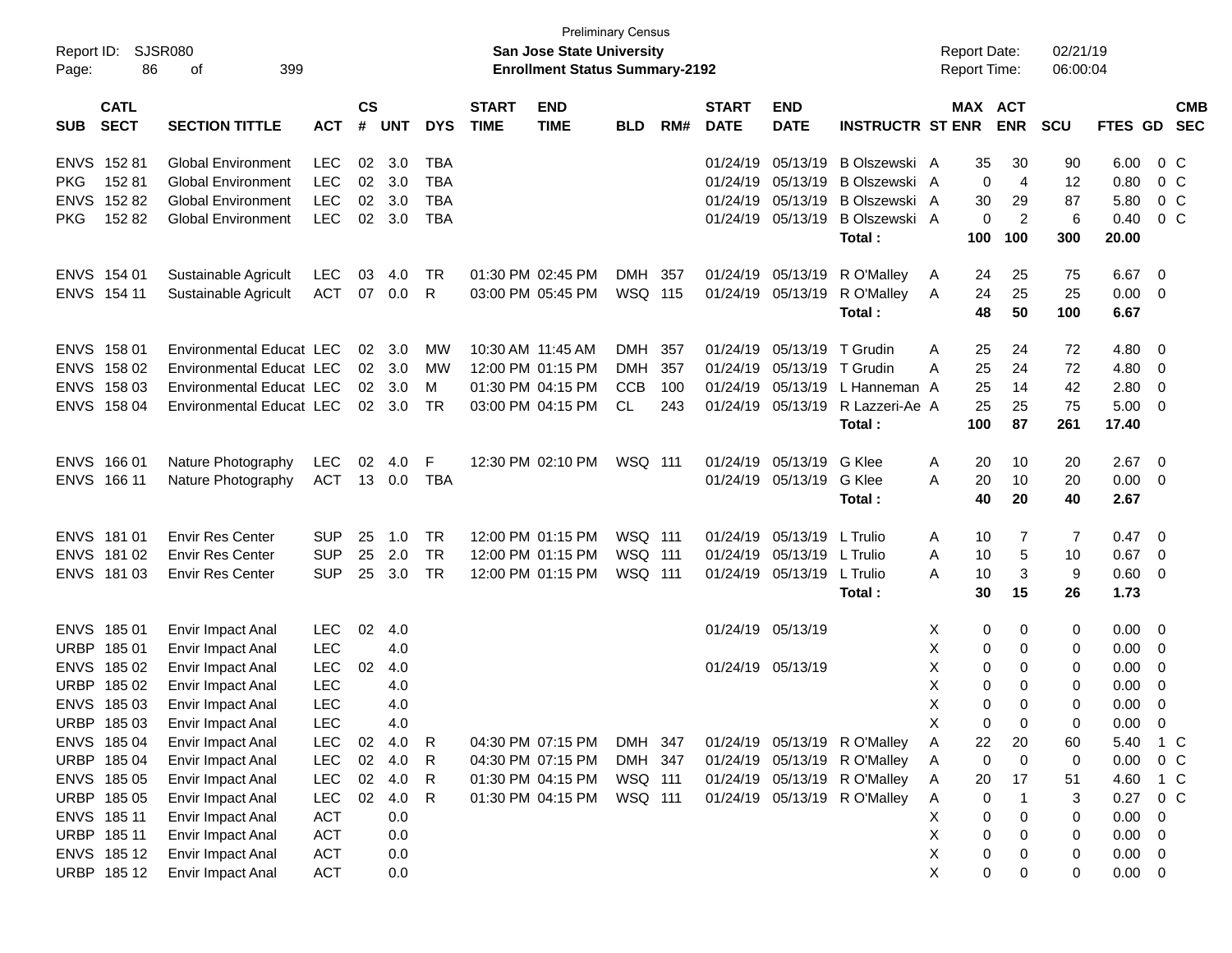| Report ID:<br>Page: | 87                         | <b>SJSR080</b><br>399<br>оf |              |                    |            |            |                             | <b>Preliminary Census</b><br><b>San Jose State University</b><br><b>Enrollment Status Summary-2192</b> |            |     |                             |                           |                                 |   | <b>Report Date:</b> | <b>Report Time:</b>          | 02/21/19<br>06:00:04 |                |                         |                          |
|---------------------|----------------------------|-----------------------------|--------------|--------------------|------------|------------|-----------------------------|--------------------------------------------------------------------------------------------------------|------------|-----|-----------------------------|---------------------------|---------------------------------|---|---------------------|------------------------------|----------------------|----------------|-------------------------|--------------------------|
| <b>SUB</b>          | <b>CATL</b><br><b>SECT</b> | <b>SECTION TITTLE</b>       | <b>ACT</b>   | $\mathsf{cs}$<br># | <b>UNT</b> | <b>DYS</b> | <b>START</b><br><b>TIME</b> | <b>END</b><br><b>TIME</b>                                                                              | <b>BLD</b> | RM# | <b>START</b><br><b>DATE</b> | <b>END</b><br><b>DATE</b> | <b>INSTRUCTR ST ENR</b>         |   |                     | <b>MAX ACT</b><br><b>ENR</b> | <b>SCU</b>           | FTES GD        |                         | <b>CMB</b><br><b>SEC</b> |
| <b>ENVS</b>         | 185 13                     | <b>Envir Impact Anal</b>    | <b>ACT</b>   |                    | 0.0        |            |                             |                                                                                                        |            |     |                             |                           |                                 | Х | 0                   | 0                            | 0                    | 0.00           | $\overline{\mathbf{0}}$ |                          |
| <b>URBP</b>         | 185 13                     | Envir Impact Anal           | <b>ACT</b>   |                    | 0.0        |            |                             |                                                                                                        |            |     |                             |                           |                                 | X | 0                   | 0                            | 0                    | 0.00           | 0                       |                          |
| <b>ENVS</b>         | 185 14                     | Envir Impact Anal           | <b>ACT</b>   | 13                 | 0.0        | <b>TBA</b> |                             |                                                                                                        |            |     | 01/24/19                    | 05/13/19                  | R O'Malley                      | Α | 22                  | 18                           | 18                   | 0.00           | 1 C                     |                          |
| <b>URBP</b>         | 185 14                     | Envir Impact Anal           | <b>ACT</b>   | 13                 | 0.0        | <b>TBA</b> |                             |                                                                                                        |            |     | 01/24/19                    | 05/13/19                  | R O'Malley                      | A | 0                   | $\mathbf 0$                  | 0                    | 0.00           | 0 <sup>C</sup>          |                          |
| <b>ENVS</b>         | 185 15                     | Envir Impact Anal           | <b>ACT</b>   | 13                 | 0.0        | <b>TBA</b> |                             |                                                                                                        |            |     | 01/24/19                    | 05/13/19                  | R O'Malley                      | A | 20                  | 19                           | 19                   | 0.00           | 1 C                     |                          |
| <b>URBP</b>         | 185 15                     | Envir Impact Anal           | <b>ACT</b>   | 13                 | 0.0        | <b>TBA</b> |                             |                                                                                                        |            |     | 01/24/19                    | 05/13/19                  | R O'Malley                      | A | 0                   | $\overline{1}$               | $\overline{1}$       | 0.00           | 0 <sup>C</sup>          |                          |
|                     |                            |                             |              |                    |            |            |                             |                                                                                                        |            |     |                             |                           | Total:                          |   | 84                  | 76                           | 152                  | 10.27          |                         |                          |
| <b>ENVS</b>         | 18701                      | <b>Environ Restor</b>       | <b>LEC</b>   | 02                 | 4.0        | MW         |                             | 12:00 PM 01:15 PM                                                                                      | <b>ENG</b> | 401 | 01/24/19                    | 05/13/19                  | C Siegel                        | A | 20                  | 17                           | 51                   | 4.53           | $\overline{0}$          |                          |
|                     | ENVS 187 11                | <b>Environ Restor</b>       | <b>ACT</b>   | 13                 | 0.0        | W          |                             | 01:30 PM 04:15 PM                                                                                      | <b>ENG</b> | 401 | 01/24/19                    | 05/13/19                  | C Siegel                        | A | 20                  | 17                           | 17                   | 0.00           | $\overline{\mathbf{0}}$ |                          |
|                     |                            |                             |              |                    |            |            |                             |                                                                                                        |            |     |                             |                           | Total:                          |   | 40                  | 34                           | 68                   | 4.53           |                         |                          |
| <b>ENVS</b>         | 18901                      | <b>Field Studies</b>        | <b>LEC</b>   | 03                 | 4.0        | F          |                             | 09:30 AM 12:15 PM                                                                                      | DMH 164    |     | 01/24/19                    | 05/13/19                  | R Lazzeri-Ae A                  |   | 18                  | 23                           | 69                   | 6.27           | $\overline{2}$          |                          |
|                     | ENVS 189 11                | <b>Field Studies</b>        | <b>ACT</b>   | 07                 | 0.0        | F          |                             | 12:30 PM 02:15 PM                                                                                      | DMH 164    |     | 01/24/19                    | 05/13/19                  | R Lazzeri-Ae A                  |   | 18                  | 23                           | 23                   | 0.00           | $\overline{2}$          |                          |
|                     |                            |                             |              |                    |            |            |                             |                                                                                                        |            |     |                             |                           | Total:                          |   | 36                  | 46                           | 92                   | 6.27           |                         |                          |
| <b>ENVS</b>         | 190 01                     | Adv EIA                     | <b>LEC</b>   |                    | 4.0        |            |                             |                                                                                                        |            |     |                             |                           |                                 | Х | 0                   | 0                            | 0                    | 0.00           | $\overline{0}$          |                          |
| URBP                | 190 01                     | Adv EIA                     | <b>LEC</b>   |                    | 4.0        |            |                             |                                                                                                        |            |     |                             |                           |                                 | X | 0                   | 0                            | 0                    | 0.00           | 0                       |                          |
| <b>ENVS</b>         | 190 02                     | Adv EIA                     | <b>LEC</b>   | 02                 | 4.0        | м          |                             | 04:30 PM 07:15 PM                                                                                      | CL         | 243 | 01/24/19                    | 05/13/19                  | D Ralston                       | A | 22                  | 20                           | 60                   | 5.33           | 0 <sup>C</sup>          |                          |
| <b>URBP</b>         | 190 02                     | Adv EIA                     | <b>LEC</b>   | 02                 | 4.0        | м          |                             | 04:30 PM 07:15 PM                                                                                      | CL.        | 243 | 01/24/19                    | 05/13/19                  | D Ralston                       | A | 0                   | 0                            | 0                    | 0.00           | $0\,C$                  |                          |
| <b>ENVS</b>         | 190 11                     | Adv EIA                     | <b>ACT</b>   |                    | 0.0        |            |                             |                                                                                                        |            |     |                             |                           |                                 | Х | 0                   | 0                            | 0                    | 0.00           | 0                       |                          |
| <b>URBP</b>         | 190 11                     | Adv EIA                     | <b>ACT</b>   |                    | 0.0        |            |                             |                                                                                                        |            |     |                             |                           |                                 | X | 0                   | 0                            | 0                    | 0.00           | 0                       |                          |
| <b>ENVS</b>         | 190 12                     | Adv EIA                     | <b>ACT</b>   | 13                 | 0.0        | <b>TBA</b> |                             |                                                                                                        |            |     | 01/24/19                    | 05/13/19                  | D Ralston                       | A | 22                  | 20                           | 20                   | 0.00           | $0\,C$                  |                          |
|                     | URBP 19012                 | Adv EIA                     | <b>ACT</b>   | 13                 | 0.0        | <b>TBA</b> |                             |                                                                                                        |            |     | 01/24/19 05/13/19           |                           | D Ralston                       | А | 0                   | $\mathbf 0$                  | 0                    | 0.00           | 0 <sup>C</sup>          |                          |
|                     |                            |                             |              |                    |            |            |                             |                                                                                                        |            |     |                             |                           | Total:                          |   | 44                  | 40                           | 80                   | 5.33           |                         |                          |
| <b>ENVS</b>         | 191 01                     | <b>Adv Environ Restor</b>   | <b>LEC</b>   | 02                 | 4.0        | MW         |                             | 10:30 AM 11:45 AM                                                                                      | <b>SH</b>  | 313 | 01/24/19                    | 05/13/19                  | C Siegel                        | A | 20                  | 22                           | 66                   | 5.87           | $\overline{0}$          |                          |
|                     | ENVS 191 02                | <b>Adv Environ Restor</b>   | <b>ACT</b>   | 13                 | 0.0        | TBA        |                             |                                                                                                        |            |     |                             | 01/24/19 05/13/19         | C Siegel                        | A | 20                  | 22                           | 22                   | 0.00           | $\overline{\mathbf{0}}$ |                          |
|                     |                            |                             |              |                    |            |            |                             |                                                                                                        |            |     |                             |                           | Total:                          |   | 40                  | 44                           | 88                   | 5.87           |                         |                          |
|                     | ENVS 19301                 | Supr Proj & Res             | SUP 36 1.0 W |                    |            |            |                             | 07:30 AM 08:45 AM   WSQ 115                                                                            |            |     |                             |                           | 01/24/19 05/13/19 B Olszewski A |   | 6                   | 6                            | 6                    | $0.40 \quad 0$ |                         |                          |
|                     | ENVS 19302                 | Supr Proj & Res             | <b>SUP</b>   |                    | 36 2.0     | W          |                             | 07:30 AM 08:45 AM                                                                                      | WSQ 115    |     |                             |                           | 01/24/19 05/13/19 B Olszewski A |   | 6                   | 4                            | 8                    | $0.57$ 1       |                         |                          |
|                     | ENVS 19303                 | Supr Proj & Res             | <b>SUP</b>   |                    | 36 3.0     | W          |                             | 07:30 AM 08:45 AM                                                                                      | WSQ 115    |     |                             |                           | 01/24/19 05/13/19 B Olszewski A |   | 6                   | 10                           | 30                   | $2.00 \t 0$    |                         |                          |
|                     | ENVS 193 04                | Supr Proj & Res             | <b>SUP</b>   |                    | 36 4.0     | W          |                             | 07:30 AM 08:45 AM                                                                                      | WSQ 115    |     |                             |                           | 01/24/19 05/13/19 B Olszewski A |   | 6                   | $\mathbf{1}$                 | 4                    | $0.27$ 0       |                         |                          |
|                     | ENVS 193 05                | Supr Proj & Res             | <b>SUP</b>   |                    | 36 5.0     | W          |                             | 07:30 AM 08:45 AM                                                                                      | WSQ 115    |     |                             |                           | 01/24/19 05/13/19 B Olszewski A |   | 6                   | 0                            | 0                    | $0.00 \t 0$    |                         |                          |
|                     | ENVS 193 06                | Supr Proj & Res             | <b>SUP</b>   |                    | 36 6.0     | W          |                             | 07:30 AM 08:45 AM                                                                                      | WSQ 115    |     |                             | 01/24/19 05/13/19         | B Olszewski A                   |   | 6                   | 0                            | 0                    | $0.00 \t 0$    |                         |                          |
|                     |                            |                             |              |                    |            |            |                             |                                                                                                        |            |     |                             |                           | Total:                          |   | 36                  | 21                           | 48                   | 3.23           |                         |                          |
|                     | ENVS 194 01                | <b>Environment Intern</b>   | SUP 36 1.0 F |                    |            |            |                             | 08:30 AM 09:30 AM WSQ 111                                                                              |            |     |                             | 01/24/19 05/13/19 G Klee  |                                 | A | 3                   | $\overline{2}$               | $\overline{2}$       | $0.13 \ 0$     |                         |                          |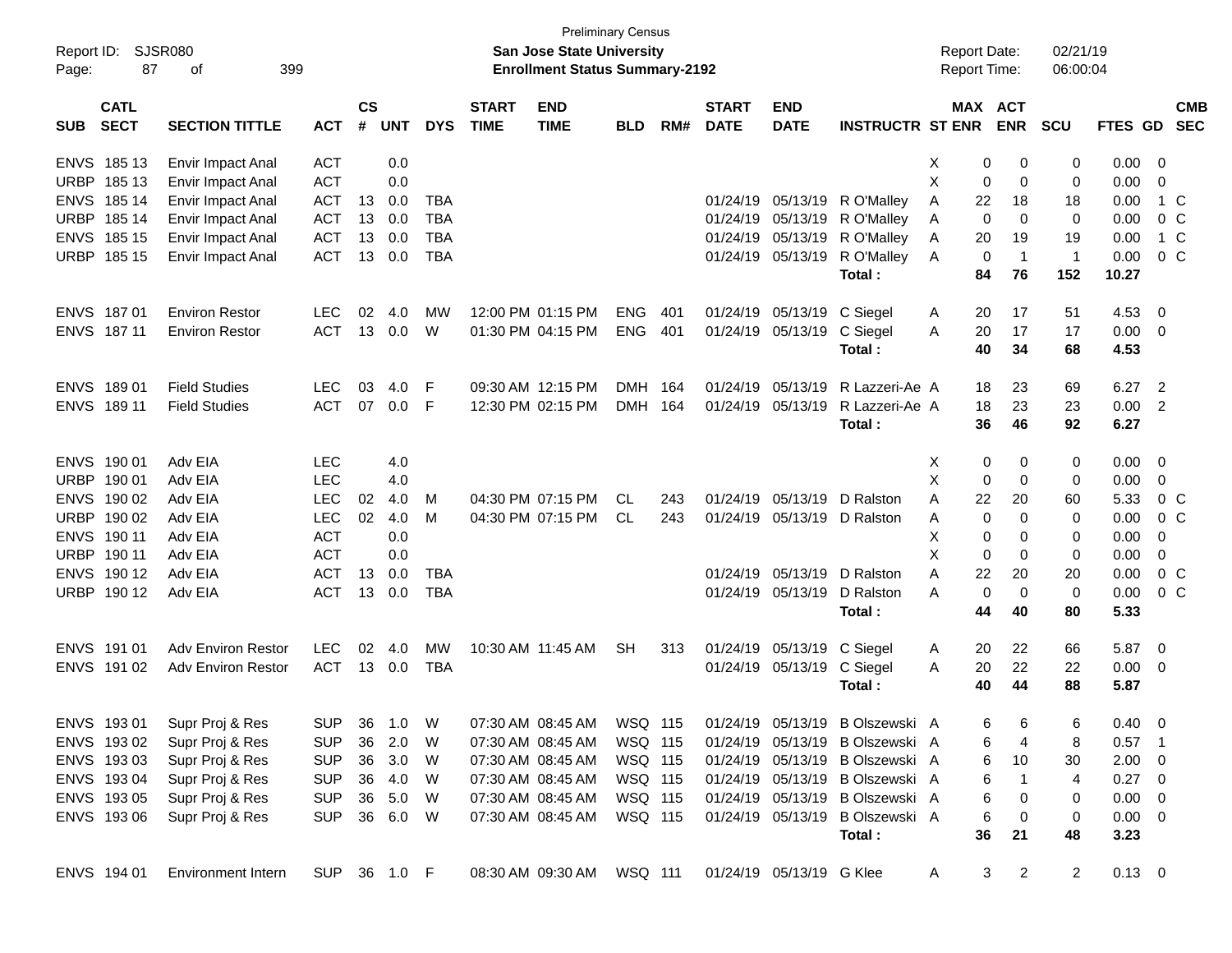| Report ID:<br>88<br>Page:                | SJSR080<br>399<br>οf                                                  |                          |           |            |              |              | San Jose State University<br><b>Enrollment Status Summary-2192</b> | <b>Preliminary Census</b>        |     |                      |                            |                              |              | <b>Report Date:</b><br>Report Time: |                         | 02/21/19<br>06:00:04 |                |                            |            |
|------------------------------------------|-----------------------------------------------------------------------|--------------------------|-----------|------------|--------------|--------------|--------------------------------------------------------------------|----------------------------------|-----|----------------------|----------------------------|------------------------------|--------------|-------------------------------------|-------------------------|----------------------|----------------|----------------------------|------------|
|                                          |                                                                       |                          | <b>CS</b> |            |              | <b>START</b> |                                                                    |                                  |     | <b>START</b>         | <b>END</b>                 |                              |              | MAX ACT                             |                         |                      |                |                            | <b>CMB</b> |
| <b>CATL</b><br><b>SECT</b><br><b>SUB</b> | <b>SECTION TITTLE</b>                                                 | <b>ACT</b>               | #         | <b>UNT</b> | <b>DYS</b>   | <b>TIME</b>  | <b>END</b><br><b>TIME</b>                                          | <b>BLD</b>                       | RM# | <b>DATE</b>          | <b>DATE</b>                | <b>INSTRUCTR ST ENR</b>      |              |                                     | <b>ENR</b>              | <b>SCU</b>           | <b>FTES GD</b> |                            | <b>SEC</b> |
| <b>ENVS</b><br>194 02                    | <b>Environment Intern</b>                                             | <b>SUP</b>               | 36        | 2.0        | F            |              | 08:30 AM 09:30 AM                                                  | WSQ 111                          |     | 01/24/19             | 05/13/19                   | G Klee                       | Α            | 3                                   | $\mathbf 1$             | 2                    | 0.13           | - 0                        |            |
| <b>ENVS</b><br>194 03                    | <b>Environment Intern</b>                                             | <b>SUP</b>               | 36        | 3.0        | F            |              | 08:30 AM 09:30 AM                                                  | WSQ 111                          |     | 01/24/19             | 05/13/19                   | G Klee                       | Α            | 3                                   | 4                       | 12                   | 0.80           | - 0                        |            |
| <b>ENVS</b><br>194 04                    | <b>Environment Intern</b>                                             | <b>SUP</b>               | 36        | 4.0        | F            |              | 08:30 AM 09:30 AM                                                  | WSQ 111                          |     | 01/24/19             | 05/13/19                   | G Klee                       | A            | 3                                   | 2                       | 8                    | 0.53           | - 0                        |            |
| <b>ENVS</b><br>194 05                    | Environment Intern                                                    | <b>SUP</b>               | 36        | 5.0        | F            |              | 08:30 AM 09:30 AM                                                  | WSQ 111                          |     | 01/24/19             | 05/13/19                   | G Klee                       | A            | 3                                   | 4                       | 20                   | 1.33           | - 0                        |            |
| <b>ENVS</b><br>194 06                    | <b>Environment Intern</b>                                             | <b>SUP</b>               | 36        | 6.0        | M            |              | 09:00 AM 10:15 AM                                                  | WSQ 111                          |     | 01/24/19             | 05/13/19                   | D Mulvaney                   | A            | 3                                   | 0                       | 0                    | 0.00           | - 0                        |            |
| <b>ENVS</b><br>194 07                    | <b>Environment Intern</b>                                             | <b>SUP</b>               | 36        | 7.0        | M            |              | 09:00 AM 10:15 AM                                                  | WSQ 111                          |     | 01/24/19             | 05/13/19                   | D Mulvaney A                 |              | 3                                   | 0                       | 0                    | 0.00           | - 0                        |            |
| <b>ENVS</b><br>194 08                    | <b>Environment Intern</b>                                             | <b>SUP</b>               | 36        | 8.0        | M            |              | 09:00 AM 10:15 AM                                                  | WSQ 111                          |     | 01/24/19             | 05/13/19                   | D Mulvaney A                 |              | 3                                   | 1                       | 8                    | 0.53           | - 0                        |            |
| ENVS 194 09                              | Environment Intern                                                    | <b>SUP</b>               | 36        | 9.0        | M            |              | 09:00 AM 10:15 AM                                                  | WSQ 111                          |     | 01/24/19             | 05/13/19                   | D Mulvaney A                 |              | 3                                   | $\mathbf{1}$            | 9                    | 0.60           | $\overline{\mathbf{0}}$    |            |
|                                          |                                                                       |                          |           |            |              |              |                                                                    |                                  |     |                      |                            | Total:                       |              | 27                                  | 15                      | 61                   | 4.07           |                            |            |
| ENVS 195 01                              | Inst Asst Env Stud                                                    | <b>SUP</b>               | 36        | 3.0        | TBA          |              |                                                                    |                                  |     |                      | 01/24/19 05/13/19          | W Russell                    | A            | 5                                   | -1                      | 3                    | 0.20           | $\overline{\phantom{0}}$   |            |
|                                          |                                                                       |                          |           |            |              |              |                                                                    |                                  |     |                      |                            | Total:                       |              | 5                                   | $\blacktriangleleft$    | 3                    | 0.20           |                            |            |
| 198 01<br><b>ENVS</b>                    | Sr Sem                                                                | <b>SEM</b>               | 05        | 3.0        | MW           |              | 12:00 PM 01:15 PM                                                  | WSQ 113                          |     | 01/24/19             | 05/13/19                   | W Russell                    | A            | 15                                  | 20                      | 60                   | 4.00           | - 0                        |            |
| <b>ENVS</b><br>198 02                    | Sr Sem                                                                | <b>SEM</b>               | 05        | 3.0        | $\mathsf{T}$ |              | 03:00 PM 05:45 PM                                                  | WSQ 113                          |     | 01/24/19             | 05/13/19                   | C Prado                      | A            | 15                                  | 15                      | 45                   | 3.00           | $\overline{\mathbf{0}}$    |            |
| ENVS 198 03                              | Sr Sem                                                                | <b>SEM</b>               | 05        | 3.0        | $\top$       |              | 06:00 PM 08:45 PM                                                  | WSQ 113                          |     |                      | 01/24/19 05/13/19          | C Prado                      | Α            | 15                                  | 11                      | 33                   | 2.20           | $\overline{\mathbf{0}}$    |            |
|                                          |                                                                       |                          |           |            |              |              |                                                                    |                                  |     |                      |                            | Total:                       |              | 45                                  | 46                      | 138                  | 9.20           |                            |            |
| ENVS 200 01                              | Sem Env Methods                                                       | SEM                      | 05        | 3.0        | W            |              | 10:30 AM 01:15 PM                                                  | WSQ 111                          |     |                      | 01/24/19 05/13/19          | C Rampini                    | A            | 15                                  | 12                      | 36                   | 3.00 12        |                            |            |
|                                          |                                                                       |                          |           |            |              |              |                                                                    |                                  |     |                      |                            | Total:                       |              | 15                                  | 12                      | 36                   | 3.00           |                            |            |
|                                          |                                                                       |                          |           |            |              |              |                                                                    |                                  |     |                      |                            |                              |              |                                     |                         |                      |                |                            |            |
| ENVS 210 01<br>ENVS 210 02               | <b>Environ Topics</b>                                                 | <b>SUP</b><br><b>SUP</b> | 25<br>25  | 3.0<br>1.0 | МW<br>МW     |              | 01:30 PM 02:45 PM<br>01:30 PM 02:45 PM                             | <b>WSQ 111</b><br><b>WSQ 111</b> |     | 01/24/19<br>01/24/19 | 05/13/19<br>05/13/19       | R O'Malley                   | A            | 10<br>10                            | 0<br>$\mathbf 1$        | 0<br>1               | 0.00<br>0.08   | - 0<br>$\overline{1}$      |            |
| ENVS 210 03                              | <b>Environ Topics</b><br><b>Environ Topics</b>                        | <b>SUP</b>               | 25        | 2.0        | MW           |              | 01:30 PM 02:45 PM                                                  | WSQ 111                          |     | 01/24/19             | 05/13/19                   | D Mulvaney A<br>D Mulvaney A |              | 10                                  | 3                       | 6                    | 0.50           | -3                         |            |
| ENVS 210 04                              | <b>Environ Topics</b>                                                 | <b>SUP</b>               | 25        | 3.0        | МW           |              | 01:30 PM 02:45 PM                                                  | WSQ 111                          |     |                      | 01/24/19 05/13/19          | D Mulvaney A                 |              | 10                                  | $\overline{7}$          | 21                   | 1.75           | $\overline{7}$             |            |
|                                          |                                                                       |                          |           |            |              |              |                                                                    |                                  |     |                      |                            | Total:                       |              | 40                                  | 11                      | 28                   | 2.33           |                            |            |
|                                          |                                                                       |                          |           |            |              |              |                                                                    |                                  |     |                      |                            |                              |              |                                     |                         |                      |                |                            |            |
| ENVS 285 01                              | Grad Internship                                                       | <b>SUP</b>               | 25        | 3.0        | TBA          |              |                                                                    |                                  |     |                      | 01/24/19 05/13/19          | W Russell                    | A            | 5                                   | 2                       | 6                    | 0.50           | $\overline{\phantom{0}}^2$ |            |
|                                          |                                                                       |                          |           |            |              |              |                                                                    |                                  |     |                      |                            | Total:                       |              | 5                                   | $\mathbf{2}$            | 6                    | 0.50           |                            |            |
|                                          | ENVS 291 01 Adv Topic Env Rest SEM 05 4.0 MW 10:30 AM 11:45 AM SH 313 |                          |           |            |              |              |                                                                    |                                  |     |                      | 01/24/19 05/13/19 C Siegel |                              | A            | 20                                  | 0                       | 0                    | $0.00 \t 0$    |                            |            |
|                                          | ENVS 291 02 Adv Topic Env Rest ACT 13 0.0 TBA                         |                          |           |            |              |              |                                                                    |                                  |     |                      | 01/24/19 05/13/19 C Siegel |                              | A            | 20                                  | 0                       | 0                    | $0.00 \t 0$    |                            |            |
|                                          |                                                                       |                          |           |            |              |              |                                                                    |                                  |     |                      |                            | Total:                       |              | 40                                  | 0                       | 0                    | 0.00           |                            |            |
| ENVS 295 01                              | Grad Teach Asst                                                       | SUP 25 3.0 TBA           |           |            |              |              |                                                                    |                                  |     |                      |                            | 01/24/19 05/13/19 W Russell  | A            | 5                                   | $\overline{\mathbf{c}}$ | 6                    | $0.50$ 2       |                            |            |
|                                          |                                                                       |                          |           |            |              |              |                                                                    |                                  |     |                      |                            | Total:                       |              | 5                                   | $\mathbf{2}$            | 6                    | 0.50           |                            |            |
| ENVS 299 01                              | MS Thesis/Project                                                     | SUP 25 1.0 TBA           |           |            |              |              |                                                                    |                                  |     |                      |                            | 01/24/19 05/13/19 W Russell  | A            | 5                                   | 0                       | 0                    | $0.00 \t 0$    |                            |            |
|                                          | ENVS 299 02 MS Thesis/Project                                         | SUP 25 2.0 TBA           |           |            |              |              |                                                                    |                                  |     |                      |                            | 01/24/19 05/13/19 W Russell  | $\mathsf{A}$ | $5\phantom{.0}$                     | 0                       | 0                    | $0.00 \t 0$    |                            |            |
|                                          |                                                                       |                          |           |            |              |              |                                                                    |                                  |     |                      |                            |                              |              |                                     |                         |                      |                |                            |            |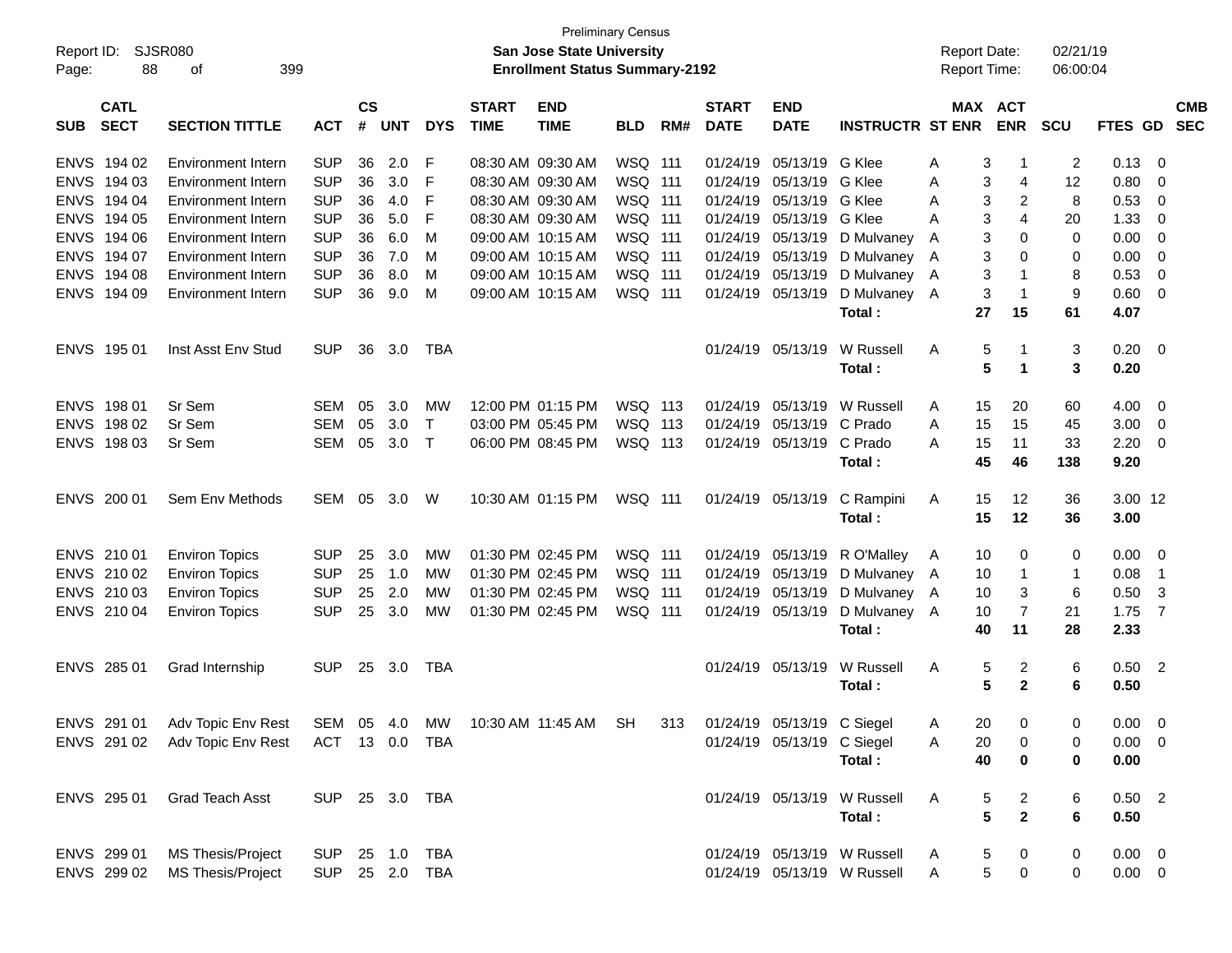| Report ID:<br>Page: | 89                         | SJSR080<br>399<br>оf         |            |         |            |            |                             | <b>San Jose State University</b><br><b>Enrollment Status Summary-2192</b> | <b>Preliminary Census</b> |     |                             |                                                   |                           |   | <b>Report Date:</b><br><b>Report Time:</b> |                          | 02/21/19<br>06:00:04 |                           |                          |
|---------------------|----------------------------|------------------------------|------------|---------|------------|------------|-----------------------------|---------------------------------------------------------------------------|---------------------------|-----|-----------------------------|---------------------------------------------------|---------------------------|---|--------------------------------------------|--------------------------|----------------------|---------------------------|--------------------------|
| <b>SUB</b>          | <b>CATL</b><br><b>SECT</b> | <b>SECTION TITTLE</b>        | <b>ACT</b> | CS<br># | <b>UNT</b> | <b>DYS</b> | <b>START</b><br><b>TIME</b> | <b>END</b><br><b>TIME</b>                                                 | <b>BLD</b>                | RM# | <b>START</b><br><b>DATE</b> | <b>END</b><br><b>DATE</b>                         | <b>INSTRUCTR ST ENR</b>   |   | <b>MAX</b>                                 | <b>ACT</b><br><b>ENR</b> | <b>SCU</b>           | FTES GD                   | <b>CMB</b><br><b>SEC</b> |
|                     | ENVS 299 03                | MS Thesis/Project            | <b>SUP</b> | 25      | 3.0        | TBA        |                             |                                                                           |                           |     | 01/24/19                    | 05/13/19                                          | W Russell                 | A | 5                                          | 2                        | 6                    | 0.50                      | -2                       |
| <b>ENVS</b>         | 299 04                     | MS Thesis/Project            | <b>SUP</b> | 25      | 4.0        | TBA        |                             |                                                                           |                           |     | 01/24/19                    | 05/13/19                                          | W Russell                 | A | 5                                          | 1                        | 4                    | 0.33                      |                          |
|                     | ENVS 299 05                | MS Thesis/Project            | <b>SUP</b> | 25      | 5.0        | TBA        |                             |                                                                           |                           |     | 01/24/19                    | 05/13/19                                          | W Russell                 | A | 5                                          | 0                        | 0                    | 0.00                      | - 0                      |
|                     | ENVS 299 06                | <b>MS Thesis/Project</b>     | <b>SUP</b> | 25      | 6.0        | TBA        |                             |                                                                           |                           |     | 01/24/19                    | 05/13/19                                          | W Russell                 | A | 5                                          | 6                        | 36                   | 3.00                      | -6                       |
|                     |                            |                              |            |         |            |            |                             |                                                                           |                           |     |                             |                                                   | Total :                   |   | 30                                         | 9                        | 46                   | 3.83                      |                          |
|                     | Department :               | <b>Environmental Studies</b> |            |         |            |            |                             |                                                                           |                           |     |                             | <b>Lower Division :</b><br><b>Upper Division:</b> | <b>Department Total:</b>  |   | 1759<br>370<br>1269                        | 1340<br>289<br>1027      | 3630<br>867<br>2677  | 244.70<br>57.80<br>179.73 |                          |
|                     |                            |                              |            |         |            |            |                             |                                                                           |                           |     |                             |                                                   | <b>Graduate Division:</b> |   | 120                                        | 24                       | 86                   | 7.17                      |                          |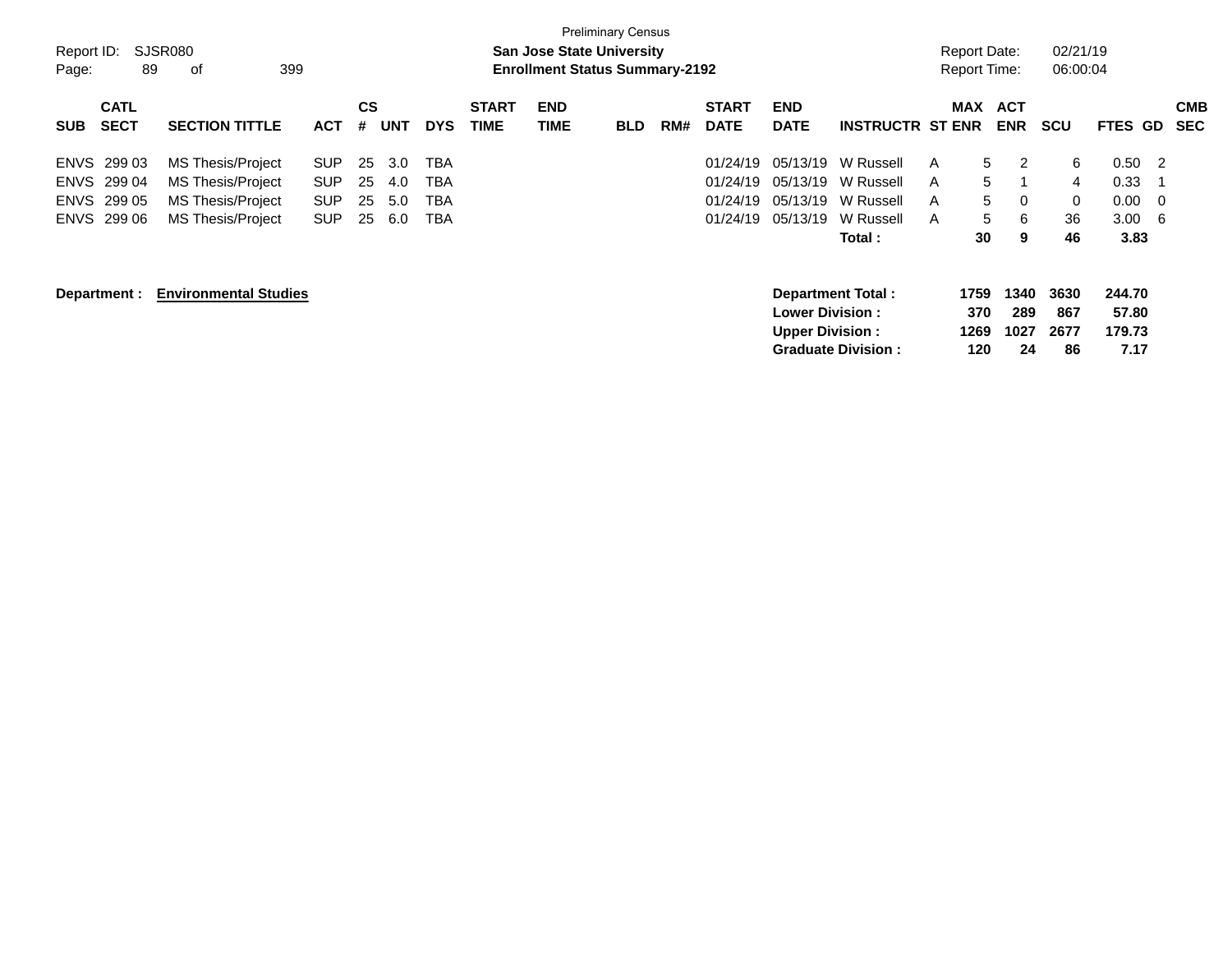| Report ID:<br>Page:                      | SJSR080<br>90 | 399<br>οf                                |            |                    |            |            |                             | <b>Preliminary Census</b><br><b>San Jose State University</b><br><b>Enrollment Status Summary-2192</b> |            |     |                             |                           |                             | <b>Report Date:</b><br><b>Report Time:</b> |          |            | 02/21/19<br>06:00:04 |               |        |                          |
|------------------------------------------|---------------|------------------------------------------|------------|--------------------|------------|------------|-----------------------------|--------------------------------------------------------------------------------------------------------|------------|-----|-----------------------------|---------------------------|-----------------------------|--------------------------------------------|----------|------------|----------------------|---------------|--------|--------------------------|
| <b>CATL</b><br><b>SECT</b><br><b>SUB</b> |               | <b>SECTION TITTLE</b>                    | <b>ACT</b> | $\mathsf{cs}$<br># | <b>UNT</b> | <b>DYS</b> | <b>START</b><br><b>TIME</b> | <b>END</b><br><b>TIME</b>                                                                              | <b>BLD</b> | RM# | <b>START</b><br><b>DATE</b> | <b>END</b><br><b>DATE</b> | <b>INSTRUCTR ST ENR</b>     |                                            | MAX ACT  | <b>ENR</b> | <b>SCU</b>           | FTES GD       |        | <b>CMB</b><br><b>SEC</b> |
| <b>College</b><br>Department :           |               | <b>Social Sciences</b><br>Geography      |            |                    |            |            |                             |                                                                                                        |            |     |                             |                           |                             |                                            |          |            |                      |               |        |                          |
| <b>GEOG</b>                              | 1 0 1         | Geog Natural Env                         | <b>LEC</b> | 02                 | 3.0        | <b>TR</b>  |                             | 12:00 PM 01:15 PM                                                                                      | CL         | 224 | 01/24/19                    | 05/13/19                  | J Hasty                     | A                                          | 30       | 26         | 78                   | 5.20          | 0      |                          |
| <b>GEOG</b>                              | 180           | Geog Natural Env                         | <b>LEC</b> | 02                 | 3.0        | TBA        |                             |                                                                                                        |            |     | 01/24/19                    | 05/13/19                  | G Pereira                   | A                                          | 30       | 39         | 117                  | 7.80          | 0      |                          |
| <b>GEOG</b>                              | 181           | Geog Natural Env                         | <b>LEC</b> | 02                 | 3.0        | <b>TBA</b> |                             |                                                                                                        |            |     | 01/24/19                    | 05/13/19                  | E Pena<br>Total:            | A                                          | 30<br>90 | 36<br>101  | 108<br>303           | 7.20<br>20.20 | 0      |                          |
| GEOG 1001                                |               | <b>Cultural Geography</b>                | <b>LEC</b> | 02                 | 3.0        | TR         |                             | 10:30 AM 11:45 AM                                                                                      | CL         | 224 | 01/24/19                    | 05/13/19                  | J Hasty                     | Α                                          | 30       | 26         | 78                   | 5.20          | 0      |                          |
| GEOG 1080                                |               | <b>Cultural Geography</b>                | <b>LEC</b> | 02                 | 3.0        | <b>TBA</b> |                             |                                                                                                        |            |     | 01/24/19                    | 05/13/19                  | E Pena                      | A                                          | 30       | 31         | 93                   | 6.20          | - 0    |                          |
| GEOG 1081                                |               | <b>Cultural Geography</b>                | <b>LEC</b> | 02                 | 3.0        | <b>TBA</b> |                             |                                                                                                        |            |     | 01/24/19                    | 05/13/19                  | K Richardson A<br>Total:    |                                            | 30<br>90 | 26<br>83   | 78<br>249            | 5.20<br>16.60 | 0      |                          |
| GEOG 1201                                |               | Global Geography                         | <b>LEC</b> | 01                 | 3.0        | <b>MW</b>  |                             | 10:30 AM 11:45 AM                                                                                      | CL         | 224 | 01/24/19                    | 05/13/19                  | A Gutierrez                 | A                                          | 30       | 33         | 99                   | 6.60          | 0      |                          |
| GEOG 1280                                |               | Global Geography                         | <b>LEC</b> | 01                 | 3.0        | <b>TBA</b> |                             |                                                                                                        |            |     | 01/24/19                    | 05/13/19                  | G Pereira                   | A                                          | 30       | 35         | 105                  | 7.00          | 0      |                          |
| GEOG 1281                                |               | Global Geography                         | <b>LEC</b> | 01                 | 3.0        | <b>TBA</b> |                             |                                                                                                        |            |     | 01/24/19                    | 05/13/19                  | G Pereira                   | A                                          | 30       | 30         | 90                   | 6.00          | 0      |                          |
|                                          |               |                                          |            |                    |            |            |                             |                                                                                                        |            |     |                             |                           | Total:                      |                                            | 90       | 98         | 294                  | 19.60         |        |                          |
| GEOG 110 01                              |               | Urban Global South                       | <b>LEC</b> | 04                 | 3.0        | $\top$     |                             | 01:30 PM 04:15 PM                                                                                      | CL         | 224 | 01/24/19                    | 05/13/19                  | K Richardson A              |                                            | 30       | 21         | 63                   | 4.25          |        | 1 C                      |
| URBP 110 01                              |               | Urban Global South                       | <b>LEC</b> | 04                 | 3.0        | $\top$     |                             | 01:30 PM 04:15 PM                                                                                      | CL         | 224 | 01/24/19                    | 05/13/19                  | K Richardson A<br>Total:    |                                            | 0<br>30  | 0<br>21    | 0<br>63              | 0.00<br>4.25  |        | $0\,C$                   |
| GEOG 112 01                              |               |                                          | <b>LEC</b> | 02                 | 3.0        | <b>MW</b>  |                             | 12:00 PM 01:15 PM                                                                                      | CL         | 224 | 01/24/19                    |                           |                             |                                            |          |            |                      | 7.40          | 0      |                          |
| GEOG 112 02                              |               | Nat Cult Terr Disp<br>Nat Cult Terr Disp | <b>LEC</b> | 02                 | 3.0        | <b>MW</b>  |                             | 03:00 PM 04:15 PM                                                                                      | CL.        | 224 | 01/24/19                    | 05/13/19<br>05/13/19      | M Kelley<br>M Kelley        | A<br>A                                     | 40<br>40 | 37<br>32   | 111<br>96            | 6.40          | - 0    |                          |
| GEOG 112 80                              |               | Nat Cult Terr Disp                       | <b>LEC</b> | 02                 | 3.0        | <b>TBA</b> |                             |                                                                                                        |            |     | 01/24/19                    | 05/13/19                  | K Rohrmeier A               |                                            | 40       | 40         | 120                  | 8.00          | 0      |                          |
| GEOG 112 81                              |               | Nat Cult Terr Disp                       | <b>LEC</b> | 02                 | 3.0        | TBA        |                             |                                                                                                        |            |     | 01/24/19                    | 05/13/19                  | K Rohrmeier A               |                                            | 40       | 40         | 120                  | 8.00          | 0      |                          |
| GEOG 112 82                              |               | Nat Cult Terr Disp                       | <b>LEC</b> | 02                 | 3.0        | <b>TBA</b> |                             |                                                                                                        |            |     | 01/24/19                    | 05/13/19                  | K Rohrmeier A               |                                            | 40       | 40         | 120                  | 8.00          | 0      |                          |
| GEOG 112 83                              |               | Nat Cult Terr Disp                       | <b>LEC</b> | 02                 | 3.0        | <b>TBA</b> |                             |                                                                                                        |            |     | 01/24/19                    | 05/13/19                  | E Pena                      | A                                          | 30       | 30         | 90                   | 6.00          | 0      |                          |
|                                          |               |                                          |            |                    |            |            |                             |                                                                                                        |            |     |                             |                           | Total:                      |                                            | 230      | 219        | 657                  | 43.80         |        |                          |
| GEOG 115 01                              |               | Global Development                       | <b>LEC</b> | 02                 | 3.0        | $\top$     |                             | 04:30 PM 07:15 PM                                                                                      | CL         | 224 | 01/24/19                    | 05/13/19                  | A deGrassi                  | A                                          | 30       | 13         | 39                   | 2.60          | 0      |                          |
|                                          |               |                                          |            |                    |            |            |                             |                                                                                                        |            |     |                             |                           | Total:                      |                                            | 30       | 13         | 39                   | 2.60          |        |                          |
| GEOG 121 80                              |               | Pop & Global Change LEC 02 3.0           |            |                    |            | TBA        |                             |                                                                                                        |            |     |                             |                           | 01/24/19 05/13/19 G Pereira | A                                          | 25       | 11         | 33                   | 2.25          | 1 C    |                          |
| ENVS 121 80                              |               | Pop & Global Change LEC 02 3.0           |            |                    |            | TBA        |                             |                                                                                                        |            |     |                             | 01/24/19 05/13/19         | G Pereira                   | Α                                          | 0        | 11         | 33                   | 2.20          | $0\,C$ |                          |
|                                          |               |                                          |            |                    |            |            |                             |                                                                                                        |            |     |                             |                           | Total:                      |                                            | 25       | 22         | 66                   | 4.45          |        |                          |
| GEOG 171 01                              |               | Adv GIS                                  | LEC 02 3.0 |                    |            | W          |                             | 05:00 PM 06:45 PM WSQ 113                                                                              |            |     | 01/24/19 05/13/19           |                           | M Kelley                    | A                                          | 20       | 10         | 20                   | $2.05$ 1      |        |                          |
| GEOG 171 02                              |               | Adv GIS                                  | LAB        |                    | 15 0.0     | W          |                             | 07:00 PM 09:45 PM                                                                                      | WSQ 113    |     | 01/24/19 05/13/19           |                           | M Kelley                    | Α                                          | 20       | 10         | 10                   | $0.00$ 1      |        |                          |
|                                          |               |                                          |            |                    |            |            |                             |                                                                                                        |            |     |                             |                           | Total:                      |                                            | 40       | 20         | 30                   | 2.05          |        |                          |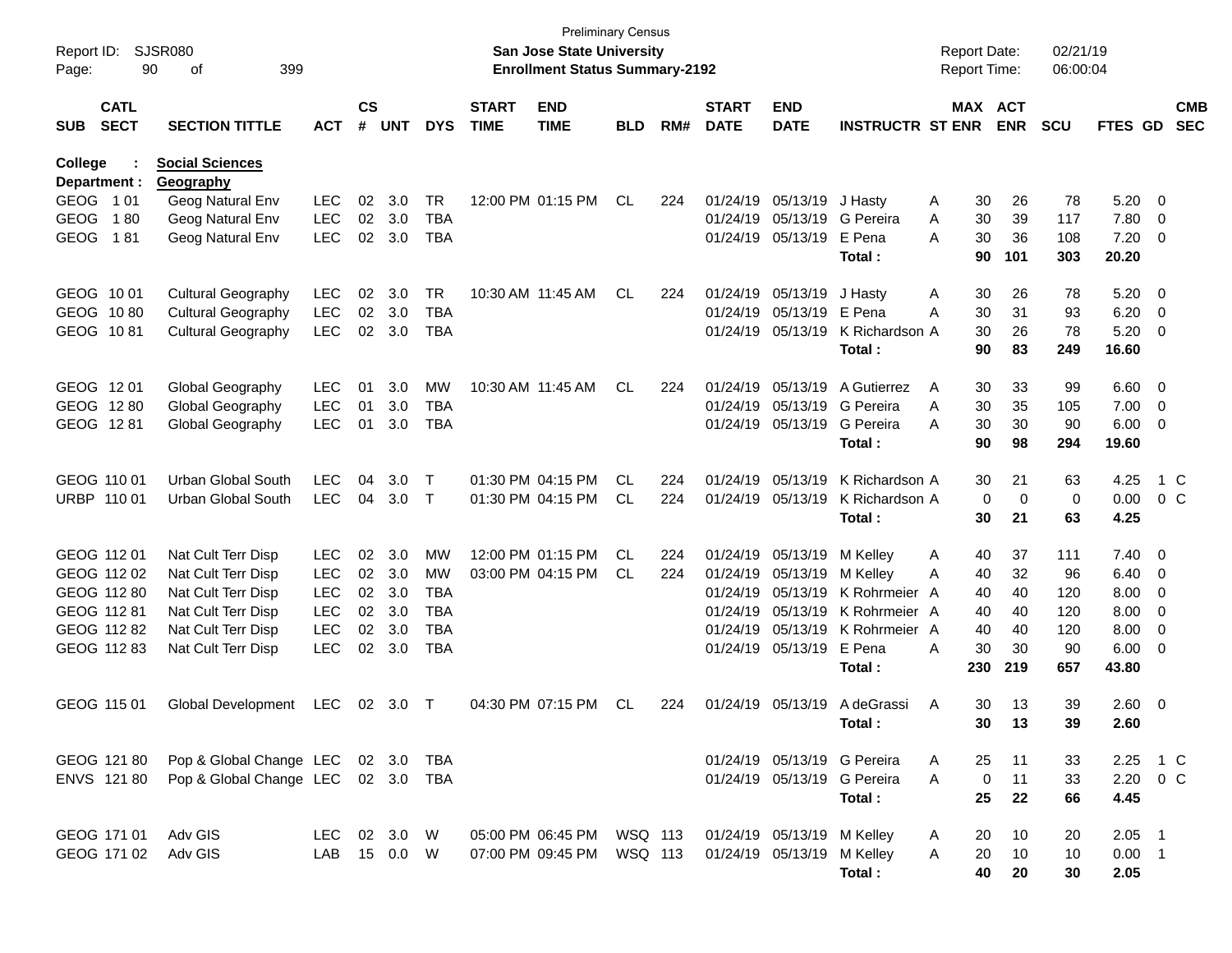| Report ID: SJSR080<br>91<br>Page:                        | 399<br>of                                                                                             |                                                      |                      |                          |                                                      |                             | <b>San Jose State University</b><br><b>Enrollment Status Summary-2192</b> | <b>Preliminary Census</b> |     |                                              |                                                  |                                                                                |        | <b>Report Date:</b><br><b>Report Time:</b>                                              |                                              | 02/21/19<br>06:00:04                                            |                                      |                                                                                  |                          |
|----------------------------------------------------------|-------------------------------------------------------------------------------------------------------|------------------------------------------------------|----------------------|--------------------------|------------------------------------------------------|-----------------------------|---------------------------------------------------------------------------|---------------------------|-----|----------------------------------------------|--------------------------------------------------|--------------------------------------------------------------------------------|--------|-----------------------------------------------------------------------------------------|----------------------------------------------|-----------------------------------------------------------------|--------------------------------------|----------------------------------------------------------------------------------|--------------------------|
| <b>CATL</b><br><b>SECT</b><br><b>SUB</b>                 | <b>SECTION TITTLE</b>                                                                                 | <b>ACT</b>                                           | <b>CS</b><br>#       | <b>UNT</b>               | <b>DYS</b>                                           | <b>START</b><br><b>TIME</b> | <b>END</b><br><b>TIME</b>                                                 | <b>BLD</b>                | RM# | <b>START</b><br><b>DATE</b>                  | <b>END</b><br><b>DATE</b>                        | <b>INSTRUCTR ST ENR</b>                                                        |        | MAX ACT                                                                                 | <b>ENR</b>                                   | <b>SCU</b>                                                      | <b>FTES GD</b>                       |                                                                                  | <b>CMB</b><br><b>SEC</b> |
| GEOG 172 01<br>GEOG 172 02                               | Cart Compl & Prsnt<br>Cart Compl & Prsnt                                                              | <b>LEC</b><br>LAB                                    |                      | 3.0<br>0.0               |                                                      |                             |                                                                           |                           |     |                                              |                                                  | Total:                                                                         | X<br>X | 0<br>0<br>$\bf{0}$                                                                      | 0<br>$\mathbf 0$<br>$\bf{0}$                 | 0<br>$\mathbf 0$<br>0                                           | 0.00<br>0.00<br>0.00                 | $\overline{0}$<br>$\overline{0}$                                                 |                          |
| GEOG 180 01<br>GEOG 180 02                               | <b>Indiv Studies</b><br><b>Indiv Studies</b>                                                          | <b>SUP</b><br><b>SUP</b>                             | 36<br>36             | 3.0<br>4.0               | <b>TBA</b><br><b>TBA</b>                             |                             |                                                                           |                           |     | 01/24/19                                     | 05/13/19<br>01/24/19 05/13/19                    | K Richardson A<br>K Richardson A<br>Total:                                     |        | $\mathbf{1}$<br>$\mathbf{1}$<br>$\mathbf{2}$                                            | $\mathbf{1}$<br>$\mathbf 0$<br>$\mathbf{1}$  | 3<br>$\pmb{0}$<br>3                                             | 0.20<br>$0.00 \t 0$<br>0.20          | 0                                                                                |                          |
| GEOG 197 01<br>GEOG 197 02<br>GEOG 197 03                | Geog Internship<br>Geog Internship<br>Geog Internship                                                 | <b>SUP</b><br><b>SUP</b><br><b>SUP</b>               | 36<br>36             | 1.0<br>3.0<br>36 5.0     | <b>TBA</b><br><b>TBA</b><br><b>TBA</b>               |                             |                                                                           |                           |     | 01/24/19<br>01/24/19                         | 05/13/19<br>05/13/19                             | K Richardson A<br>K Richardson A<br>01/24/19 05/13/19 K Richardson A<br>Total: |        | $\mathbf{1}$<br>$\mathbf{1}$<br>$\mathbf{1}$<br>3                                       | 0<br>$\Omega$<br>$\mathbf 0$<br>$\bf{0}$     | $\mathbf 0$<br>0<br>$\pmb{0}$<br>$\bf{0}$                       | 0.00<br>0.00<br>0.00<br>0.00         | - 0<br>$\overline{0}$<br>$\overline{\mathbf{0}}$                                 |                          |
| GEOG 282 01                                              | Adv Geog Tech                                                                                         | SEM                                                  | 05                   | 3.0                      | W                                                    |                             | 05:00 PM 08:00 PM                                                         | WSQ 113                   |     |                                              | 01/24/19 05/13/19                                | M Kelley<br>Total:                                                             | Α      | 10<br>10                                                                                | 4<br>4                                       | 12<br>12                                                        | 0.85<br>0.85                         | $\overline{\phantom{1}}$                                                         |                          |
| GEOG 290 01                                              | Sem: Res Design GIS SEM                                                                               |                                                      |                      | 3.0                      |                                                      |                             |                                                                           |                           |     |                                              |                                                  | Total:                                                                         | Χ      | 0<br>$\mathbf 0$                                                                        | 0<br>$\mathbf 0$                             | $\pmb{0}$<br>$\bf{0}$                                           | 0.00<br>0.00                         | $\overline{\mathbf{0}}$                                                          |                          |
| GEOG 298 01<br>GEOG 298 02                               | Special Study<br><b>Special Study</b>                                                                 | <b>SUP</b><br><b>SUP</b>                             | 25<br>25             | 3.0<br>4.0               | <b>TBA</b><br><b>TBA</b>                             |                             |                                                                           |                           |     | 01/24/19                                     | 05/13/19<br>01/24/19 05/13/19                    | K Richardson A<br>K Richardson A<br>Total:                                     |        | $\mathbf{1}$<br>$\mathbf{1}$<br>$\overline{2}$                                          | $\mathbf{1}$<br>0<br>$\mathbf{1}$            | 3<br>$\pmb{0}$<br>3                                             | 0.25<br>0.00 0<br>0.25               | $\overline{1}$                                                                   |                          |
| GEOG 299 01<br>GEOG 299 02<br>GEOG 299 03<br>GEOG 299 04 | MA Thesis/Project<br><b>MA Thesis/Project</b><br><b>MA Thesis/Project</b><br><b>MA Thesis/Project</b> | <b>SUP</b><br><b>SUP</b><br><b>SUP</b><br><b>SUP</b> | 25<br>25<br>25<br>25 | 1.0<br>3.0<br>6.0<br>4.0 | <b>TBA</b><br><b>TBA</b><br><b>TBA</b><br><b>TBA</b> |                             |                                                                           |                           |     | 01/24/19<br>01/24/19<br>01/24/19<br>01/24/19 | 05/13/19<br>05/13/19<br>05/13/19<br>05/13/19     | K Richardson A<br>K Richardson A<br>K Richardson A<br>K Richardson A<br>Total: |        | $\mathbf{1}$<br>$\mathbf{1}$<br>$\mathbf{1}$<br>$\mathbf{1}$<br>$\overline{\mathbf{4}}$ | $\mathbf 1$<br>$\overline{c}$<br>0<br>0<br>3 | $\mathbf{1}$<br>6<br>$\mathbf 0$<br>$\pmb{0}$<br>$\overline{7}$ | 0.08<br>0.50<br>0.00<br>0.00<br>0.58 | $\overline{1}$<br>$\overline{\phantom{0}}^2$<br>$\overline{0}$<br>$\overline{0}$ |                          |
| Department :                                             | Geography                                                                                             |                                                      |                      |                          |                                                      |                             |                                                                           |                           |     |                                              | <b>Lower Division:</b><br><b>Upper Division:</b> | <b>Department Total:</b><br><b>Graduate Division:</b>                          |        | 646<br>270<br>360<br>16                                                                 | 586<br>282<br>296<br>8                       | 1726<br>846<br>858<br>22                                        | 115.43<br>56.40<br>57.35<br>1.68     |                                                                                  |                          |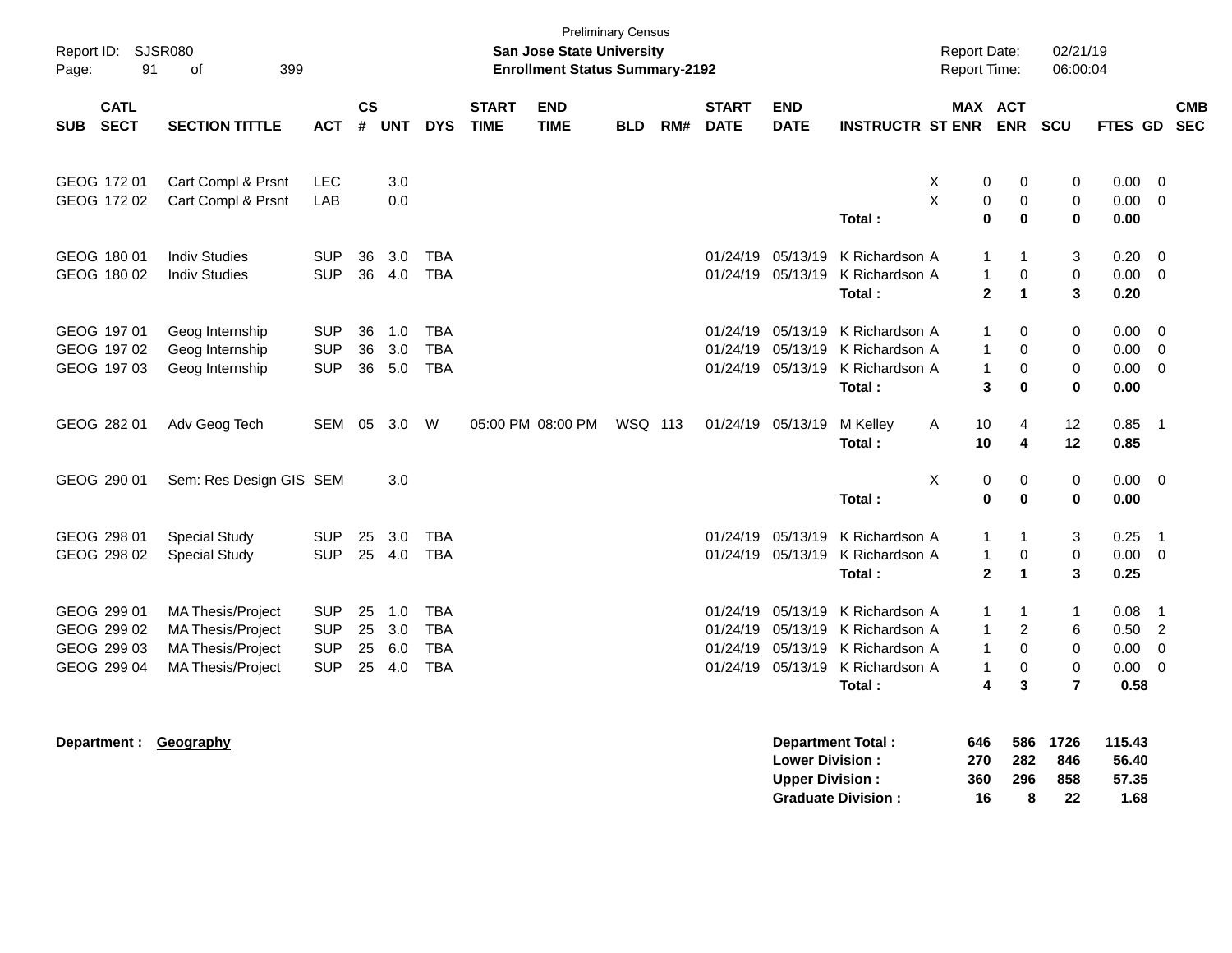| Report ID:<br>Page:        | 92                         | <b>SJSR080</b><br>399<br>οf              |                          |                    |            |            |                             | <b>Preliminary Census</b><br><b>San Jose State University</b><br><b>Enrollment Status Summary-2192</b> |            |       |                             |                            |                                                                    | <b>Report Date:</b><br>Report Time: |             |                | 02/21/19<br>06:00:04 |                    |                          |                          |
|----------------------------|----------------------------|------------------------------------------|--------------------------|--------------------|------------|------------|-----------------------------|--------------------------------------------------------------------------------------------------------|------------|-------|-----------------------------|----------------------------|--------------------------------------------------------------------|-------------------------------------|-------------|----------------|----------------------|--------------------|--------------------------|--------------------------|
| <b>SUB</b>                 | <b>CATL</b><br><b>SECT</b> | <b>SECTION TITTLE</b>                    | ACT                      | $\mathsf{cs}$<br># | <b>UNT</b> | <b>DYS</b> | <b>START</b><br><b>TIME</b> | <b>END</b><br><b>TIME</b>                                                                              | <b>BLD</b> | RM#   | <b>START</b><br><b>DATE</b> | <b>END</b><br><b>DATE</b>  | <b>INSTRUCTR ST ENR</b>                                            |                                     |             | MAX ACT<br>ENR | <b>SCU</b>           | FTES GD            |                          | <b>CMB</b><br><b>SEC</b> |
| College                    | Department :               | <b>Social Sciences</b><br><b>History</b> |                          |                    |            |            |                             |                                                                                                        |            |       |                             |                            |                                                                    |                                     |             |                |                      |                    |                          |                          |
| <b>HIST</b>                | 1A 01                      | World History to 150                     | LEC 02 3.0               |                    |            | МW         | 10:30 AM 11:45 AM           |                                                                                                        | DMH 165    |       |                             | 01/24/19 05/13/19          | A Katsev<br>Total:                                                 | A                                   | 25<br>25    | 22<br>22       | 66<br>66             | $4.40 \ 0$<br>4.40 |                          |                          |
| <b>HIST</b>                | 1B 01                      | World History from 1                     | LEC                      |                    | 02 3.0     | МW         |                             | 01:30 PM 02:45 PM                                                                                      | CL         | 243   |                             | 01/24/19 05/13/19          | A Katsev<br>Total:                                                 | A                                   | 25<br>25    | 15<br>15       | 45<br>45             | $3.00 \ 0$<br>3.00 |                          |                          |
| <b>HIST</b>                | 10A 01                     | Western Civilizatn                       | <b>LEC</b>               | 02                 | 3.0        | TR         |                             | 01:30 PM 02:45 PM                                                                                      | CL         | 243   |                             | 01/24/19 05/13/19          | R Ciriviller<br>Total:                                             | A                                   | 25<br>25    | 23<br>23       | 69<br>69             | $4.60 \ 0$<br>4.60 |                          |                          |
| <b>HIST</b>                | 10B 01                     | <b>Western Civilizatn</b>                | <b>LEC</b>               |                    | 3.0        |            |                             |                                                                                                        |            |       |                             |                            |                                                                    | Χ                                   | $\mathbf 0$ | $\mathbf 0$    | 0                    | $0.00 \t 0$        |                          |                          |
| <b>HIST</b>                | 10B 02                     | <b>Western Civilizatn</b>                | <b>LEC</b>               | 02                 | 3.0        | <b>TR</b>  | 10:30 AM 11:45 AM           |                                                                                                        | DMH 150    |       |                             | 01/24/19 05/13/19          | R Buyco<br>Total:                                                  | A                                   | 25<br>25    | 21<br>21       | 63<br>63             | 4.20<br>4.20       | $\overline{\phantom{0}}$ |                          |
| <b>HIST</b>                | 15 01                      | Esntl US History                         | <b>LEC</b>               |                    | 3.0        |            |                             |                                                                                                        |            |       |                             |                            |                                                                    | X                                   | 0           | $\mathbf 0$    | 0                    | $0.00 \ 0$         |                          |                          |
| <b>HIST</b>                | 15 02                      | Esntl US History                         | <b>LEC</b>               | 01                 | 3.0        | <b>TR</b>  |                             | 03:00 PM 04:15 PM                                                                                      | WSQ 207    |       |                             |                            | 01/24/19 05/13/19 R Ciriviller                                     | A                                   | 125         | 112            | 336                  | 22.40              | - 0                      |                          |
| <b>HIST</b>                | 15 03                      | Esntl US History                         | <b>LEC</b>               | 01                 | 3.0        | <b>TBA</b> |                             |                                                                                                        |            |       |                             | 01/24/19 05/13/19          |                                                                    | Α                                   | 48          | 50             | 150                  | 10.00              | $\overline{0}$           |                          |
| <b>HIST</b>                | 15 04                      | <b>Esntl US History</b>                  | <b>LEC</b>               | 01                 | 3.0        | МW         |                             | 12:00 PM 01:15 PM                                                                                      | DMH 150    |       |                             | 01/24/19 05/13/19          | M Wilson                                                           | A                                   | 48          | 54             | 162                  | 10.80              | 0                        |                          |
| <b>HIST</b>                | 15 05                      | Esntl US History                         | <b>LEC</b>               | 01                 | 3.0        | TR.        |                             | 07:30 AM 08:45 AM                                                                                      | DMH.       | 150   |                             |                            | 01/24/19 05/13/19 R Ciriviller                                     | A                                   | 48          | 48             | 144                  | 9.60               | $\overline{0}$           |                          |
| <b>HIST</b>                | 15 06                      | Esntl US History                         | <b>LEC</b>               | 01                 | 3.0        | <b>TR</b>  |                             | 09:00 AM 10:15 AM                                                                                      | DMH.       | 150   | 01/24/19                    |                            | 05/13/19 R Ciriviller                                              | A                                   | 48          | 45             | 135                  | 9.00               | 0                        |                          |
| <b>HIST</b>                | 15 07                      | Esntl US History                         | <b>LEC</b>               | 01                 | 3.0        | <b>TR</b>  |                             | 12:00 PM 01:15 PM                                                                                      | <b>DMH</b> | 150   |                             | 01/24/19 05/13/19 R Buyco  |                                                                    | A                                   | 48          | 57             | 171                  | 11.40              | -0                       |                          |
| <b>HIST</b>                | 15 08                      | Esntl US History                         | <b>LEC</b>               | 01                 | 3.0        | <b>TR</b>  |                             | 01:30 PM 02:45 PM                                                                                      | <b>DMH</b> | - 150 |                             | 01/24/19 05/13/19 R Buyco  |                                                                    | Α                                   | 48          | 55             | 165                  | 11.00              | $\overline{0}$           |                          |
| <b>HIST</b>                | 15 09                      | Esntl US History                         | <b>LEC</b>               | 01                 | 3.0        | <b>TR</b>  |                             | 04:30 PM 05:45 PM                                                                                      | <b>DMH</b> | - 150 |                             | 01/24/19 05/13/19 R Buyco  |                                                                    | A                                   | 48          | 52             | 156                  | 10.40              | - 0                      |                          |
| <b>HIST</b>                | 15 10                      | <b>Esntl US History</b>                  | <b>LEC</b>               | 01                 | 3.0        | МW         |                             | 04:30 PM 05:45 PM                                                                                      | WSQ 207    |       |                             | 01/24/19 05/13/19          | M McBane                                                           | A                                   | 125         | 125            | 375                  | 25.00              | 0                        |                          |
| <b>HIST</b>                | 15 11                      | <b>Esntl US History</b>                  | <b>LEC</b>               | 01                 | 3.0        | МW         | 10:30 AM 11:45 AM           |                                                                                                        | <b>DMH</b> | 150   |                             | 01/24/19 05/13/19 M Wilson |                                                                    | Α<br>X                              | 48          | 51             | 153                  | 10.20              | $\overline{0}$           |                          |
| <b>HIST</b><br><b>HIST</b> | 1580<br>1581               | Esntl US History<br>Esntl US History     | <b>LEC</b><br><b>LEC</b> | 01                 | 3.0<br>3.0 | <b>TBA</b> |                             |                                                                                                        |            |       |                             |                            | 01/24/19 05/13/19 L Guardino                                       | A                                   | 0<br>48     | 0<br>54        | 0<br>162             | 0.00<br>10.80      | 0<br>- 0                 |                          |
|                            |                            |                                          |                          |                    |            |            |                             |                                                                                                        |            |       |                             |                            | Total:                                                             |                                     | 682         | 703            | 2109                 | 140.60             |                          |                          |
|                            |                            | HIST 20A 01 Hist of Amer Peopl           |                          |                    |            |            |                             | LEC 02 3.0 TR  10:30 AM  11:45 AM  CL  243  01/24/19  05/13/19  M  Wilson                              |            |       |                             |                            | Total:                                                             | Α                                   | 25<br>25    | 27<br>27       | 81<br>81             | $5.40 \ 0$<br>5.40 |                          |                          |
|                            |                            | HIST 20B 80 Hist of Amer Peopl           | LEC 02 3.0 TBA           |                    |            |            |                             |                                                                                                        |            |       |                             |                            | 01/24/19 05/13/19 L Guardino<br>Total:                             | <b>A</b>                            | 25<br>25    | 27<br>27       | 81<br>81             | $5.40 \ 0$<br>5.40 |                          |                          |
|                            | HIST 50 01                 | <b>Historical Process</b>                | SEM 04 3.0 W             |                    |            |            |                             |                                                                                                        |            |       |                             |                            | 06:00 PM 08:45 PM DMH 167 01/24/19 05/13/19 E Narveson A<br>Total: |                                     | 25<br>25    | 24<br>24       | 72<br>72             | 4.80 0<br>4.80     |                          |                          |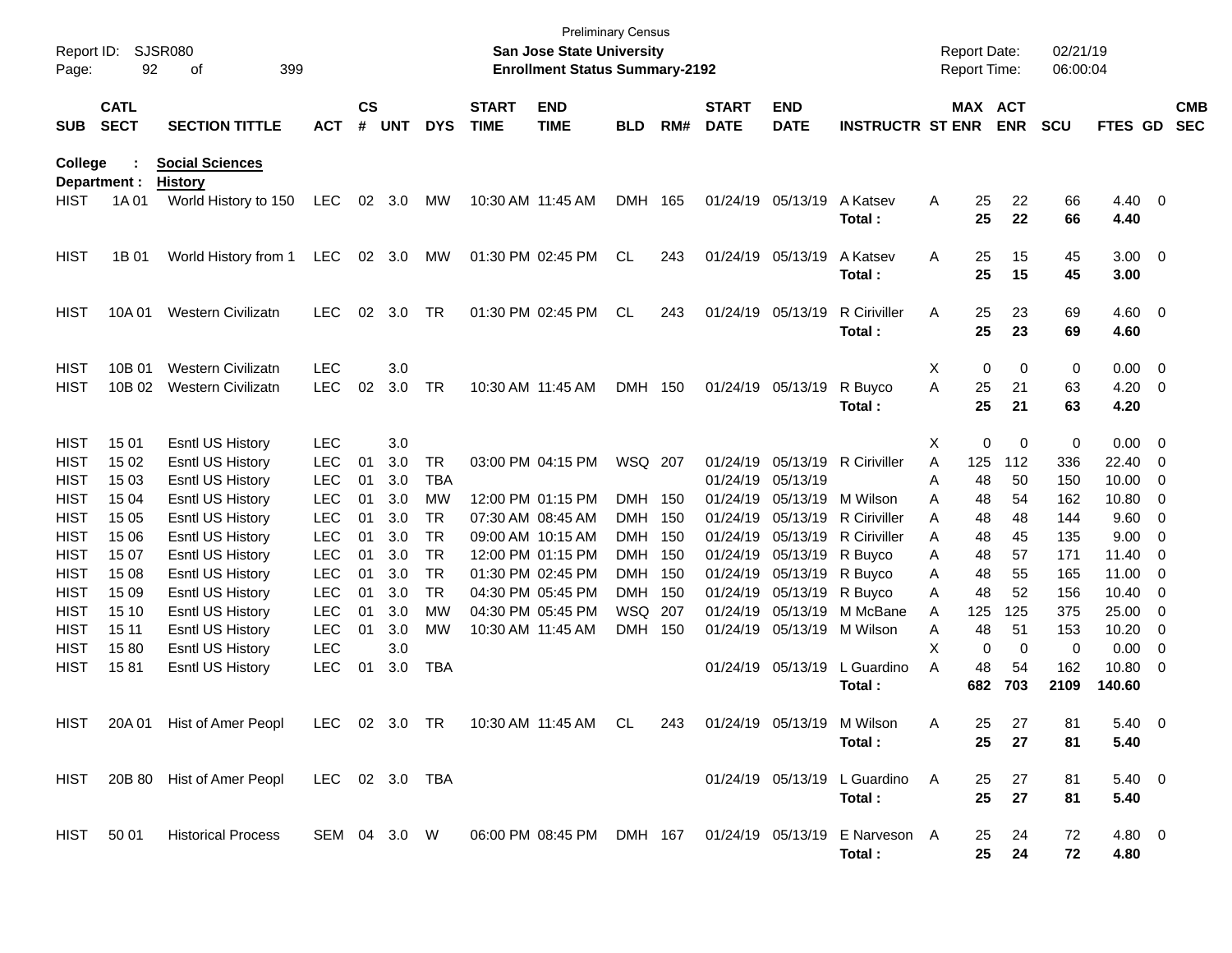| Page:        | Report ID: SJSR080<br>93   | 399<br>of                                                  |                    |           |                        |                          |                             | <b>San Jose State University</b><br><b>Enrollment Status Summary-2192</b> | <b>Preliminary Census</b> |            |                             |                                                 |                                                          | <b>Report Date:</b><br>Report Time: |                         | 02/21/19<br>06:00:04    |                                   |                |            |
|--------------|----------------------------|------------------------------------------------------------|--------------------|-----------|------------------------|--------------------------|-----------------------------|---------------------------------------------------------------------------|---------------------------|------------|-----------------------------|-------------------------------------------------|----------------------------------------------------------|-------------------------------------|-------------------------|-------------------------|-----------------------------------|----------------|------------|
| SUB          | <b>CATL</b><br><b>SECT</b> | <b>SECTION TITTLE</b>                                      | <b>ACT</b>         | <b>CS</b> | # UNT                  | <b>DYS</b>               | <b>START</b><br><b>TIME</b> | <b>END</b><br><b>TIME</b>                                                 |                           | BLD RM#    | <b>START</b><br><b>DATE</b> | <b>END</b><br><b>DATE</b>                       | <b>INSTRUCTR ST ENR</b>                                  | MAX ACT                             | <b>ENR</b>              | <b>SCU</b>              | FTES GD SEC                       |                | <b>CMB</b> |
| HIST         | 99 01                      | History Fundamentals SEM 05 3.0                            |                    |           |                        | TBA                      |                             |                                                                           |                           |            |                             | 01/24/19 05/13/19                               | Total:                                                   | 28<br>Α<br>28                       | 28<br>28                | 84<br>84                | 5.60 0<br>5.60                    |                |            |
| HIST<br>HIST |                            | 100W 01 History Writers' Wo<br>100W 02 History Writers' Wo | SEM<br>SEM         | 04        | 3.0<br>04 3.0          | TR<br>MW                 |                             | 12:00 PM 01:15 PM<br>10:30 AM 11:45 AM                                    | CL<br><b>DMH</b>          | 243<br>167 |                             | 01/24/19 05/13/19<br>01/24/19 05/13/19          | M Wilson<br>L Hilde<br>Total:                            | 20<br>A<br>20<br>A<br>40            | 11<br>18<br>29          | 33<br>54<br>87          | $2.20 \t 0$<br>$3.60 \ 0$<br>5.80 |                |            |
| HIST<br>HIST | 102 01<br>102 02           | Historiography<br>Historiography                           | LEC.<br><b>LEC</b> | 02        | 4.0<br>02 4.0          | <b>TBA</b><br><b>TBA</b> |                             |                                                                           |                           |            |                             | 01/24/19 05/13/19<br>01/24/19 05/13/19          | Total:                                                   | 20<br>A<br>20<br>A<br>40            | 20<br>18<br>38          | 80<br>72<br>152         | 5.3300<br>5.13 5<br>10.47         |                |            |
| HIST<br>ASIA |                            | 109B 01 Hist China Fr 1800<br>109B 01 Hist China Fr 1800   | LEC.<br><b>LEC</b> | 02        | 4.0<br>02 4.0          | TBA<br><b>TBA</b>        |                             |                                                                           |                           |            |                             | 01/24/19 05/13/19<br>01/24/19 05/13/19          | Total:                                                   | 25<br>A<br>A<br>$\mathbf 0$<br>25   | 14<br>$\mathbf 0$<br>14 | 56<br>$\mathbf 0$<br>56 | 3.80<br>0.00<br>3.80              | 1 C<br>$0\,$ C |            |
|              | HIST 114 01                | <b>Ancient West</b>                                        | <b>LEC</b>         |           | 02 4.0                 | TBA                      |                             |                                                                           |                           |            |                             | 01/24/19 05/13/19                               | Total:                                                   | 25<br>Α<br>25                       | 25<br>25                | 100<br>100              | $6.67$ 0<br>6.67                  |                |            |
|              | HIST 126 01                | Adv Topic Medieval                                         | LEC                |           | 02 4.0                 | TBA                      |                             |                                                                           |                           |            |                             | 01/24/19 05/13/19                               | Total:                                                   | 25<br>Α<br>25                       | 25<br>25                | 100<br>100              | $6.67$ 0<br>6.67                  |                |            |
|              | HIST 132 01                | Adv Top World Hist                                         | LEC 02 4.0         |           |                        | TBA                      |                             |                                                                           |                           |            |                             | 01/24/19 05/13/19                               | Total:                                                   | 25<br>Α<br>25                       | 26<br>26                | 104<br>104              | $7.07$ 2<br>7.07                  |                |            |
|              | HIST 144 01                | Europe 1900-1945                                           | <b>LEC</b>         |           | 02 4.0                 | TBA                      |                             |                                                                           |                           |            |                             | 01/24/19 05/13/19                               | Total:                                                   | 25<br>Α<br>25                       | 25<br>25                | 100<br>100              | $6.67$ 0<br>6.67                  |                |            |
|              | HIST 153 01                | Hist Women Europe                                          | LEC                |           | 3.0                    |                          |                             |                                                                           |                           |            |                             |                                                 | Total:                                                   | Χ<br>0<br>$\mathbf 0$               | 0<br>0                  | 0<br>0                  | $0.00 \t 0$<br>0.00               |                |            |
|              | HIST 155 01<br>HIST 155 02 | 20th Century World<br>20th Century World                   | LEC<br>LEC         |           | 02 3.0 MW<br>02 3.0 MW |                          |                             | 09:00 AM 10:15 AM DMH 165<br>03:00 PM 04:15 PM                            | CL                        | 243        |                             | 01/24/19 05/13/19 A Katsev<br>01/24/19 05/13/19 | A Katsev<br>Total:                                       | 25<br>A<br>25<br>Α<br>50            | 27<br>26<br>53          | 81<br>78<br>159         | 5.40 0<br>$5.20 \ 0$<br>10.60     |                |            |
|              | HIST 163 01                | Modern Latin Am                                            | LEC 02 4.0 TBA     |           |                        |                          |                             |                                                                           |                           |            |                             | 01/24/19 05/13/19                               | Total:                                                   | 25<br>A<br>25                       | 9<br>9                  | 36<br>36                | $2.47$ 1<br>2.47                  |                |            |
|              | HIST 170 01<br>HIST 170 80 | <b>Topics Amer Hist</b><br><b>Topics Amer Hist</b>         | LEC.<br>LEC        |           | 02 3.0 MW              | 02 3.0 TBA               |                             | 03:00 PM 04:15 PM                                                         | DMH 163                   |            |                             |                                                 | 01/24/19 05/13/19 M McBane<br>01/24/19 05/13/19 R Chopra | 28<br>A<br>28<br>A                  | 21<br>28                | 63<br>84                | $4.20 \ 0$<br>$5.60\ 0$           |                |            |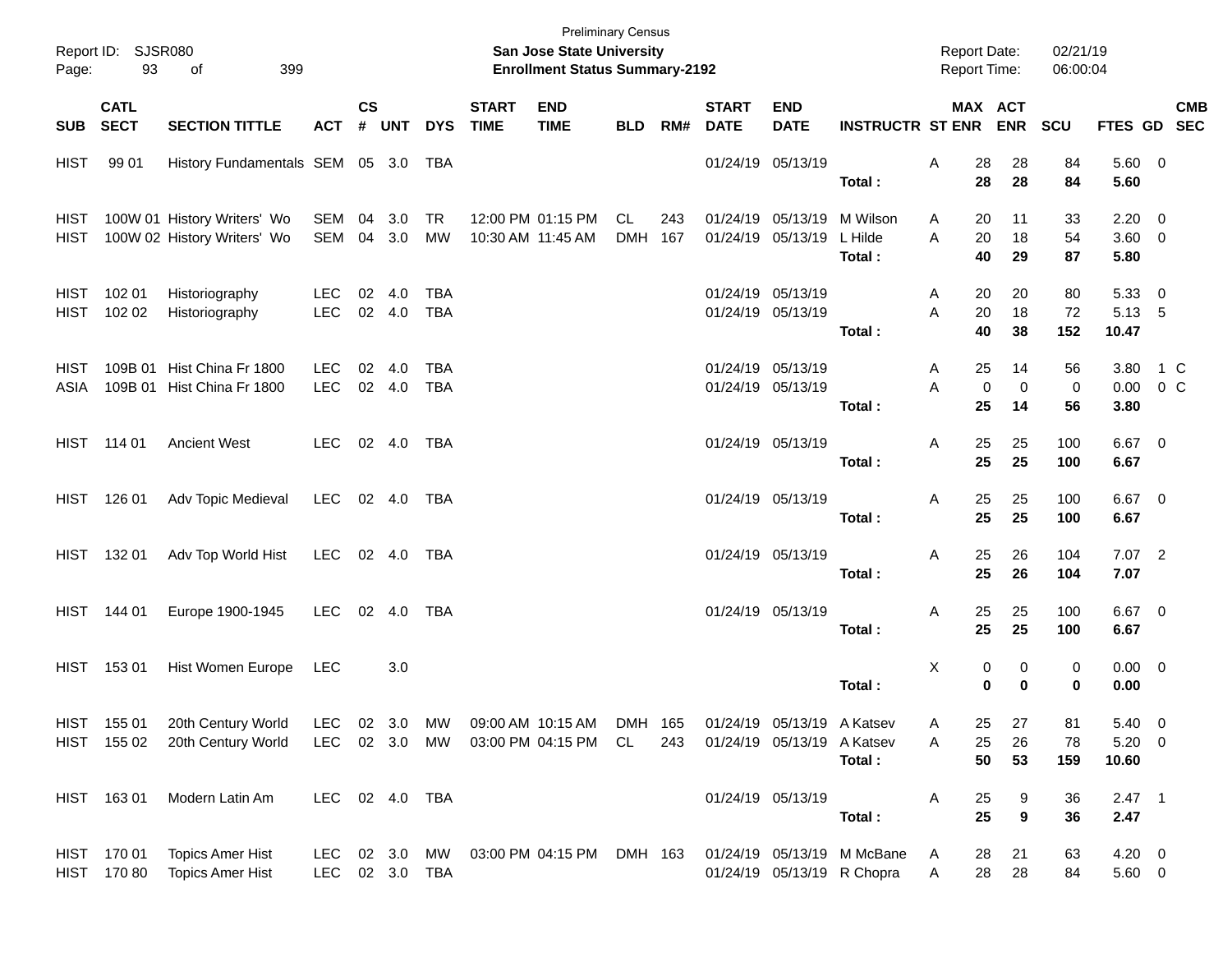| Page:      | Report ID: SJSR080<br>94   | 399<br>of                                                           |                |               |                  |                  |                             | <b>Preliminary Census</b><br>San Jose State University<br><b>Enrollment Status Summary-2192</b> |                    |                          |                               |                                                  |        |                          | <b>Report Date:</b><br><b>Report Time:</b> | 02/21/19<br>06:00:04 |                                |        |            |
|------------|----------------------------|---------------------------------------------------------------------|----------------|---------------|------------------|------------------|-----------------------------|-------------------------------------------------------------------------------------------------|--------------------|--------------------------|-------------------------------|--------------------------------------------------|--------|--------------------------|--------------------------------------------|----------------------|--------------------------------|--------|------------|
| <b>SUB</b> | <b>CATL</b><br><b>SECT</b> | <b>SECTION TITTLE</b>                                               | <b>ACT</b>     | $\mathsf{cs}$ | # UNT            | <b>DYS</b>       | <b>START</b><br><b>TIME</b> | <b>END</b><br><b>TIME</b>                                                                       | <b>BLD</b>         | <b>START</b><br>RM# DATE | <b>END</b><br><b>DATE</b>     | <b>INSTRUCTR ST ENR ENR</b>                      |        |                          | MAX ACT                                    | <b>SCU</b>           | FTES GD SEC                    |        | <b>CMB</b> |
|            |                            |                                                                     |                |               |                  |                  |                             |                                                                                                 |                    |                          |                               | Total:                                           |        | 56                       | 49                                         | 147                  | 9.80                           |        |            |
| HIST       |                            | HIST 170S 01 Topics Am History<br>170S 80 Topics Am History         | LEC<br>LEC     | 03<br>03      | 3.0<br>3.0       | MW<br><b>TBA</b> |                             | 12:00 PM 01:15 PM                                                                               | DMH 163            | 01/24/19                 | 01/24/19 05/13/19<br>05/13/19 | M McBane<br>K Chilton                            | A<br>A | 28<br>28                 | 15<br>29                                   | 45<br>87             | $3.00 \ 0$<br>5.80 0           |        |            |
|            |                            | HIST 170S 81 Topics Am History                                      | LEC            |               | 03 3.0           | TBA              |                             |                                                                                                 |                    |                          | 01/24/19 05/13/19 K Chilton   | Total:                                           | A      | 28<br>84                 | 27<br>71                                   | 81<br>213            | 5.40 0<br>14.20                |        |            |
|            | HIST 173 80                | New World Encount                                                   | <b>LEC</b>     |               | 4.0              |                  |                             |                                                                                                 |                    |                          |                               |                                                  | Χ      | 0                        | 0                                          | 0                    | $0.00 \t 0$                    |        |            |
|            |                            |                                                                     |                |               |                  |                  |                             |                                                                                                 |                    |                          |                               | Total:                                           |        | 0                        | $\bf{0}$                                   | 0                    | 0.00                           |        |            |
|            | HIST 176 01                | Civil War & Recon                                                   | LEC            |               |                  |                  |                             |                                                                                                 |                    | 01/24/19 05/13/19        |                               | Total:                                           | Α      | 25<br>25                 | 25<br>25                                   | 100<br>100           | $6.73$ 1<br>6.73               |        |            |
|            | HIST 181 01                | Adv Topics Am Hist                                                  | LEC            |               | 02 4.0           | <b>TBA</b>       |                             |                                                                                                 |                    | 01/24/19 05/13/19        |                               |                                                  | A      | 25                       | 12                                         | 48                   | $3.27$ 1                       |        |            |
|            | HIST 181 02                | Adv Topics Am Hist                                                  | <b>LEC</b>     |               | 02 4.0           | TBA              |                             |                                                                                                 |                    | 01/24/19 05/13/19        |                               | Total:                                           | A      | 25<br>50                 | 25<br>37                                   | 100<br>148           | 6.80 2<br>10.07                |        |            |
|            |                            | HIST 189B 01 Ca Hist Since 1900                                     | LEC 02 4.0 TBA |               |                  |                  |                             |                                                                                                 |                    | 01/24/19 05/13/19        |                               | Total:                                           | Α      | 25<br>25                 | 23<br>23                                   | 92<br>92             | 6.27 2<br>6.27                 |        |            |
|            | HIST 209 01                | Col Anc Med Europe SEM 05 4.0 TBA                                   |                |               |                  |                  |                             |                                                                                                 |                    | 01/24/19 05/13/19        |                               |                                                  | Α      | 15                       | 8                                          | 32                   | 2.67 8                         |        |            |
|            |                            |                                                                     |                |               |                  |                  |                             |                                                                                                 |                    |                          |                               | Total:                                           |        | 15                       | 8                                          | 32                   | 2.67                           |        |            |
|            |                            | HIST 210C 01 Colloq 20th C Am                                       | SEM 05 4.0 TBA |               |                  |                  |                             |                                                                                                 |                    | 01/24/19 05/13/19        |                               | Total:                                           | Α      | 15<br>15                 | 13<br>13                                   | 52<br>52             | 4.27 12<br>4.27                |        |            |
|            | HIST 221 01                | Sem in World Hist                                                   | SEM 05 4.0     |               |                  | TBA              |                             |                                                                                                 |                    | 01/24/19 05/13/19        |                               |                                                  | Α      | 15                       | 13                                         | 52                   | 4.20 11                        |        |            |
|            |                            |                                                                     |                |               |                  |                  |                             |                                                                                                 |                    |                          |                               | Total:                                           |        | 15                       | 13                                         | 52                   | 4.20                           |        |            |
|            | HIST 276 01                | Sem Early Am Hist                                                   | SEM 05 4.0 TBA |               |                  |                  |                             |                                                                                                 |                    | 01/24/19 05/13/19        |                               | Total:                                           | A      | 15<br>15                 | 7<br>$\overline{7}$                        | 28<br>28             | 2.33 7<br>2.33                 |        |            |
|            | HIST 298 01                | <b>Spec Studies</b>                                                 | SUP 25 2.0 TBA |               |                  |                  |                             |                                                                                                 |                    |                          | 01/24/19 05/13/19 K Olson     |                                                  | A      | $\mathbf{1}$             | $\mathbf{1}$                               | $\overline{2}$       | $0.17$ 1                       |        |            |
|            |                            |                                                                     |                |               |                  |                  |                             |                                                                                                 |                    |                          |                               | Total:                                           |        | $\mathbf{1}$             | $\overline{1}$                             | $\overline{2}$       | 0.17                           |        |            |
|            | JWSS 111 01<br>HIST 111 01 | <b>JWSS Special Topics LEC</b><br><b>JWSS Special Topics LEC</b>    |                |               | 04 3.0<br>04 3.0 | TR<br>TR         |                             | 09:00 AM 10:15 AM<br>09:00 AM 10:15 AM                                                          | DMH 167<br>DMH 167 |                          | 01/24/19 05/13/19             | 01/24/19 05/13/19 l Ayzenberg A<br>I Ayzenberg A |        | 30<br>$\pmb{0}$          | $\mathbf{1}$<br>$\overline{a}$             | 3<br>6               | 0.20<br>$0.40 \quad 0 \quad C$ | $0\,C$ |            |
|            | HUM 111 01<br>RELS 111 01  | <b>JWSS Special Topics LEC</b><br>JWSS Special Topics LEC 04 3.0 TR |                |               | 04 3.0           | TR               |                             | 09:00 AM 10:15 AM<br>09:00 AM 10:15 AM                                                          | DMH 167<br>DMH 167 |                          | 01/24/19 05/13/19             | I Ayzenberg A<br>01/24/19 05/13/19 l Ayzenberg A |        | $\pmb{0}$<br>$\mathbf 0$ | $\overline{1}$<br>$\overline{2}$           | 3<br>6               | $0.20 \t 0 C$<br>0.40 0 C      |        |            |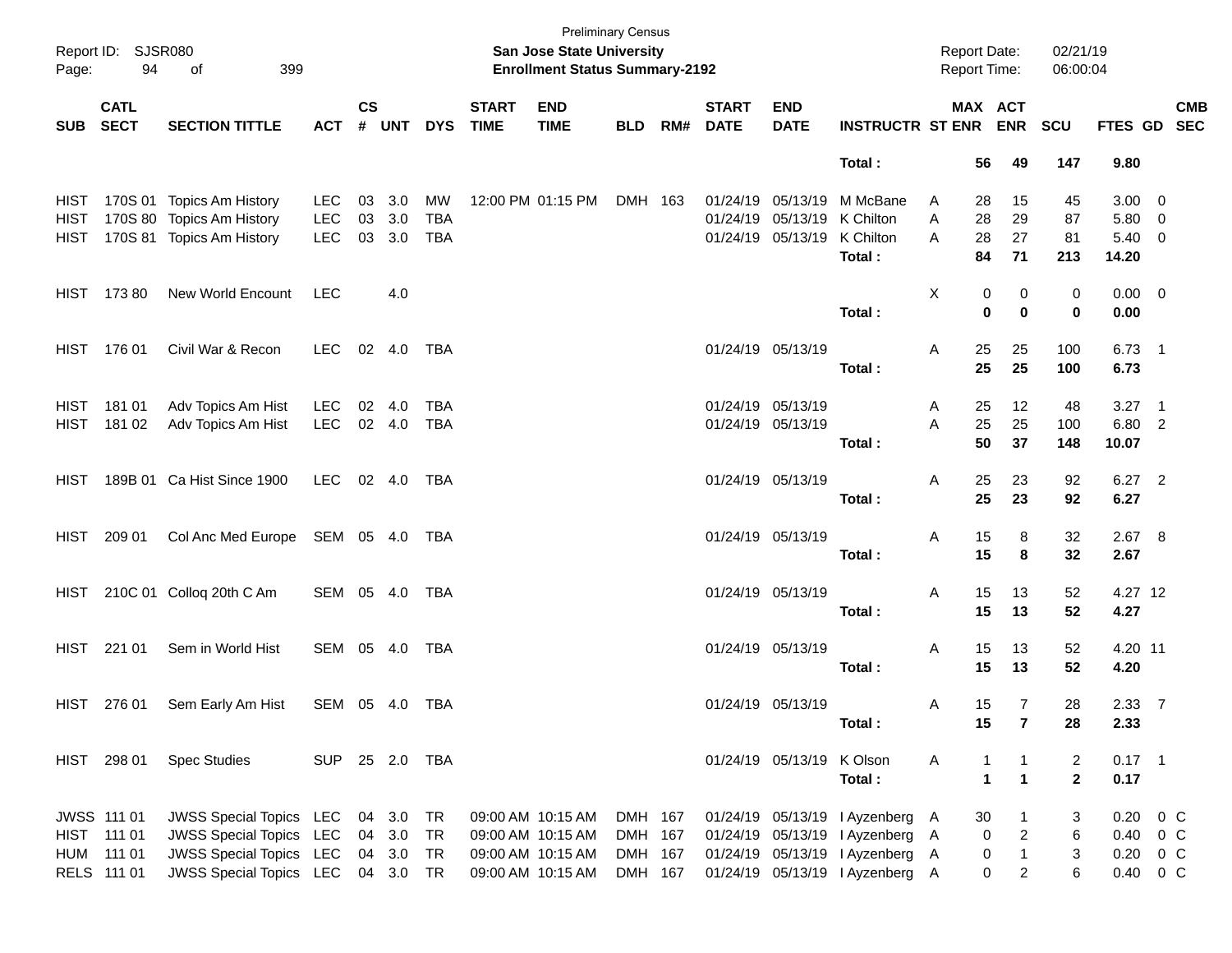| Report ID:<br>Page: |                            | <b>SJSR080</b><br>95<br>0f | 399        |                              |            |                             | <b>San Jose State University</b><br><b>Enrollment Status Summary-2192</b> | <b>Preliminary Census</b> |     |                             |                           |                           | <b>Report Date:</b><br><b>Report Time:</b> |                          | 02/21/19<br>06:00:04 |                  |                          |
|---------------------|----------------------------|----------------------------|------------|------------------------------|------------|-----------------------------|---------------------------------------------------------------------------|---------------------------|-----|-----------------------------|---------------------------|---------------------------|--------------------------------------------|--------------------------|----------------------|------------------|--------------------------|
| <b>SUB</b>          | <b>CATL</b><br><b>SECT</b> | <b>SECTION TITTLE</b>      | <b>ACT</b> | <b>CS</b><br><b>UNT</b><br># | <b>DYS</b> | <b>START</b><br><b>TIME</b> | <b>END</b><br>TIME                                                        | <b>BLD</b>                | RM# | <b>START</b><br><b>DATE</b> | <b>END</b><br><b>DATE</b> | <b>INSTRUCTR ST ENR</b>   | <b>MAX</b>                                 | <b>ACT</b><br><b>ENR</b> | <b>SCU</b>           | <b>FTES GD</b>   | <b>CMB</b><br><b>SEC</b> |
|                     |                            |                            |            |                              |            |                             |                                                                           |                           |     |                             |                           | Total:                    | 30                                         | -6                       | 18                   | 1.20             |                          |
|                     | Department :               | History                    |            |                              |            |                             |                                                                           |                           |     |                             | <b>Lower Division:</b>    | <b>Department Total:</b>  | 1496<br>885                                | 1387<br>890              | 4448<br>2670         | 300.10<br>178.00 |                          |
|                     |                            |                            |            |                              |            |                             |                                                                           |                           |     |                             | <b>Upper Division:</b>    | <b>Graduate Division:</b> | 550<br>61                                  | 455<br>42                | 1612<br>166          | 108.47<br>13.63  |                          |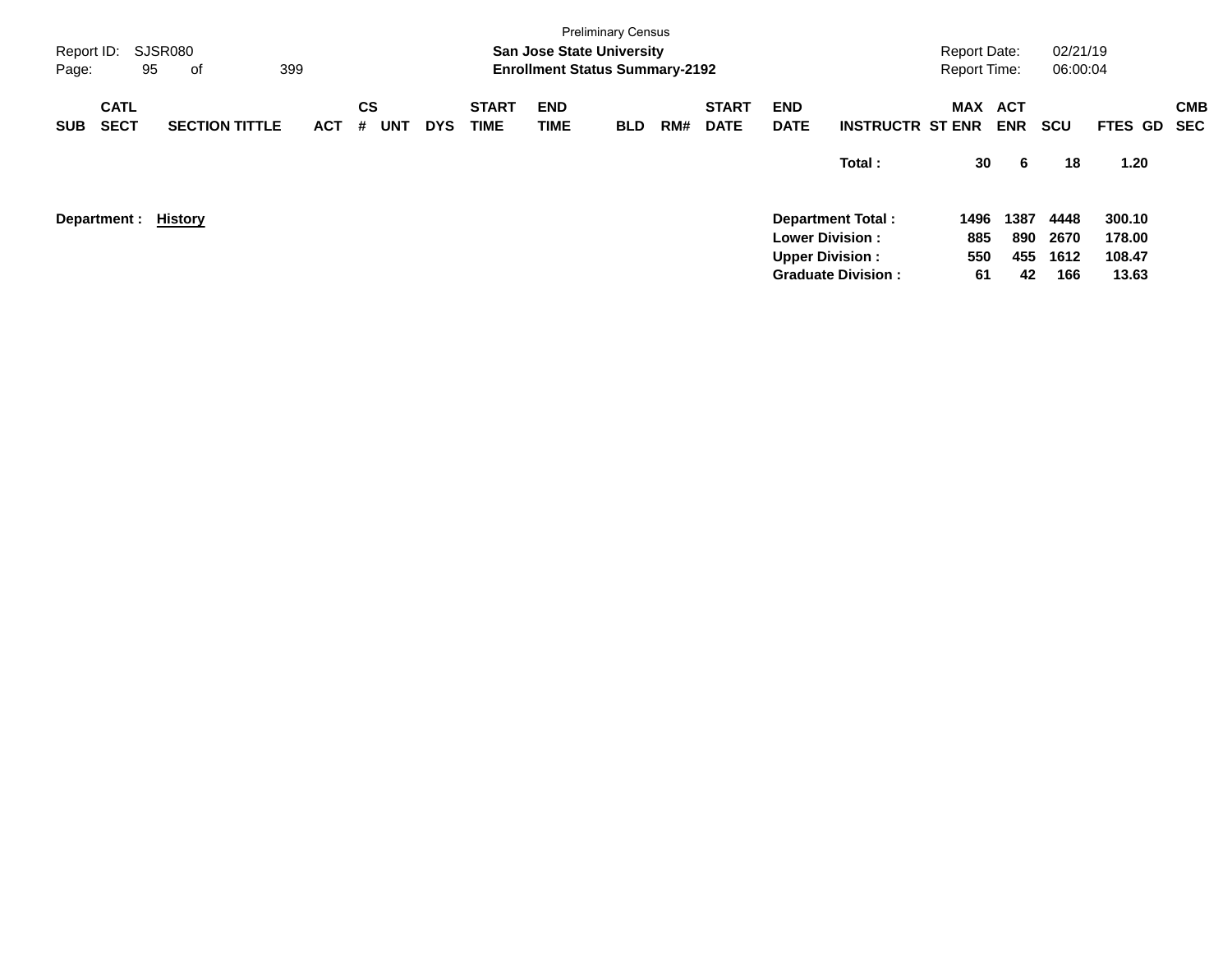| Report ID:<br>Page:        | 96                         | <b>SJSR080</b><br>399<br>οf                           |                          |                    |            |                          |                             | <b>San Jose State University</b><br><b>Enrollment Status Summary-2192</b> | <b>Preliminary Census</b> |     |                             |                                                  |                                                       | <b>Report Date:</b><br>Report Time: |                                            | 02/21/19<br>06:00:04          |                                 |                            |
|----------------------------|----------------------------|-------------------------------------------------------|--------------------------|--------------------|------------|--------------------------|-----------------------------|---------------------------------------------------------------------------|---------------------------|-----|-----------------------------|--------------------------------------------------|-------------------------------------------------------|-------------------------------------|--------------------------------------------|-------------------------------|---------------------------------|----------------------------|
| <b>SUB</b>                 | <b>CATL</b><br><b>SECT</b> | <b>SECTION TITTLE</b>                                 | <b>ACT</b>               | $\mathsf{cs}$<br># | <b>UNT</b> | <b>DYS</b>               | <b>START</b><br><b>TIME</b> | <b>END</b><br><b>TIME</b>                                                 | <b>BLD</b>                | RM# | <b>START</b><br><b>DATE</b> | <b>END</b><br><b>DATE</b>                        | <b>INSTRUCTR ST ENR</b>                               |                                     | <b>MAX ACT</b><br><b>ENR</b>               | <b>SCU</b>                    | <b>FTES GD</b>                  | <b>CMB</b><br><b>SEC</b>   |
| <b>College</b>             | Department :               | <b>Social Sciences</b><br><b>Int'l Global Studies</b> |                          |                    |            |                          |                             |                                                                           |                           |     |                             |                                                  |                                                       |                                     |                                            |                               |                                 |                            |
| <b>GLST</b><br><b>GLST</b> | 1B 80<br>1B 81             | Intro to Global Stud<br>Intro to Global Stud          | <b>LEC</b><br><b>LEC</b> | 03<br>03           | 3.0<br>3.0 | <b>TBA</b><br><b>TBA</b> |                             |                                                                           |                           |     | 01/24/19<br>01/24/19        | 05/13/19<br>05/13/19                             | M Poffenroth A<br>M Poffenroth A<br>Total:            | 70                                  | 34<br>35<br>35<br>30<br>64                 | 102<br>90<br>192              | $6.80$ 0<br>6.00<br>12.80       | $\overline{\mathbf{0}}$    |
|                            | GLST 156 01                | TechofModern World                                    | <b>LEC</b>               | 02                 | 3.0        | <b>TR</b>                |                             | 01:30 PM 02:45 PM                                                         | <b>DMH</b>                | 234 | 01/24/19                    | 05/13/19                                         | S Ou<br>Total:                                        | A                                   | 25<br>23<br>25<br>23                       | 69<br>69                      | $4.60$ 0<br>4.60                |                            |
|                            | GLST 16201                 | Global Issues                                         | <b>LEC</b>               | 04                 | 3.0        | <b>TR</b>                |                             | 12:00 PM 01:15 PM                                                         | DMH 234                   |     |                             | 01/24/19 05/13/19                                | S Ou<br>Total:                                        | 35<br>A<br>35                       | 20<br>20                                   | 60<br>60                      | 4.05<br>4.05                    | $\overline{\phantom{0}}$ 1 |
|                            | GLST 179 01                | Seminar Global Studi LEC                              |                          | 03                 | 3.0        | R.                       |                             | 03:00 PM 05:45 PM                                                         | <b>CL</b>                 | 224 | 01/24/19                    | 05/13/19                                         | K Rohrmeier A<br>Total:                               | 35<br>35                            | 18<br>18                                   | 54<br>54                      | 3.60 0<br>3.60                  |                            |
| GLST<br><b>GLST</b>        | 18901<br>18902             | <b>Global Experience</b><br><b>Global Experience</b>  | <b>SUP</b><br><b>SUP</b> | 48<br>48           | 2.0<br>3.0 | <b>TBA</b><br><b>TBA</b> |                             |                                                                           |                           |     | 01/24/19<br>01/24/19        | 05/13/19<br>05/13/19                             | K Cushing<br>K Cushing<br>Total:                      | A<br>A                              | 5<br>3<br>$\sqrt{5}$<br>10<br>4            | 6<br>3<br>9                   | $0.40 \quad 0$<br>0.20<br>0.60  | $\overline{\mathbf{0}}$    |
|                            | Department :               | <b>Int'l Global Studies</b>                           |                          |                    |            |                          |                             |                                                                           |                           |     |                             | <b>Lower Division:</b><br><b>Upper Division:</b> | <b>Department Total:</b><br><b>Graduate Division:</b> | 175<br>70<br>105                    | 129<br>64<br>65<br>$\mathbf 0$<br>$\bf{0}$ | 384<br>192<br>192<br>$\bf{0}$ | 25.65<br>12.80<br>12.85<br>0.00 |                            |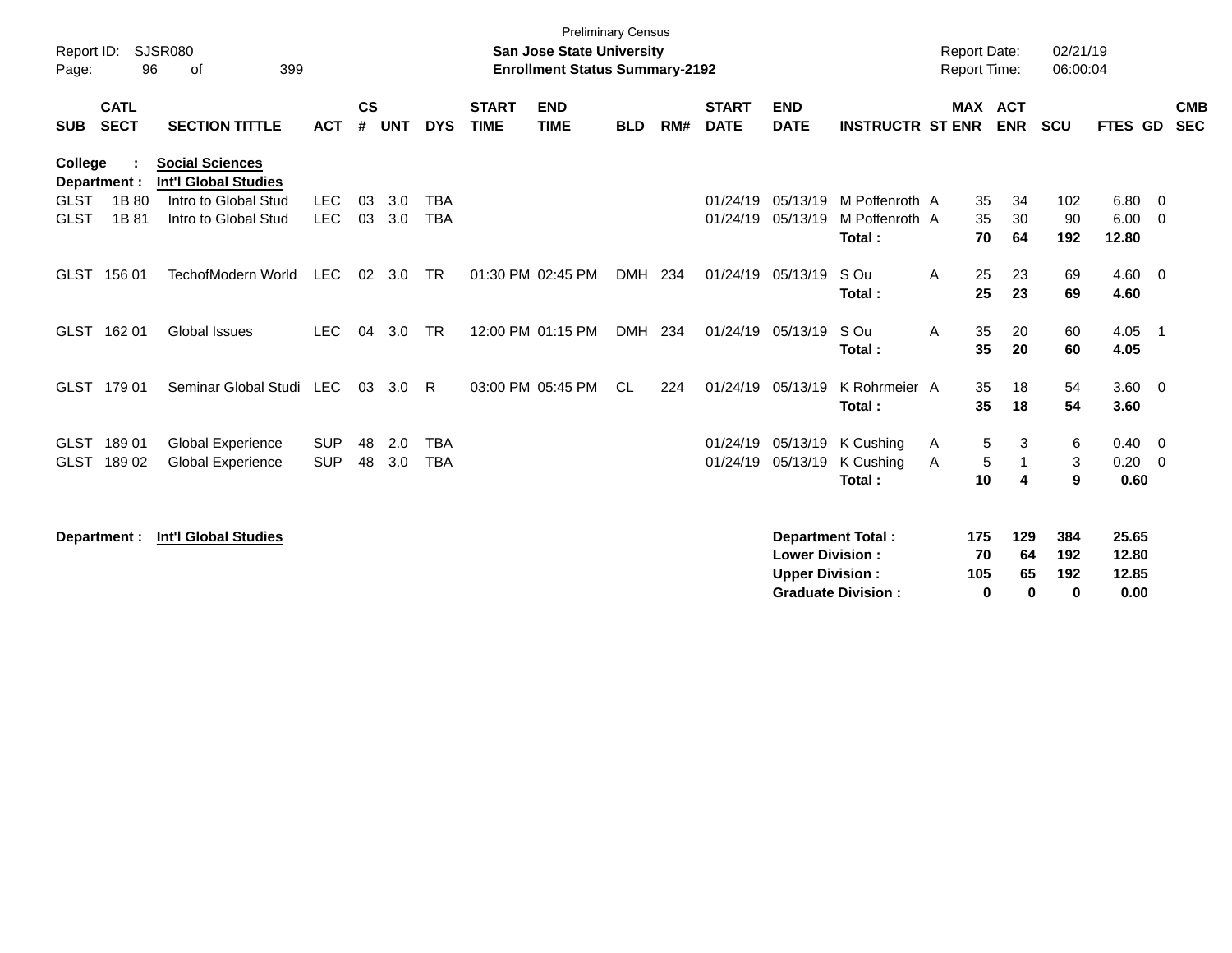| Report ID:<br>Page: | 97                         | <b>SJSR080</b><br>399<br>οf        |              |                    |            |            |                             | <b>Preliminary Census</b><br><b>San Jose State University</b><br><b>Enrollment Status Summary-2192</b> |            |     |                             |                           |                                  | <b>Report Date:</b><br>Report Time: |                | 02/21/19<br>06:00:04 |                |                         |                          |
|---------------------|----------------------------|------------------------------------|--------------|--------------------|------------|------------|-----------------------------|--------------------------------------------------------------------------------------------------------|------------|-----|-----------------------------|---------------------------|----------------------------------|-------------------------------------|----------------|----------------------|----------------|-------------------------|--------------------------|
| <b>SUB</b>          | <b>CATL</b><br><b>SECT</b> | <b>SECTION TITTLE</b>              | <b>ACT</b>   | $\mathsf{cs}$<br># | <b>UNT</b> | <b>DYS</b> | <b>START</b><br><b>TIME</b> | <b>END</b><br><b>TIME</b>                                                                              | <b>BLD</b> | RM# | <b>START</b><br><b>DATE</b> | <b>END</b><br><b>DATE</b> | <b>INSTRUCTR ST ENR</b>          | MAX ACT                             | <b>ENR</b>     | <b>SCU</b>           | <b>FTES GD</b> |                         | <b>CMB</b><br><b>SEC</b> |
| <b>College</b>      |                            | <b>Social Sciences</b>             |              |                    |            |            |                             |                                                                                                        |            |     |                             |                           |                                  |                                     |                |                      |                |                         |                          |
| Department :        |                            | <b>Chicana and Chicano Studies</b> |              |                    |            |            |                             |                                                                                                        |            |     |                             |                           |                                  |                                     |                |                      |                |                         |                          |
| <b>CCS</b>          | 701                        | <b>Folklorico Dance</b>            | <b>ACT</b>   | -11                | 1.0        | <b>MW</b>  |                             | 06:00 PM 08:00 PM                                                                                      |            |     | 01/24/19                    | 05/13/19                  | M ColmenarezA                    | 30                                  | 0              | 0                    | 0.00           | $0\,C$                  |                          |
| <b>KIN</b>          | 701                        | <b>Folklorico Dance</b>            | <b>ACT</b>   | -11                | 1.0        | <b>MW</b>  |                             | 06:00 PM 08:00 PM                                                                                      |            |     | 01/24/19                    | 05/13/19                  | M ColmenarezA<br>Total:          | $\mathbf 0$<br>30                   | 11<br>11       | 11<br>11             | 0.73<br>0.73   | 0 <sup>o</sup>          |                          |
|                     |                            |                                    |              |                    |            |            |                             |                                                                                                        |            |     |                             |                           |                                  |                                     |                |                      |                |                         |                          |
| MAS                 | 10B 01                     | Mex Am US Hist/Gov LEC             |              | 02                 | 3.0        | МW         |                             | 07:30 AM 08:45 AM                                                                                      | CL.        | 226 | 01/24/19                    | 05/13/19                  | J Covarrubia A                   | 36                                  | 36             | 108                  | 7.20           | - 0                     |                          |
| MAS                 | 10B 02                     | Mex Am US Hist/Gov                 | <b>LEC</b>   | 02                 | 3.0        | МW         |                             | 07:30 AM 08:45 AM                                                                                      | CL.        | 226 | 01/24/19                    | 05/13/19                  | J Gamboa<br>A                    | 36                                  | 36             | 108                  | 7.20           | $\overline{0}$          |                          |
| MAS                 | 10B 03                     | Mex Am US Hist/Gov                 | LEC          | 02                 | 3.0        | МW         |                             | 09:00 AM 10:15 AM                                                                                      | CL.        | 226 | 01/24/19                    | 05/13/19                  | J Covarrubia A                   | 36                                  | 37             | 111                  | 7.40           | 0                       |                          |
| MAS                 | 10B 04                     | Mex Am US Hist/Gov                 | LEC          | 02                 | 3.0        | МW         |                             | 09:00 AM 10:15 AM                                                                                      | CL.        | 226 | 01/24/19                    | 05/13/19                  | J Gamboa<br>A                    | 36                                  | 36             | 108                  | 7.20           | 0                       |                          |
| MAS                 | 10B 05                     | Mex Am US Hist/Gov                 | <b>LEC</b>   | 02                 | 3.0        | МW         |                             | 10:30 AM 11:45 AM                                                                                      | CL.        | 226 | 01/24/19                    | 05/13/19                  | J Covarrubia A                   | 36                                  | 40             | 120                  | 8.00           | 0                       |                          |
| MAS                 | 10B 06                     | Mex Am US Hist/Gov                 | LEC          | 02                 | 3.0        | МW         |                             | 10:30 AM 11:45 AM                                                                                      | CL.        | 226 | 01/24/19                    | 05/13/19                  | A Rodriguez A                    | 36                                  | 37             | 111                  | 7.40           | 0                       |                          |
| MAS                 | 10B 07                     | Mex Am US Hist/Gov                 | LEC          | 02                 | 3.0        | МW         |                             | 12:00 PM 01:15 PM                                                                                      | <b>BBC</b> | 125 | 01/24/19                    |                           | 05/13/19 S Azcona<br>A           | 40                                  | 40             | 120                  | 8.00           | 0                       |                          |
| MAS                 | 10B 08                     | Mex Am US Hist/Gov                 | <b>LEC</b>   | 02                 | 3.0        | <b>MW</b>  |                             | 01:30 PM 02:45 PM                                                                                      | <b>DMH</b> | 165 | 01/24/19                    |                           | 05/13/19 S Azcona<br>Α           | 40                                  | 43             | 129                  | 8.60           | 0                       |                          |
| MAS                 | 10B 09                     | Mex Am US Hist/Gov                 | LEC          |                    | 3.0        |            |                             |                                                                                                        |            |     |                             |                           | X                                | 0                                   | $\mathbf 0$    | 0                    | 0.00           | 0                       |                          |
| MAS                 | 10B 10                     | Mex Am US Hist/Gov                 | LEC          | 02                 | 3.0        | TR.        |                             | 09:00 AM 10:15 AM                                                                                      | CL.        | 226 | 01/24/19                    |                           | 05/13/19 G Mora-Torre A          | 40                                  | 29             | 87                   | 5.80           | 0                       |                          |
| MAS                 | 10B 11                     | Mex Am US Hist/Gov                 | <b>LEC</b>   | 02                 | 3.0        | <b>TR</b>  |                             | 09:00 AM 10:15 AM                                                                                      | <b>CL</b>  | 226 | 01/24/19                    | 05/13/19                  | G Mora-Torre A                   | 36                                  | 17             | 51                   | 3.40           | 0                       |                          |
| MAS                 | 10B 12                     | Mex Am US Hist/Gov                 | <b>LEC</b>   | 02                 | 3.0        | <b>TR</b>  |                             | 10:30 AM 11:45 AM                                                                                      | CL.        | 226 | 01/24/19                    | 05/13/19                  | G Mora-Torre A                   | 36                                  | 31             | 93                   | 6.20           | 0                       |                          |
| MAS                 | 10B 13                     | Mex Am US Hist/Gov                 | LEC          | 02                 | 3.0        | <b>TR</b>  |                             | 10:30 AM 11:45 AM                                                                                      | CL.        | 226 | 01/24/19                    | 05/13/19                  | G Mora-Torre A                   | 36                                  | 31             | 93                   | 6.20           | 0                       |                          |
| MAS                 | 10B 14                     | Mex Am US Hist/Gov                 | LEC          | 02                 | 3.0        | <b>TR</b>  |                             | 12:00 PM 01:15 PM                                                                                      | <b>DMH</b> | 165 | 01/24/19                    | 05/13/19                  | F Ponce<br>A                     | 40                                  | 47             | 141                  | 9.40           | 0                       |                          |
| MAS                 | 10B 15                     | Mex Am US Hist/Gov                 | <b>LEC</b>   | 02                 | 3.0        | <b>TR</b>  |                             | 01:30 PM 02:45 PM                                                                                      | <b>DMH</b> | 165 | 01/24/19                    | 05/13/19 F Ponce          | A                                | 40                                  | 49             | 147                  | 9.80           | 0                       |                          |
|                     |                            |                                    |              |                    |            |            |                             |                                                                                                        |            |     |                             |                           | Total:                           | 524                                 | 509            | 1527                 | 101.80         |                         |                          |
| MAS                 | 25 01                      | <b>Changing Majority</b>           | <b>LEC</b>   | 02                 | 3.0        | TR.        |                             | 09:00 AM 10:15 AM                                                                                      | CL         | 224 | 01/24/19                    | 05/13/19                  | F Ortega Gon A                   | 20                                  | 7              | 21                   | 1.40           | $0\,$ C                 |                          |
| AAS                 | 25 01                      | <b>Changing Majority</b>           | <b>LEC</b>   | 02                 | 3.0        | TR         |                             | 09:00 AM 10:15 AM                                                                                      | CL.        | 224 | 01/24/19                    | 05/13/19                  | F Ortega Gon A                   | 0                                   | $\overline{7}$ | 21                   | 1.40           | 0 <sup>o</sup>          |                          |
| <b>AFAM</b>         | 25 01                      | <b>Changing Majority</b>           | <b>LEC</b>   | 02                 | 3.0        | TR         |                             | 09:00 AM 10:15 AM                                                                                      | CL         | 224 |                             | 01/24/19 05/13/19         | F Ortega Gon A                   | 0                                   | 6              | 18                   | 1.20           | $0\,C$                  |                          |
|                     |                            |                                    |              |                    |            |            |                             |                                                                                                        |            |     |                             |                           | Total:                           | 20                                  | 20             | 60                   | 4.00           |                         |                          |
|                     |                            |                                    |              |                    |            |            |                             |                                                                                                        |            |     |                             |                           |                                  |                                     |                |                      |                |                         |                          |
| MAS                 | 30 01                      | Race and Ethnicity                 | SEM          | 05                 | 3.0        | МW         |                             | 10:30 AM 11:45 AM                                                                                      | SН         | 315 | 01/24/19                    | 05/13/19                  | J Gomez<br>A                     | 30                                  | 26             | 78                   | 5.20           | - 0                     |                          |
| MAS                 | 30 02                      | Race and Ethnicity                 | SEM          | 05                 | 3.0        | TR         |                             | 01:30 PM 02:45 PM                                                                                      | CL         | 238 |                             |                           | 01/24/19 05/13/19 J Curry-Rodr A | 30                                  | 14             | 42                   | 2.80           | $\overline{\mathbf{0}}$ |                          |
| MAS                 | 30 03                      | Race and Ethnicity                 | SEM 05 3.0 T |                    |            |            |                             | 03:00 PM 05:45 PM CL                                                                                   |            | 308 |                             |                           | 01/24/19 05/13/19 J Curry-Rodr A | 30                                  | 10             | 30                   | $2.00 \t 0$    |                         |                          |
|                     |                            |                                    |              |                    |            |            |                             |                                                                                                        |            |     |                             |                           | Total:                           | 90                                  | 50             | 150                  | 10.00          |                         |                          |
|                     |                            | <b>Public Address</b>              | SEM 04       |                    |            |            |                             |                                                                                                        |            | 243 |                             |                           | 01/24/19 05/13/19 G Mora-Torre A |                                     |                |                      | 4.40 0         |                         |                          |
| MAS                 | 74 01                      |                                    |              |                    | 3.0        | MW         |                             | 09:00 AM 10:15 AM CL                                                                                   |            |     |                             |                           |                                  | 25                                  | 22             | 66                   |                |                         |                          |
| MAS                 | 74 02                      | <b>Public Address</b>              | SEM          |                    | 3.0        |            |                             |                                                                                                        |            |     |                             |                           | Χ                                | 0                                   | $\mathbf 0$    | 0                    | $0.00 \t 0$    |                         |                          |
| MAS                 | 74 03                      | <b>Public Address</b>              | SEM          | 04                 | 3.0        | MW         |                             | 10:30 AM 11:45 AM                                                                                      | CL         | 243 |                             |                           | 01/24/19 05/13/19 R Alvarez<br>A | 25                                  | 25             | 75                   | $5.00 \t 0$    |                         |                          |
| MAS                 | 74 04                      | <b>Public Address</b>              | SEM 04       |                    | 3.0        | MW         |                             | 12:00 PM 01:15 PM                                                                                      | - CL       | 243 |                             | 01/24/19 05/13/19 A Casas | A                                | 25                                  | 24             | 72                   | 4.80 0         |                         |                          |
| MAS                 | 74 05                      | <b>Public Address</b>              | SEM 04       |                    | 3.0        | MW         |                             | 01:30 PM 02:45 PM CL                                                                                   |            | 303 |                             | 01/24/19 05/13/19 A Casas | A                                | 25                                  | 25             | 75                   | $5.00 \t 0$    |                         |                          |
| MAS                 | 74 06                      | <b>Public Address</b>              | SEM 04 3.0   |                    |            | TR         |                             | 09:00 AM 10:15 AM                                                                                      | CL.        | 243 |                             | 01/24/19 05/13/19 F Ponce | A                                | 25                                  | 24             | 72                   | 4.80 0         |                         |                          |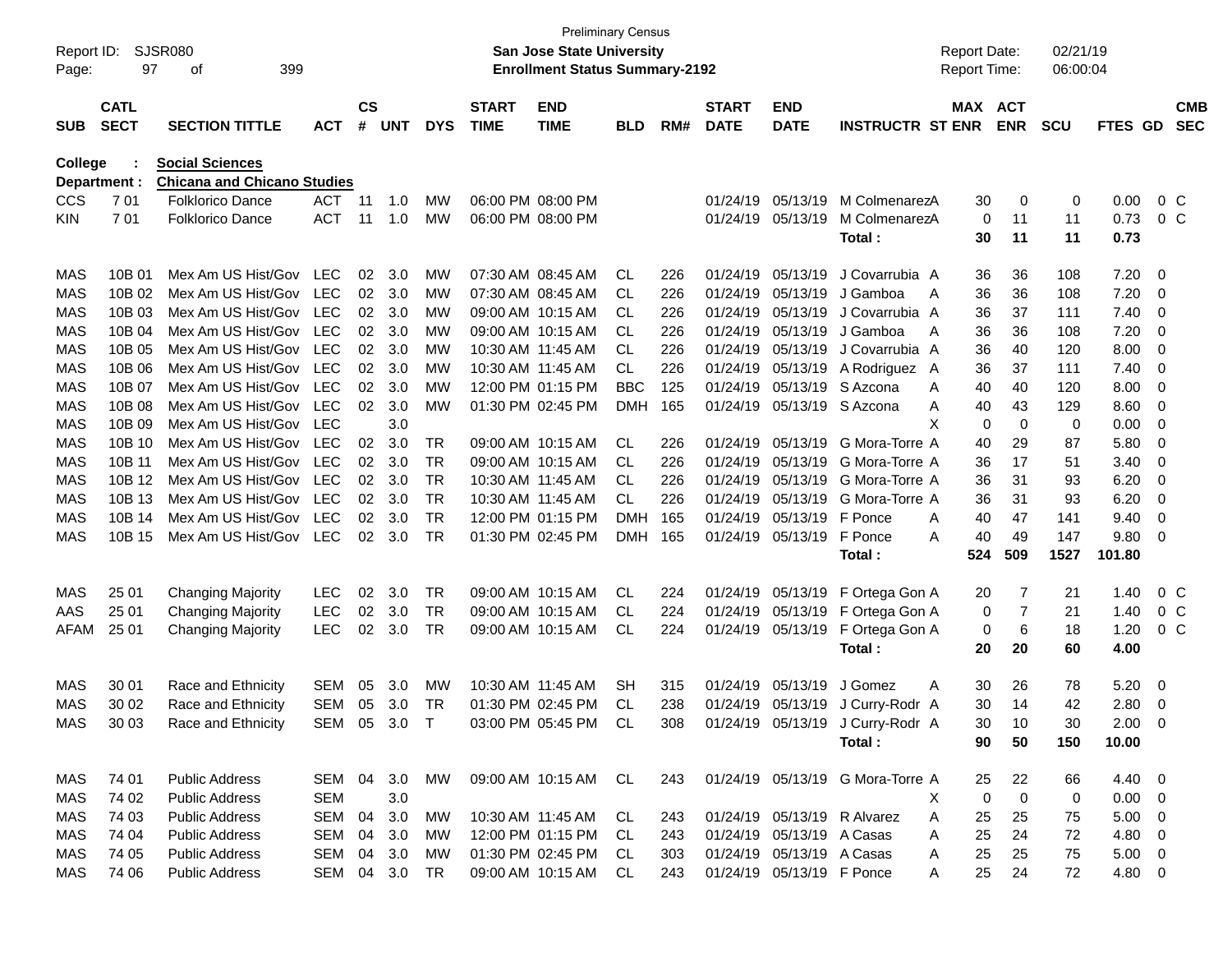| Report ID:<br>Page: | 98                         | <b>SJSR080</b><br>399<br>οf               |              |                    |                |            |                             | <b>Preliminary Census</b><br><b>San Jose State University</b><br><b>Enrollment Status Summary-2192</b> |            |     |                             |                           |                                  | <b>Report Date:</b><br><b>Report Time:</b> |                       | 02/21/19<br>06:00:04 |                |                          |                          |
|---------------------|----------------------------|-------------------------------------------|--------------|--------------------|----------------|------------|-----------------------------|--------------------------------------------------------------------------------------------------------|------------|-----|-----------------------------|---------------------------|----------------------------------|--------------------------------------------|-----------------------|----------------------|----------------|--------------------------|--------------------------|
| <b>SUB</b>          | <b>CATL</b><br><b>SECT</b> | <b>SECTION TITTLE</b>                     | <b>ACT</b>   | $\mathsf{cs}$<br># | <b>UNT</b>     | <b>DYS</b> | <b>START</b><br><b>TIME</b> | <b>END</b><br><b>TIME</b>                                                                              | <b>BLD</b> | RM# | <b>START</b><br><b>DATE</b> | <b>END</b><br><b>DATE</b> | <b>INSTRUCTR ST ENR</b>          |                                            | MAX ACT<br><b>ENR</b> | <b>SCU</b>           | FTES GD        |                          | <b>CMB</b><br><b>SEC</b> |
| MAS                 | 74 07                      | <b>Public Address</b>                     | <b>SEM</b>   |                    | 3.0            |            |                             |                                                                                                        |            |     |                             |                           |                                  | Х                                          | 0<br>0                | 0                    | 0.00           | $\overline{\phantom{0}}$ |                          |
| MAS                 | 74 08                      | <b>Public Address</b>                     | <b>SEM</b>   | 04                 | 3.0            | <b>TR</b>  | 10:30 AM 11:45 AM           |                                                                                                        | <b>DMH</b> | 165 | 01/24/19                    | 05/13/19                  | F Ponce                          | Α<br>25                                    | 25                    | 75                   | 5.00           | 0                        |                          |
| MAS                 | 74 09                      | <b>Public Address</b>                     | <b>SEM</b>   | 04                 | 3.0            | TR         | 10:30 AM 11:45 AM           |                                                                                                        | <b>DMH</b> | 357 | 01/24/19                    | 05/13/19                  | V Duarte-Vas A                   | 25                                         | 25                    | 75                   | 5.00           | $\overline{\mathbf{0}}$  |                          |
|                     |                            |                                           |              |                    |                |            |                             |                                                                                                        |            |     |                             |                           | Total:                           | 175                                        | 170                   | 510                  | 34.00          |                          |                          |
| MAS                 | 115 01                     | Chicana/o Families                        | <b>LEC</b>   | 02                 | 3.0            | MW         |                             | 03:00 PM 04:15 PM                                                                                      | <b>SH</b>  | 435 |                             | 01/24/19 05/13/19         | M Barrera                        | A<br>30                                    | 32                    | 96                   | $6.40 \quad 0$ |                          |                          |
|                     |                            |                                           |              |                    |                |            |                             |                                                                                                        |            |     |                             |                           | Total:                           | 30                                         | 32                    | 96                   | 6.40           |                          |                          |
| MAS                 | 127 01                     | Chic Crim Just Syst                       | <b>LEC</b>   | 02                 | 3.0            | TR         |                             | 09:00 AM 10:15 AM                                                                                      | <b>SH</b>  | 239 |                             | 01/24/19 05/13/19         | J Troncoso                       | A<br>30                                    | 30                    | 90                   | $6.00 \quad 0$ |                          |                          |
|                     |                            |                                           |              |                    |                |            |                             |                                                                                                        |            |     |                             |                           | Total:                           | 30                                         | 30                    | 90                   | 6.00           |                          |                          |
| MAS                 | 130 01                     | Chicna/o Amer Soc                         | <b>LEC</b>   | 02                 | 3.0            | MW         |                             | 03:00 PM 04:15 PM                                                                                      | <b>DMH</b> | 356 | 01/24/19                    | 05/13/19                  | S Azcona                         | 30<br>A                                    | 12                    | 36                   | 2.40           | $\overline{\phantom{0}}$ |                          |
| <b>MAS</b>          | 130 02                     | Chicna/o Amer Soc                         | <b>LEC</b>   | 02                 | 3.0            | MW         | 10:30 AM 11:45 AM           |                                                                                                        | <b>DMH</b> | 227 | 01/24/19                    | 05/13/19                  | G Mora-Torre A                   | 30                                         | 27                    | 81                   | 5.40           | $\overline{\mathbf{0}}$  |                          |
| <b>MAS</b>          | 130 03                     | Chicna/o Amer Soc                         | <b>LEC</b>   | 02                 | 3.0            | <b>TR</b>  |                             | 01:30 PM 02:45 PM                                                                                      | <b>SH</b>  | 241 | 01/24/19                    | 05/13/19                  | J Troncoso                       | 30<br>A                                    | 20                    | 60                   | 4.00           | $\overline{\mathbf{0}}$  |                          |
|                     |                            |                                           |              |                    |                |            |                             |                                                                                                        |            |     |                             |                           | Total:                           | 90                                         | 59                    | 177                  | 11.80          |                          |                          |
| <b>MAS</b>          | 144 01                     | Chicana/o Lit                             | <b>LEC</b>   | 01                 | 3.0            | МW         |                             | 12:00 PM 01:15 PM                                                                                      | CL.        | 111 |                             | 01/24/19 05/13/19         | M Barrera                        | 30<br>A                                    | 24                    | 72                   | $4.80\ 0$      |                          |                          |
|                     |                            |                                           |              |                    |                |            |                             |                                                                                                        |            |     |                             |                           | Total:                           | 30                                         | 24                    | 72                   | 4.80           |                          |                          |
| MAS                 | 160 01                     | Gender and Sexuality LEC                  |              | 02                 | 3.0            | TR         |                             | 10:30 AM 11:45 AM                                                                                      | <b>SH</b>  | 334 |                             | 01/24/19 05/13/19         | M Burciaga                       | 30<br>A                                    | 25                    | 75                   | 5.00           | $\overline{\mathbf{0}}$  |                          |
| <b>MAS</b>          | 160 02                     | Gender and Sexuality LEC                  |              |                    | $02 \quad 3.0$ | TR         |                             | 12:00 PM 01:15 PM                                                                                      | <b>SH</b>  | 334 |                             | 01/24/19 05/13/19         | M Burciaga                       | 30<br>A                                    | 16                    | 48                   | 3.20           | $\overline{\mathbf{0}}$  |                          |
|                     |                            |                                           |              |                    |                |            |                             |                                                                                                        |            |     |                             |                           | Total:                           | 60                                         | 41                    | 123                  | 8.20           |                          |                          |
| MAS                 | 180 01                     | <b>Indiv Studies</b>                      | <b>SUP</b>   | 36                 | 4.0            | <b>TBA</b> |                             |                                                                                                        |            |     | 01/24/19                    | 05/13/19                  | J Gomez                          | Α                                          | 0<br>0                | 0                    | 0.00           | $\overline{\mathbf{0}}$  |                          |
| MAS                 | 180 02                     | <b>Indiv Studies</b>                      | <b>SUP</b>   | 36                 | 3.0            | <b>TBA</b> |                             |                                                                                                        |            |     | 01/24/19                    | 05/13/19                  | J Gomez                          | A<br>15                                    | 1                     | 3                    | 0.20           | $\overline{\mathbf{0}}$  |                          |
| <b>MAS</b>          | 180 03                     | <b>Indiv Studies</b>                      | <b>SUP</b>   | 36                 | 1.0            | MWF        | 06:00 PM 08:00 PM           |                                                                                                        |            |     | 01/24/19                    | 05/13/19                  | M ColmenarezA                    | 35                                         | 4                     | 4                    | 0.27           | $\overline{\mathbf{0}}$  |                          |
| <b>MAS</b>          | 180 04                     | <b>Indiv Studies</b>                      | <b>SUP</b>   | 36                 | 1.0            | <b>TBA</b> |                             |                                                                                                        |            |     |                             | 01/24/19 05/13/19         | J Gomez                          | A                                          | 5<br>0                | 0                    | 0.00           | $\overline{\mathbf{0}}$  |                          |
|                     |                            |                                           |              |                    |                |            |                             |                                                                                                        |            |     |                             |                           | Total:                           | 55                                         | 5                     | 7                    | 0.47           |                          |                          |
| MAS                 | 215 01                     | Chicanas/os & Educ                        | SEM          | 05                 | 3.0            | M          |                             | 06:00 PM 08:45 PM                                                                                      | CL         | 318 |                             | 01/24/19 05/13/19         | M Pizarro                        | 15<br>Α                                    | 10                    | 30                   | 2.50 10        |                          |                          |
|                     |                            |                                           |              |                    |                |            |                             |                                                                                                        |            |     |                             |                           | Total:                           | 15                                         | 10                    | 30                   | 2.50           |                          |                          |
|                     |                            | MAS 225 01 Am Inst & Ch Comm SEM 06 3.0 T |              |                    |                |            |                             | 06:00 PM 08:45 PM CL                                                                                   |            | 318 |                             | 01/24/19 05/13/19         | J Troncoso                       | A<br>15                                    | 7                     | 21                   | $1.75$ 7       |                          |                          |
|                     |                            |                                           |              |                    |                |            |                             |                                                                                                        |            |     |                             |                           | Total:                           | 15                                         | $\overline{7}$        | 21                   | 1.75           |                          |                          |
| MAS                 | 252 01                     | Comp Ethnic Studies SEM 05 3.0 W          |              |                    |                |            |                             | 06:00 PM 08:45 PM BBC 223                                                                              |            |     |                             | 01/24/19 05/13/19         | J Gomez                          | A<br>15                                    | 10                    | 30                   | 2.50 10        |                          |                          |
|                     |                            |                                           |              |                    |                |            |                             |                                                                                                        |            |     |                             |                           | Total:                           | 15                                         | 10                    | 30                   | 2.50           |                          |                          |
|                     | MAS 275 01                 | <b>Research Methods</b>                   | SEM 05 3.0 S |                    |                |            |                             | 10:30 AM 03:00 PM CL                                                                                   |            | 243 |                             |                           | 01/24/19 05/13/19 J Curry-Rodr A |                                            | 15 14                 | 42                   | 3.50 14        |                          |                          |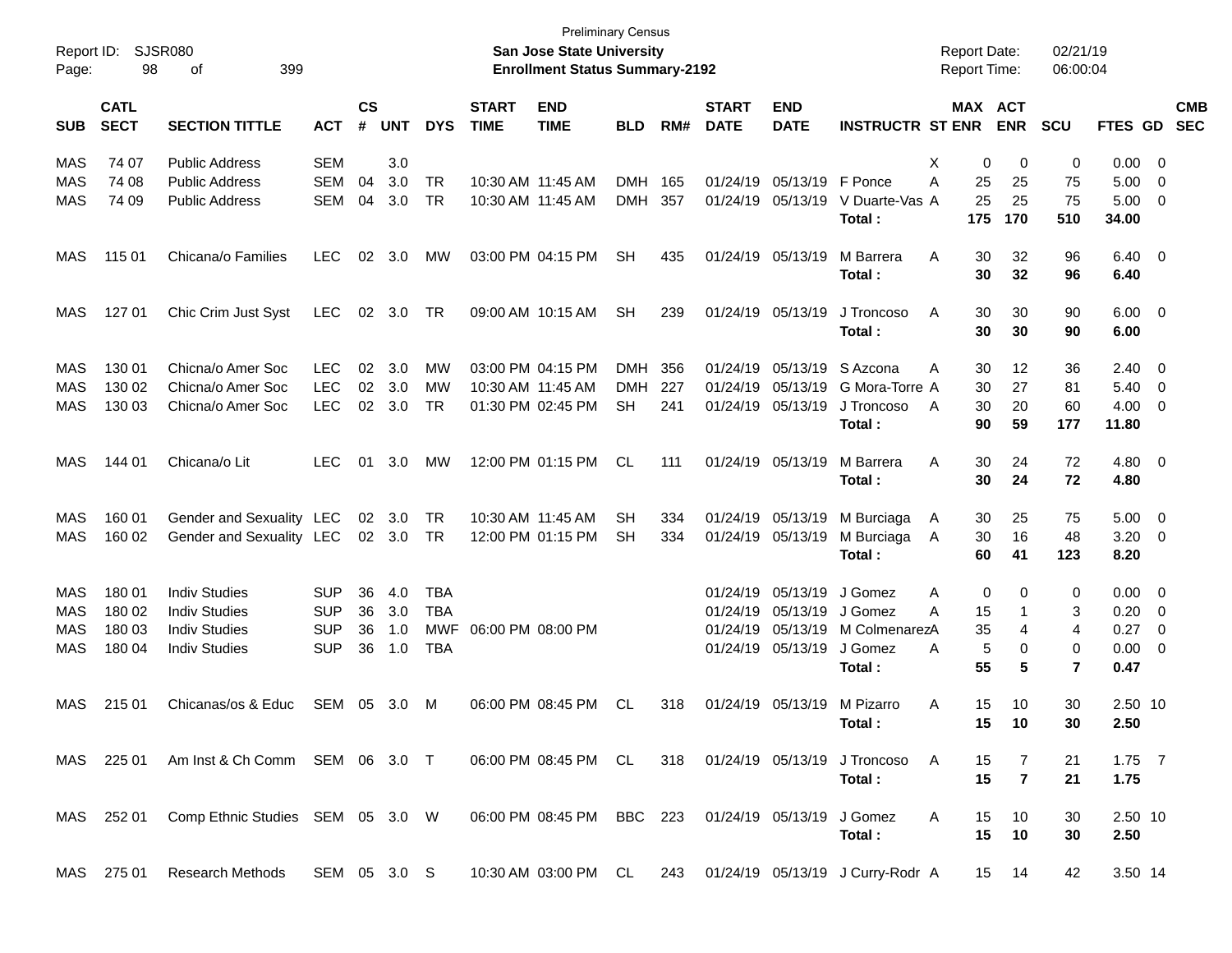|                     | <b>Preliminary Census</b> |                                    |            |               |            |            |              |                                                                           |            |     |              |                                                  |                         |   |                                            |                    |                      |                           |     |            |
|---------------------|---------------------------|------------------------------------|------------|---------------|------------|------------|--------------|---------------------------------------------------------------------------|------------|-----|--------------|--------------------------------------------------|-------------------------|---|--------------------------------------------|--------------------|----------------------|---------------------------|-----|------------|
| Report ID:<br>Page: | 99                        | <b>SJSR080</b><br>399<br>οf        |            |               |            |            |              | <b>San Jose State University</b><br><b>Enrollment Status Summary-2192</b> |            |     |              |                                                  |                         |   | <b>Report Date:</b><br><b>Report Time:</b> |                    | 02/21/19<br>06:00:04 |                           |     |            |
|                     |                           |                                    |            |               |            |            |              |                                                                           |            |     |              |                                                  |                         |   |                                            |                    |                      |                           |     |            |
|                     | <b>CATL</b>               |                                    |            | $\mathsf{cs}$ |            |            | <b>START</b> | <b>END</b>                                                                |            |     | <b>START</b> | <b>END</b>                                       |                         |   | <b>MAX</b>                                 | <b>ACT</b>         |                      |                           |     | <b>CMB</b> |
| <b>SUB</b>          | <b>SECT</b>               | <b>SECTION TITTLE</b>              | <b>ACT</b> | #             | <b>UNT</b> | <b>DYS</b> | <b>TIME</b>  | <b>TIME</b>                                                               | <b>BLD</b> | RM# | <b>DATE</b>  | <b>DATE</b>                                      | <b>INSTRUCTR ST ENR</b> |   |                                            | <b>ENR</b>         | <b>SCU</b>           | FTES GD                   |     | <b>SEC</b> |
|                     |                           |                                    |            |               |            |            |              |                                                                           |            |     |              |                                                  | Total:                  |   | 15                                         | 14                 | 42                   | 3.50                      |     |            |
| MAS                 | 298 01                    | <b>Special Studies</b>             | <b>SUP</b> | 25            | 6.0        | TBA        |              |                                                                           |            |     | 01/24/19     | 05/13/19                                         | J Gomez                 | A | 0                                          | 0                  | 0                    | 0.00                      | - 0 |            |
| MAS                 | 298 02                    | <b>Special Studies</b>             | <b>SUP</b> | 25            | 3.0        | TBA        |              |                                                                           |            |     | 01/24/19     | 05/13/19                                         | J Gomez                 | A | 15                                         | 9                  | 27                   | 2.25                      | 9   |            |
| MAS                 | 298 03                    | <b>Special Studies</b>             | <b>SUP</b> | 25            | 3.0        | TBA        |              |                                                                           |            |     | 01/24/19     | 05/13/19 J Gomez                                 |                         | A | 5                                          |                    | 3                    | 0.25                      | -1  |            |
| MAS                 | 298 04                    | <b>Special Studies</b>             | <b>SUP</b> | 25            | 3.0        | TBA        |              |                                                                           |            |     | 01/24/19     | 05/13/19                                         | J Gomez                 | A | 5                                          |                    | 3                    | 0.25                      | -1  |            |
|                     |                           |                                    |            |               |            |            |              |                                                                           |            |     |              |                                                  | Total:                  |   | 25                                         | 11                 | 33                   | 2.75                      |     |            |
| MAS                 | 299 01                    | <b>MA Thesis</b>                   | <b>SUP</b> | 25            | 6.0        | TBA        |              |                                                                           |            |     | 01/24/19     | 05/13/19                                         | J Gomez                 | A | $\mathbf{0}$                               | 0                  | 0                    | 0.00                      | - 0 |            |
| MAS                 | 299 02                    | <b>MA Thesis</b>                   | <b>SUP</b> | 25            | 3.0        | TBA        |              |                                                                           |            |     | 01/24/19     | 05/13/19                                         | J Gomez                 | A | 15                                         | 0                  | 0                    | 0.00                      | 0   |            |
|                     |                           |                                    |            |               |            |            |              |                                                                           |            |     |              |                                                  | Total:                  |   | 15                                         | 0                  | 0                    | 0.00                      |     |            |
|                     | Department :              | <b>Chicana and Chicano Studies</b> |            |               |            |            |              |                                                                           |            |     |              | <b>Lower Division:</b><br><b>Upper Division:</b> | Department Total:       |   | 1234<br>839<br>295                         | 1003<br>760<br>191 | 2979<br>2258<br>565  | 201.20<br>150.53<br>37.67 |     |            |

**Graduate Division : 100 52 156 13.00**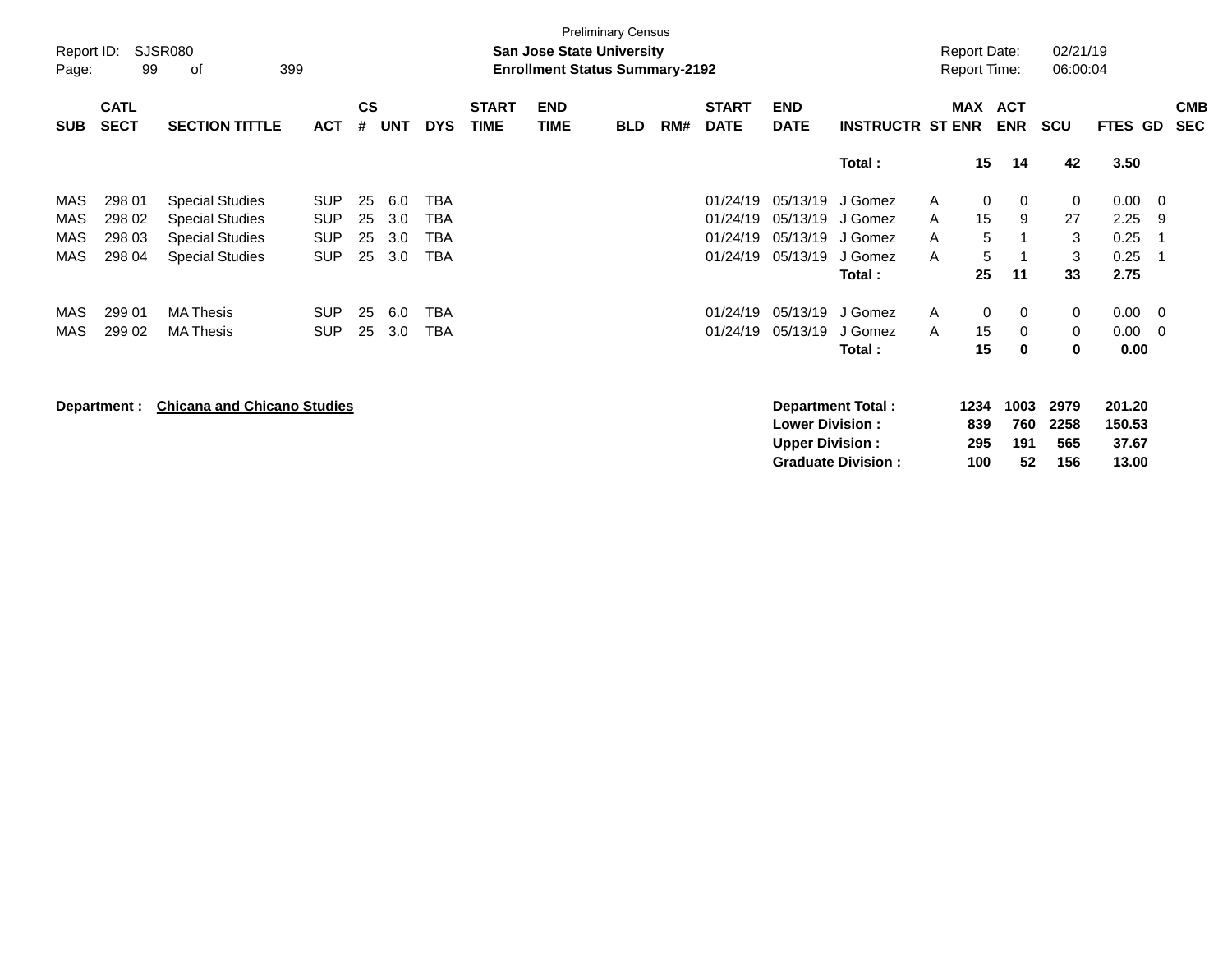| Page:          | Report ID: SJSR080<br>100   | 399<br>οf                                                             |                              |                    |            |            |                             | <b>Preliminary Census</b><br>San Jose State University<br><b>Enrollment Status Summary-2192</b> |            |            |                             |                                                        |                                                                     | <b>Report Date:</b><br><b>Report Time:</b> |                                           | 02/21/19<br>06:00:04 |                             |     |                          |
|----------------|-----------------------------|-----------------------------------------------------------------------|------------------------------|--------------------|------------|------------|-----------------------------|-------------------------------------------------------------------------------------------------|------------|------------|-----------------------------|--------------------------------------------------------|---------------------------------------------------------------------|--------------------------------------------|-------------------------------------------|----------------------|-----------------------------|-----|--------------------------|
| <b>SUB</b>     | <b>CATL</b><br><b>SECT</b>  | <b>SECTION TITTLE</b>                                                 | <b>ACT</b>                   | $\mathsf{cs}$<br># | <b>UNT</b> | <b>DYS</b> | <b>START</b><br><b>TIME</b> | <b>END</b><br><b>TIME</b>                                                                       | <b>BLD</b> | RM#        | <b>START</b><br><b>DATE</b> | <b>END</b><br><b>DATE</b>                              | <b>INSTRUCTR ST ENR</b>                                             |                                            | MAX ACT<br><b>ENR</b>                     | <b>SCU</b>           | FTES GD                     |     | <b>CMB</b><br><b>SEC</b> |
| <b>College</b> | Department :<br>PADM 210 01 | <b>Social Sciences</b><br><b>Political Science</b><br>Intro Pub Admin | SEM                          | 05                 | 3.0        | T          |                             | 06:00 PM 08:45 PM                                                                               | CL         | 306        |                             | 01/24/19 05/13/19                                      | F Edwards<br>Total:                                                 | Α                                          | 20<br>17<br>20<br>17                      | 51<br>51             | 4.25 17<br>4.25             |     |                          |
|                | PADM 212 01                 | Admin Research                                                        | <b>SEM</b>                   | 05                 | 3.0        | M          |                             | 06:00 PM 08:45 PM                                                                               |            |            | DMH 149A 01/24/19 05/13/19  |                                                        | M Record<br>Total:                                                  | 20<br>Α<br>20                              | 18<br>18                                  | 54<br>54             | 4.50 18<br>4.50             |     |                          |
|                | PADM 213 01                 | Pol Analysis & Eval                                                   | SEM                          | 05                 | 3.0        | W          |                             | 06:00 PM 08:45 PM                                                                               |            |            | DMH 149A 01/24/19 05/13/19  |                                                        | M Record<br>Total:                                                  | Α<br>20                                    | 20<br>12<br>12                            | 36<br>36             | 3.00 12<br>3.00             |     |                          |
|                | PADM 214 01<br>URBP 214 01  | Intro to Public Mana<br>Intro to Public Mana                          | <b>SEM</b><br>SEM            | 05<br>05           | 3.0<br>3.0 | R<br>R     |                             | 06:00 PM 08:45 PM<br>06:00 PM 08:45 PM                                                          | CL<br>CL   | 306<br>306 |                             | 01/24/19 05/13/19<br>01/24/19 05/13/19                 | L Lira<br>L Lira<br>Total :                                         | 20<br>A<br>A                               | 15<br>0<br>$\mathbf 1$<br>20<br>16        | 45<br>3<br>48        | 3.75 15 C<br>0.25<br>4.00   | 1 C |                          |
|                | PADM 217 01                 | Org Theory                                                            | SEM                          | 05                 | 3.0        | $\top$     |                             | 06:00 PM 08:45 PM                                                                               |            |            | DMH 149A 01/24/19 05/13/19  |                                                        | L Lira<br>Total:                                                    | 20<br>Α<br>20                              | 25<br>25                                  | 75<br>75             | 6.25 25<br>6.25             |     |                          |
|                | PADM 218 01                 | <b>Public Budgeting</b>                                               | SEM                          | 05                 | 3.0        | W          |                             | 06:00 PM 08:45 PM                                                                               | CL         | 306        |                             | 01/24/19 05/13/19                                      | F Keeley<br>Total:                                                  | 20<br>A<br>20                              | 10<br>10                                  | 30<br>30             | 2.50 10<br>2.50             |     |                          |
|                | PADM 220 01                 | NonProfitMgt                                                          | SEM                          | 05                 | 3.0        | W          |                             | 06:00 PM 08:45 PM                                                                               | <b>CL</b>  | 243        |                             | 01/24/19 05/13/19                                      | R Ovetz<br>Total:                                                   | 20<br>Α<br>20                              | 20<br>20                                  | 60<br>60             | 5.00 20<br>5.00             |     |                          |
|                | PADM 223 01                 | Law & Pub Admin                                                       | SEM                          | 05                 | 3.0        | R          |                             | 06:00 PM 08:45 PM                                                                               |            |            | DMH 149A 01/24/19 05/13/19  |                                                        | J Brent<br>Total:                                                   | 20<br>Α<br>20                              | 22<br>22                                  | 66<br>66             | 5.50 22<br>5.50             |     |                          |
|                | PADM 281 01                 | Pub Adm Internship                                                    | <b>SUP</b>                   |                    | 25 3.0     | R          |                             | 06:00 PM 08:45 PM                                                                               | <b>HGH</b> | 116        |                             | 01/24/19 05/13/19                                      | <b>G</b> Percival<br>Total :                                        | Α                                          | 10<br>10<br>10<br>10                      | 30<br>30             | 2.50 10<br>2.50             |     |                          |
|                | PADM 298 01                 | <b>Special Problems</b><br>PADM 298 02 Special Problems               | <b>SUP</b><br>SUP 25 3.0 TBA |                    | 25 3.0 M   |            |                             | 06:00 PM 08:45 PM                                                                               | -CL        | 306        |                             |                                                        | 01/24/19 05/13/19 F Edwards<br>01/24/19 05/13/19 M Record<br>Total: | A<br>A                                     | 20<br>17<br>5<br>$\mathbf{1}$<br>25<br>18 | 51<br>3<br>54        | 4.25 17<br>$0.25$ 1<br>4.50 |     |                          |
|                | POLS 201                    | Intro Comp Pol                                                        |                              |                    |            |            |                             | LEC 02 3.0 MW 09:00 AM 10:15 AM DMH 160 01/24/19 05/13/19 S Pinnell                             |            |            |                             |                                                        | Total:                                                              | A                                          | 45<br>45<br>45<br>45                      | 135<br>135           | $9.00 \t 0$<br>9.00         |     |                          |
|                | POLS 301<br>POLS 380        | Intro Pol Thought<br>Intro Pol Thought                                | LEC 03 3.0 TBA               |                    |            |            |                             | LEC 03 3.0 TR  07:30 AM  08:45 AM  DMH  160                                                     |            |            |                             | 01/24/19 05/13/19 L Quill<br>01/24/19 05/13/19 L Quill |                                                                     | 45<br>A<br>A                               | 33<br>45<br>44                            | 99<br>132            | $6.60 \quad 0$<br>8.80 0    |     |                          |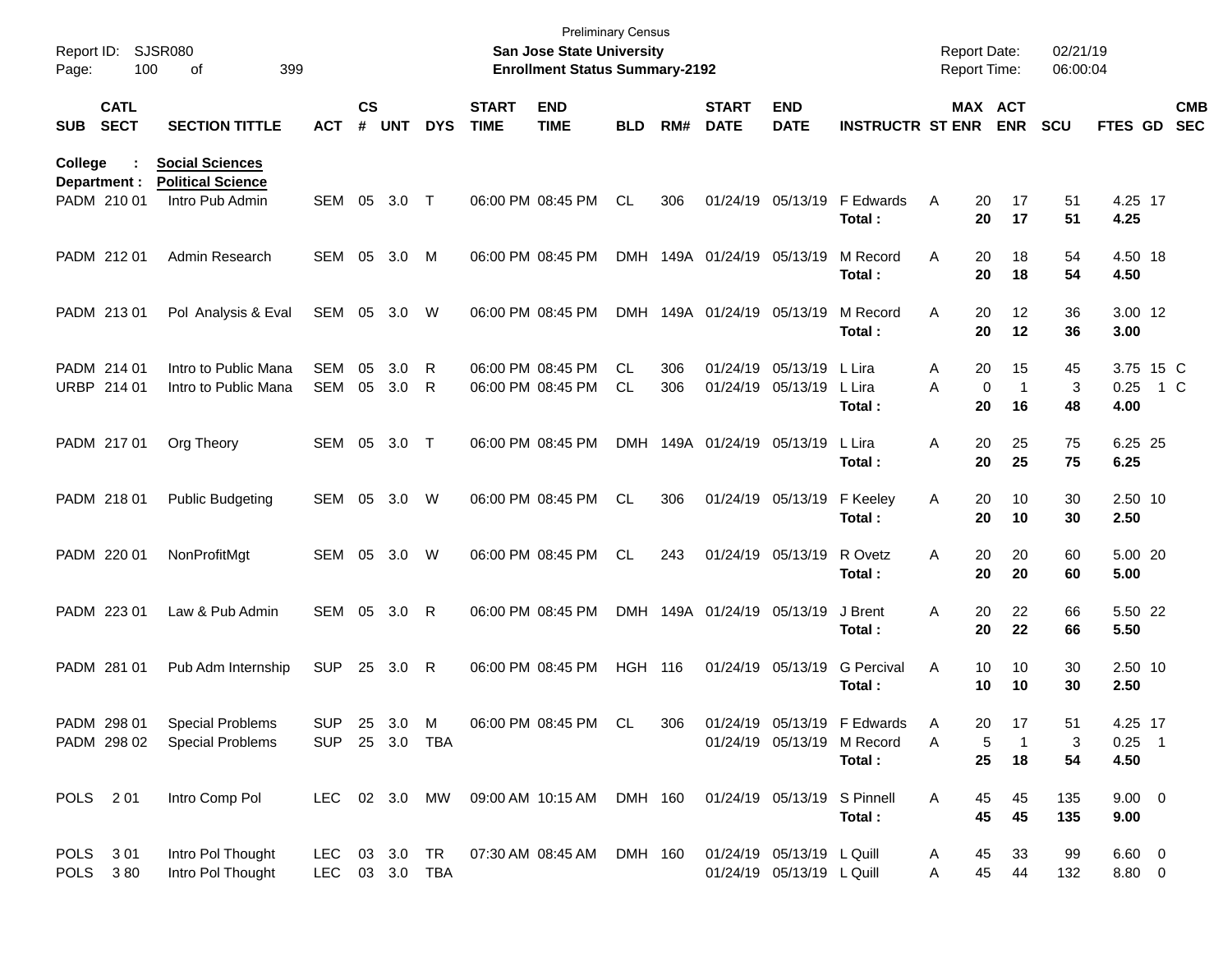| Page:       | Report ID:<br><b>SJSR080</b><br>101<br>399<br>οf<br><b>CATL</b> |                               |                |                    |            |            |                             | San Jose State University<br><b>Enrollment Status Summary-2192</b> | <b>Preliminary Census</b> |      |                             |                           |                         | <b>Report Date:</b><br><b>Report Time:</b> |          |                       | 02/21/19<br>06:00:04 |                |                          |                          |
|-------------|-----------------------------------------------------------------|-------------------------------|----------------|--------------------|------------|------------|-----------------------------|--------------------------------------------------------------------|---------------------------|------|-----------------------------|---------------------------|-------------------------|--------------------------------------------|----------|-----------------------|----------------------|----------------|--------------------------|--------------------------|
| <b>SUB</b>  | <b>SECT</b>                                                     | <b>SECTION TITTLE</b>         | <b>ACT</b>     | $\mathsf{cs}$<br># | <b>UNT</b> | <b>DYS</b> | <b>START</b><br><b>TIME</b> | <b>END</b><br><b>TIME</b>                                          | <b>BLD</b>                | RM#  | <b>START</b><br><b>DATE</b> | <b>END</b><br><b>DATE</b> | <b>INSTRUCTR ST ENR</b> |                                            |          | MAX ACT<br><b>ENR</b> | <b>SCU</b>           | <b>FTES GD</b> |                          | <b>CMB</b><br><b>SEC</b> |
|             |                                                                 |                               |                |                    |            |            |                             |                                                                    |                           |      |                             |                           | Total:                  |                                            | 90       | 77                    | 231                  | 15.40          |                          |                          |
| <b>POLS</b> | 4 0 1                                                           | Intro Intl Rel                | LEC.           | 02                 | 3.0        | TR         |                             | 01:30 PM 02:45 PM                                                  | <b>DMH</b>                | 149A | 01/24/19 05/13/19           |                           | L Lira                  | A                                          | 45       | 32                    | 96                   | 6.40           | $\overline{\phantom{0}}$ |                          |
| <b>POLS</b> | 4 0 2                                                           | Intro Intl Rel                | <b>LEC</b>     | 02                 | 3.0        | MW         |                             | 01:30 PM 02:45 PM                                                  | <b>DMH</b>                | 160  |                             | 01/24/19 05/13/19         | D Dudley                | A                                          | 45       | 34                    | 102                  | 6.80           | $\overline{\mathbf{0}}$  |                          |
|             |                                                                 |                               |                |                    |            |            |                             |                                                                    |                           |      |                             |                           | Total:                  |                                            | 90       | 66                    | 198                  | 13.20          |                          |                          |
| <b>POLS</b> | 15 01                                                           | US & CA Government LEC        |                | 03                 | 3.0        | MW         |                             | 01:30 PM 02:45 PM                                                  | WSQ 207                   |      | 01/24/19                    | 05/13/19                  | A Schendan A            |                                            | 110      | 115                   | 345                  | 23.00          | $\overline{\mathbf{0}}$  |                          |
| <b>POLS</b> | 15 02                                                           | US & CA Government LEC        |                | 03                 | 3.0        | TR         |                             | 04:30 PM 05:45 PM                                                  | WSQ 207                   |      | 01/24/19                    | 05/13/19                  | J Abrams                | A                                          | 110      | 111                   | 333                  | 22.20          | 0                        |                          |
| <b>POLS</b> | 15 03                                                           | US & CA Government LEC        |                | 03                 | 3.0        | MW         |                             | 10:30 AM 11:45 AM                                                  | WSQ                       | 207  | 01/24/19                    | 05/13/19                  | L Sokoloff              | A                                          | 110      | 108                   | 324                  | 21.60          | 0                        |                          |
| <b>POLS</b> | 15 04                                                           | US & CA Government LEC        |                | 03                 | 3.0        | <b>TR</b>  |                             | 10:30 AM 11:45 AM                                                  | <b>BBC</b>                | 004  | 01/24/19                    | 05/13/19                  | R Ovetz                 | A                                          | 110      | 110                   | 330                  | 22.00          | 0                        |                          |
| <b>POLS</b> | 15 05                                                           | US & CA Government LEC        |                | 03                 | 3.0        | МW         |                             | 09:00 AM 10:15 AM                                                  | <b>DMH</b>                | 150  | 01/24/19                    | 05/13/19                  | A Schendan              | A                                          | 45       | 50                    | 150                  | 10.00          | 0                        |                          |
| <b>POLS</b> | 15 06                                                           | US & CA Government LEC        |                | 03                 | 3.0        | MW         |                             | 10:30 AM 11:45 AM                                                  | CL                        | 303  | 01/24/19                    | 05/13/19                  | A Schendan              | A                                          | 45       | 49                    | 147                  | 9.80           | 0                        |                          |
| <b>POLS</b> | 15 07                                                           | US & CA Government LEC        |                | 03                 | 3.0        | MW         |                             | 03:00 PM 04:15 PM                                                  | <b>DMH</b>                | 160  | 01/24/19                    | 05/13/19                  | M Record                | A                                          | 45       | 44                    | 132                  | 8.80           | 0                        |                          |
| <b>POLS</b> | 15 08                                                           | US & CA Government LEC        |                | 03                 | 3.0        | MW         |                             | 09:00 AM 10:15 AM                                                  | CL                        | 303  | 01/24/19                    | 05/13/19                  | D Crane                 | A                                          | 45       | 45                    | 135                  | 9.00           | 0                        |                          |
| <b>POLS</b> | 15 09                                                           | US & CA Government LEC        |                | 03                 | 3.0        | W          |                             | 06:00 PM 08:45 PM                                                  | <b>DMH</b>                | 149B | 01/24/19                    | 05/13/19                  | <b>B</b> Field          | A                                          | 45       | 46                    | 138                  | 9.20           | 0                        |                          |
| <b>POLS</b> | 1580                                                            | US & CA Government LEC        |                | 03                 | 3.0        | <b>TBA</b> |                             |                                                                    |                           |      | 01/24/19                    | 05/13/19                  | J Brent                 | A                                          | 45       | 44                    | 132                  | 8.80           | 0                        |                          |
| <b>POLS</b> | 1581                                                            | US & CA Government LEC        |                | 03                 | 3.0        | <b>TBA</b> |                             |                                                                    |                           |      | 01/24/19                    | 05/13/19                  | J Brent                 | A                                          | 45       | 44                    | 132                  | 8.80           | 0                        |                          |
| <b>POLS</b> | 1582                                                            | US & CA Government LEC        |                | 03                 | 3.0        | <b>TBA</b> |                             |                                                                    |                           |      | 01/24/19                    | 05/13/19                  | J Abrams                | A                                          | 45       | 46                    | 138                  | 9.20           | 0                        |                          |
| <b>POLS</b> | 1583                                                            | US & CA Government LEC        |                | 03                 | 3.0        | <b>TBA</b> |                             |                                                                    |                           |      |                             | 01/24/19 05/13/19         | J Abrams                | A                                          | 45       | 47                    | 141                  | 9.40           | 0                        |                          |
|             |                                                                 |                               |                |                    |            |            |                             |                                                                    |                           |      |                             |                           | Total:                  |                                            | 845      | 859                   | 2577                 | 171.80         |                          |                          |
| <b>POLS</b> | 20 01                                                           | Controv Legal Iss             | <b>LEC</b>     | 03                 | 3.0        | MW         |                             | 07:30 AM 08:45 AM                                                  | <b>HGH</b>                | 116  |                             | 01/24/19 05/13/19         | S Benson                | Α                                          | 25       | 24                    | 72                   | 4.80           | $\overline{\mathbf{0}}$  |                          |
| <b>POLS</b> | 20 02                                                           | Controv Legal Iss             | <b>LEC</b>     | 03                 | 3.0        | MW         |                             | 09:00 AM 10:15 AM                                                  | <b>HGH</b>                | 116  |                             | 01/24/19 05/13/19         | S Benson                | A                                          | 25       | 26                    | 78                   | 5.20           | $\overline{\mathbf{0}}$  |                          |
|             |                                                                 |                               |                |                    |            |            |                             |                                                                    |                           |      |                             |                           | Total:                  |                                            | 50       | 50                    | 150                  | 10.00          |                          |                          |
| <b>POLS</b> |                                                                 | 100W 01 Writing Workshop      | <b>SEM</b>     | 04                 | 3.0        | TR         |                             | 10:30 AM 11:45 AM                                                  | <b>DMH</b>                | 160  |                             | 01/24/19 05/13/19         | L Quill                 | A                                          | 25       | 16                    | 48                   | 3.20           | $\overline{\mathbf{0}}$  |                          |
| <b>POLS</b> |                                                                 | 100W 02 Writing Workshop      | <b>SEM</b>     | 04                 | 3.0        | MW         |                             | 12:00 PM 01:15 PM                                                  | <b>HGH</b>                | 116  |                             | 01/24/19 05/13/19         | S Benson                | A                                          | 25       | 25                    | 75                   | 5.00           | $\overline{\mathbf{0}}$  |                          |
|             |                                                                 |                               |                |                    |            |            |                             |                                                                    |                           |      |                             |                           | Total:                  |                                            | 50       | 41                    | 123                  | 8.20           |                          |                          |
|             |                                                                 |                               |                |                    |            |            |                             |                                                                    |                           |      |                             |                           |                         |                                            |          |                       |                      |                |                          |                          |
|             | POLS 103 01                                                     | <b>Local Politics</b>         | <b>LEC</b>     | 02                 | 4.0        | TBA        |                             |                                                                    |                           |      |                             | 01/24/19 05/13/19         |                         | Α                                          | 40       | 26                    | 104                  | 7.07           | 2 C                      |                          |
|             | URBP 103 01                                                     | <b>Local Politics</b>         | LEC            |                    | 02 4.0     | <b>TBA</b> |                             |                                                                    |                           |      |                             | 01/24/19 05/13/19         |                         | A                                          | $\Omega$ | 3                     | 12                   | 0.80           |                          | $0\,$ C                  |
|             |                                                                 |                               |                |                    |            |            |                             |                                                                    |                           |      |                             |                           | Total:                  |                                            | 40       | 29                    | 116                  | 7.87           |                          |                          |
|             |                                                                 |                               |                |                    |            |            |                             |                                                                    |                           |      |                             |                           |                         |                                            |          |                       |                      |                |                          |                          |
|             |                                                                 | POLS 105 01 Legisl Process    | LEC 02 4.0 TBA |                    |            |            |                             |                                                                    |                           |      |                             | 01/24/19 05/13/19         |                         | A                                          | 40       | 32                    | 128                  | 8.53 0         |                          |                          |
|             |                                                                 |                               |                |                    |            |            |                             |                                                                    |                           |      |                             |                           | Total:                  |                                            | 40       | 32                    | 128                  | 8.53           |                          |                          |
|             |                                                                 |                               |                |                    |            |            |                             |                                                                    |                           |      |                             |                           |                         |                                            |          |                       |                      |                |                          |                          |
|             |                                                                 | POLS 110 01 Race and Politics | LEC 02 4.0 TBA |                    |            |            |                             |                                                                    |                           |      |                             | 01/24/19 05/13/19         |                         | A                                          | 40       | 29                    | 116                  | $7.73 \t 0$    |                          |                          |
|             |                                                                 |                               |                |                    |            |            |                             |                                                                    |                           |      |                             |                           | Total:                  |                                            | 40       | 29                    | 116                  | 7.73           |                          |                          |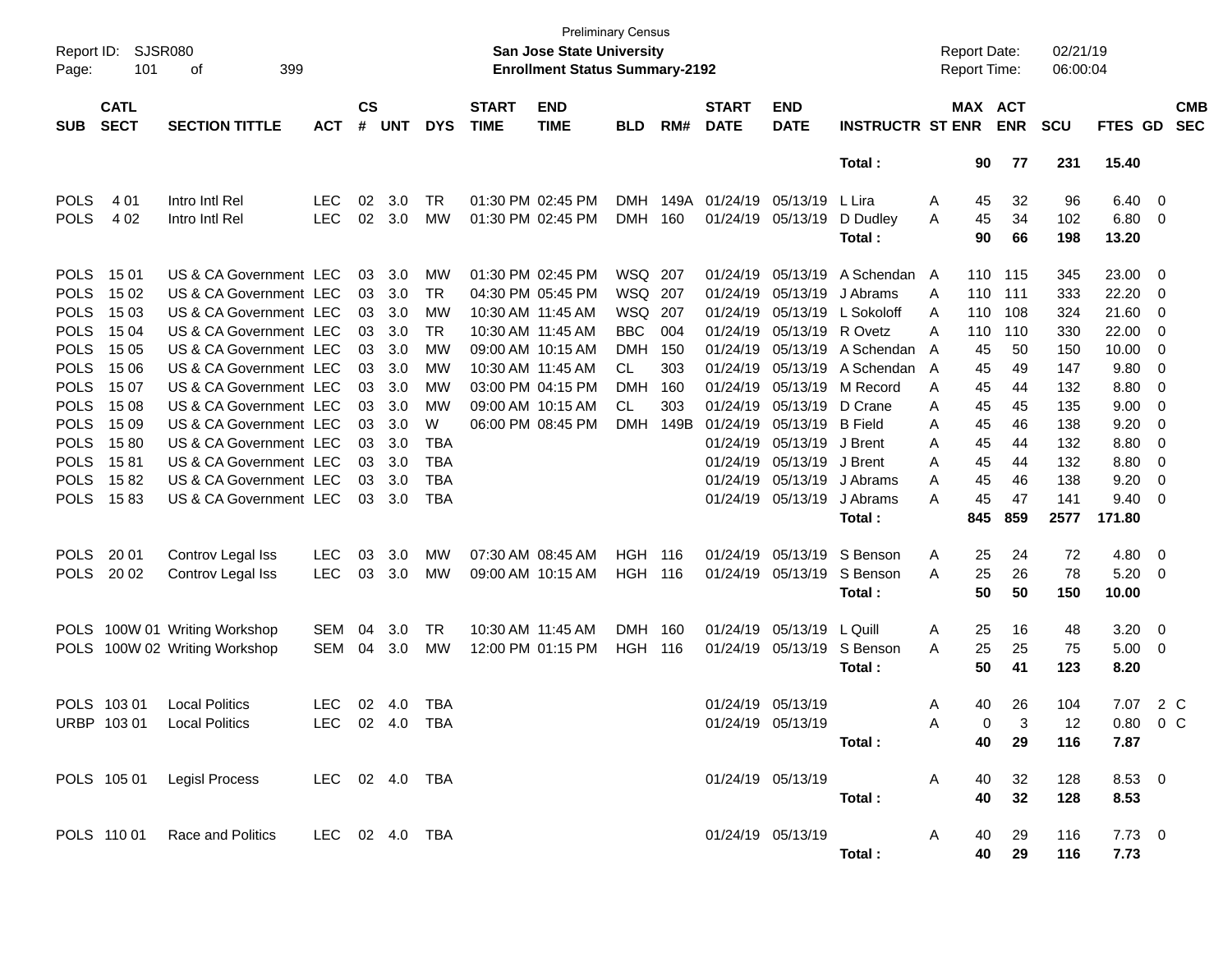| Page: | Report ID: SJSR080<br>102  | 399<br>of                                                                                    |                             |                    |                  |                  |                             | <b>Preliminary Census</b><br>San Jose State University<br><b>Enrollment Status Summary-2192</b> |                           |          |                             |                                                                                                  |                                          | <b>Report Date:</b><br><b>Report Time:</b> |                       | 02/21/19<br>06:00:04     |                                            |            |
|-------|----------------------------|----------------------------------------------------------------------------------------------|-----------------------------|--------------------|------------------|------------------|-----------------------------|-------------------------------------------------------------------------------------------------|---------------------------|----------|-----------------------------|--------------------------------------------------------------------------------------------------|------------------------------------------|--------------------------------------------|-----------------------|--------------------------|--------------------------------------------|------------|
| SUB   | <b>CATL</b><br><b>SECT</b> | <b>SECTION TITTLE</b>                                                                        | <b>ACT</b>                  | $\mathsf{cs}$<br># | <b>UNT</b>       | <b>DYS</b>       | <b>START</b><br><b>TIME</b> | <b>END</b><br><b>TIME</b>                                                                       | <b>BLD</b>                | RM#      | <b>START</b><br><b>DATE</b> | <b>END</b><br><b>DATE</b>                                                                        | <b>INSTRUCTR ST ENR</b>                  | <b>MAX ACT</b>                             | <b>ENR</b>            | <b>SCU</b>               | FTES GD SEC                                | <b>CMB</b> |
|       | POLS 120 01                | U S Law and Society LEC                                                                      |                             |                    | 02 3.0 T         |                  |                             | 06:00 PM 08:45 PM                                                                               |                           | DMH 149B | 01/24/19 05/13/19           |                                                                                                  | <b>B</b> Field<br>Total:                 | A<br>40<br>40                              | 21<br>21              | 63<br>63                 | $4.20 \ 0$<br>4.20                         |            |
|       | POLS 121A01                | <b>Institutional Powers</b>                                                                  | <b>LEC</b>                  |                    | 02 4.0           | TBA              |                             |                                                                                                 |                           |          |                             | 01/24/19 05/13/19                                                                                | Total:                                   | Α<br>40<br>40                              | 29<br>29              | 116<br>116               | $7.73 \t 0$<br>7.73                        |            |
|       | POLS 130 01                | <b>Public Policy</b>                                                                         | LEC.                        |                    | 02 4.0           | TBA              |                             |                                                                                                 |                           |          |                             | 01/24/19 05/13/19                                                                                | Total:                                   | Α<br>40<br>40                              | 40<br>40              | 160<br>160               | 10.67 0<br>10.67                           |            |
|       | POLS 146 01                | Latin American Pol                                                                           | <b>LEC</b>                  |                    | 02 4.0           | TBA              |                             |                                                                                                 |                           |          | 01/24/19 05/13/19           |                                                                                                  | Total:                                   | Α<br>40<br>40                              | 37<br>37              | 148<br>148               | $9.87$ 0<br>9.87                           |            |
|       | POLS 147 01                | Globalization                                                                                | <b>LEC</b>                  |                    | 02 4.0           | TBA              |                             |                                                                                                 |                           |          |                             | 01/24/19 05/13/19                                                                                | Total:                                   | Α<br>40<br>40                              | 32<br>32              | 128<br>128               | 8.53 0<br>8.53                             |            |
|       | POLS 150 01<br>POLS 150 80 | War and Peace<br>War and Peace                                                               | LEC.<br><b>LEC</b>          | 02                 | 3.0<br>02 3.0    | МW<br><b>TBA</b> |                             | 12:00 PM 01:15 PM                                                                               |                           |          | DMH 149A 01/24/19 05/13/19  | 01/24/19 05/13/19                                                                                | K Sasikumar A<br>K Sasikumar A<br>Total: | 40<br>40<br>80                             | 37<br>41<br>78        | 111<br>123<br>234        | $7.40 \quad 0$<br>$8.20 \ 0$<br>15.60      |            |
|       |                            | POLS 152B 01 Model UN                                                                        | <b>LEC</b>                  |                    | $02 \quad 3.0$   | MW               |                             | 12:00 PM 01:15 PM                                                                               | DMH 160                   |          |                             | 01/24/19 05/13/19                                                                                | D Dudley<br>Total:                       | A<br>20<br>20                              | 15<br>15              | 45<br>45                 | $3.00 \ 0$<br>3.00                         |            |
|       | POLS 155 01                | <b>Wealth Of Nations</b>                                                                     | <b>LEC</b>                  |                    | 02 4.0           | TBA              |                             |                                                                                                 |                           |          | 01/24/19 05/13/19           |                                                                                                  | Total:                                   | Α<br>40<br>40                              | 39<br>39              | 156<br>156               | $10.40 \quad 0$<br>10.40                   |            |
|       |                            | POLS 160B 01 Modern Pol Though                                                               | <b>LEC</b>                  |                    | 03 3.0 TR        |                  |                             | 09:00 AM 10:15 AM                                                                               | DMH 160                   |          |                             | 01/24/19 05/13/19                                                                                | L Quill<br>Total:                        | A<br>40<br>40                              | 32<br>32              | 96<br>96                 | $6.40 \quad 0$<br>6.40                     |            |
|       | POLS 163 01                | Amer Pol Thought                                                                             | <b>LEC</b>                  | 03                 | 3.0              | МW               |                             | 10:30 AM 11:45 AM                                                                               |                           |          | DMH 149A 01/24/19 05/13/19  |                                                                                                  | K Peter<br>Total:                        | 40<br>A<br>40                              | 34<br>34              | 102<br>102               | $6.80$ 0<br>6.80                           |            |
|       |                            | POLS 170V 01 Amer Pol Global<br>POLS 170V 02 Amer Pol Global<br>POLS 170V 03 Amer Pol Global | SEM<br>SEM<br>SEM 03 3.0 TR |                    | 03 3.0<br>03 3.0 | MW<br>МW         |                             | 03:00 PM 04:15 PM<br>01:30 PM 02:45 PM<br>09:00 AM 10:15 AM                                     | DMH 356<br><b>BBC</b> 226 |          |                             | DMH 149A 01/24/19 05/13/19 S Pinnell<br>01/24/19 05/13/19 S Pinnell<br>01/24/19 05/13/19 R Ovetz | Total:                                   | 35<br>Α<br>35<br>Α<br>35<br>Α<br>105       | 35<br>39<br>34<br>108 | 105<br>117<br>102<br>324 | $7.00 \t 0$<br>7.80 0<br>$6.80$ 0<br>21.60 |            |
|       | POLS 181 01                | Internships                                                                                  | SEM 06 4.0 TBA              |                    |                  |                  |                             |                                                                                                 |                           |          |                             | 01/24/19 05/13/19                                                                                | Total:                                   | 20<br>A<br>20                              | 7<br>$\overline{7}$   | 28<br>28                 | $1.87 \t 0$<br>1.87                        |            |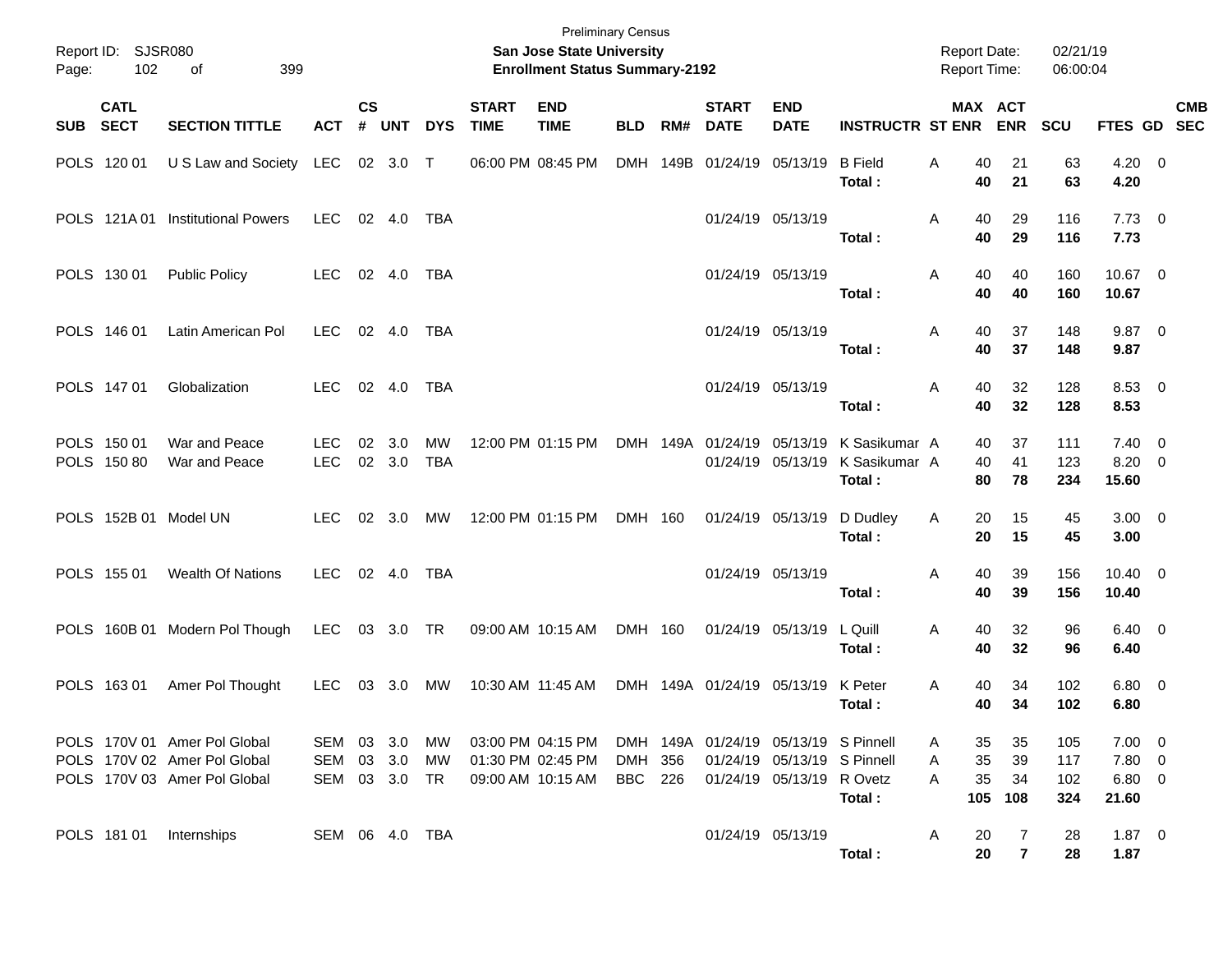| Report ID:<br>103<br>Page:                                    | SJSR080<br>399<br>οf                                  |                                 |                    |                   |                                       |                             | <b>Preliminary Census</b><br><b>San Jose State University</b><br><b>Enrollment Status Summary-2192</b> |            |     |                                  |                                                  |                                                       |        | <b>Report Date:</b><br><b>Report Time:</b> |                            | 02/21/19<br>06:00:04        |                                     |                       |                          |
|---------------------------------------------------------------|-------------------------------------------------------|---------------------------------|--------------------|-------------------|---------------------------------------|-----------------------------|--------------------------------------------------------------------------------------------------------|------------|-----|----------------------------------|--------------------------------------------------|-------------------------------------------------------|--------|--------------------------------------------|----------------------------|-----------------------------|-------------------------------------|-----------------------|--------------------------|
| <b>CATL</b><br><b>SECT</b><br><b>SUB</b>                      | <b>SECTION TITTLE</b>                                 | <b>ACT</b>                      | $\mathsf{cs}$<br># | <b>UNT</b>        | <b>DYS</b>                            | <b>START</b><br><b>TIME</b> | <b>END</b><br><b>TIME</b>                                                                              | <b>BLD</b> | RM# | <b>START</b><br><b>DATE</b>      | <b>END</b><br><b>DATE</b>                        | <b>INSTRUCTR ST ENR</b>                               |        | <b>MAX ACT</b>                             | <b>ENR</b>                 | <b>SCU</b>                  | FTES GD                             |                       | <b>CMB</b><br><b>SEC</b> |
| POLS 190 01<br><b>POLS</b><br>190 02<br><b>POLS</b><br>190 03 | Senior Seminar<br>Senior Seminar<br>Senior Seminar    | SEM<br><b>SEM</b><br><b>SEM</b> | 05<br>05<br>05     | 4.0<br>4.0<br>4.0 | <b>TBA</b><br><b>TBA</b><br><b>TR</b> |                             | 01:30 PM 02:45 PM                                                                                      | <b>HGH</b> | 116 | 01/24/19<br>01/24/19<br>01/24/19 | 05/13/19<br>05/13/19<br>05/13/19                 | M Currin-Per A                                        | A<br>A | 20<br>20<br>20                             | 23<br>18<br>12             | 92<br>72<br>48              | 6.13<br>4.80<br>3.20                | 0<br>0<br>$\mathbf 0$ |                          |
| <b>POLS</b>                                                   | 190H 01 Honors Thesis                                 | <b>SUP</b>                      | 25                 | 1.0               | <b>TBA</b>                            |                             |                                                                                                        |            |     | 01/24/19                         | 05/13/19                                         | Total:<br>M Jackson                                   | A      | 60<br>5                                    | 53<br>9                    | 212<br>9                    | 14.13<br>0.60                       | 0                     |                          |
| <b>POLS</b><br><b>POLS</b>                                    | 190H 02 Honors Thesis<br>190H 03 Honors Thesis        | <b>SUP</b><br><b>SUP</b>        | 25<br>25           | 1.0<br>1.0        | <b>TBA</b><br><b>TBA</b>              |                             |                                                                                                        |            |     | 01/24/19<br>01/24/19             | 05/13/19<br>05/13/19                             | D Dudley<br>M Currin-Per A<br>Total:                  | A      | 5<br>5<br>15                               | 4<br>$\Omega$<br>13        | 4<br>0<br>13                | 0.27<br>0.00<br>0.87                | 0<br>$\Omega$         |                          |
| 195A 01<br><b>POLS</b><br><b>POLS</b>                         | <b>Political Inquiry</b><br>195A 02 Political Inquiry | <b>LEC</b><br><b>LEC</b>        | 02<br>02           | 4.0<br>4.0        | <b>TBA</b><br><b>TBA</b>              |                             |                                                                                                        |            |     | 01/24/19<br>01/24/19             | 05/13/19<br>05/13/19                             | Total:                                                | A<br>A | 25<br>25<br>50                             | 29<br>28<br>57             | 116<br>112<br>228           | 7.73<br>7.47<br>15.20               | 0<br>$\Omega$         |                          |
| 195B 01<br><b>POLS</b>                                        | AppResMethods                                         | <b>LEC</b>                      |                    | 4.0               |                                       |                             |                                                                                                        |            |     |                                  |                                                  | Total:                                                | X      | 0<br>0                                     | 0<br>0                     | 0<br>0                      | $0.00 \t 0$<br>0.00                 |                       |                          |
| Department :                                                  | <b>Political Science</b>                              |                                 |                    |                   |                                       |                             |                                                                                                        |            |     |                                  | <b>Lower Division:</b><br><b>Upper Division:</b> | <b>Department Total:</b><br><b>Graduate Division:</b> |        | 2155<br>1120<br>840<br>195                 | 1991<br>1097<br>726<br>168 | 6331<br>3291<br>2536<br>504 | 430.60<br>219.40<br>169.20<br>42.00 |                       |                          |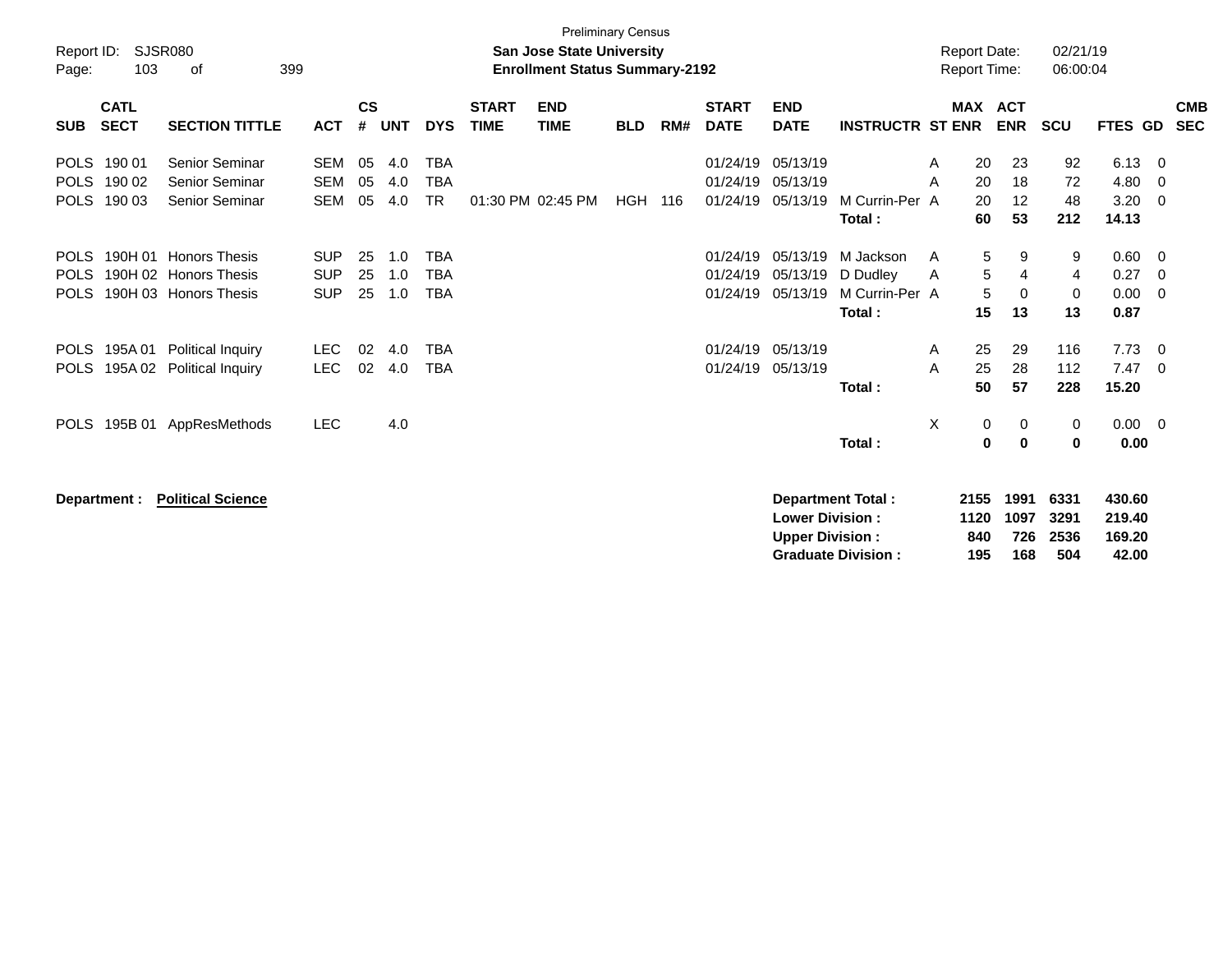| Report ID:<br>Page: | SJSR080<br>104             | 399<br>оf                                   |            |                    |            |             |                             | <b>Preliminary Census</b><br><b>San Jose State University</b><br><b>Enrollment Status Summary-2192</b> |            |      |                             |                            |                                  |   | <b>Report Date:</b><br>Report Time: |              | 02/21/19<br>06:00:04 |         |                          |
|---------------------|----------------------------|---------------------------------------------|------------|--------------------|------------|-------------|-----------------------------|--------------------------------------------------------------------------------------------------------|------------|------|-----------------------------|----------------------------|----------------------------------|---|-------------------------------------|--------------|----------------------|---------|--------------------------|
| <b>SUB</b>          | <b>CATL</b><br><b>SECT</b> | <b>SECTION TITTLE</b>                       | <b>ACT</b> | $\mathsf{cs}$<br># | <b>UNT</b> | <b>DYS</b>  | <b>START</b><br><b>TIME</b> | <b>END</b><br><b>TIME</b>                                                                              | <b>BLD</b> | RM#  | <b>START</b><br><b>DATE</b> | <b>END</b><br><b>DATE</b>  | <b>INSTRUCTR ST ENR</b>          |   | MAX ACT                             | <b>ENR</b>   | <b>SCU</b>           | FTES GD | <b>CMB</b><br><b>SEC</b> |
| College             | Department :               | <b>Social Sciences</b><br><b>Psychology</b> |            |                    |            |             |                             |                                                                                                        |            |      |                             |                            |                                  |   |                                     |              |                      |         |                          |
| <b>PSYC</b>         | 1 0 1                      | Introductory Psychol                        | <b>LEC</b> | 02                 | 3.0        | МW          |                             | 09:00 AM 10:15 AM                                                                                      | <b>DMH</b> | 356  | 01/24/19                    | 05/13/19                   | N Rattan                         | A | 38                                  | 40           | 120                  | 8.00    | - 0                      |
| <b>PSYC</b>         | 1 0 2                      | Introductory Psychol                        | LEC        | 02                 | 3.0        | МW          |                             | 10:30 AM 11:45 AM                                                                                      | <b>DMH</b> | 356  | 01/24/19                    | 05/13/19                   | S Del Chiaro A                   |   | 38                                  | 41           | 123                  | 8.20    | 0                        |
| <b>PSYC</b>         | 1 0 3                      | Introductory Psychol                        | <b>LEC</b> | 02                 | 3.0        | МW          |                             | 03:00 PM 04:15 PM                                                                                      | MD         | 101  | 01/24/19                    | 05/13/19                   | S Macramalla A                   |   | 180                                 | 118          | 354                  | 23.60   | 0                        |
| <b>PSYC</b>         | 1 04                       | Introductory Psychol                        | <b>LEC</b> | 02                 | 3.0        | МW          |                             | 04:30 PM 05:45 PM                                                                                      | CL.        | 234  | 01/24/19                    | 05/13/19                   | N Rattan                         | A | 38                                  | 36           | 108                  | 7.20    | 0                        |
| <b>PSYC</b>         | 1 0 5                      | Introductory Psychol                        | <b>LEC</b> | 02                 | 3.0        | <b>TR</b>   |                             | 01:30 PM 02:45 PM                                                                                      | MD         | 101  | 01/24/19                    | 05/13/19                   | <b>G</b> Feist                   | A | 210                                 | 201          | 603                  | 40.20   | 0                        |
| <b>PSYC</b>         | 1 0 6                      | Introductory Psychol                        | LEC        | 02                 | 3.0        | <b>TR</b>   |                             | 04:30 PM 05:45 PM                                                                                      | <b>DMH</b> | 356  | 01/24/19                    | 05/13/19                   | J Froelich                       | A | 38                                  | 34           | 102                  | 6.80    | - 0                      |
|                     |                            |                                             |            |                    |            |             |                             |                                                                                                        |            |      |                             |                            | Total:                           |   | 542                                 | 470          | 1410                 | 94.00   |                          |
| <b>PSYC</b>         | 30 01                      | Intro Psychbiology                          | <b>LEC</b> | 02                 | 3.0        | м           |                             | 03:00 PM 05:45 PM                                                                                      | <b>DMH</b> | 355  | 01/24/19                    | 05/13/19                   | C La                             | A | 40                                  | 30           | 90                   | 6.00    | - 0                      |
| <b>PSYC</b>         | 30 02                      | Intro Psychbiology                          | <b>LEC</b> | 02                 | 3.0        | МW          |                             | 09:00 AM 10:15 AM                                                                                      | <b>DMH</b> | 348  | 01/24/19                    | 05/13/19                   | Z Miguel Mal A                   |   | 40                                  | 39           | 117                  | 7.80    | 0                        |
| <b>PSYC</b>         | 30 03                      | Intro Psychbiology                          | <b>LEC</b> | 02                 | 3.0        | <b>TR</b>   |                             | 10:30 AM 11:45 AM                                                                                      | <b>DMH</b> | 355  | 01/24/19                    | 05/13/19                   | C Chancellor A                   |   | 40                                  | 39           | 117                  | 7.80    | 0                        |
| <b>PSYC</b>         | 30 04                      | Intro Psychbiology                          | LEC        | 02                 | 3.0        | <b>TR</b>   |                             | 03:00 PM 04:15 PM                                                                                      | <b>DMH</b> | 355  | 01/24/19                    | 05/13/19                   | C Chancellor A                   |   | 40                                  | 40           | 120                  | 8.00    | - 0                      |
|                     |                            |                                             |            |                    |            |             |                             |                                                                                                        |            |      |                             |                            | Total:                           |   | 160                                 | 148          | 444                  | 29.60   |                          |
|                     |                            | PSYC 100W 01 Writing Workshop               | <b>SEM</b> | 04                 | 3.0        | м           |                             | 06:00 PM 08:45 PM                                                                                      | DMH        | -347 | 01/24/19                    | 05/13/19                   | J Froelich                       | A | 22                                  | 26           | 78                   | 5.20    | - 0                      |
|                     |                            | PSYC 100W 02 Writing Workshop               | <b>SEM</b> | 04                 | 3.0        | МW          |                             | 10:30 AM 11:45 AM                                                                                      | <b>DMH</b> | 347  | 01/24/19                    | 05/13/19                   | L Jones-Haga A                   |   | 22                                  | 25           | 75                   | 5.00    | - 0                      |
|                     |                            | PSYC 100W 03 Writing Workshop               | <b>SEM</b> | 04                 | 3.0        | МW          |                             | 03:00 PM 04:15 PM                                                                                      | <b>DMH</b> | 339  | 01/24/19                    | 05/13/19                   | J Citron                         | A | 22                                  | 24           | 72                   | 4.80    | 0                        |
|                     |                            | PSYC 100W 04 Writing Workshop               | <b>SEM</b> | 04                 | 3.0        | т           |                             | 06:00 PM 08:45 PM                                                                                      | <b>DMH</b> | 347  | 01/24/19                    | 05/13/19                   | J Froelich                       | A | 22                                  | 28           | 84                   | 5.60    | 0                        |
|                     |                            | PSYC 100W 05 Writing Workshop               | <b>SEM</b> | 04                 | 3.0        | <b>TR</b>   |                             | 09:00 AM 10:15 AM                                                                                      | <b>DMH</b> | 359  | 01/24/19                    | 05/13/19                   | L Cabral                         | A | 22                                  | 20           | 60                   | 4.00    | 0                        |
|                     |                            | PSYC 100W 06 Writing Workshop               | <b>SEM</b> | 04                 | 3.0        | <b>TR</b>   |                             | 10:30 AM 11:45 AM                                                                                      | <b>DMH</b> | 149A | 01/24/19                    | 05/13/19                   | L Cabral                         | A | 22                                  | 22           | 66                   | 4.40    | 0                        |
|                     |                            | PSYC 100W 07 Writing Workshop               | <b>SEM</b> | 04                 | 3.0        | <b>TR</b>   |                             | 10:30 AM 11:45 AM                                                                                      | <b>DMH</b> | 348  | 01/24/19                    | 05/13/19                   | J Ventura                        | A | 22                                  | 23           | 69                   | 4.60    | 0                        |
| <b>PSYC</b>         |                            | 100W 08 Writing Workshop                    | <b>SEM</b> | 04                 | 3.0        | <b>TR</b>   |                             | 12:00 PM 01:15 PM                                                                                      | <b>DMH</b> | 359  | 01/24/19                    | 05/13/19                   | L Cabral                         | A | 22                                  | 22           | 66                   | 4.40    | 0                        |
| <b>PSYC</b>         |                            | 100W 09 Writing Workshop                    | <b>SEM</b> | 04                 | 3.0        | <b>TR</b>   |                             | 09:00 AM 10:15 AM                                                                                      | <b>DMH</b> | 163  | 01/24/19                    | 05/13/19                   | S Branca                         | A | 22                                  | 23           | 69                   | 4.60    | - 0                      |
|                     |                            |                                             |            |                    |            |             |                             |                                                                                                        |            |      |                             |                            | Total:                           |   | 198                                 | 213          | 639                  | 42.60   |                          |
|                     | PSYC 102 01                | Psyc of Childhood                           | <b>LEC</b> | 01                 | 3.0        | МW          |                             | 09:00 AM 10:15 AM                                                                                      | WSQ 207    |      | 01/24/19                    | 05/13/19                   | S Duh                            | A | 123                                 | 122          | 366                  | 24.40   | - 0                      |
| <b>PSYC</b>         | 102 02                     | Psyc of Childhood                           | <b>LEC</b> | 01                 | 3.0        | МW          |                             | 12:00 PM 01:15 PM                                                                                      | <b>DMH</b> | 355  | 01/24/19                    | 05/13/19                   | L Jones-Haga A                   |   | 40                                  | 46           | 138                  | 9.20    | 0                        |
|                     | PSYC 102 03                | Psyc of Childhood                           | <b>LEC</b> | 01                 | 3.0        | TR          |                             | 10:30 AM 11:45 AM                                                                                      | <b>YUH</b> | 124  | 01/24/19                    | 05/13/19                   | M Alvarez                        | A | 125                                 | 126          | 378                  | 25.20   | 0                        |
|                     |                            |                                             |            |                    |            |             |                             |                                                                                                        |            |      |                             |                            | Total:                           |   |                                     | 288 294      | 882                  | 58.80   |                          |
|                     | PSYC 107 01                | Psych of Women                              | LEC        |                    | 02 3.0     | <b>TR</b>   |                             | 01:30 PM 02:45 PM                                                                                      | DMH 356    |      |                             |                            | 01/24/19 05/13/19 S Lundquist A  |   | 35                                  | $36\,$       | 108                  | 7.20    | 0 C                      |
|                     | WOMS 107 01                | Psych of Women                              | <b>LEC</b> |                    | 02 3.0     | TR          |                             | 01:30 PM 02:45 PM                                                                                      | DMH 356    |      |                             | 01/24/19 05/13/19          | S Lundquist A                    |   | $\mathbf 0$                         | $\mathbf{3}$ | 9                    | 0.60    | $0\,$ C                  |
|                     |                            |                                             |            |                    |            |             |                             |                                                                                                        |            |      |                             |                            | Total:                           |   | 35                                  | 39           | 117                  | 7.80    |                          |
|                     | PSYC 110 01                | Adult Psychopathol                          | <b>LEC</b> | 01                 | 3.0        | $\mathsf F$ |                             | 09:30 AM 12:15 PM                                                                                      | WSQ 207    |      |                             |                            | 01/24/19 05/13/19 S Del Chiaro A |   | 125                                 | 116          | 348                  | 23.20 0 |                          |
|                     | PSYC 110 02                | Adult Psychopathol                          | <b>LEC</b> | 01                 | 3.0        | MW          |                             | 12:00 PM 01:15 PM                                                                                      | DMH 356    |      |                             |                            | 01/24/19 05/13/19 G Callaghan A  |   | 40                                  | 44           | 132                  | 8.80 0  |                          |
|                     | PSYC 11003                 | Adult Psychopathol                          | <b>LEC</b> |                    | 01 3.0 T   |             |                             | 06:00 PM 08:45 PM                                                                                      | DMH 356    |      |                             | 01/24/19 05/13/19 L Tinson |                                  | A | 40                                  | 38           | 114                  | 7.60 0  |                          |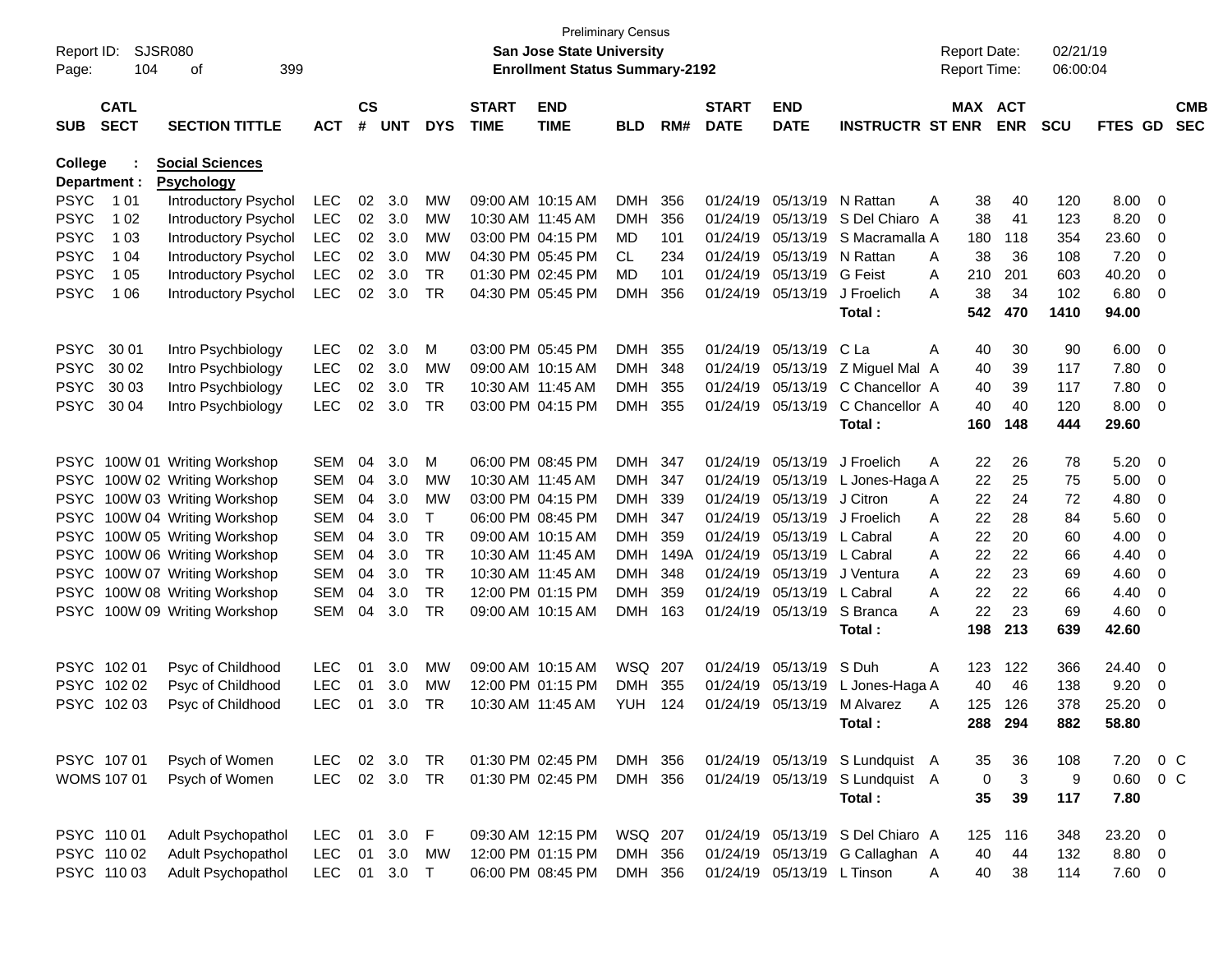| Report ID:<br>105<br>Page:               | <b>SJSR080</b><br>399<br>οf                    |            |                    |                       |                |                             | <b>Preliminary Census</b><br><b>San Jose State University</b><br><b>Enrollment Status Summary-2192</b> |                          |            |                                      |                            |                                                   |        | <b>Report Date:</b><br><b>Report Time:</b> |             | 02/21/19<br>06:00:04 |                |                |                          |
|------------------------------------------|------------------------------------------------|------------|--------------------|-----------------------|----------------|-----------------------------|--------------------------------------------------------------------------------------------------------|--------------------------|------------|--------------------------------------|----------------------------|---------------------------------------------------|--------|--------------------------------------------|-------------|----------------------|----------------|----------------|--------------------------|
| <b>CATL</b><br><b>SECT</b><br><b>SUB</b> | <b>SECTION TITTLE</b>                          | <b>ACT</b> | $\mathsf{cs}$<br># | <b>UNT</b>            | <b>DYS</b>     | <b>START</b><br><b>TIME</b> | <b>END</b><br><b>TIME</b>                                                                              | <b>BLD</b>               | RM#        | <b>START</b><br><b>DATE</b>          | <b>END</b><br><b>DATE</b>  | <b>INSTRUCTR ST ENR</b>                           |        | MAX ACT                                    | <b>ENR</b>  | <b>SCU</b>           | <b>FTES GD</b> |                | <b>CMB</b><br><b>SEC</b> |
| PSYC 110 04                              | Adult Psychopathol                             | <b>LEC</b> | 01                 | 3.0                   | TR             |                             | 12:00 PM 01:15 PM                                                                                      | <b>SH</b>                | 100        |                                      | 01/24/19 05/13/19          | J Gregg                                           | Α      | 125                                        | 122         | 366                  | 24.40          | 0              |                          |
| PSYC 110 05                              | Adult Psychopathol                             | <b>LEC</b> | 01                 | 3.0                   | W              |                             | 06:00 PM 08:45 PM                                                                                      | <b>DMH</b>               | 353        |                                      | 01/24/19 05/13/19          | A Prins<br>Total :                                | A      | 40<br>370                                  | 38<br>358   | 114<br>1074          | 7.60<br>71.60  | - 0            |                          |
| PSYC 11201                               | Psy of Adolescence                             | LEC        | 01                 | 3.0                   | TR             |                             | 04:30 PM 05:45 PM                                                                                      | HGH                      | 116        |                                      | 01/24/19 05/13/19          | P Cravalho                                        | Α      | 40                                         | 38          | 114                  | 7.60           | 0              |                          |
| PSYC 112 03                              | Psy of Adolescence                             | <b>LEC</b> | 01                 | 3.0                   | <b>TR</b>      |                             | 03:00 PM 04:15 PM                                                                                      | <b>DMH</b>               | 356        |                                      | 01/24/19 05/13/19          | M Alvarez                                         | A      | 40                                         | 39          | 117                  | 7.80           | $\mathbf 0$    |                          |
| PSYC 11204                               | Psy of Adolescence                             | <b>LEC</b> | 01                 | 3.0                   | TR             |                             | 09:00 AM 10:15 AM                                                                                      | HGH                      | 118        |                                      | 01/24/19 05/13/19          | M Alvarez<br>Total:                               | A      | 40<br>120                                  | 39<br>116   | 117<br>348           | 7.80<br>23.20  | 0              |                          |
| PSYC 114 80                              | Psych of Aging                                 | <b>LEC</b> | 01                 | 3.0                   | TBA            |                             |                                                                                                        |                          |            |                                      | 01/24/19 05/13/19          | S Branca                                          | Α      | 38                                         | 39          | 117                  | 7.80           |                | $0\,$ C                  |
| GERO 114 80                              | Psych of Aging                                 | <b>LEC</b> | 01                 | 3.0                   | <b>TBA</b>     |                             |                                                                                                        |                          |            |                                      | 01/24/19 05/13/19          | S Branca                                          | Α      | 0                                          | $\mathbf 0$ | 0                    | 0.00           |                | $0\,C$                   |
|                                          |                                                |            |                    |                       |                |                             |                                                                                                        |                          |            |                                      |                            | Total:                                            |        | 38                                         | 39          | 117                  | 7.80           |                |                          |
| PSYC 11701                               | Psych Tests & Meas                             | <b>LEC</b> | 02                 | 3.0                   | MW             |                             | 07:30 AM 08:45 AM                                                                                      | <b>DMH</b>               | 355        |                                      | 01/24/19 05/13/19          | <b>B</b> Oliveira                                 | Α      | 40                                         | 32          | 96                   | 6.40           | $\overline{0}$ |                          |
| PSYC 117 02                              | Psych Tests & Meas                             | <b>LEC</b> | 02                 | 3.0                   | <b>MW</b>      |                             | 09:00 AM 10:15 AM                                                                                      | <b>DMH</b>               | 355        |                                      | 01/24/19 05/13/19          | <b>B</b> Oliveira                                 | A      | 40                                         | 40          | 120                  | 8.00           | 0              |                          |
| PSYC 117 03                              | Psych Tests & Meas                             | <b>LEC</b> | 02                 | 3.0                   | MW             |                             | 04:30 PM 05:45 PM                                                                                      | <b>DMH</b>               | 356        |                                      | 01/24/19 05/13/19          | P Cravalho                                        | A      | 40                                         | 44          | 132                  | 8.80           | $\mathbf 0$    |                          |
| PSYC 117 04                              | Psych Tests & Meas                             | <b>LEC</b> | 02                 | 3.0                   | MW             |                             | 06:00 PM 07:15 PM                                                                                      | <b>DMH</b>               | 356        |                                      | 01/24/19 05/13/19          | P Cravalho                                        | A      | 40                                         | 43          | 129                  | 8.60           | 0              |                          |
| PSYC 117 05                              | Psych Tests & Meas                             | <b>LEC</b> | 02                 | 3.0                   | $\top$         |                             | 03:00 PM 05:45 PM                                                                                      | <b>DMH</b>               | 348        |                                      | 01/24/19 05/13/19          | <b>T</b> Shirley                                  | A      | 40                                         | 39          | 117                  | 7.80           | 0              |                          |
|                                          |                                                |            |                    |                       |                |                             |                                                                                                        |                          |            |                                      |                            | Total:                                            |        | 200                                        | 198         | 594                  | 39.60          |                |                          |
| PSYC 120 10                              | Adv Res Meth & Des                             | LEC        | 02                 | 4.0                   | TR             |                             | 09:00 AM 10:15 AM                                                                                      | <b>DMH</b>               | 353        |                                      | 01/24/19 05/13/19          | G Savage                                          | Α      | 44                                         | 48          | 144                  | 12.80          | 0              |                          |
| PSYC 120 11                              | Adv Res Meth & Des                             | ACT        | 07                 | 0.0                   | $\top$         |                             | 10:30 AM 12:30 PM                                                                                      | <b>DMH</b>               | 339        |                                      |                            | 01/24/19 05/13/19 G Savage                        | Α      | 22                                         | 24          | 24                   | 0.00           | 0              |                          |
| PSYC 12012                               | Adv Res Meth & Des                             | ACT        | 07                 | 0.0                   | R              |                             | 10:30 AM 12:30 PM                                                                                      | <b>DMH</b>               | 339        |                                      | 01/24/19 05/13/19          | G Savage                                          | Α      | 22                                         | 24          | 24                   | 0.00           | $\mathbf 0$    |                          |
| PSYC 120 20                              | Adv Res Meth & Des                             | LEC        | 02                 | 4.0                   | <b>TR</b>      |                             | 01:30 PM 02:45 PM                                                                                      | <b>DMH</b>               | 160        |                                      | 01/24/19 05/13/19          | G Savage                                          | Α      | 44                                         | 48          | 144                  | 12.80          | 0              |                          |
| PSYC 120 21                              | Adv Res Meth & Des                             | ACT        | 07                 | 0.0                   | $\top$         |                             | 03:00 PM 05:00 PM                                                                                      | <b>DMH</b>               | 359        |                                      |                            | 01/24/19 05/13/19 G Savage                        | Α      | 22                                         | 24          | 24                   | 0.00           | 0              |                          |
| PSYC 120 22<br>PSYC 120 30               | Adv Res Meth & Des<br>Adv Res Meth & Des       | ACT<br>LEC | 07                 | 0.0<br>$02 \quad 4.0$ | R<br><b>TR</b> |                             | 03:00 PM 05:00 PM<br>03:00 PM 04:15 PM                                                                 | <b>DMH</b><br><b>DMH</b> | 359<br>353 | 01/24/19                             |                            | 01/24/19 05/13/19 G Savage<br>05/13/19 S Trafalis | Α<br>A | 22<br>44                                   | 24<br>43    | 24<br>129            | 0.00<br>11.47  | 0<br>0         |                          |
| PSYC 12031                               | Adv Res Meth & Des                             | ACT        | 07                 | 0.0                   | $\top$         |                             | 04:30 PM 06:30 PM                                                                                      | <b>DMH</b>               | 339        | 01/24/19                             |                            | 05/13/19 S Trafalis                               | A      | 22                                         | 21          | 21                   | 0.00           | 0              |                          |
| PSYC 120 32                              | Adv Res Meth & Des                             | ACT        | 07                 | 0.0                   | R              |                             | 04:30 PM 06:30 PM                                                                                      | <b>DMH</b>               | 339        | 01/24/19                             |                            | 05/13/19 S Trafalis                               | A      | 22                                         | 22          | 22                   | 0.00           | 0              |                          |
| PSYC 120 40                              | Adv Res Meth & Des                             | LEC        | 02                 | 4.0                   | MW             |                             | 09:00 AM 10:15 AM                                                                                      | <b>CL</b>                | 224        |                                      | 01/24/19 05/13/19 J Citron |                                                   | Α      | 44                                         | 49          | 147                  | 13.07          | 0              |                          |
| PSYC 120 41                              | Adv Res Meth & Des ACT                         |            |                    | $07 \quad 0.0$        | м              |                             | 10:30 AM 12:30 PM                                                                                      | <b>DMH</b>               | 339        |                                      | 01/24/19 05/13/19 J Citron |                                                   | А      | 22                                         | 24          | 24                   | 0.00           | 0              |                          |
| PSYC 12042                               | Adv Res Meth & Des ACT 07 0.0 W                |            |                    |                       |                |                             | 10:30 AM 12:30 PM                                                                                      | DMH 339                  |            |                                      | 01/24/19 05/13/19 J Citron |                                                   | Α      | 22                                         | 25          | 25                   | $0.00 \t 0$    |                |                          |
| PSYC 120 50                              | Adv Res Meth & Des LEC                         |            |                    | 02 4.0                | <b>MW</b>      |                             | 03:00 PM 04:15 PM                                                                                      | <b>HGH 116</b>           |            |                                      |                            | 01/24/19 05/13/19 S Trafalis                      | Α      | 44                                         | 44          | 132                  | $11.73 \t 0$   |                |                          |
| PSYC 12051                               | Adv Res Meth & Des ACT 07 0.0                  |            |                    |                       | - M            |                             | 04:30 PM 06:30 PM                                                                                      | DMH 339                  |            |                                      |                            | 01/24/19 05/13/19 S Trafalis                      | A      | 22                                         | 23          | 23                   | $0.00 \quad 0$ |                |                          |
| PSYC 12052                               | Adv Res Meth & Des ACT 07 0.0 W                |            |                    |                       |                |                             | 04:30 PM 06:30 PM                                                                                      | DMH 339                  |            |                                      |                            | 01/24/19 05/13/19 S Trafalis                      | A      | 22                                         | 21          | 21                   | $0.00 \quad 0$ |                |                          |
|                                          |                                                |            |                    |                       |                |                             |                                                                                                        |                          |            |                                      |                            | Total:                                            |        |                                            | 440 464     | 928                  | 61.87          |                |                          |
|                                          | PSYC 121A 10 Adv Res Meth Social/ SEM 04 2.0 F |            |                    |                       |                |                             | 09:00 AM 10:00 AM                                                                                      | DMH 339                  |            |                                      |                            | 01/24/19 05/13/19 S Trafalis                      | A      | 22                                         | 25          | 25                   | $3.33 \quad 0$ |                |                          |
|                                          | PSYC 121A 11 Adv Res Meth Social/ LAB 16 0.0 F |            |                    |                       |                |                             | 10:15 AM 01:15 PM                                                                                      |                          |            | DMH 339 01/24/19 05/13/19 S Trafalis |                            |                                                   | A      | 22                                         | 25          | 25                   | $0.00 \t 0$    |                |                          |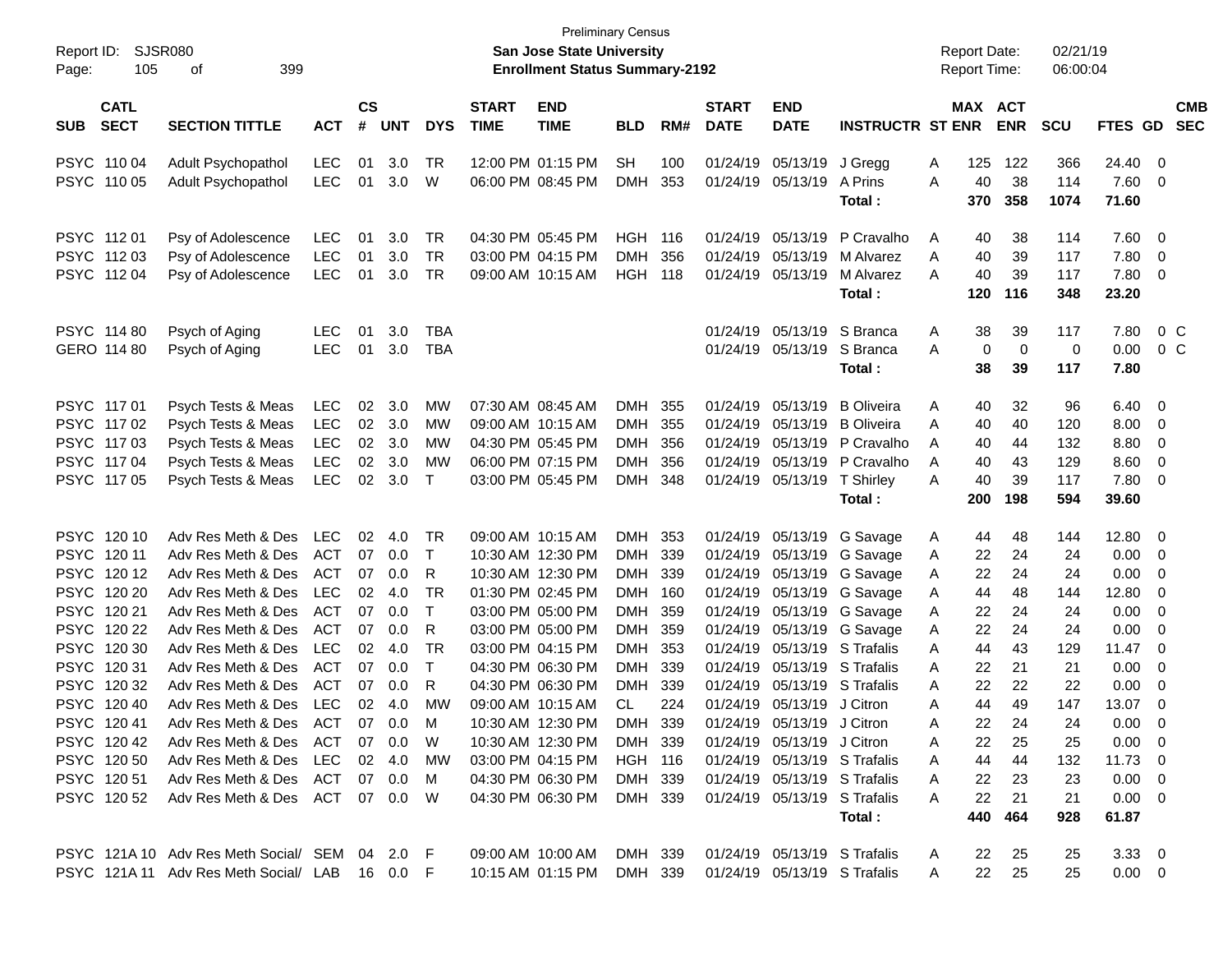| Page:       | Report ID: SJSR080<br>106  | 399<br>οf                            |                   |                    |            |            |                             | <b>Preliminary Census</b><br>San Jose State University<br><b>Enrollment Status Summary-2192</b> |                |            |                             |                           |                                        | <b>Report Date:</b><br><b>Report Time:</b> |            |                       | 02/21/19<br>06:00:04 |                     |                           |                          |
|-------------|----------------------------|--------------------------------------|-------------------|--------------------|------------|------------|-----------------------------|-------------------------------------------------------------------------------------------------|----------------|------------|-----------------------------|---------------------------|----------------------------------------|--------------------------------------------|------------|-----------------------|----------------------|---------------------|---------------------------|--------------------------|
| <b>SUB</b>  | <b>CATL</b><br><b>SECT</b> | <b>SECTION TITTLE</b>                | <b>ACT</b>        | $\mathsf{cs}$<br># | <b>UNT</b> | <b>DYS</b> | <b>START</b><br><b>TIME</b> | <b>END</b><br><b>TIME</b>                                                                       | <b>BLD</b>     | RM#        | <b>START</b><br><b>DATE</b> | <b>END</b><br><b>DATE</b> | <b>INSTRUCTR ST ENR</b>                |                                            |            | MAX ACT<br><b>ENR</b> | <b>SCU</b>           | FTES GD             |                           | <b>CMB</b><br><b>SEC</b> |
|             |                            |                                      |                   |                    |            |            |                             |                                                                                                 |                |            |                             |                           | Total:                                 |                                            | 44         | 50                    | 50                   | 3.33                |                           |                          |
|             |                            | PSYC 121B 20 Adv R Met: Cog/Perc SEM |                   | 04                 | 2.0        | M          |                             | 10:30 AM 11:30 AM                                                                               | <b>WSQ 208</b> |            |                             | 01/24/19 05/13/19         | C Feria                                | Α                                          | 22         | 23                    | 23                   | $3.07$ 0            |                           |                          |
|             |                            | PSYC 121B 21 Adv R Met: Cog/Perc LAB |                   |                    | 16  0.0    | M          |                             | 11:45 AM 02:45 PM                                                                               | <b>WSQ 208</b> |            |                             | 01/24/19 05/13/19         | C Feria<br>Total:                      | A                                          | 22<br>44   | 23<br>46              | 23<br>46             | $0.00 \t 0$<br>3.07 |                           |                          |
|             |                            |                                      |                   |                    |            |            |                             |                                                                                                 |                |            |                             |                           |                                        |                                            |            |                       |                      |                     |                           |                          |
| <b>PSYC</b> | 126 01<br>126 01           | Drugs + Brain & Beh                  | LEC<br><b>LEC</b> | 02                 | 3.0        | TR<br>TR   |                             | 01:30 PM 02:45 PM<br>01:30 PM 02:45 PM                                                          | DMH<br>DMH     | 355<br>355 |                             | 01/24/19 05/13/19         | S Snycerski A                          |                                            | 40<br>0    | 35<br>5               | 105<br>15            | 7.00<br>1.00        | 0 <sup>o</sup><br>$0\,$ C |                          |
| HS.         |                            | Drugs + Brain & Beh                  |                   |                    | 02 3.0     |            |                             |                                                                                                 |                |            |                             | 01/24/19 05/13/19         | S Snycerski A<br>Total:                |                                            | 40         | 40                    | 120                  | 8.00                |                           |                          |
| <b>PSYC</b> | 129 01                     | Neuroscience                         | LEC.              | 02                 | 3.0        | МW         |                             | 01:30 PM 02:45 PM                                                                               | DMH            | 353        |                             | 01/24/19 05/13/19         | J Citron                               | Α                                          | 35         | 29                    | 87                   | 5.80                | 0 <sup>o</sup>            |                          |
| <b>BIOL</b> | 129 01                     | Neuroscience                         | <b>LEC</b>        |                    | 02 3.0     | MW         |                             | 01:30 PM 02:45 PM                                                                               | DMH 353        |            |                             | 01/24/19 05/13/19         | J Citron                               | A                                          | 0          | 9                     | 27                   | 1.80                | 0 C                       |                          |
|             |                            |                                      |                   |                    |            |            |                             |                                                                                                 |                |            |                             |                           | Total:                                 |                                            | 35         | 38                    | 114                  | 7.60                |                           |                          |
|             | PSYC 135 01                | Cognition                            | <b>SEM</b>        | 05                 | 3.0        | MW         |                             | 10:30 AM 11:45 AM                                                                               | <b>CL</b>      | 117        |                             | 01/24/19 05/13/19         | E Palmer                               | Α                                          | 38         | 43                    | 129                  | 8.65                | $\blacksquare$ 1          |                          |
|             | PSYC 135 02                | Cognition                            | <b>SEM</b>        | 05                 | 3.0        | MW         |                             | 10:30 AM 11:45 AM                                                                               | <b>DMH</b>     | 161        |                             | 01/24/19 05/13/19         | M Van Selst                            | A                                          | 38         | 40                    | 120                  | 8.05                | $\overline{\phantom{1}}$  |                          |
|             | PSYC 135 03                | Cognition                            | <b>SEM</b>        | 05                 | 3.0        | TR         |                             | 10:30 AM 11:45 AM                                                                               | <b>CL</b>      | 117        |                             | 01/24/19 05/13/19         | L Huntsman A<br>Total:                 |                                            | 38<br>114  | 39<br>122             | 117<br>366           | 7.80 0<br>24.50     |                           |                          |
|             | PSYC 139 01                | Psy of Person                        | <b>LEC</b>        | 02                 | 3.0        | <b>MW</b>  |                             | 09:00 AM 10:15 AM                                                                               | DMH            | 353        |                             | 01/24/19 05/13/19         | N Wagner                               | Α                                          | 38         | 37                    | 111                  | $7.40 \ 0$          |                           |                          |
|             | PSYC 139 02                | Psy of Person                        | <b>LEC</b>        | 02                 | 3.0        | MW         |                             | 12:00 PM 01:15 PM                                                                               | <b>DMH</b>     | 353        |                             | 01/24/19 05/13/19         | N Wagner                               | Α                                          | 38         | 39                    | 117                  | 7.80 0              |                           |                          |
|             | PSYC 139 03                | Psy of Person                        | <b>LEC</b>        | 02                 | 3.0        | <b>TR</b>  |                             | 09:00 AM 10:15 AM                                                                               | <b>DMH</b>     | 356        |                             | 01/24/19 05/13/19         | J Ventura                              | A                                          | 38         | 40                    | 120                  | $8.00 \t 0$         |                           |                          |
|             | PSYC 139 04                | Psy of Person                        | <b>LEC</b>        | 02                 | 3.0        | <b>TR</b>  |                             | 01:30 PM 02:45 PM                                                                               | <b>CL</b>      | 117        |                             | 01/24/19 05/13/19         | J Ventura                              | Α                                          | 38         | 43                    | 129                  | $8.60$ 0            |                           |                          |
|             |                            |                                      |                   |                    |            |            |                             |                                                                                                 |                |            |                             |                           | Total :                                |                                            | 152        | 159                   | 477                  | 31.80               |                           |                          |
|             | PSYC 14201                 | Child Psychopathol                   | <b>LEC</b>        | 02                 | 3.0        | TR         |                             | 07:30 AM 08:45 AM                                                                               | <b>DMH</b>     | 356        |                             | 01/24/19 05/13/19         | S Torabian-B A                         |                                            | 35         | 33                    | 99                   | $6.60$ 0            |                           |                          |
|             | PSYC 142 02                | Child Psychopathol                   | <b>LEC</b>        | 02                 | 3.0        | <b>TR</b>  |                             | 12:00 PM 01:15 PM                                                                               | <b>DMH</b>     | 149A       |                             | 01/24/19 05/13/19         | E Herb                                 | A                                          | 35         | 34                    | 102                  | $6.80$ 0            |                           |                          |
|             | PSYC 142 03                | Child Psychopathol                   | <b>LEC</b>        | 02                 | 3.0        | TR         |                             | 03:00 PM 04:15 PM                                                                               | DMH            | 163        |                             | 01/24/19 05/13/19         | E Herb                                 | Α                                          | 35         | 28                    | 84                   | 5.60 0              |                           |                          |
|             |                            |                                      |                   |                    |            |            |                             |                                                                                                 |                |            |                             |                           | Total :                                |                                            | 105        | 95                    | 285                  | 19.00               |                           |                          |
|             | PSYC 150 01                | Educ Psych                           | LEC               |                    | 02 3.0 MW  |            |                             | 12:00 PM 01:15 PM                                                                               | CL             | 117        |                             |                           | 01/24/19 05/13/19 P Cravalho A         |                                            | 40         | 41                    | 123                  | $8.25$ 1            |                           |                          |
|             |                            |                                      |                   |                    |            |            |                             |                                                                                                 |                |            |                             |                           | Total:                                 |                                            | 40         | 41                    | 123                  | 8.25                |                           |                          |
|             | PSYC 154 01                | Social Psy                           | LEC 02 3.0        |                    |            | TBA        |                             |                                                                                                 |                |            |                             | 01/24/19 05/13/19         |                                        | A                                          | 38         | 38                    | 114                  | $7.60\quad 0$       |                           |                          |
|             | PSYC 154 02                | Social Psy                           | LEC 02 3.0        |                    |            | MW         |                             | 04:30 PM 05:45 PM                                                                               | DMH 163        |            |                             |                           | 01/24/19 05/13/19 N Wagner             | A                                          | 38         | 38                    | 114                  | $7.60 \t 0$         |                           |                          |
|             | PSYC 154 03                | Social Psy                           | LEC 02 3.0 TR     |                    |            |            |                             | 09:00 AM 10:15 AM                                                                               | WSQ 207        |            |                             |                           | 01/24/19 05/13/19 A Asuncion<br>Total: | A                                          | 120<br>196 | 117<br>193            | 351<br>579           | 23.40 0<br>38.60    |                           |                          |
|             | PSYC 155 01                | Human Learning                       |                   |                    |            |            |                             | LEC 02 3.0 MW 09:00 AM 10:15 AM CL                                                              |                | 117        |                             |                           | 01/24/19 05/13/19 S Del Chiaro A       |                                            | 38         | 44                    | 132                  | 8.80 0              |                           |                          |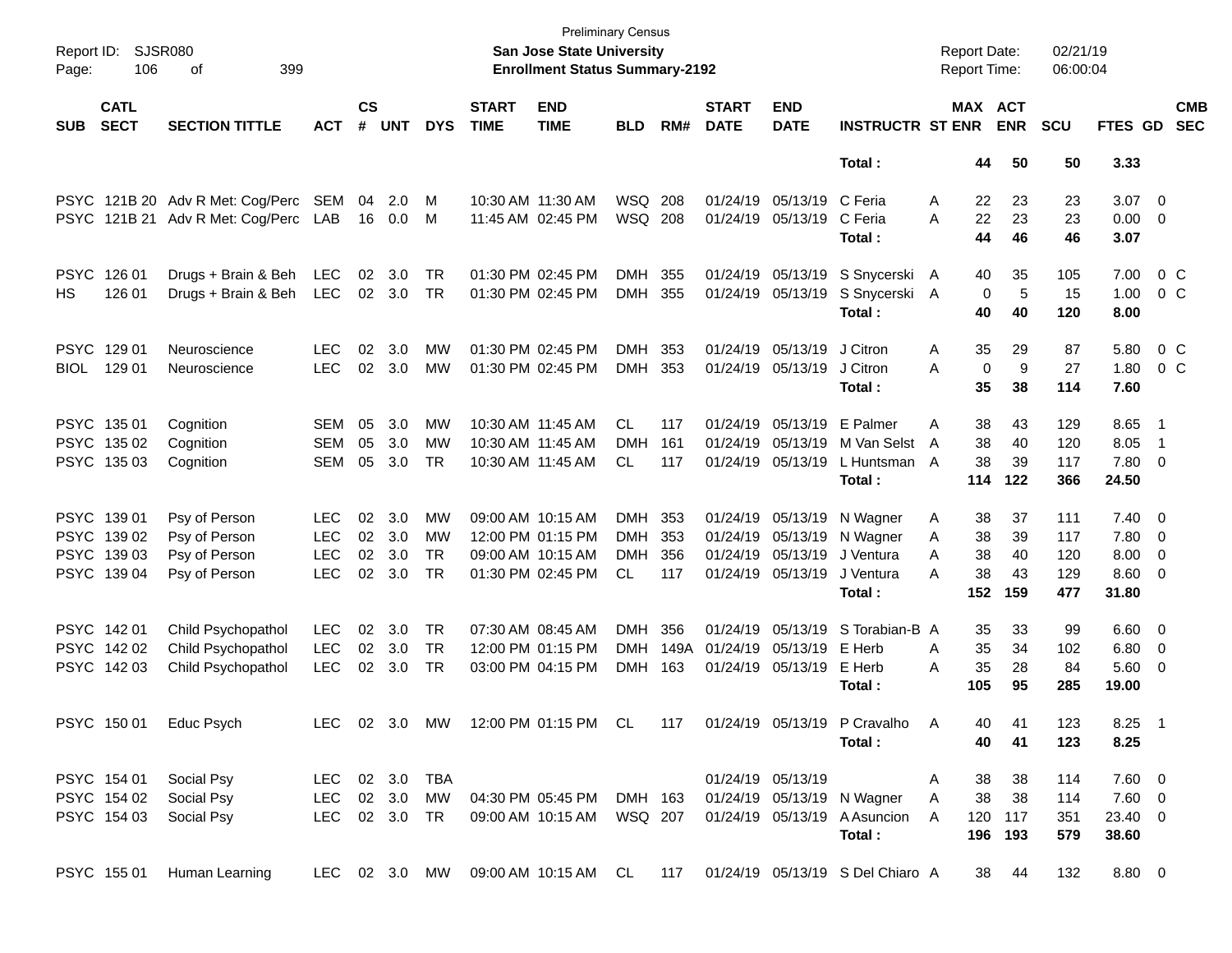| SJSR080<br>Report ID:<br>107<br>Page:                    | 399                                                                                                                  |                                                      |                      |                                 |                                        | <b>San Jose State University</b><br><b>Enrollment Status Summary-2192</b> | <b>Preliminary Census</b>                                                        |                                           |                   |                             |                                                                                  | <b>Report Date:</b><br><b>Report Time:</b>                          |                                                 | 02/21/19<br>06:00:04        |                                |                                                    |                                                                                     |                          |
|----------------------------------------------------------|----------------------------------------------------------------------------------------------------------------------|------------------------------------------------------|----------------------|---------------------------------|----------------------------------------|---------------------------------------------------------------------------|----------------------------------------------------------------------------------|-------------------------------------------|-------------------|-----------------------------|----------------------------------------------------------------------------------|---------------------------------------------------------------------|-------------------------------------------------|-----------------------------|--------------------------------|----------------------------------------------------|-------------------------------------------------------------------------------------|--------------------------|
| <b>CATL</b><br><b>SECT</b><br><b>SUB</b>                 | <b>SECTION TITTLE</b><br><b>ACT</b>                                                                                  |                                                      | <b>CS</b><br>#       | <b>UNT</b>                      | <b>DYS</b>                             | <b>START</b><br><b>TIME</b>                                               | <b>END</b><br><b>TIME</b>                                                        | <b>BLD</b>                                | RM#               | <b>START</b><br><b>DATE</b> | <b>END</b><br><b>DATE</b>                                                        | <b>INSTRUCTR ST ENR</b>                                             |                                                 | MAX ACT<br><b>ENR</b>       | <b>SCU</b>                     | FTES GD                                            |                                                                                     | <b>CMB</b><br><b>SEC</b> |
| PSYC 155 02                                              | Human Learning                                                                                                       | <b>LEC</b>                                           | $02\,$               | 3.0                             | TR                                     |                                                                           | 01:30 PM 02:45 PM                                                                | DMH                                       | 353               |                             | 01/24/19 05/13/19                                                                | V Carr<br>Total :                                                   | 38<br>Α<br>76                                   | 42<br>86                    | 126<br>258                     | 8.40 0<br>17.20                                    |                                                                                     |                          |
| PSYC 158 01<br>PSYC 158 03<br>PSYC 158 04                | Perception<br>Perception<br>Perception                                                                               | <b>LEC</b><br><b>LEC</b><br><b>LEC</b>               | 02<br>02<br>02       | 3.0<br>3.0<br>3.0               | MW<br><b>TR</b><br><b>TR</b>           |                                                                           | 01:30 PM 02:45 PM<br>09:00 AM 10:15 AM<br>01:30 PM 02:45 PM                      | CL<br><b>DMH</b><br><b>DMH</b>            | 117<br>348<br>348 |                             | 01/24/19 05/13/19<br>01/24/19 05/13/19 C Feria<br>01/24/19 05/13/19              | E Palmer<br>C Feria<br>Total:                                       | A<br>38<br>38<br>A<br>38<br>A<br>114            | 44<br>40<br>41<br>125       | 132<br>120<br>123<br>375       | 8.90<br>8.00<br>8.25<br>25.15                      | $\overline{\phantom{0}}^2$<br>$\overline{0}$<br>- 1                                 |                          |
| PSYC 160 01<br>PSYC 160 02<br>PSYC 160 03<br>PSYC 160 04 | <b>Clinical Psychology</b><br><b>Clinical Psychology</b><br><b>Clinical Psychology</b><br><b>Clinical Psychology</b> | LEC<br><b>LEC</b><br><b>LEC</b><br><b>LEC</b>        | 02<br>02<br>02<br>02 | 3.0<br>3.0<br>3.0<br>3.0        | MW<br>MW<br><b>TR</b><br><b>TR</b>     |                                                                           | 09:00 AM 10:15 AM<br>03:00 PM 04:15 PM<br>09:00 AM 10:15 AM<br>04:30 PM 05:45 PM | DMH 161<br><b>DMH</b><br><b>DMH</b><br>CL | 353<br>355<br>117 |                             | 01/24/19 05/13/19<br>01/24/19 05/13/19<br>01/24/19 05/13/19<br>01/24/19 05/13/19 | S Nadeau<br>N Wagner<br>S Del Chiaro<br><b>B</b> Oliveira<br>Total: | Α<br>38<br>38<br>Α<br>38<br>A<br>38<br>A<br>152 | 41<br>38<br>37<br>32<br>148 | 123<br>114<br>111<br>96<br>444 | 8.20<br>7.60<br>7.40<br>6.40<br>29.60              | $\overline{\mathbf{0}}$<br>$\overline{0}$<br>$\mathbf 0$<br>$\overline{\mathbf{0}}$ |                          |
| PSYC 165 01<br>PSYC 165 02<br>PSYC 165 03                | Th & Me Counseling<br>Th & Me Counseling<br>Th & Me Counseling                                                       | LEC<br><b>LEC</b><br><b>LEC</b>                      | 02                   | 3.0<br>02 3.0<br>$02 \quad 3.0$ | MW<br>МW<br>TR                         |                                                                           | 09:00 AM 10:15 AM<br>12:00 PM 01:15 PM<br>04:30 PM 05:45 PM                      | DMH<br><b>CL</b><br><b>DMH</b>            | 163<br>226<br>166 |                             | 01/24/19 05/13/19<br>01/24/19 05/13/19<br>01/24/19 05/13/19                      | S Lundquist A<br>S Del Chiaro A<br>E Herb<br>Total:                 | 35<br>35<br>35<br>A<br>105                      | 33<br>34<br>16<br>83        | 99<br>102<br>48<br>249         | 6.60<br>6.80<br>3.20<br>16.60                      | $\overline{\mathbf{0}}$<br>$\overline{\mathbf{0}}$<br>- 0                           |                          |
| PSYC 170 01<br>PSYC 170 02<br>PSYC 170 03                | Indus Psy<br>Indus Psy<br>Indus Psy                                                                                  | <b>LEC</b><br><b>LEC</b><br><b>LEC</b>               | 02<br>02             | 3.0<br>3.0<br>02 3.0            | МW<br>MW<br>$\top$                     |                                                                           | 01:30 PM 02:45 PM<br>12:00 PM 01:15 PM<br>06:00 PM 08:45 PM                      | <b>SH</b><br><b>DMH</b><br><b>CCB</b>     | 239<br>348<br>101 |                             | 01/24/19 05/13/19<br>01/24/19 05/13/19<br>01/24/19 05/13/19                      | L Davis<br>T Shirley<br>M Patterson<br>Total :                      | A<br>27<br>38<br>Α<br>38<br>A<br>103            | 27<br>32<br>33<br>92        | 81<br>96<br>99<br>276          | 5.40<br>6.40<br>6.60<br>18.40                      | - 0<br>$\overline{0}$<br>- 0                                                        |                          |
| PSYC 173 01                                              | Human Factors                                                                                                        | <b>LEC</b>                                           | 02                   | 3.0                             | TR                                     |                                                                           | 09:00 AM 10:15 AM                                                                | <b>CL</b>                                 | 117               |                             | 01/24/19 05/13/19                                                                | D Schuster<br>Total:                                                | Α<br>38<br>38                                   | 34<br>34                    | 102<br>102                     | $6.80$ 0<br>6.80                                   |                                                                                     |                          |
| PSYC 180 01<br>PSYC 180 02<br>PSYC 18003                 | <b>Indiv Studies</b><br><b>Indiv Studies</b><br><b>Indiv Studies</b>                                                 | <b>SUP</b><br><b>SUP</b><br><b>SUP</b>               | 36<br>36<br>36       | 4.0<br>1.0<br>1.0               | TBA<br>TBA<br><b>TBA</b>               |                                                                           |                                                                                  |                                           |                   |                             | 01/24/19 05/13/19<br>01/24/19 05/13/19<br>01/24/19 05/13/19 G Feist              |                                                                     | Α<br>A<br>10<br>10<br>Α                         | 0<br>0<br>0                 | 0<br>0<br>$\mathbf 1$          | 0.00<br>0.00<br>0.07                               | $\overline{\mathbf{0}}$<br>0<br>0                                                   |                          |
| PSYC 180 04<br>PSYC 180 05<br>PSYC 180 06<br>PSYC 180 07 | <b>Indiv Studies</b><br><b>Indiv Studies</b><br><b>Indiv Studies</b><br><b>Indiv Studies</b>                         | <b>SUP</b><br><b>SUP</b><br><b>SUP</b><br><b>SUP</b> |                      | 36 2.0<br>36 2.0<br>36 3.0      | <b>TBA</b><br>36 2.0 TBA<br>TBA<br>TBA |                                                                           |                                                                                  |                                           |                   |                             | 01/24/19 05/13/19 V Carr<br>01/24/19 05/13/19 S Duh<br>01/24/19 05/13/19 A Prins | 01/24/19 05/13/19 M Van Selst A                                     | 10<br>А<br>A<br>10<br>10<br>10<br>A             |                             | 2<br>2<br>3                    | 0.13<br>$0.13 \quad 0$<br>$0.13 \ 0$<br>$0.20 \ 0$ | $\Omega$                                                                            |                          |
| PSYC 18008<br>PSYC 180 09<br>PSYC 180 10                 | <b>Indiv Studies</b><br><b>Indiv Studies</b><br><b>Indiv Studies</b>                                                 | <b>SUP</b><br><b>SUP</b><br><b>SUP</b>               |                      | 36 3.0<br>36 3.0<br>36 3.0      | TBA<br>TBA<br>TBA                      |                                                                           |                                                                                  |                                           |                   |                             | 01/24/19 05/13/19<br>01/24/19 05/13/19                                           | 01/24/19 05/13/19 C Chancellor A                                    | 10<br>10<br>A<br>10<br>A                        | 0                           | 0<br>0                         | $0.20 \ 0$<br>$0.00 \t 0$<br>$0.00 \t 0$           |                                                                                     |                          |
| PSYC 180 11<br>PSYC 18012                                | <b>Indiv Studies</b><br><b>Indiv Studies</b>                                                                         | <b>SUP</b>                                           |                      | 36 3.0                          | TBA<br>SUP 36 3.0 TBA                  |                                                                           |                                                                                  |                                           |                   |                             | 01/24/19 05/13/19<br>01/24/19 05/13/19                                           |                                                                     | 10<br>A<br>10<br>A                              | 0                           | 0<br>0                         | $0.00 \quad 0$<br>$0.00 \quad 0$                   |                                                                                     |                          |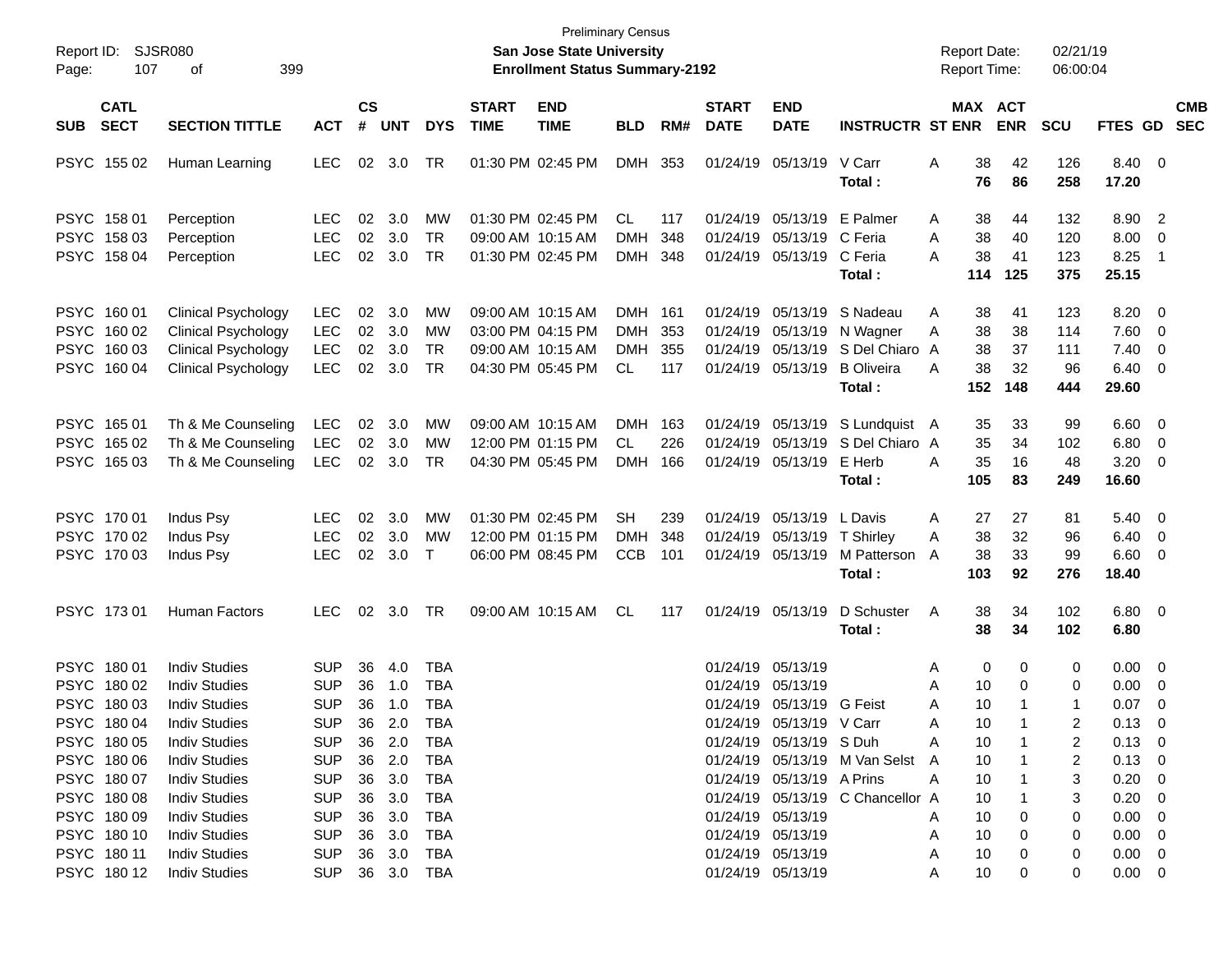| Report ID:<br>Page: | <b>SJSR080</b><br>108      | 399<br>of                                                                                     |            |                    |            |            |                             | <b>Preliminary Census</b><br>San Jose State University<br><b>Enrollment Status Summary-2192</b> |            |     |                             |                             |                                  |   |                | <b>Report Date:</b><br><b>Report Time:</b> | 02/21/19<br>06:00:04    |                |                          |
|---------------------|----------------------------|-----------------------------------------------------------------------------------------------|------------|--------------------|------------|------------|-----------------------------|-------------------------------------------------------------------------------------------------|------------|-----|-----------------------------|-----------------------------|----------------------------------|---|----------------|--------------------------------------------|-------------------------|----------------|--------------------------|
| <b>SUB</b>          | <b>CATL</b><br><b>SECT</b> | <b>SECTION TITTLE</b>                                                                         | <b>ACT</b> | $\mathsf{cs}$<br># | <b>UNT</b> | <b>DYS</b> | <b>START</b><br><b>TIME</b> | <b>END</b><br><b>TIME</b>                                                                       | <b>BLD</b> | RM# | <b>START</b><br><b>DATE</b> | <b>END</b><br><b>DATE</b>   | <b>INSTRUCTR ST ENR</b>          |   |                | MAX ACT<br><b>ENR</b>                      | <b>SCU</b>              | <b>FTES GD</b> | <b>CMB</b><br><b>SEC</b> |
|                     | PSYC 18013                 | <b>Indiv Studies</b>                                                                          | <b>SUP</b> | 36                 | 4.0        | <b>TBA</b> |                             |                                                                                                 |            |     | 01/24/19                    | 05/13/19                    |                                  | A | 10             | 0                                          | 0                       | 0.00           | 0                        |
|                     | PSYC 180 14                | <b>Indiv Studies</b>                                                                          | <b>SUP</b> | 36                 | 4.0        | <b>TBA</b> |                             |                                                                                                 |            |     | 01/24/19                    | 05/13/19                    |                                  | Α | 10             | 0                                          | 0                       | 0.00           | 0                        |
|                     | PSYC 180 15                | <b>Indiv Studies</b>                                                                          | <b>SUP</b> | 36                 | 4.0        | <b>TBA</b> |                             |                                                                                                 |            |     | 01/24/19                    | 05/13/19                    |                                  | A | 10             | 0                                          | 0                       | 0.00           | 0                        |
|                     | PSYC 180 16                | <b>Indiv Studies</b>                                                                          | <b>SUP</b> | 36                 | 4.0        | <b>TBA</b> |                             |                                                                                                 |            |     | 01/24/19                    | 05/13/19                    |                                  | A | 10             | 0                                          | 0                       | 0.00           | 0                        |
|                     |                            |                                                                                               |            |                    |            |            |                             |                                                                                                 |            |     |                             |                             | Total:                           |   | 150            | 6                                          | 13                      | 0.87           |                          |
|                     | PSYC 184 01                | Directed Reading                                                                              | <b>SUP</b> | 36                 | 4.0        | <b>TBA</b> |                             |                                                                                                 |            |     | 01/24/19                    | 05/13/19                    |                                  | A | 0              | 0                                          | 0                       | 0.00           | 0                        |
|                     | PSYC 184 02                | Directed Reading                                                                              | <b>SUP</b> | 36                 | 1.0        | <b>TBA</b> |                             |                                                                                                 |            |     | 01/24/19                    | 05/13/19                    | M Alvarez                        | A | 10             | 1                                          | 1                       | 0.07           | 0                        |
|                     | PSYC 184 03                | Directed Reading                                                                              | <b>SUP</b> | 36                 | 2.0        | <b>TBA</b> |                             |                                                                                                 |            |     | 01/24/19                    | 05/13/19                    | C Oyamot                         | A | 10             | 1                                          | 2                       | 0.13           | 0                        |
|                     | PSYC 184 04                | Directed Reading                                                                              | <b>SUP</b> | 36                 | 2.0        | <b>TBA</b> |                             |                                                                                                 |            |     | 01/24/19                    | 05/13/19                    |                                  | A | $\overline{1}$ | 0                                          | 0                       | 0.00           | 0                        |
|                     | PSYC 184 05                | Directed Reading                                                                              | <b>SUP</b> | 36                 | 3.0        | <b>TBA</b> |                             |                                                                                                 |            |     | 01/24/19                    | 05/13/19                    | S Del Chiaro A                   |   | 10             | $\overline{7}$                             | 21                      | 1.40           | 0                        |
|                     | PSYC 184 06                | Directed Reading                                                                              | <b>SUP</b> | 36                 | 3.0        | <b>TBA</b> |                             |                                                                                                 |            |     | 01/24/19                    | 05/13/19                    | L Jones-Haga A                   |   | 10             | 1                                          | 3                       | 0.20           | 0                        |
|                     | PSYC 184 07                | Directed Reading                                                                              | <b>SUP</b> | 36                 | 3.0        | <b>TBA</b> |                             |                                                                                                 |            |     | 01/24/19                    | 05/13/19                    |                                  | A | 10             | 0                                          | 0                       | 0.00           | 0                        |
|                     | PSYC 184 08                | Directed Reading                                                                              | <b>SUP</b> | 36                 | 4.0        | <b>TBA</b> |                             |                                                                                                 |            |     | 01/24/19                    | 05/13/19                    | M Capriotti                      | A | 10             | 1                                          | 4                       | 0.27           | $\mathbf 0$              |
|                     | PSYC 184 09                | Directed Reading                                                                              | <b>SUP</b> | 36                 | 4.0        | <b>TBA</b> |                             |                                                                                                 |            |     | 01/24/19                    | 05/13/19                    |                                  | A | 10             | 0                                          | 0                       | 0.00           | 0                        |
|                     | PSYC 184 10                | Directed Reading                                                                              | <b>SUP</b> | 36                 | 4.0        | <b>TBA</b> |                             |                                                                                                 |            |     | 01/24/19                    | 05/13/19                    |                                  | A | 10             | 0                                          | 0                       | 0.00           | 0                        |
|                     | PSYC 184 11                | Directed Reading                                                                              | <b>SUP</b> | 36                 | 4.0        | <b>TBA</b> |                             |                                                                                                 |            |     |                             | 01/24/19 05/13/19           |                                  | Α | 10             | 0                                          | 0                       | 0.00           | $\mathbf 0$              |
|                     |                            |                                                                                               |            |                    |            |            |                             |                                                                                                 |            |     |                             |                             | Total:                           |   | 91             | 11                                         | 31                      | 2.07           |                          |
|                     | PSYC 186 01                | Psych Field Wk                                                                                | <b>SUP</b> | 36                 | 4.0        | <b>TBA</b> |                             |                                                                                                 |            |     | 01/24/19                    | 05/13/19                    |                                  | A | 0              | 0                                          | 0                       | 0.00           | 0                        |
|                     | PSYC 186 02                | Psych Field Wk                                                                                | <b>SUP</b> | 36                 | 1.0        | <b>TBA</b> |                             |                                                                                                 |            |     | 01/24/19                    | 05/13/19                    | G Callaghan A                    |   | 10             | 1                                          | 1                       | 0.07           | 0                        |
|                     | PSYC 186 03                | Psych Field Wk                                                                                | <b>SUP</b> | 36                 | 2.0        | <b>TBA</b> |                             |                                                                                                 |            |     | 01/24/19                    | 05/13/19                    | E Klaw                           | A | 10             | 1                                          | $\overline{\mathbf{c}}$ | 0.13           | 0                        |
|                     | PSYC 186 04                | Psych Field Wk                                                                                | <b>SUP</b> | 36                 | 3.0        | <b>TBA</b> |                             |                                                                                                 |            |     | 01/24/19                    | 05/13/19                    | M Hosoda                         | A | 10             | 1                                          | 3                       | 0.20           | 0                        |
|                     | PSYC 186 05                | Psych Field Wk                                                                                | <b>SUP</b> | 36                 | 3.0        | <b>TBA</b> |                             |                                                                                                 |            |     | 01/24/19                    | 05/13/19                    |                                  | A | 10             | 0                                          | 0                       | 0.00           | 0                        |
|                     | PSYC 186 06                | Psych Field Wk                                                                                | <b>SUP</b> | 36                 | 3.0        | <b>TBA</b> |                             |                                                                                                 |            |     | 01/24/19                    | 05/13/19                    |                                  | A | 10             | 0                                          | 0                       | 0.00           | 0                        |
|                     | PSYC 186 07                | Psych Field Wk                                                                                | <b>SUP</b> | 36                 | 3.0        | <b>TBA</b> |                             |                                                                                                 |            |     | 01/24/19                    | 05/13/19                    |                                  | A | 10             | 0                                          | 0                       | 0.00           | 0                        |
|                     | PSYC 186 08                | Psych Field Wk                                                                                | <b>SUP</b> | 36                 | 4.0        | <b>TBA</b> |                             |                                                                                                 |            |     | 01/24/19                    | 05/13/19                    |                                  | A | 36             | 0                                          | 0                       | 0.00           | 0                        |
|                     | PSYC 186 09                | Psych Field Wk                                                                                | <b>SUP</b> | 36                 | 1.0        | <b>TBA</b> |                             |                                                                                                 |            |     |                             | 01/24/19 05/13/19           |                                  | A | 10             | 0                                          | 0                       | 0.00           | 0                        |
|                     |                            |                                                                                               |            |                    |            |            |                             |                                                                                                 |            |     |                             |                             | Total :                          |   | 106            | 3                                          | 6                       | 0.40           |                          |
|                     | PSYC 190 01                | Current Issues Capst SEM 05 3.0 MW 09:00 AM 10:15 AM DMH 359 01/24/19 05/13/19 L Jones-Haga A |            |                    |            |            |                             |                                                                                                 |            |     |                             |                             |                                  |   |                | 22 26                                      | 78                      | 5.20           | $\overline{0}$           |
|                     | PSYC 190 02                | Current Issues Capst SEM 05                                                                   |            |                    | 3.0        | TR         |                             | 09:00 AM 10:15 AM                                                                               | ENG 327    |     |                             |                             | 01/24/19 05/13/19 S Torabian-B A |   | 22             | 21                                         | 63                      | 4.20           | 0                        |
|                     | PSYC 190 03                | Current Issues Capst SEM                                                                      |            | 05                 | 3.0        | <b>MW</b>  |                             | 12:00 PM 01:15 PM                                                                               | DMH 347    |     |                             | 01/24/19 05/13/19 A Caffrey |                                  | A | 22             | 26                                         | 78                      | 5.20           | 0                        |
|                     | PSYC 190 04                | Current Issues Capst SEM                                                                      |            |                    | 05 3.0     | MW         |                             | 01:30 PM 02:45 PM                                                                               | DMH 347    |     |                             | 01/24/19 05/13/19 A Caffrey |                                  | A | 22             | 26                                         | 78                      | 5.20           | 0                        |
|                     | PSYC 190 05                | Current Issues Capst SEM                                                                      |            | 05                 | 3.0        | <b>TR</b>  |                             | 09:00 AM 10:15 AM                                                                               | DMH 347    |     |                             | 01/24/19 05/13/19 G Feist   |                                  | Α | 22             | 24                                         | 72                      | 4.80           | 0                        |
|                     | PSYC 190 06                | Current Issues Capst SEM                                                                      |            | 05                 | 3.0        | <b>TR</b>  |                             | 10:30 AM 11:45 AM                                                                               | DMH 347    |     |                             |                             | 01/24/19 05/13/19 S Lundquist A  |   | 22             | 25                                         | 75                      | 5.00           | 0                        |
|                     | PSYC 190 07                | Current Issues Capst SEM                                                                      |            | 05                 | 3.0        | <b>TR</b>  |                             | 12:00 PM 01:15 PM                                                                               | DMH 347    |     |                             |                             | 01/24/19 05/13/19 C Chancellor A |   | 22             | 25                                         | 75                      | 5.00           | 0                        |
|                     | PSYC 190 08                | Current Issues Capst SEM                                                                      |            |                    | 05 3.0     | <b>TR</b>  |                             | 01:30 PM 02:45 PM                                                                               | DMH 347    |     |                             | 01/24/19 05/13/19 J Gregg   |                                  | A | 22             | 25                                         | 75                      | 5.00           | 0                        |
|                     | PSYC 190 09                | Current Issues Capst SEM 05 3.0                                                               |            |                    |            | TR         |                             | 03:00 PM 04:15 PM                                                                               | DMH 347    |     |                             |                             | 01/24/19 05/13/19 S Lundquist A  |   | 22             | 25                                         | 75                      | $5.00 \t 0$    |                          |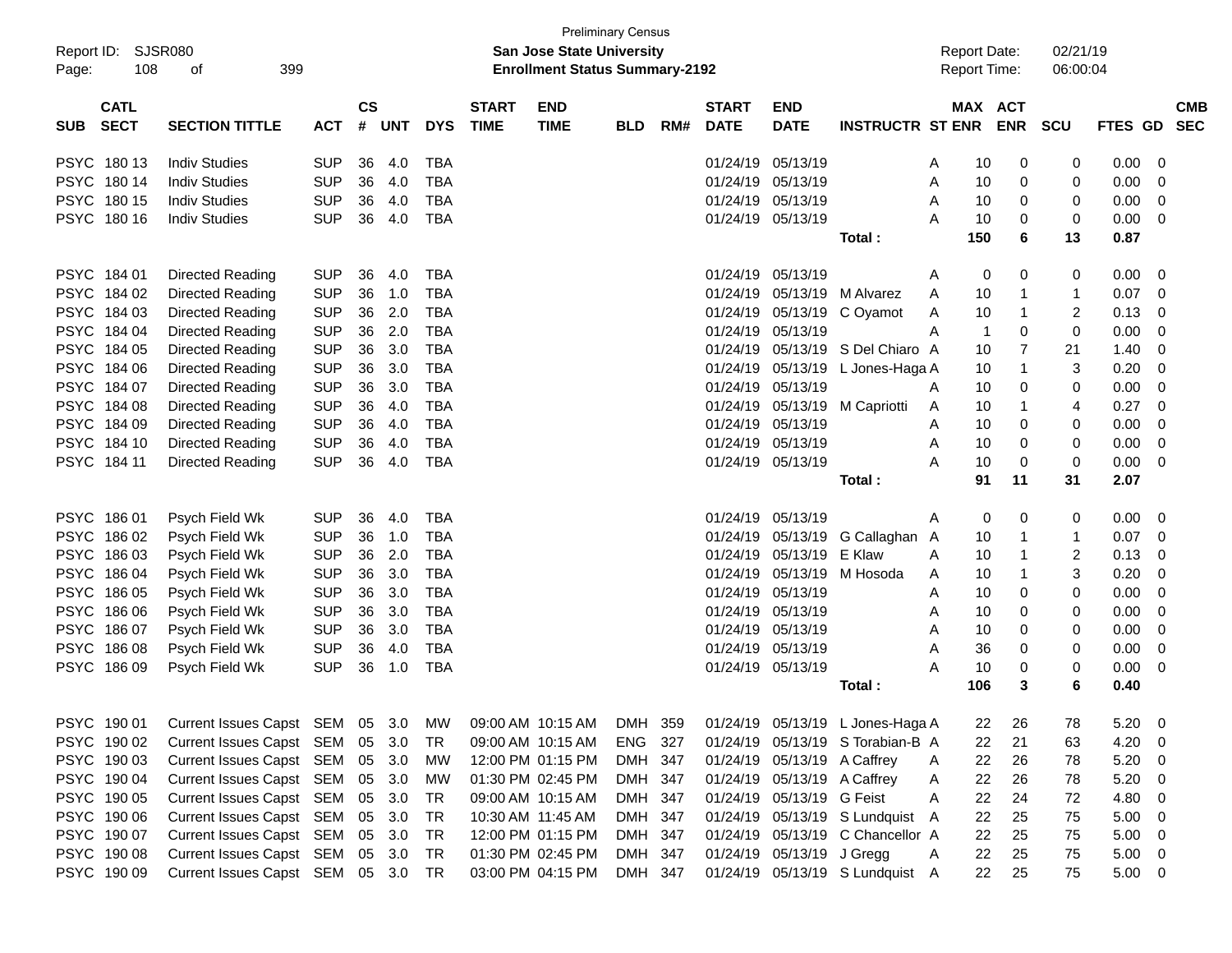| Report ID:<br>109<br>Page:                                                           | <b>SJSR080</b><br>399<br>οf                                                                                                      |                                                                           |                                  |                                        |                                                       |                             | <b>San Jose State University</b><br><b>Enrollment Status Summary-2192</b>                             | <b>Preliminary Census</b>                                   |                                 |                                                                      |                                                       |                                                                              | <b>Report Date:</b><br><b>Report Time:</b>                            |                                         | 02/21/19<br>06:00:04                         |                                                       |                                                                                                                                             |                          |
|--------------------------------------------------------------------------------------|----------------------------------------------------------------------------------------------------------------------------------|---------------------------------------------------------------------------|----------------------------------|----------------------------------------|-------------------------------------------------------|-----------------------------|-------------------------------------------------------------------------------------------------------|-------------------------------------------------------------|---------------------------------|----------------------------------------------------------------------|-------------------------------------------------------|------------------------------------------------------------------------------|-----------------------------------------------------------------------|-----------------------------------------|----------------------------------------------|-------------------------------------------------------|---------------------------------------------------------------------------------------------------------------------------------------------|--------------------------|
| <b>CATL</b><br><b>SECT</b><br><b>SUB</b>                                             | <b>SECTION TITTLE</b>                                                                                                            | <b>ACT</b>                                                                | <b>CS</b><br>#                   | <b>UNT</b>                             | <b>DYS</b>                                            | <b>START</b><br><b>TIME</b> | <b>END</b><br><b>TIME</b>                                                                             | <b>BLD</b>                                                  | RM#                             | <b>START</b><br><b>DATE</b>                                          | <b>END</b><br><b>DATE</b>                             | <b>INSTRUCTR ST ENR</b>                                                      |                                                                       | MAX ACT<br><b>ENR</b>                   | <b>SCU</b>                                   | FTES GD                                               |                                                                                                                                             | <b>CMB</b><br><b>SEC</b> |
| PSYC 190 10<br>PSYC 190 11                                                           | Current Issues Capst SEM<br>Current Issues Capst SEM 05                                                                          |                                                                           | 05                               | 3.0<br>3.0                             | W<br>TR                                               |                             | 06:00 PM 08:45 PM<br>03:00 PM 04:15 PM                                                                | <b>DMH</b><br><b>DMH</b>                                    | 347<br>308                      | 01/24/19<br>01/24/19                                                 | 05/13/19<br>05/13/19                                  | M Beristiano A<br>S Snycerski A<br>Total:                                    | 22<br>22<br>242                                                       | 23<br>10<br>256                         | 69<br>30<br>768                              | $4.60$ 0<br>2.00<br>51.20                             | - 0                                                                                                                                         |                          |
| PSYC 191 01<br>PSYC 191 02<br>PSYC 191 03<br>PSYC 19104<br>PSYC 19105<br>PSYC 191 06 | Psych of Prejudice<br>Psych of Prejudice<br>Psych of Prejudice<br>Psych of Prejudice<br>Psych of Prejudice<br>Psych of Prejudice | <b>LEC</b><br><b>LEC</b><br><b>LEC</b><br><b>LEC</b><br><b>LEC</b><br>LEC | 02<br>02<br>02<br>02<br>02<br>02 | 3.0<br>3.0<br>3.0<br>3.0<br>3.0<br>3.0 | MW<br>MW<br><b>TR</b><br><b>TR</b><br><b>TBA</b><br>W |                             | 10:30 AM 11:45 AM<br>03:00 PM 04:15 PM<br>10:30 AM 11:45 AM<br>01:30 PM 02:45 PM<br>06:00 PM 08:45 PM | <b>DMH</b><br><b>DMH</b><br><b>DMH</b><br>CL.<br><b>DMH</b> | 353<br>357<br>353<br>303<br>355 | 01/24/19<br>01/24/19<br>01/24/19<br>01/24/19<br>01/24/19<br>01/24/19 | 05/13/19<br>05/13/19 N Rattan<br>05/13/19<br>05/13/19 | N Rattan<br>05/13/19 A Asuncion<br>05/13/19 A Asuncion<br>L Tinson<br>Total: | 38<br>Α<br>A<br>38<br>38<br>A<br>38<br>A<br>A<br>38<br>38<br>A<br>228 | 39<br>37<br>38<br>37<br>36<br>26<br>213 | 117<br>111<br>114<br>111<br>108<br>78<br>639 | 7.80<br>7.40<br>7.60<br>7.40<br>7.20<br>5.20<br>42.60 | $\overline{\phantom{0}}$<br>$\overline{\mathbf{0}}$<br>$\overline{\mathbf{0}}$<br>$\overline{\mathbf{0}}$<br>$\overline{\mathbf{0}}$<br>- 0 |                          |
| PSYC 195 01                                                                          | <b>Honors Seminar</b>                                                                                                            | SEM                                                                       | 05                               | 3.0                                    | MW                                                    |                             | 09:00 AM 10:15 AM                                                                                     | DMH 236                                                     |                                 | 01/24/19                                                             | 05/13/19                                              | M Van Selst A<br>Total:                                                      | 20<br>20                                                              | 9<br>9                                  | 27<br>27                                     | 1.80 0<br>1.80                                        |                                                                                                                                             |                          |
| PSYC 196 01                                                                          | Appl Beh Analys                                                                                                                  | <b>LEC</b>                                                                | 02                               | 3.0                                    | MW                                                    |                             | 12:00 PM 01:15 PM                                                                                     | DMH 234                                                     |                                 |                                                                      | 01/24/19 05/13/19                                     | M Capriotti<br>Total:                                                        | Α<br>38<br>38                                                         | 31<br>31                                | 93<br>93                                     | $6.20 \t 0$<br>6.20                                   |                                                                                                                                             |                          |
| PSYC 19901<br>PSYC 199 02<br><b>PSYC</b><br>19903<br>PSYC 199 04                     | <b>Senior Hon Thesis</b><br>Senior Hon Thesis<br>Senior Hon Thesis<br>Senior Hon Thesis                                          | <b>SUP</b><br><b>SUP</b><br><b>SUP</b><br><b>SUP</b>                      | 36<br>36<br>36<br>36             | 3.0<br>3.0<br>3.0<br>3.0               | <b>TBA</b><br><b>TBA</b><br><b>TBA</b><br><b>TBA</b>  |                             |                                                                                                       |                                                             |                                 | 01/24/19<br>01/24/19<br>01/24/19                                     | 05/13/19<br>05/13/19<br>05/13/19<br>01/24/19 05/13/19 | Total :                                                                      | 5<br>Α<br>5<br>Α<br>5<br>Α<br>5<br>Α<br>20                            | 0<br>0<br>0<br>0<br>0                   | 0<br>0<br>0<br>0<br>0                        | $0.00 \t 0$<br>0.00<br>0.00<br>0.00<br>0.00           | $\overline{\phantom{0}}$<br>0<br>- 0                                                                                                        |                          |
| PSYC 200 01                                                                          | Sem Pers Theory                                                                                                                  | SEM                                                                       | 05                               | 3.0                                    | TR                                                    |                             | 10:30 AM 11:45 AM                                                                                     | CL.                                                         | 218                             |                                                                      | 01/24/19 05/13/19                                     | <b>G</b> Feist<br>Total :                                                    | 12<br>Α<br>12                                                         | 8<br>8                                  | 24<br>24                                     | 2.00 8<br>2.00                                        |                                                                                                                                             |                          |
| PSYC 209 01                                                                          | Psyc of Contem Fam SEM 05                                                                                                        |                                                                           |                                  | 3.0                                    | M                                                     |                             | 12:00 PM 02:45 PM                                                                                     | DMH 308                                                     |                                 |                                                                      | 01/24/19 05/13/19                                     | E Klaw<br>Total :                                                            | Α<br>25<br>25                                                         | 20<br>20                                | 60<br>60                                     | 5.00 20<br>5.00                                       |                                                                                                                                             |                          |
| PSYC 211 01                                                                          | Child Psychopathol                                                                                                               | SEM 05 3.0 W                                                              |                                  |                                        |                                                       |                             | 09:00 AM 11:45 AM DMH 308                                                                             |                                                             |                                 |                                                                      |                                                       | 01/24/19 05/13/19 M Capriotti<br>Total:                                      | 12.<br>A<br>12 <sub>2</sub>                                           | 12<br>12                                | 36<br>36                                     | 3.00 12<br>3.00                                       |                                                                                                                                             |                          |
| PSYC 21201                                                                           | Life Span Dev                                                                                                                    | SEM 05 3.0 R                                                              |                                  |                                        |                                                       |                             |                                                                                                       |                                                             |                                 |                                                                      |                                                       | 09:00 AM 11:45 AM DMH 308 01/24/19 05/13/19 E Woodhead A<br>Total:           | 12 <sup>°</sup><br>12                                                 | 11<br>11                                | 33<br>33                                     | 2.75 11<br>2.75                                       |                                                                                                                                             |                          |
| PSYC 220 01<br>PSYC 220 02                                                           | Sem Exper Psych<br>Sem Exper Psych                                                                                               | SEM<br>SEM 05 3.0                                                         |                                  | 3.0                                    |                                                       |                             | MW 12:00 PM 01:15 PM HGH 120 01/24/19 05/13/19 S Duh                                                  |                                                             |                                 |                                                                      |                                                       | Total:                                                                       | X<br>0<br>A<br>12<br>12                                               | 0<br>13<br>13                           | 0<br>39<br>39                                | $0.00 \t 0$<br>3.25 13<br>3.25                        |                                                                                                                                             |                          |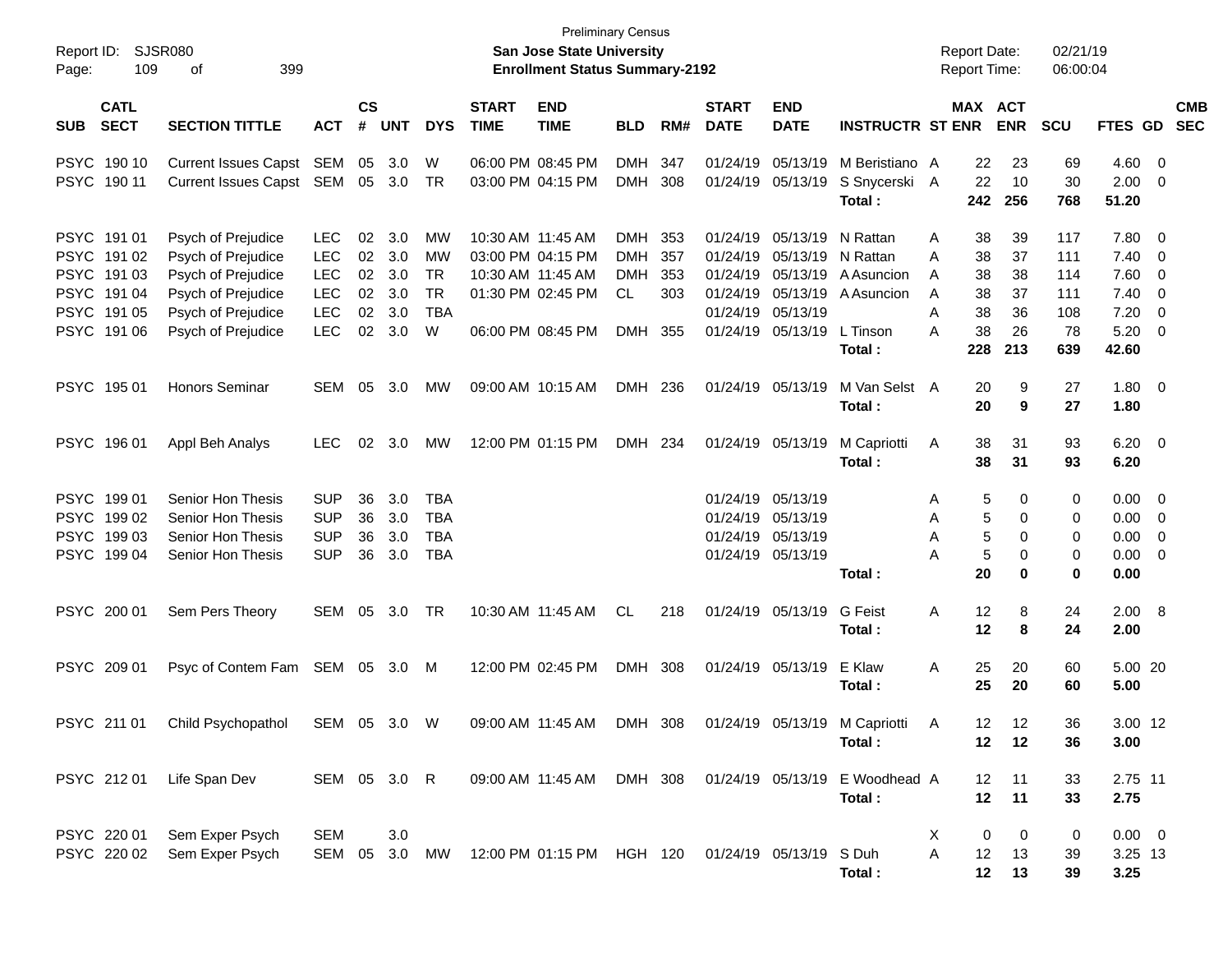| Page:      | Report ID: SJSR080<br>110                 | 399<br>οf                                                  |                                        |                |                          |                                        |                             | <b>Preliminary Census</b><br>San Jose State University<br><b>Enrollment Status Summary-2192</b> |            |     |                             |                                                             |                         | <b>Report Date:</b><br>Report Time: |                                | 02/21/19<br>06:00:04 |                                           |     |            |
|------------|-------------------------------------------|------------------------------------------------------------|----------------------------------------|----------------|--------------------------|----------------------------------------|-----------------------------|-------------------------------------------------------------------------------------------------|------------|-----|-----------------------------|-------------------------------------------------------------|-------------------------|-------------------------------------|--------------------------------|----------------------|-------------------------------------------|-----|------------|
| <b>SUB</b> | <b>CATL</b><br><b>SECT</b>                | <b>SECTION TITTLE</b>                                      | <b>ACT</b>                             | <b>CS</b><br># | <b>UNT</b>               | <b>DYS</b>                             | <b>START</b><br><b>TIME</b> | <b>END</b><br><b>TIME</b>                                                                       | <b>BLD</b> | RM# | <b>START</b><br><b>DATE</b> | <b>END</b><br><b>DATE</b>                                   | <b>INSTRUCTR ST ENR</b> |                                     | MAX ACT<br><b>ENR</b>          | <b>SCU</b>           | FTES GD SEC                               |     | <b>CMB</b> |
|            |                                           | PSYC 224B 01 Clin Psych Prac II                            | <b>SUP</b>                             |                | 25 3.0                   | TBA                                    |                             |                                                                                                 |            |     |                             | 01/24/19 05/13/19                                           | A Prins<br>Total:       | Α<br>12<br>12                       | 8<br>8                         | 24<br>24             | 2.00 8<br>2.00                            |     |            |
|            | PSYC 225 01                               | Adv Grp Dynamics                                           | SEM 05 3.0                             |                |                          | W                                      |                             | 12:00 PM 02:45 PM                                                                               | DMH 308    |     |                             | 01/24/19 05/13/19                                           | E Klaw<br>Total:        | 12<br>A<br>12                       | 11<br>11                       | 33<br>33             | 2.75 11<br>2.75                           |     |            |
|            | PSYC 226 01                               | Addictions & Tmt                                           | SEM 06 3.0 T                           |                |                          |                                        |                             | 09:00 AM 11:45 AM                                                                               | DMH 308    |     |                             | 01/24/19 05/13/19                                           | E Woodhead A<br>Total:  | 12<br>12                            | 8<br>8                         | 24<br>24             | 2.00 8<br>2.00                            |     |            |
|            | PSYC 230 01                               | Sem Physio Psych                                           | SEM 05 3.0 TR                          |                |                          |                                        |                             | 09:00 AM 10:15 AM                                                                               | CL.        | 316 |                             | 01/24/19 05/13/19                                           | V Carr<br>Total:        | 12<br>Α<br>12                       | 14<br>14                       | 42<br>42             | 3.45 13<br>3.45                           |     |            |
|            | PSYC 232 01                               | Clinical Psychopharm SEM 05 3.0                            |                                        |                |                          | M                                      |                             | 09:00 AM 11:45 AM                                                                               | DMH 308    |     |                             | 01/24/19 05/13/19                                           | G Callaghan A<br>Total: | 12<br>12                            | 12<br>12                       | 36<br>36             | 3.00 12<br>3.00                           |     |            |
|            | PSYC 243 01                               | Field Wk in Psych                                          | SEM 06                                 |                | 3.0                      | TBA                                    |                             |                                                                                                 |            |     |                             | 01/24/19 05/13/19                                           | G Callaghan A<br>Total: | 12<br>12                            | 8<br>8                         | 8<br>8               | 2.00 8<br>2.00                            |     |            |
|            | PSYC 255 01                               | Sem in Learning                                            | <b>SEM</b>                             |                | 3.0                      |                                        |                             |                                                                                                 |            |     |                             |                                                             | Total:                  | X                                   | 0<br>0<br>$\bf{0}$<br>$\bf{0}$ | 0<br>0               | $0.00 \t 0$<br>0.00                       |     |            |
|            | PSYC 271 01                               | Sem App Psy H Res                                          | SEM 05 3.0                             |                |                          | MW                                     |                             | 04:30 PM 05:45 PM                                                                               | DMH 308    |     |                             | 01/24/19 05/13/19                                           | A Rogers<br>Total:      | Α<br>12<br>12                       | 9<br>9                         | 27<br>27             | $2.25$ 9<br>2.25                          |     |            |
|            | PSYC 275 01                               | Professional Issue                                         | SEM 05 3.0                             |                |                          | W                                      |                             | 06:00 PM 08:45 PM                                                                               | DMH 308    |     | 01/24/19 05/13/19           |                                                             | M Hosoda<br>Total:      | 12<br>A<br>12                       | 6<br>6                         | 18<br>18             | 1.506<br>1.50                             |     |            |
|            | PSYC 293 01                               | Org Dev                                                    | SEM 05                                 |                | 3.0                      | $\top$                                 |                             | 06:00 PM 08:45 PM                                                                               | DMH 308    |     |                             | 01/24/19 05/13/19                                           | L Davis<br>Total:       | 10<br>Α<br>10                       | 9<br>9                         | 27<br>27             | 2.25<br>2.25                              | - 9 |            |
|            | PSYC 298 01<br>PSYC 298 02<br>PSYC 298 03 | <b>Special Prob</b><br><b>Special Prob</b><br>Special Prob | <b>SUP</b><br><b>SUP</b><br><b>SUP</b> | 25<br>25<br>25 | 4.0<br>1.0<br>2.0        | <b>TBA</b><br><b>TBA</b><br><b>TBA</b> |                             |                                                                                                 |            |     | 01/24/19 05/13/19           | 01/24/19 05/13/19<br>01/24/19 05/13/19                      |                         | Α<br>10<br>Α<br>10<br>Α             | 0<br>0<br>0<br>0               | 0<br>0<br>0          | $0.00 \t 0$<br>$0.00 \t 0$<br>$0.00 \t 0$ |     |            |
|            | PSYC 298 04<br>PSYC 298 05                | Special Prob<br>Special Prob                               | <b>SUP</b><br><b>SUP</b>               | 25<br>25       | 3.0<br>3.0               | TBA<br>TBA                             |                             |                                                                                                 |            |     |                             | 01/24/19 05/13/19 J Gregg<br>01/24/19 05/13/19 J Gregg      |                         | 10<br>Α<br>14<br>Α                  | 8<br>0                         | 24<br>0              | 2.00 8<br>$0.00 \t 0$                     |     |            |
|            | PSYC 298 06<br>PSYC 298 07<br>PSYC 298 08 | Special Prob<br>Special Prob<br>Special Prob               | <b>SUP</b><br><b>SUP</b><br><b>SUP</b> | 25<br>25       | 3.0<br>3.0<br>25 4.0 TBA | <b>TBA</b><br>TBA                      |                             |                                                                                                 |            |     |                             | 01/24/19 05/13/19<br>01/24/19 05/13/19<br>01/24/19 05/13/19 |                         | 10<br>Α<br>10<br>Α<br>10<br>Α       | 0<br>0<br>0                    | 0<br>0<br>0          | $0.00 \t 0$<br>$0.00 \t 0$<br>$0.00 \t 0$ |     |            |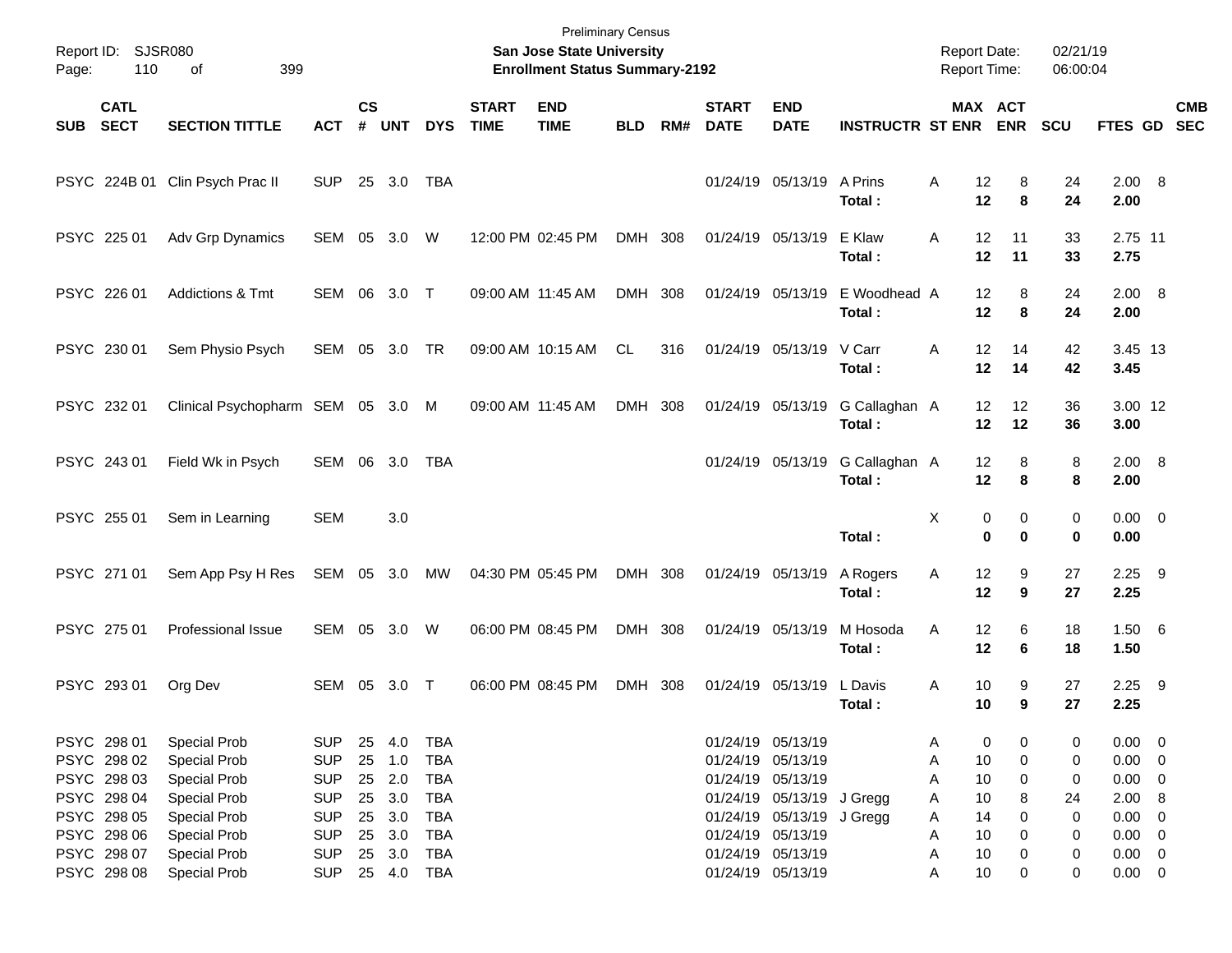| <b>Preliminary Census</b><br>Report ID: SJSR080<br><b>San Jose State University</b> |                            |                       |            |                    |            |              |                             |                                       |            |     |                             |                            |                                  |                                            |     |                       |                      |             |                          |
|-------------------------------------------------------------------------------------|----------------------------|-----------------------|------------|--------------------|------------|--------------|-----------------------------|---------------------------------------|------------|-----|-----------------------------|----------------------------|----------------------------------|--------------------------------------------|-----|-----------------------|----------------------|-------------|--------------------------|
| Page:                                                                               | 111                        | 399<br>οf             |            |                    |            |              |                             | <b>Enrollment Status Summary-2192</b> |            |     |                             |                            |                                  | <b>Report Date:</b><br><b>Report Time:</b> |     |                       | 02/21/19<br>06:00:04 |             |                          |
|                                                                                     |                            |                       |            |                    |            |              |                             |                                       |            |     |                             |                            |                                  |                                            |     |                       |                      |             |                          |
| <b>SUB</b>                                                                          | <b>CATL</b><br><b>SECT</b> | <b>SECTION TITTLE</b> | <b>ACT</b> | $\mathsf{cs}$<br># | <b>UNT</b> | <b>DYS</b>   | <b>START</b><br><b>TIME</b> | <b>END</b><br><b>TIME</b>             | <b>BLD</b> | RM# | <b>START</b><br><b>DATE</b> | <b>END</b><br><b>DATE</b>  | <b>INSTRUCTR ST ENR</b>          |                                            |     | MAX ACT<br><b>ENR</b> | SCU                  | FTES GD SEC | <b>CMB</b>               |
|                                                                                     |                            |                       |            |                    |            |              |                             |                                       |            |     |                             |                            |                                  |                                            |     |                       |                      |             |                          |
|                                                                                     | PSYC 298 09                | <b>Special Prob</b>   | <b>SUP</b> | 25                 | 4.0        | TBA          |                             |                                       |            |     | 01/24/19                    | 05/13/19                   |                                  | A                                          | 10  | 0                     | 0                    | 0.00        | - 0                      |
|                                                                                     | PSYC 298 10                | <b>Special Prob</b>   | <b>SUP</b> | 25                 | 6.0        | TBA          |                             |                                       |            |     |                             |                            | 01/24/19 05/13/19 H Tokunaga     | A                                          | 10  | $\mathbf 1$           | 6                    | 0.50        | $\overline{\phantom{1}}$ |
|                                                                                     | PSYC 298 11                | <b>Special Prob</b>   | <b>SUP</b> | 25                 | 4.0        | <b>TBA</b>   |                             |                                       |            |     |                             | 01/24/19 05/13/19          |                                  | A                                          | 10  | 0                     | 0                    | 0.00        | $\overline{\phantom{0}}$ |
|                                                                                     |                            |                       |            |                    |            |              |                             |                                       |            |     |                             |                            | Total:                           |                                            | 104 | 9                     | 30                   | 2.50        |                          |
|                                                                                     | PSYC 299 01                | <b>Masters Thesis</b> | <b>SUP</b> | 25                 | 6.0        | TBA          |                             |                                       |            |     | 01/24/19 05/13/19           |                            |                                  | A                                          | 0   | 0                     | 0                    | 0.00        | $\overline{\mathbf{0}}$  |
|                                                                                     | PSYC 299 02                | <b>Masters Thesis</b> | <b>SUP</b> | 25                 | 1.0        | <b>TBA</b>   |                             |                                       |            |     | 01/24/19                    | 05/13/19                   |                                  | A                                          | 10  | 0                     | 0                    | 0.00        | - 0                      |
|                                                                                     | PSYC 299 03                | <b>Masters Thesis</b> | <b>SUP</b> | 25                 | 1.0        | <b>TBA</b>   |                             |                                       |            |     |                             | 01/24/19 05/13/19          |                                  | A                                          | 10  | 0                     | 0                    | 0.00        | - 0                      |
|                                                                                     | PSYC 299 04                | <b>Masters Thesis</b> | <b>SUP</b> | 25                 | 2.0        | <b>TBA</b>   |                             |                                       |            |     |                             | 01/24/19 05/13/19          |                                  | A                                          | 10  | 0                     | 0                    | 0.00        | - 0                      |
|                                                                                     | PSYC 299 05                | <b>Masters Thesis</b> | <b>SUP</b> | 25                 | 2.0        | <b>TBA</b>   |                             |                                       |            |     | 01/24/19                    | 05/13/19                   |                                  | A                                          | 10  | 0                     | 0                    | 0.00        | - 0                      |
|                                                                                     | PSYC 299 06                | <b>Masters Thesis</b> | <b>SUP</b> | 25                 | 3.0        | <b>TBA</b>   |                             |                                       |            |     | 01/24/19                    | 05/13/19 S Duh             |                                  | A                                          | 10  | 2                     | 6                    | 0.50        | $\overline{2}$           |
|                                                                                     | PSYC 299 07                | <b>Masters Thesis</b> | <b>SUP</b> | 25                 | 3.0        | <b>TBA</b>   |                             |                                       |            |     | 01/24/19                    |                            | 05/13/19 S Snycerski             | A                                          | 10  | $\mathbf 1$           | 3                    | 0.25        | - 1                      |
|                                                                                     | PSYC 299 08                | <b>Masters Thesis</b> | <b>SUP</b> | 25                 | 3.0        | <b>TBA</b>   |                             |                                       |            |     | 01/24/19                    |                            | 05/13/19 M Capriotti             | A                                          | 10  | -1                    | 3                    | 0.25        | $\overline{1}$           |
|                                                                                     | PSYC 299 09                | <b>Masters Thesis</b> | <b>SUP</b> | 25                 | 3.0        | <b>TBA</b>   |                             |                                       |            |     |                             | 01/24/19 05/13/19          |                                  | A                                          | 10  | 0                     | 0                    | 0.00        | $\overline{\mathbf{0}}$  |
|                                                                                     | PSYC 299 10                | <b>Masters Thesis</b> | <b>SUP</b> | 25                 | 3.0        | <b>TBA</b>   |                             |                                       |            |     |                             | 01/24/19 05/13/19          |                                  | A                                          | 10  | 0                     | 0                    | 0.00        | $\overline{\mathbf{0}}$  |
|                                                                                     | PSYC 299 11                | <b>Masters Thesis</b> | <b>SUP</b> | 25                 | 4.0        | <b>TBA</b>   |                             |                                       |            |     | 01/24/19                    |                            | 05/13/19 A Asuncion              | A                                          | 10  | -1                    | 4                    | 0.33        | - 1                      |
|                                                                                     | PSYC 299 12                | <b>Masters Thesis</b> | <b>SUP</b> | 25                 | 4.0        | <b>TBA</b>   |                             |                                       |            |     | 01/24/19                    | 05/13/19 C Feria           |                                  | A                                          | 10  | -1                    | 4                    | 0.33        | - 1                      |
|                                                                                     | PSYC 299 13                | <b>Masters Thesis</b> | <b>SUP</b> | 25                 | 4.0        | <b>TBA</b>   |                             |                                       |            |     | 01/24/19                    | 05/13/19                   |                                  | A                                          | 10  | 0                     | 0                    | 0.00        | - 0                      |
|                                                                                     | PSYC 299 14                | <b>Masters Thesis</b> | <b>SUP</b> | 25                 | 4.0        | <b>TBA</b>   |                             |                                       |            |     | 01/24/19                    | 05/13/19                   |                                  | A                                          | 10  | 0                     | 0                    | 0.00        | $\overline{\mathbf{0}}$  |
|                                                                                     | PSYC 299 15                | <b>Masters Thesis</b> | <b>SUP</b> | 25                 | 4.0        | <b>TBA</b>   |                             |                                       |            |     | 01/24/19                    | 05/13/19                   |                                  | A                                          | 10  | 0                     | 0                    | 0.00        | - 0                      |
|                                                                                     | PSYC 299 16                | <b>Masters Thesis</b> | <b>SUP</b> | 25                 | 5.0        | <b>TBA</b>   |                             |                                       |            |     | 01/24/19                    | 05/13/19                   |                                  | A                                          | 10  | 0                     | 0                    | 0.00        | - 0                      |
|                                                                                     | PSYC 299 17                | <b>Masters Thesis</b> | <b>SUP</b> | 25                 | 5.0        | <b>TBA</b>   |                             |                                       |            |     |                             | 01/24/19 05/13/19          |                                  | A                                          | 10  | 0                     | 0                    | 0.00        | - 0                      |
|                                                                                     | PSYC 299 18                | <b>Masters Thesis</b> | <b>SUP</b> | 25                 | 5.0        | <b>TBA</b>   |                             |                                       |            |     |                             | 01/24/19 05/13/19 A Rogers |                                  | A                                          | 10  | -1                    | 5                    | 0.42        | - 1                      |
|                                                                                     | PSYC 299 19                | <b>Masters Thesis</b> | <b>SUP</b> | 25                 | 6.0        | <b>TBA</b>   |                             |                                       |            |     | 01/24/19                    | 05/13/19                   | M Hosoda                         | A                                          | 10  | 3                     | 18                   | 1.50        | -3                       |
|                                                                                     | PSYC 299 20                | <b>Masters Thesis</b> | <b>SUP</b> | 25                 | 6.0        | <b>TBA</b>   |                             |                                       |            |     |                             | 01/24/19 05/13/19          | A Rogers                         | A                                          | 10  | 2                     | 12                   | 1.00        | $\overline{2}$           |
|                                                                                     |                            |                       |            |                    |            |              |                             |                                       |            |     |                             |                            | Total:                           |                                            | 190 | 12                    | 55                   | 4.58        |                          |
| <b>STAT</b>                                                                         | 95 01                      | Elem Stat             | LEC.       | 02                 | 3.0        | F            |                             | 10:00 AM 12:45 PM                     | CL         | 117 | 01/24/19                    |                            | 05/13/19 L Huntsman A            |                                            | 40  | 41                    | 123                  | 8.20        | $\overline{\mathbf{0}}$  |
| <b>STAT</b>                                                                         | 95 02                      | Elem Stat             | <b>LEC</b> | 02                 | 3.0        | МW           |                             | 10:30 AM 11:45 AM                     | <b>DMH</b> | 355 | 01/24/19                    |                            | 05/13/19 S Macramalla A          |                                            | 40  | 43                    | 129                  | 8.60        | $\overline{\mathbf{0}}$  |
| <b>STAT</b>                                                                         | 95 03                      | Elem Stat             | <b>LEC</b> |                    | 02 3.0     | МW           |                             | 12:00 PM 01:15 PM                     | <b>BBC</b> | 004 |                             |                            | 01/24/19 05/13/19 A Rogers       | A                                          |     | 110 112               | 336                  | 22.50       | $\overline{2}$           |
|                                                                                     | STAT 95 04                 | Elem Stat             | <b>LEC</b> |                    | 02 3.0     | <b>MW</b>    |                             | 01:30 PM 02:45 PM                     | DMH 355    |     |                             |                            | 01/24/19 05/13/19 S Macramalla A |                                            | 40  | 42                    | 126                  | 8.40        | $\overline{\mathbf{0}}$  |
| <b>STAT</b>                                                                         | 95 05                      | Elem Stat             | <b>LEC</b> |                    | 02 3.0     | TR           |                             | 12:00 PM 01:15 PM                     | WSQ 207    |     |                             |                            | 01/24/19 05/13/19 L Huntsman A   |                                            | 121 | 126                   | 378                  | 25.20       | $\overline{\phantom{0}}$ |
| <b>STAT</b>                                                                         | 95 06                      | Elem Stat             | <b>LEC</b> |                    | 02 3.0     | TR           |                             | 07:30 AM 08:45 AM                     | CL.        | 111 |                             | 01/24/19 05/13/19 P Ruiz   |                                  | A                                          | 40  | 45                    | 135                  | 9.00 0      |                          |
| <b>STAT</b>                                                                         | 95 07                      | Elem Stat             | <b>LEC</b> |                    | 02 3.0     | MW           |                             | 07:30 AM 08:45 AM                     | CL         | 111 |                             | 01/24/19 05/13/19 P Ruiz   |                                  | A                                          | 40  | 45                    | 135                  | 9.00        | $\overline{\phantom{0}}$ |
| <b>STAT</b>                                                                         | 95 08                      | Elem Stat             | <b>LEC</b> |                    | 02 3.0     | $\mathsf{F}$ |                             | 09:00 AM 11:45 AM                     | DMH 166    |     |                             | 01/24/19 05/13/19 J Citron |                                  | A                                          | 40  | 40                    | 120                  | 8.05        | - 1                      |
| <b>STAT</b>                                                                         | 95 09                      | Elem Stat             | <b>LEC</b> |                    | 02 3.0     | TR           |                             | 06:00 PM 07:15 PM                     | DMH 165    |     |                             |                            | 01/24/19 05/13/19 G Savage       | A                                          | 40  | 42                    | 126                  | 8.40 0      |                          |
| <b>STAT</b>                                                                         | 95 80                      | Elem Stat             | <b>LEC</b> |                    | 02 3.0     | <b>TBA</b>   |                             |                                       |            |     |                             |                            | 01/24/19 05/13/19 N Bathurst     | A                                          | 40  | 40                    | 120                  | $8.00 \t 0$ |                          |
| <b>STAT</b>                                                                         | 9581                       | Elem Stat             | <b>LEC</b> |                    | 02 3.0 TBA |              |                             |                                       |            |     |                             |                            | 01/24/19 05/13/19 S Laraway      | A                                          | 40  | 48                    | 144                  | 9.60 0      |                          |
|                                                                                     |                            |                       |            |                    |            |              |                             |                                       |            |     |                             |                            | Total:                           |                                            | 591 | 624                   |                      | 1872 124.95 |                          |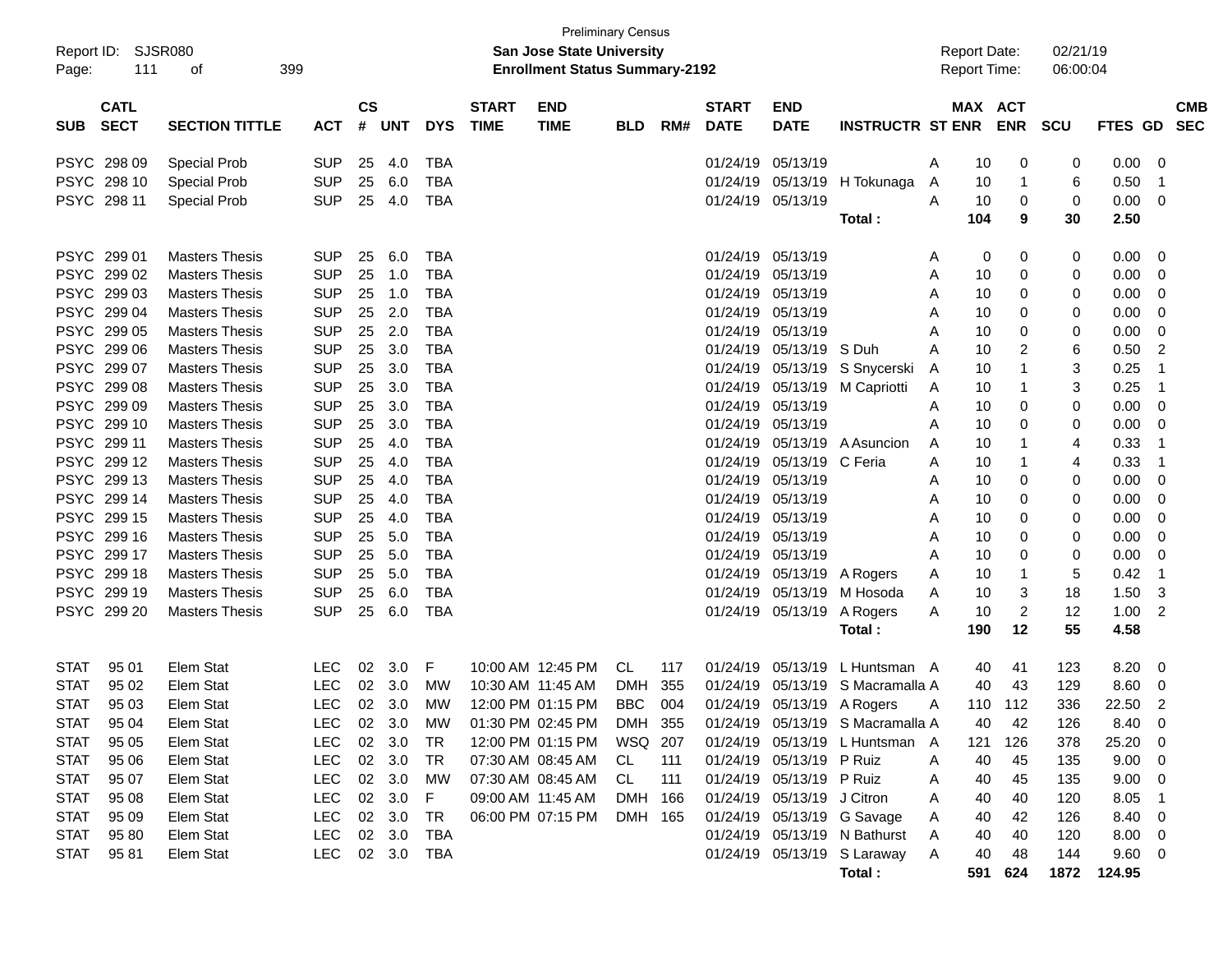| Report ID:<br>Page:                                      | <b>Preliminary Census</b><br>SJSR080<br><b>San Jose State University</b><br>112<br><b>Enrollment Status Summary-2192</b><br>399<br>οf |                                                                |                                                |                      |                          |                             |                                                             |                           |                                     |                   |                                              |                                                                              |                                                               |             | Report Date:<br><b>Report Time:</b> |                            | 02/21/19<br>06:00:04                          |                                             |                  |                          |
|----------------------------------------------------------|---------------------------------------------------------------------------------------------------------------------------------------|----------------------------------------------------------------|------------------------------------------------|----------------------|--------------------------|-----------------------------|-------------------------------------------------------------|---------------------------|-------------------------------------|-------------------|----------------------------------------------|------------------------------------------------------------------------------|---------------------------------------------------------------|-------------|-------------------------------------|----------------------------|-----------------------------------------------|---------------------------------------------|------------------|--------------------------|
| <b>SUB</b>                                               | <b>CATL</b><br><b>SECT</b>                                                                                                            | <b>SECTION TITTLE</b>                                          | <b>ACT</b>                                     | $\mathsf{cs}$<br>#   | <b>UNT</b>               | <b>DYS</b>                  | <b>START</b><br><b>TIME</b>                                 | <b>END</b><br><b>TIME</b> | <b>BLD</b>                          | RM#               | <b>START</b><br><b>DATE</b>                  | <b>END</b><br><b>DATE</b>                                                    | <b>INSTRUCTR ST ENR</b>                                       |             | MAX ACT                             | <b>ENR</b>                 | <b>SCU</b>                                    | <b>FTES GD</b>                              |                  | <b>CMB</b><br><b>SEC</b> |
| <b>STAT</b><br><b>STAT</b><br><b>STAT</b><br><b>STAT</b> | 115 01<br>115 02<br>115 03<br>235 01                                                                                                  | Interm Stat<br>Interm Stat<br>Interm Stat<br>Multivar Analysis | <b>LEC</b><br><b>LEC</b><br>LEC.<br><b>SEM</b> | 02<br>02<br>02<br>05 | 3.0<br>3.0<br>3.0<br>3.0 | МW<br>МW<br><b>TR</b><br>MW | 10:30 AM 11:45 AM<br>03:00 PM 04:15 PM<br>10:30 AM 11:45 AM | 03:00 PM 04:15 PM         | DMH<br>DMH<br><b>DMH</b><br>DMH 347 | 359<br>359<br>359 | 01/24/19<br>01/24/19<br>01/24/19<br>01/24/19 | 05/13/19<br>05/13/19<br>05/13/19<br>05/13/19                                 | M Hosoda<br>M Hosoda<br>D Schuster<br>Total :<br>H Tokunaga A | A<br>A<br>A | 32<br>32<br>32<br>96<br>25          | 33<br>33<br>30<br>96<br>20 | 99<br>99<br>90<br>288<br>60                   | 6.80<br>6.75<br>6.25<br>19.80<br>5.00 20    | - 4<br>-3<br>- 5 |                          |
|                                                          | Department :                                                                                                                          | <b>Psychology</b>                                              |                                                |                      |                          |                             |                                                             |                           |                                     |                   |                                              | <b>Department Total:</b><br><b>Lower Division:</b><br><b>Upper Division:</b> | Total :<br><b>Graduate Division:</b>                          |             | 25<br>5829<br>1293<br>4050<br>486   | 20<br>1242<br>182          | 60<br>5130 14730<br>3726<br>3706 10452<br>552 | 5.00<br>993.93<br>248.55<br>698.10<br>47.28 |                  |                          |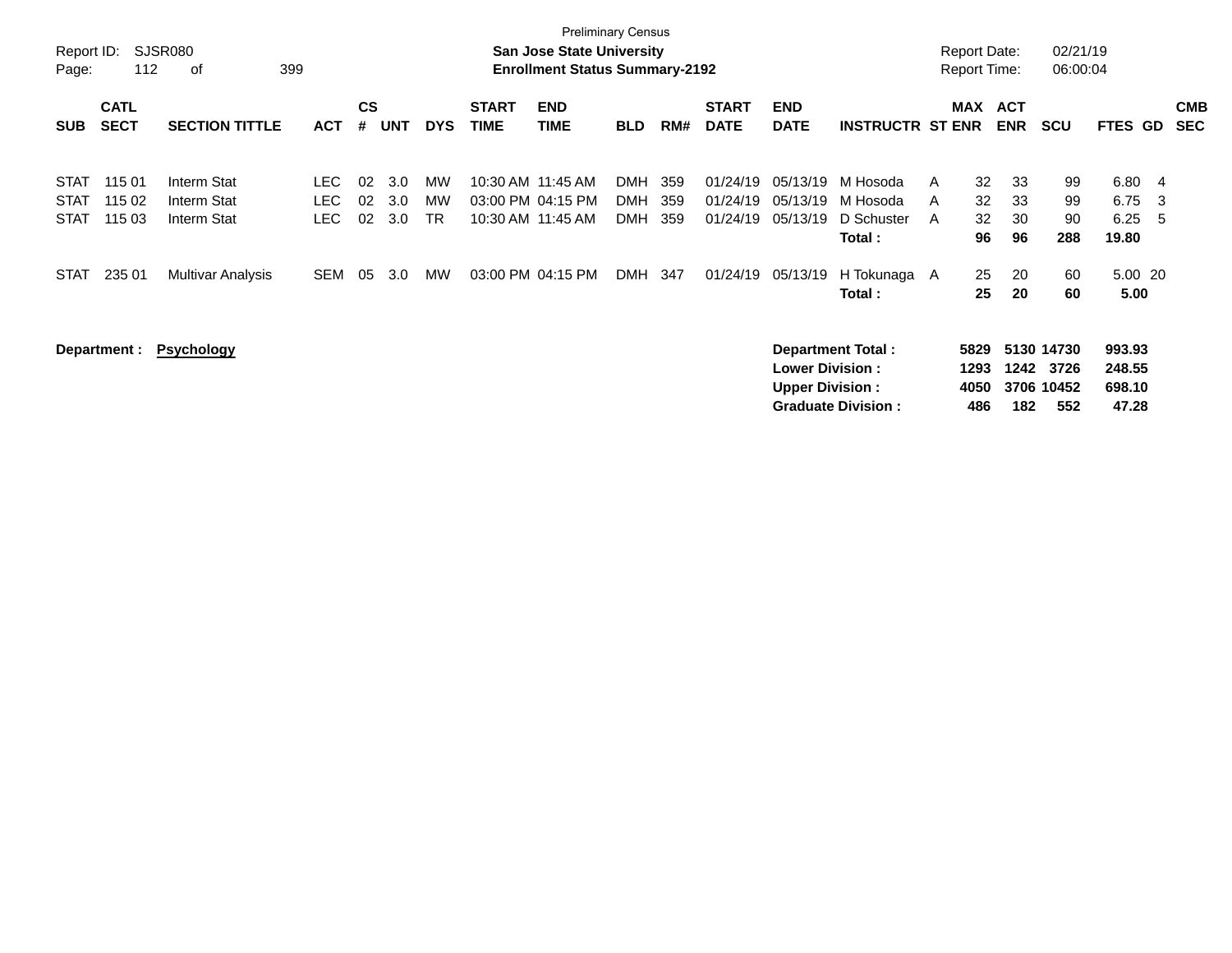| Report ID: |              | SJSR080                                  |                |               |                |            |              | San Jose State University             | <b>Preliminary Census</b> |       |              |                                    |                         | <b>Report Date:</b> |               | 02/21/19   |                |                          |            |
|------------|--------------|------------------------------------------|----------------|---------------|----------------|------------|--------------|---------------------------------------|---------------------------|-------|--------------|------------------------------------|-------------------------|---------------------|---------------|------------|----------------|--------------------------|------------|
| Page:      | 113          | 399<br>οf                                |                |               |                |            |              | <b>Enrollment Status Summary-2192</b> |                           |       |              |                                    |                         | Report Time:        |               | 06:00:04   |                |                          |            |
|            | <b>CATL</b>  |                                          |                | $\mathsf{cs}$ |                |            | <b>START</b> | <b>END</b>                            |                           |       | <b>START</b> | <b>END</b>                         |                         |                     | MAX ACT       |            |                |                          | <b>CMB</b> |
| <b>SUB</b> | <b>SECT</b>  | <b>SECTION TITTLE</b>                    | <b>ACT</b>     | #             | <b>UNT</b>     | <b>DYS</b> | <b>TIME</b>  | <b>TIME</b>                           | <b>BLD</b>                | RM#   | <b>DATE</b>  | <b>DATE</b>                        | <b>INSTRUCTR ST ENR</b> |                     | <b>ENR</b>    | <b>SCU</b> | <b>FTES GD</b> |                          | <b>SEC</b> |
| College    |              | <b>Social Sciences</b>                   |                |               |                |            |              |                                       |                           |       |              |                                    |                         |                     |               |            |                |                          |            |
|            | Department : | <b>Interdisciplinary Social Sciences</b> |                |               |                |            |              |                                       |                           |       |              |                                    |                         |                     |               |            |                |                          |            |
| AAS        | 33A 01       | <b>AAS History I</b>                     | LEC.           | 01            | 3.0            | MW         |              | 12:00 PM 01:15 PM                     | <b>HGH</b>                | - 122 |              | 01/24/19 05/13/19                  | S Choi                  | Α<br>40             | 40            | 120        | 8.00 0         |                          |            |
|            |              |                                          |                |               |                |            |              |                                       |                           |       |              |                                    | Total:                  | 40                  | 40            | 120        | 8.00           |                          |            |
| AAS        | 33B 01       | <b>AAS History II</b>                    | <b>LEC</b>     | 01            | 3.0            | МW         |              | 10:30 AM 11:45 AM                     | DMH                       | 226A  |              | 01/24/19 05/13/19                  | A Yamato                | 37<br>A             | 38            | 114        | 7.60           | $\overline{\phantom{0}}$ |            |
| AAS        | 33B 02       | <b>AAS History II</b>                    | <b>LEC</b>     | 01            | 3.0            | MW         |              | 01:30 PM 02:45 PM                     | DMH                       | 226A  | 01/24/19     | 05/13/19                           | A Yamato                | 37<br>Α             | 37            | 111        | 7.40           | 0                        |            |
| AAS        | 33B 03       | <b>AAS History II</b>                    | <b>LEC</b>     | 01            | 3.0            | <b>MW</b>  |              | 09:00 AM 10:15 AM                     | <b>DMH</b>                | 358   | 01/24/19     | 05/13/19                           | Y Kwan                  | Α<br>40             | 22            | 66         | 4.40           | 0                        |            |
| AAS        | 33B 04       | <b>AAS History II</b>                    | <b>LEC</b>     | 01            | 3.0            | МW         |              | 10:30 AM 11:45 AM                     | DMH                       | 358   | 01/24/19     | 05/13/19                           | Y Kwan                  | A<br>40             | 40            | 120        | 8.00           | 0                        |            |
| AAS        | 33B 06       | <b>AAS History II</b>                    | <b>LEC</b>     | 01            | 3.0            | МW         |              | 12:00 PM 01:15 PM                     | DMH                       | 358   | 01/24/19     | 05/13/19                           | J Rondilla              | A<br>40             | 39            | 117        | 7.80           | 0                        |            |
| AAS        | 33B 07       | <b>AAS History II</b>                    | LEC            | 01            | 3.0            | <b>MW</b>  |              | 01:30 PM 02:45 PM                     | DMH.                      | 358   | 01/24/19     | 05/13/19                           | J Rondilla              | Α<br>40             | 41            | 123        | 8.20           | 0                        |            |
| AAS        | 33B 08       | <b>AAS History II</b>                    | <b>LEC</b>     | 01            | 3.0            | МW         |              | 03:00 PM 04:15 PM                     | DMH.                      | 358   | 01/24/19     | 05/13/19                           | S Choi                  | Α<br>40             | 41            | 123        | 8.20           | 0                        |            |
| AAS        | 33B 09       | <b>AAS History II</b>                    | LEC            | 01            | 3.0            | <b>MW</b>  |              | 04:30 PM 05:45 PM                     | DMH.                      | 358   | 01/24/19     | 05/13/19                           | J Rondilla              | Α<br>40             | 33            | 99         | 6.60           | 0                        |            |
| AAS        | 33B 10       | <b>AAS History II</b>                    | <b>LEC</b>     | 01            | 3.0            | <b>TR</b>  |              | 09:00 AM 10:15 AM                     | DMH.                      | 358   | 01/24/19     | 05/13/19                           | J Franks                | A<br>40             | 40            | 120        | 8.00           | 0                        |            |
| AAS        | 33B 11       | <b>AAS History II</b>                    | <b>LEC</b>     | 01            | 3.0            | <b>TR</b>  |              | 10:30 AM 11:45 AM                     | DMH                       | 358   | 01/24/19     | 05/13/19                           | J Franks                | A<br>40             | 40            | 120        | 8.00           | 0                        |            |
| AAS        | 33B 12       | <b>AAS History II</b>                    | LEC            | 01            | 3.0            | <b>TR</b>  |              | 12:00 PM 01:15 PM                     | <b>DMH</b>                | 358   | 01/24/19     | 05/13/19                           | A Berney                | Α<br>40             | 41            | 123        | 8.20           | 0                        |            |
| AAS        | 33B 13       | <b>AAS History II</b>                    | <b>LEC</b>     | 01            | 3.0            | <b>TR</b>  |              | 01:30 PM 02:45 PM                     | DMH.                      | 358   | 01/24/19     | 05/13/19                           | A Berney                | Α<br>40             | 41            | 123        | 8.20           | 0                        |            |
| AAS        | 33B 14       | <b>AAS History II</b>                    | <b>LEC</b>     | 01            | 3.0            | <b>TR</b>  |              | 03:00 PM 04:15 PM                     | DMH.                      | 358   | 01/24/19     | 05/13/19                           | H Do                    | Α<br>40             | 38            | 114        | 7.60           | 0                        |            |
| AAS        | 33B 15       | <b>AAS History II</b>                    | LEC            | 01            | 3.0            | <b>TR</b>  |              | 04:30 PM 05:45 PM                     | <b>DMH</b>                | 358   | 01/24/19     | 05/13/19                           | S Choi                  | Α<br>40             | 40            | 120        | 8.00           | 0                        |            |
| AAS        | 33B 16       | <b>AAS History II</b>                    | <b>LEC</b>     | 01            | 3.0            | F          |              | 01:30 PM 04:15 PM                     | HGH                       | 122   | 01/24/19     | 05/13/19                           | S Choi                  | A<br>40             | 40            | 120        | 8.00           | 0                        |            |
| AAS        | 33B 17       | <b>AAS History II</b>                    | <b>LEC</b>     | 01            | 3.0            | TR         |              | 09:00 AM 10:15 AM                     | HGH                       | 122   | 01/24/19     | 05/13/19                           | H Do                    | A<br>40             | 39            | 117        | 7.80           | 0                        |            |
| AAS        | 33B 18       | <b>AAS History II</b>                    | <b>LEC</b>     | 01            | 3.0            | <b>MW</b>  |              | 03:00 PM 04:15 PM                     | <b>CL</b>                 | 302   | 01/24/19     | 05/13/19                           | J Franks                | 40<br>A             | 41            | 123        | 8.20           | 0                        |            |
| AAS        | 33B 80       | <b>AAS History II</b>                    | <b>LEC</b>     | 01            | 3.0            | <b>TBA</b> |              |                                       |                           |       |              | 01/24/19 05/13/19                  | A Berney                | A<br>40             | 40            | 120        | 8.00           | - 0                      |            |
|            |              |                                          |                |               |                |            |              |                                       |                           |       |              |                                    | Total:                  | 714                 | 691           | 2073       | 138.20         |                          |            |
| AAS        | 175 01       | Asian Am Comm                            | <b>LEC</b>     | 02            | 3.0            | <b>TR</b>  |              | 10:30 AM 11:45 AM                     | <b>HGH</b>                | - 122 |              | 01/24/19 05/13/19                  | H Do                    | Α<br>40             | 24            | 72         | 4.80           | $\overline{\phantom{0}}$ |            |
|            |              |                                          |                |               |                |            |              |                                       |                           |       |              |                                    | Total:                  | 40                  | 24            | 72         | 4.80           |                          |            |
| AAS        | 180 01       | <b>Individual Studies</b>                | <b>SUP</b>     | 36            | 4.0            | <b>TBA</b> |              |                                       |                           |       |              | 01/24/19 05/13/19                  |                         | Α                   | 0<br>0        | 0          | 0.00           | $\overline{\mathbf{0}}$  |            |
| AAS        | 180 31       | <b>Individual Studies</b>                | SUP            | 36            | 3.0            | <b>TBA</b> |              |                                       |                           |       |              | 01/24/19 05/13/19                  |                         | Α                   | 3<br>0        | 0          | 0.00           | - 0                      |            |
|            |              |                                          |                |               |                |            |              |                                       |                           |       |              |                                    | Total:                  |                     | 3<br>0        | 0          | 0.00           |                          |            |
|            | AAS 190 01   | Internship                               | SUP 36 3.0 TBA |               |                |            |              |                                       |                           |       |              | 01/24/19 05/13/19                  |                         | A                   | 5<br>0        | 0          | $0.00 \t 0$    |                          |            |
|            |              |                                          |                |               |                |            |              |                                       |                           |       |              |                                    | Total:                  |                     | 5<br>$\bf{0}$ | 0          | 0.00           |                          |            |
|            | SOCS 137 01  | CA Hist Soc Sci Pers LEC 02 3.0          |                |               |                | TR         |              | 09:00 AM 10:15 AM                     |                           |       |              | DMH 226A 01/24/19 05/13/19 W Rouse |                         | 37<br>A             |               | 3          | $0.20 \t 0 C$  |                          |            |
|            | ANTH 137 01  | CA Hist Soc Sci Pers LEC                 |                |               | $02 \quad 3.0$ | TR         |              | 09:00 AM 10:15 AM                     |                           |       |              | DMH 226A 01/24/19 05/13/19 W Rouse |                         | A                   | 0<br>0        | 0          | $0.00 \t 0 C$  |                          |            |
|            | HIST 137 01  | CA Hist Soc Sci Pers LEC 02 3.0          |                |               |                | TR.        |              | 09:00 AM 10:15 AM                     |                           |       |              | DMH 226A 01/24/19 05/13/19 W Rouse |                         | A                   | 0<br>-1       | 3          | $0.20 \t 0 C$  |                          |            |
|            | GEOG 137 01  | CA Hist Soc Sci Pers LEC 02 3.0 TR       |                |               |                |            |              | 09:00 AM 10:15 AM                     |                           |       |              | DMH 226A 01/24/19 05/13/19 W Rouse |                         | A                   | 0<br>16       | 48         | 3.20 0 C       |                          |            |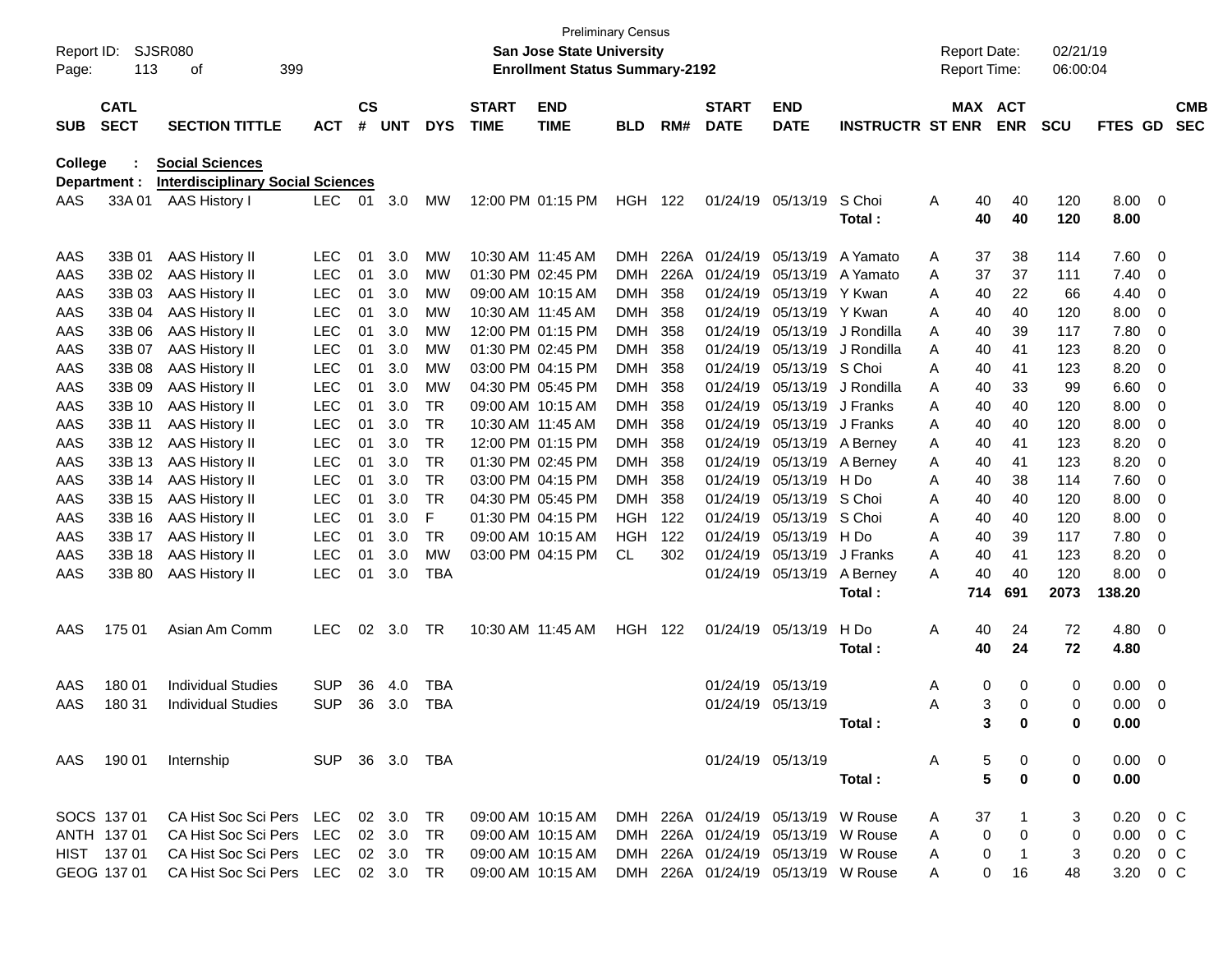| Report ID:<br>114<br>Page:               | <b>SJSR080</b><br>399<br>οf                                 |            |    |                  |              |                             | <b>Preliminary Census</b><br>San Jose State University<br><b>Enrollment Status Summary-2192</b> |                |      |                             |                              |                                                              | <b>Report Date:</b><br><b>Report Time:</b> |                       | 02/21/19<br>06:00:04 |              |                |            |
|------------------------------------------|-------------------------------------------------------------|------------|----|------------------|--------------|-----------------------------|-------------------------------------------------------------------------------------------------|----------------|------|-----------------------------|------------------------------|--------------------------------------------------------------|--------------------------------------------|-----------------------|----------------------|--------------|----------------|------------|
| <b>CATL</b><br><b>SECT</b><br><b>SUB</b> | <b>SECTION TITTLE</b><br><b>ACT</b><br>CA Hist Soc Sci Pers |            |    |                  | <b>DYS</b>   | <b>START</b><br><b>TIME</b> | <b>END</b><br><b>TIME</b>                                                                       | <b>BLD</b>     | RM#  | <b>START</b><br><b>DATE</b> | <b>END</b><br><b>DATE</b>    | <b>INSTRUCTR ST ENR</b>                                      |                                            | MAX ACT<br><b>ENR</b> | <b>SCU</b>           | FTES GD SEC  |                | <b>CMB</b> |
| SOCS 137 02                              |                                                             | LEC        | 02 | 3.0              | TR           |                             | 01:30 PM 02:45 PM                                                                               | <b>DMH</b>     | 226A |                             | 01/24/19 05/13/19            | W Rouse                                                      | 37<br>A                                    | 6                     | 18                   | 1.20         | 0 <sup>o</sup> |            |
| ANTH 137 02                              | CA Hist Soc Sci Pers                                        | LEC        | 02 | 3.0              | TR           |                             | 01:30 PM 02:45 PM                                                                               | <b>DMH</b>     |      | 226A 01/24/19 05/13/19      |                              | W Rouse                                                      | Α                                          | 0<br>4                | 12                   | 0.80         | 0 <sup>o</sup> |            |
| <b>HIST</b><br>13702                     | CA Hist Soc Sci Pers                                        | LEC        | 02 | 3.0              | TR           |                             | 01:30 PM 02:45 PM                                                                               | <b>DMH</b>     |      | 226A 01/24/19 05/13/19      |                              | W Rouse                                                      | Α                                          | 0<br>5                | 15                   | 1.00         | 0 <sup>o</sup> |            |
| GEOG 137 02                              | CA Hist Soc Sci Pers                                        | LEC        | 02 | 3.0              | TR           |                             | 01:30 PM 02:45 PM                                                                               | <b>DMH</b>     |      |                             | 226A 01/24/19 05/13/19       | W Rouse                                                      | Α                                          | 11<br>0               | 33                   | 2.20         | 0 <sup>o</sup> |            |
|                                          |                                                             |            |    |                  |              |                             |                                                                                                 |                |      |                             |                              | Total:                                                       | 74                                         | 44                    | 132                  | 8.80         |                |            |
| SOCS 138 01                              | US Hist Soc Sci Pers LEC                                    |            | 02 | 3.0              | $\top$       |                             | 04:30 PM 07:15 PM                                                                               | DMH 163        |      | 01/24/19                    | 05/13/19                     | W Thowdis                                                    | 40<br>A                                    | 4                     | 12                   | 0.80         | $0\,$ C        |            |
| ANTH 138 01                              | US Hist Soc Sci Pers LEC                                    |            | 02 | 3.0              | $\top$       |                             | 04:30 PM 07:15 PM                                                                               | <b>DMH</b>     | 163  |                             | 01/24/19 05/13/19            | W Thowdis                                                    | A                                          | 0<br>1                | 3                    | 0.20         | 0 <sup>o</sup> |            |
| GEOG 138 01                              | US Hist Soc Sci Pers LEC                                    |            | 02 | 3.0              | $\top$       |                             | 04:30 PM 07:15 PM                                                                               | <b>DMH</b>     | 163  |                             | 01/24/19 05/13/19            | W Thowdis                                                    | A                                          | 9<br>0                | 27                   | 1.80         | 0 <sup>o</sup> |            |
| <b>HIST</b><br>138 01                    | US Hist Soc Sci Pers                                        | LEC        | 02 | 3.0              | $\mathsf{T}$ |                             | 04:30 PM 07:15 PM                                                                               | <b>DMH</b>     | 163  |                             | 01/24/19 05/13/19            | W Thowdis                                                    | Α                                          | 0<br>4                | 12                   | 0.80         | 0 <sup>o</sup> |            |
| SOCS 138 02                              | US Hist Soc Sci Pers                                        | LEC        | 02 | 3.0              | <b>TR</b>    |                             | 07:30 AM 08:45 AM                                                                               | <b>DMH</b>     |      | 226A 01/24/19 05/13/19      |                              | W Rouse                                                      | 37<br>Α                                    | 9                     | 27                   | 1.80         | 0 <sup>o</sup> |            |
| ANTH 138 02                              | US Hist Soc Sci Pers                                        | LEC        | 02 | 3.0              | <b>TR</b>    |                             | 07:30 AM 08:45 AM                                                                               | <b>DMH</b>     | 226A | 01/24/19 05/13/19           |                              | W Rouse                                                      | Α                                          | 0<br>0                | 0                    | 0.00         | 0 <sup>o</sup> |            |
| GEOG 138 02                              | US Hist Soc Sci Pers                                        | LEC        | 02 | 3.0              | TR           |                             | 07:30 AM 08:45 AM                                                                               | <b>DMH</b>     | 226A |                             | 01/24/19 05/13/19            | W Rouse                                                      | Α                                          | 0<br>25               | 75                   | 5.00         | 0 <sup>o</sup> |            |
| <b>HIST</b><br>138 02                    | US Hist Soc Sci Pers                                        | LEC        | 02 | 3.0              | <b>TR</b>    |                             | 07:30 AM 08:45 AM                                                                               | <b>DMH</b>     |      |                             | 226A 01/24/19 05/13/19       | W Rouse                                                      | Α                                          | $\overline{c}$<br>0   | 6                    | 0.40         | 0 <sup>o</sup> |            |
|                                          |                                                             |            |    |                  |              |                             |                                                                                                 |                |      |                             |                              | Total:                                                       | 77                                         | 54                    | 162                  | 10.80        |                |            |
| SOCS 139 01                              | World History for Te                                        | LEC        | 03 | 3.0              | R            |                             | 06:00 PM 08:45 PM                                                                               | <b>DMH</b>     |      | 226A 01/24/19 05/13/19      |                              | J Narveson                                                   | 37<br>A                                    | 3                     | 9                    | 0.60         | $0\,C$         |            |
| <b>HIST</b><br>139 01                    | World History for Te                                        | <b>LEC</b> | 03 | 3.0              | R            |                             | 06:00 PM 08:45 PM                                                                               | <b>DMH</b>     |      | 226A 01/24/19 05/13/19      |                              | J Narveson                                                   | A                                          | 24<br>0               | 72                   | 4.80         | 0 <sup>o</sup> |            |
| GEOG 139 01                              | World History for Te                                        | <b>LEC</b> | 03 | 3.0              | R            |                             | 06:00 PM 08:45 PM                                                                               | <b>DMH</b>     | 226A | 01/24/19 05/13/19           |                              | J Narveson                                                   | A                                          | 6<br>0                | 18                   | 1.20         | 0 <sup>o</sup> |            |
| ANTH 139 01                              | World History for Te                                        | <b>LEC</b> | 03 | 3.0              | R            |                             | 06:00 PM 08:45 PM                                                                               | <b>DMH</b>     |      | 226A 01/24/19 05/13/19      |                              | J Narveson                                                   | A                                          | 5<br>0                | 15                   | 1.00         | 0 <sup>o</sup> |            |
|                                          |                                                             |            |    |                  |              |                             |                                                                                                 |                |      |                             |                              | Total:                                                       | 37                                         | 38                    | 114                  | 7.60         |                |            |
| SOCS 177 01                              | Soci Education                                              | <b>LEC</b> | 02 | 3.0              | TR           |                             | 10:30 AM 11:45 AM                                                                               | CL             | 234  |                             | 01/24/19 05/13/19            | M Alaniz                                                     | 35<br>Α                                    | 6                     | 18                   | 1.20         | $0\,C$         |            |
| SOCI 177 01                              | Soci Education                                              | <b>LEC</b> | 02 | 3.0              | TR           |                             | 10:30 AM 11:45 AM                                                                               | CL             | 234  |                             | 01/24/19 05/13/19            | M Alaniz                                                     | Α                                          | 0<br>24               | 72                   | 4.80         | 0 <sup>o</sup> |            |
| SOCS 177 02                              | Soci Education                                              | <b>LEC</b> | 02 | 3.0              | <b>TR</b>    |                             | 01:30 PM 02:45 PM                                                                               | CL.            | 234  |                             | 01/24/19 05/13/19            | M Alaniz                                                     | 35<br>Α                                    | $\mathbf 0$           | $\mathbf 0$          | 0.00         | 0 <sup>o</sup> |            |
| SOCI 177 02                              | Soci Education                                              | <b>LEC</b> | 02 | 3.0              | TR           |                             | 01:30 PM 02:45 PM                                                                               | CL             | 234  |                             | 01/24/19 05/13/19            | M Alaniz                                                     | A                                          | 0<br>17               | 51                   | 3.40         | 0 <sup>o</sup> |            |
|                                          |                                                             |            |    |                  |              |                             |                                                                                                 |                |      |                             |                              | Total:                                                       | 70                                         | 47                    | 141                  | 9.40         |                |            |
| SOCS 185 01                              | Teaching in Diverse                                         | LEC        | 02 | 3.0              | МW           |                             | 12:00 PM 01:15 PM                                                                               | <b>DMH</b>     | 359  | 01/24/19                    | 05/13/19                     | M Pizarro                                                    | 30<br>A                                    | 6                     | 18                   | 1.20         | $0\,$ C        |            |
| <b>MAS</b><br>18501                      | Teaching in Diverse                                         | LEC        | 02 | 3.0              | MW           |                             | 12:00 PM 01:15 PM                                                                               | DMH 359        |      |                             | 01/24/19 05/13/19            | M Pizarro                                                    | Α                                          | 23<br>0               | 69                   | 4.60         | 0 <sup>o</sup> |            |
|                                          |                                                             |            |    |                  |              |                             |                                                                                                 |                |      |                             |                              | Total:                                                       |                                            | 30 29                 | 87                   | 5.80         |                |            |
| <b>WOMS 1001</b>                         | Women, Gender & Sex LEC 02 3.0 MW                           |            |    |                  |              |                             | 10:30 AM 11:45 AM                                                                               | CL             | 234  |                             |                              | 01/24/19 05/13/19 S de Bourbon A                             | 37                                         | 40                    | 120                  | $8.00 \t 0$  |                |            |
| <b>WOMS 1002</b>                         | Women, Gender & Sex LEC 02 3.0 TR                           |            |    |                  |              |                             | 01:30 PM 02:45 PM                                                                               | <b>HGH 122</b> |      |                             | 01/24/19 05/13/19 A Castillo |                                                              | 40<br>A                                    | 32                    | 96                   | 6.40 0       |                |            |
|                                          |                                                             |            |    |                  |              |                             |                                                                                                 |                |      |                             |                              | Total:                                                       | 77                                         | 72                    | 216                  | 14.40        |                |            |
|                                          |                                                             |            |    |                  |              |                             |                                                                                                 |                |      |                             |                              |                                                              |                                            |                       |                      |              |                |            |
| <b>WOMS 2001</b><br>AAS<br>20 01         | Wom of Color in US<br>Wom of Color in US                    | LEC<br>LEC |    | 02 3.0<br>02 3.0 | МW           |                             | 01:30 PM 02:45 PM<br>01:30 PM 02:45 PM                                                          | CL.<br>CL      | 234  |                             |                              | 01/24/19 05/13/19 S Gallardo<br>01/24/19 05/13/19 S Gallardo | 37<br>A                                    | 30                    | 90                   | 6.00<br>1.40 | $0\,$ C        |            |
| <b>WOMS 2002</b>                         | Wom of Color in US                                          | <b>LEC</b> |    |                  | МW           |                             | 09:00 AM 10:15 AM                                                                               | DMH            | 234  |                             |                              | 149A 01/24/19 05/13/19 S Gallardo                            | A<br>37                                    | 0<br>$\overline{7}$   | 21<br>72             |              | $0\,$ C        |            |
|                                          |                                                             |            |    | 02 3.0 TR        |              |                             |                                                                                                 |                |      |                             |                              |                                                              | A                                          | 24                    |                      | 4.80         | $0\,C$         |            |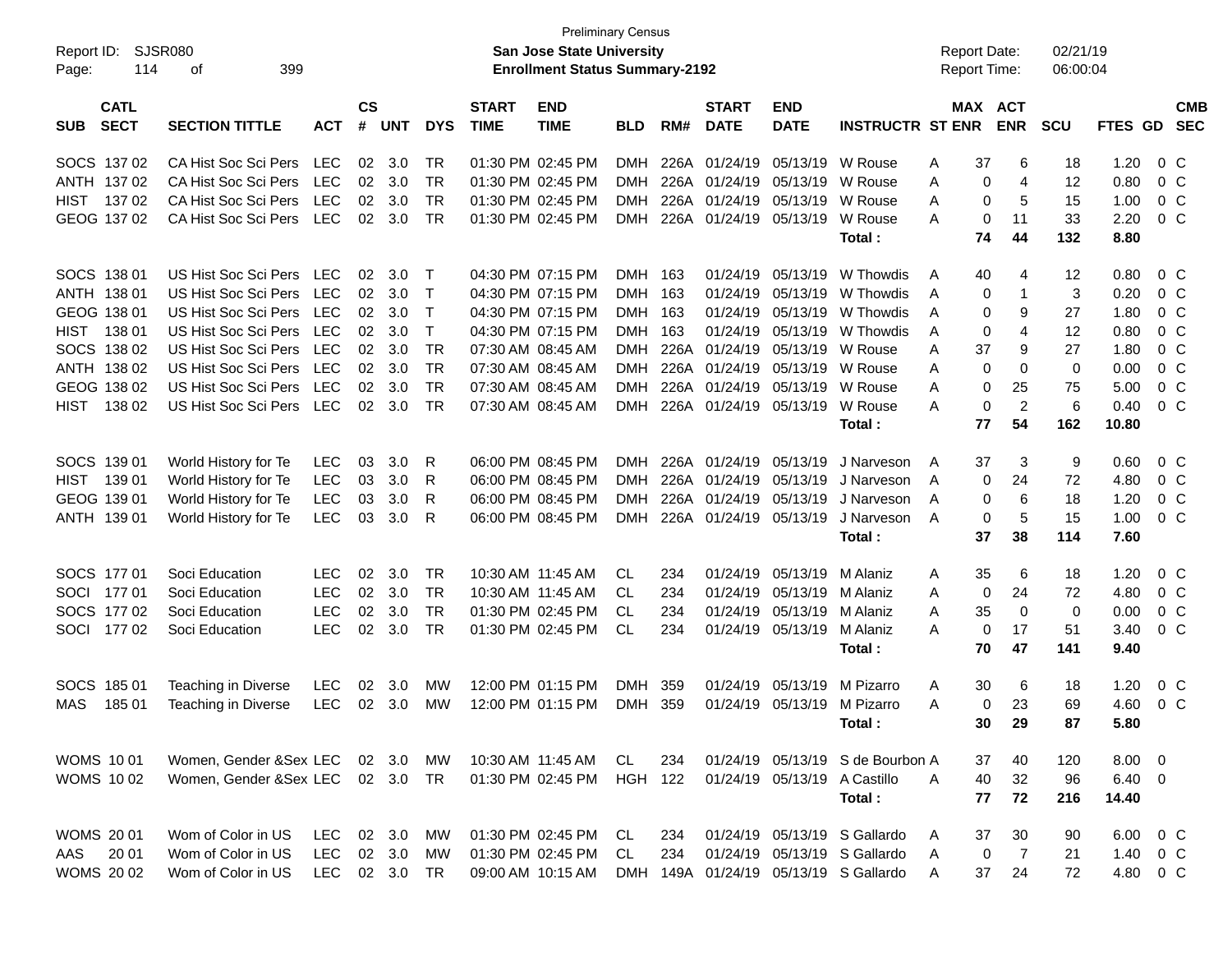| Report ID:<br>115<br>Page:                                                           | SJSR080<br>399<br>οf                                                                                             |                                                      |                      |                          |                                                      |                             | San Jose State University<br><b>Enrollment Status Summary-2192</b> | <b>Preliminary Census</b>       |             |                                       |                                                                                           |                                                          |                  | <b>Report Date:</b><br>Report Time: |                                          | 02/21/19<br>06:00:04                    |                                       |                                                                                        |
|--------------------------------------------------------------------------------------|------------------------------------------------------------------------------------------------------------------|------------------------------------------------------|----------------------|--------------------------|------------------------------------------------------|-----------------------------|--------------------------------------------------------------------|---------------------------------|-------------|---------------------------------------|-------------------------------------------------------------------------------------------|----------------------------------------------------------|------------------|-------------------------------------|------------------------------------------|-----------------------------------------|---------------------------------------|----------------------------------------------------------------------------------------|
| <b>CATL</b><br><b>SECT</b><br><b>SUB</b>                                             | <b>SECTION TITTLE</b>                                                                                            | <b>ACT</b>                                           | $\mathsf{cs}$<br>#   | <b>UNT</b>               | <b>DYS</b>                                           | <b>START</b><br><b>TIME</b> | <b>END</b><br><b>TIME</b>                                          | <b>BLD</b>                      | RM#         | <b>START</b><br><b>DATE</b>           | <b>END</b><br><b>DATE</b>                                                                 | <b>INSTRUCTR ST ENR</b>                                  |                  |                                     | <b>MAX ACT</b><br><b>ENR</b>             | SCU                                     | FTES GD                               | <b>CMB</b><br><b>SEC</b>                                                               |
| AAS<br>20 02                                                                         | Wom of Color in US                                                                                               | <b>LEC</b>                                           | 02                   | 3.0                      | TR                                                   |                             | 09:00 AM 10:15 AM                                                  | <b>DMH</b>                      |             | 149A 01/24/19                         | 05/13/19                                                                                  | S Gallardo<br>Total:                                     | Α                | 0<br>74                             | 14<br>75                                 | 42<br>225                               | 2.80<br>15.00                         | $0\,C$                                                                                 |
| <b>WOMS 101 01</b><br>WOMS 101 02                                                    | Study of Women<br>Study of Women                                                                                 | <b>LEC</b><br><b>LEC</b>                             | 02<br>02             | 3.0<br>3.0               | <b>MW</b><br><b>TR</b>                               |                             | 09:00 AM 10:15 AM<br>10:30 AM 11:45 AM                             | CL.<br><b>DMH</b>               | 234<br>166  | 01/24/19<br>01/24/19                  | 05/13/19<br>05/13/19                                                                      | S Gallardo<br>S Gallardo<br>Total:                       | A<br>A           | 37<br>37<br>74                      | 27<br>34<br>61                           | 81<br>102<br>183                        | 5.40<br>6.80<br>12.20                 | $\overline{0}$<br>$\overline{0}$                                                       |
| <b>WOMS 102 01</b><br><b>WOMS 102 02</b><br><b>WOMS 102 03</b><br><b>WOMS 102 80</b> | Global Women<br>Global Women<br>Global Women<br>Global Women                                                     | <b>LEC</b><br><b>LEC</b><br><b>LEC</b><br><b>LEC</b> | 02<br>02<br>02<br>02 | 3.0<br>3.0<br>3.0<br>3.0 | м<br><b>TR</b><br><b>TR</b><br><b>TBA</b>            |                             | 06:00 PM 08:45 PM<br>12:00 PM 01:15 PM<br>04:30 PM 05:45 PM        | <b>DMH</b><br>HGH<br><b>DMH</b> | 231<br>122  | 01/24/19<br>01/24/19<br>226A 01/24/19 | 05/13/19<br>05/13/19<br>05/13/19<br>01/24/19 05/13/19                                     | T Bakhru<br>A Castillo<br>T Bakhru<br>T Bakhru<br>Total: | A<br>A<br>A<br>A | 35<br>35<br>35<br>35<br>140         | 32<br>33<br>20<br>33<br>118              | 96<br>99<br>60<br>99<br>354             | 6.40<br>6.60<br>4.00<br>6.60<br>23.60 | $\overline{\mathbf{0}}$<br>$\overline{0}$<br>$\overline{0}$<br>$\overline{\mathbf{0}}$ |
| <b>WOMS 180 01</b><br><b>WOMS 180 11</b><br>WOMS 180 31<br><b>WOMS 180 32</b>        | <b>Individual Studies</b><br><b>Individual Studies</b><br><b>Individual Studies</b><br><b>Individual Studies</b> | <b>SUP</b><br><b>SUP</b><br><b>SUP</b><br><b>SUP</b> | 36<br>36<br>36<br>36 | 3.0<br>1.0<br>3.0<br>3.0 | <b>TBA</b><br><b>TBA</b><br><b>TBA</b><br><b>TBA</b> |                             |                                                                    |                                 |             |                                       | 01/24/19 05/13/19<br>01/24/19 05/13/19<br>01/24/19 05/13/19 T Bakhru<br>01/24/19 05/13/19 | Total:                                                   | A<br>A<br>A<br>A | 0<br>3<br>3<br>3<br>9               | 0<br>0<br>1<br>0<br>$\blacktriangleleft$ | 0<br>$\mathbf 0$<br>3<br>$\pmb{0}$<br>3 | 0.00<br>0.00<br>0.20<br>0.00<br>0.20  | $\overline{\mathbf{0}}$<br>0<br>$\overline{0}$<br>$\mathbf 0$                          |
| <b>WOMS 189 01</b><br>MDES 189 01                                                    | Islam & Gender<br>Islam & Gender                                                                                 | SEM<br>SEM                                           | 05<br>05             | 3.0<br>3.0               | МW<br><b>MW</b>                                      |                             | 12:00 PM 01:15 PM<br>12:00 PM 01:15 PM                             | <b>DMH</b><br><b>DMH</b>        | -231<br>231 | 01/24/19                              | 05/13/19<br>01/24/19 05/13/19                                                             | S Gerami<br>S Gerami<br>Total:                           | Α<br>A           | 35<br>$\pmb{0}$<br>35               | 11<br>$\overline{2}$<br>13               | 33<br>$\,6$<br>39                       | 2.20<br>0.40<br>2.60                  | $0\,C$<br>$0\,C$                                                                       |
| <b>WOMS 190 01</b><br><b>WOMS 190 11</b>                                             | Internship<br>Internship                                                                                         | <b>SUP</b><br><b>SUP</b>                             | 36<br>36             | 3.0<br>1.0               | <b>TBA</b><br><b>TBA</b>                             |                             |                                                                    |                                 |             |                                       | 01/24/19 05/13/19<br>01/24/19 05/13/19                                                    | Total:                                                   | A<br>A           | 5<br>3<br>8                         | 0<br>0<br>0                              | 0<br>0<br>$\bf{0}$                      | 0.00<br>0.00<br>0.00                  | $\overline{0}$<br>$\overline{\mathbf{0}}$                                              |
| Department :                                                                         | <b>Interdisciplinary Social Sciences</b>                                                                         |                                                      |                      |                          |                                                      |                             |                                                                    |                                 |             |                                       | <b>Lower Division:</b><br><b>Upper Division:</b>                                          | <b>Department Total:</b><br><b>Graduate Division:</b>    |                  | 1507<br>905<br>602<br>$\bf{0}$      | 1307<br>878<br>429<br>$\bf{0}$           | 3921<br>2634<br>1287<br>$\bf{0}$        | 261.40<br>175.60<br>85.80<br>0.00     |                                                                                        |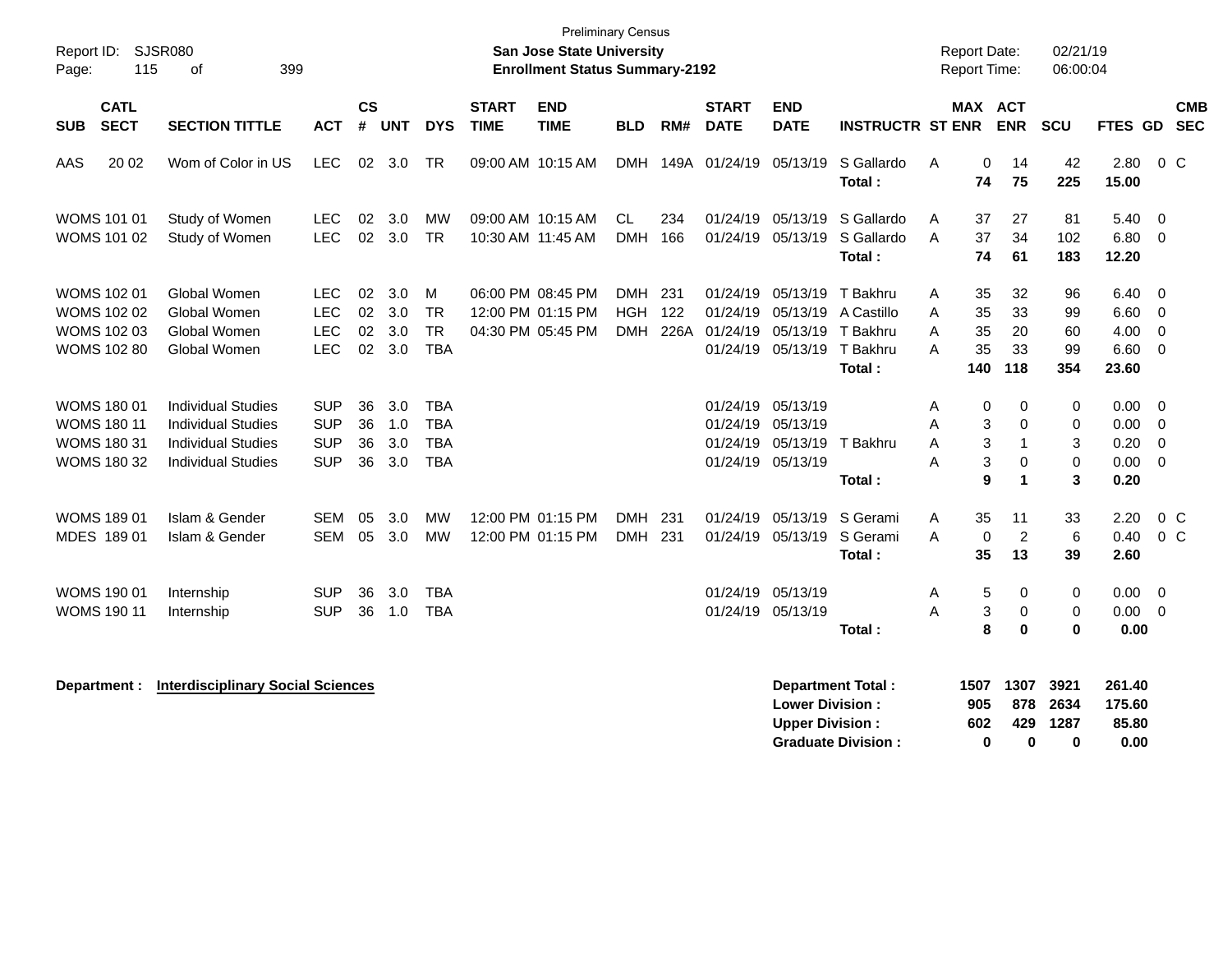| Report ID:<br>Page: | 116                        | <b>SJSR080</b><br>оf     | 399            |                |            |                        |                             | San Jose State University<br><b>Enrollment Status Summary-2192</b> | Preliminary Census |       |                             |                            |                                     |   | <b>Report Date:</b><br><b>Report Time:</b> |                      | 02/21/19<br>06:00:04 |                |                         |                          |
|---------------------|----------------------------|--------------------------|----------------|----------------|------------|------------------------|-----------------------------|--------------------------------------------------------------------|--------------------|-------|-----------------------------|----------------------------|-------------------------------------|---|--------------------------------------------|----------------------|----------------------|----------------|-------------------------|--------------------------|
| <b>SUB</b>          | <b>CATL</b><br><b>SECT</b> | <b>SECTION TITTLE</b>    | <b>ACT</b>     | <b>CS</b><br># | <b>UNT</b> | <b>DYS</b>             | <b>START</b><br><b>TIME</b> | <b>END</b><br><b>TIME</b>                                          | <b>BLD</b>         | RM#   | <b>START</b><br><b>DATE</b> | <b>END</b><br><b>DATE</b>  | <b>INSTRUCTR ST ENR</b>             |   | MAX ACT                                    | <b>ENR</b>           | <b>SCU</b>           | FTES GD        |                         | <b>CMB</b><br><b>SEC</b> |
| <b>College</b>      |                            | <b>Social Sciences</b>   |                |                |            |                        |                             |                                                                    |                    |       |                             |                            |                                     |   |                                            |                      |                      |                |                         |                          |
|                     | Department :               | <b>Sociology</b>         |                |                |            |                        |                             |                                                                    |                    |       |                             |                            |                                     |   |                                            |                      |                      |                |                         |                          |
| SOCI                | 1 0 1                      | Intro to Sociology       | <b>LEC</b>     | 01             | 3.0        | MW                     |                             | 09:00 AM 10:15 AM                                                  | HGH                | - 122 |                             | 01/24/19 05/13/19          | M Pasion                            | Α | 40                                         | 40                   | 120                  | 8.00           | $\overline{\mathbf{0}}$ |                          |
| SOCI                | 1 0 2                      | Intro to Sociology       | <b>LEC</b>     | 01             | 3.0        | TR                     |                             | 01:30 PM 02:45 PM                                                  | WSQ 207            |       |                             | 01/24/19 05/13/19          | S Murray<br>M Pasion                | Α | 120<br>40                                  | 113                  | 339                  | 22.60          | 0                       |                          |
| SOCI                | 1 0 3                      | Intro to Sociology       | <b>LEC</b>     | 01             | 3.0        | МW                     |                             | 01:30 PM 02:45 PM                                                  | HGH                | 122   |                             | 01/24/19 05/13/19          | Total :                             | A | 200                                        | 39<br>192            | 117<br>576           | 7.80<br>38.40  | 0                       |                          |
|                     |                            |                          |                |                |            |                        |                             | 12:00 PM 01:15 PM                                                  |                    |       | 226A 01/24/19 05/13/19      |                            | M Thiele                            |   |                                            |                      |                      |                |                         |                          |
| SOCI                | 15 01                      | Stat Ap in Soc Sci       | <b>LEC</b>     | 03             | 3.0        | МW                     |                             | 12:00 PM 01:15 PM                                                  | DMH                | 226A  |                             | 01/24/19 05/13/19          |                                     | A | 30                                         | 28                   | 84                   | 5.60           |                         | $0\,$ C                  |
| <b>SOCS</b>         | 15 01                      | Stat Ap in Soc Sci       | <b>LEC</b>     | 03             | 3.0        | MW                     |                             | 03:00 PM 04:15 PM                                                  | DMH                |       | 226A 01/24/19 05/13/19      |                            | M Thiele                            | A | 0                                          | $\overline{c}$       | 6                    | 0.40           |                         | 0 <sup>o</sup>           |
| SOCI                | 15 02                      | Stat Ap in Soc Sci       | <b>LEC</b>     | 03             | 3.0        | <b>TR</b><br><b>TR</b> |                             | 03:00 PM 04:15 PM                                                  | DMH                |       | 226A 01/24/19 05/13/19      |                            | <b>E</b> Sweet<br>E Sweet           | A | 30                                         | 25                   | 75                   | 5.00           |                         | 0 <sup>o</sup>           |
| <b>SOCS</b>         | 15 02                      | Stat Ap in Soc Sci       | <b>LEC</b>     | 03             | 3.0        |                        |                             |                                                                    | DMH                |       |                             |                            |                                     | A | 0                                          | 9                    | 27                   | 1.80           |                         | 0 <sup>o</sup>           |
| SOCI                | 15 03                      | Stat Ap in Soc Sci       | <b>LEC</b>     | 03<br>03       | 3.0        | M                      |                             | 06:00 PM 08:45 PM                                                  | DMH                |       | 226A 01/24/19 05/13/19      |                            | J Bautista<br>J Bautista            | A | 30<br>$\mathbf 0$                          | 21<br>$\overline{4}$ | 63                   | 4.20           |                         | 0 <sup>o</sup>           |
| SOCS                | 15 03                      | Stat Ap in Soc Sci       | <b>LEC</b>     |                | 3.0        | M                      |                             | 06:00 PM 08:45 PM                                                  | DMH                |       | 226A 01/24/19 05/13/19      |                            | Total:                              | A | 90                                         | 89                   | 12<br>267            | 0.80<br>17.80  |                         | 0 <sup>o</sup>           |
|                     |                            |                          |                |                |            |                        |                             |                                                                    |                    |       |                             |                            |                                     |   |                                            |                      |                      |                |                         |                          |
| SOCI                | 80 01                      | Social Problems          | LEC            | 01             | 3.0        | МW                     |                             | 12:00 PM 01:15 PM                                                  | WSQ 207            |       |                             | 01/24/19 05/13/19          | N Boero                             | A | 120                                        | 116                  | 348                  | 23.20          | 0                       |                          |
| SOCI                | 80 02                      | Social Problems          | <b>LEC</b>     | 01             | 3.0        | <b>TR</b>              |                             | 03:00 PM 04:15 PM                                                  | <b>CL</b>          | 234   |                             | 01/24/19 05/13/19          | D Brook                             | A | 40                                         | 39                   | 117                  | 7.80           | 0                       |                          |
| SOCI                | 80 03                      | Social Problems          | <b>LEC</b>     | 01             | 3.0        | <b>TR</b>              |                             | 09:00 AM 10:15 AM                                                  | DMH.               | 227   |                             | 01/24/19 05/13/19          | D Brook                             | A | 40                                         | 40                   | 120                  | 8.00           | $\overline{\mathbf{0}}$ |                          |
|                     |                            |                          |                |                |            |                        |                             |                                                                    |                    |       |                             |                            | Total :                             |   | 200                                        | 195                  | 585                  | 39.00          |                         |                          |
| SOCI                |                            | 100W 01 Writing Workshop | <b>SEM</b>     | 04             | 3.0        | MW                     |                             | 09:00 AM 10:15 AM                                                  | <b>DMH</b>         | 162   |                             | 01/24/19 05/13/19          | R Buyco                             | A | 20                                         | 25                   | 75                   | 5.00           | $\overline{\mathbf{0}}$ |                          |
| SOCI                |                            | 100W 03 Writing Workshop | <b>SEM</b>     | 04             | 3.0        | T                      |                             | 06:00 PM 08:45 PM                                                  | <b>DMH</b>         | 226A  |                             | 01/24/19 05/13/19          | G Ramos                             | A | 20                                         | 18                   | 54                   | 3.60           | - 0                     |                          |
| SOCI                |                            | 100W 04 Writing Workshop | <b>SEM</b>     | 04             | 3.0        | <b>MW</b>              |                             | 03:00 PM 04:15 PM                                                  | <b>DMH</b>         | 236   |                             | 01/24/19 05/13/19          | T Dehaan                            | A | 20                                         | 20                   | 60                   | 4.00           | 0                       |                          |
| SOCI                |                            | 100W 05 Writing Workshop | <b>SEM</b>     | 04             | 3.0        | TR                     |                             | 12:00 PM 01:15 PM                                                  | <b>CL</b>          | 234   |                             | 01/24/19 05/13/19          | D Brook                             | Α | 20                                         | 20                   | 60                   | 4.00           | 0                       |                          |
| SOCI                |                            | 100W 06 Writing Workshop | <b>SEM</b>     | 04             | 3.0        | <b>TR</b>              |                             | 04:30 PM 05:45 PM                                                  | DMH.               | 236   |                             | 01/24/19 05/13/19          | T Dehaan                            | A | 20                                         | 20                   | 60                   | 4.00           | 0                       |                          |
| SOCI                |                            | 100W 80 Writing Workshop | <b>SEM</b>     | 04             | 3.0        | <b>TBA</b>             |                             |                                                                    |                    |       |                             | 01/24/19 05/13/19          | R Bryant-And A                      |   | 20                                         | 21                   | 63                   | 4.20           | 0                       |                          |
| SOCI                |                            | 100W 81 Writing Workshop | <b>SEM</b>     | 04             | 3.0        | <b>TBA</b>             |                             |                                                                    |                    |       |                             | 01/24/19 05/13/19          | R Bryant-And A                      |   | 20                                         | 21                   | 63                   | 4.20           | 0                       |                          |
|                     |                            |                          |                |                |            |                        |                             |                                                                    |                    |       |                             |                            | Total:                              |   | 140                                        | 145                  | 435                  | 29.00          |                         |                          |
| SOCI                | 101 01                     | Social Theory            | <b>LEC</b>     | 02             | 3.0        | <b>MW</b>              |                             | 12:00 PM 01:15 PM                                                  | <b>DMH</b>         | 162   |                             | 01/24/19 05/13/19          | M Rokni                             | A | 30                                         | 34                   | 102                  | 6.80           | $\overline{\mathbf{0}}$ |                          |
|                     | SOCI 101 02                | Social Theory            | <b>LEC</b>     |                | 02 3.0     | TR                     |                             | 09:00 AM 10:15 AM                                                  | DMH 162            |       |                             | 01/24/19 05/13/19 P Chua   |                                     | A | 30                                         | 27                   | 81                   | 5.40           | $\Omega$                |                          |
|                     | SOCI 101 03                | Social Theory            | LEC 02 3.0     |                |            | TR.                    |                             | 03:00 PM 04:15 PM                                                  | DMH 162            |       |                             | 01/24/19 05/13/19 P Chua   |                                     | A | 30                                         | 29                   | 87                   | $5.80\ 0$      |                         |                          |
|                     | SOCI 101 04                | Social Theory            | LEC 02 3.0     |                |            | W                      |                             | 06:00 PM 08:45 PM                                                  | <b>BBC</b> 121     |       |                             |                            | 01/24/19 05/13/19 T Dehaan          | Α | 30                                         | 20                   | 60                   | $4.00 \quad 0$ |                         |                          |
|                     | SOCI 101 80                | Social Theory            | LEC 02 3.0 TBA |                |            |                        |                             |                                                                    |                    |       |                             | 01/24/19 05/13/19 M Rokni  |                                     | A | 30                                         | 30                   | 90                   | $6.00 \quad 0$ |                         |                          |
|                     |                            |                          |                |                |            |                        |                             |                                                                    |                    |       |                             |                            | Total:                              |   |                                            | 150 140              | 420                  | 28.00          |                         |                          |
|                     | SOCI 104 01                | <b>Quantit Res Meth</b>  | LEC 02 3.0 MW  |                |            |                        |                             | 10:30 AM 11:45 AM                                                  | DMH 162            |       |                             | 01/24/19 05/13/19 M Thiele |                                     | A | 30                                         | 27                   | 81                   | $5.40 \quad 0$ |                         |                          |
|                     | SOCI 104 02                | <b>Quantit Res Meth</b>  | LEC            |                | 02 3.0     | TR                     |                             | 12:00 PM 01:15 PM                                                  | DMH 162            |       |                             | 01/24/19 05/13/19 E Sweet  |                                     | A | 30                                         | 32                   | 96                   | 6.40 0         |                         |                          |
|                     | SOCI 104 03                | Quantit Res Meth         | LEC 02 3.0 W   |                |            |                        |                             | 06:00 PM 08:45 PM                                                  |                    |       |                             |                            | DMH 226A 01/24/19 05/13/19 J DeHaan | A | 30                                         | 24                   | 72                   | 4.80 0         |                         |                          |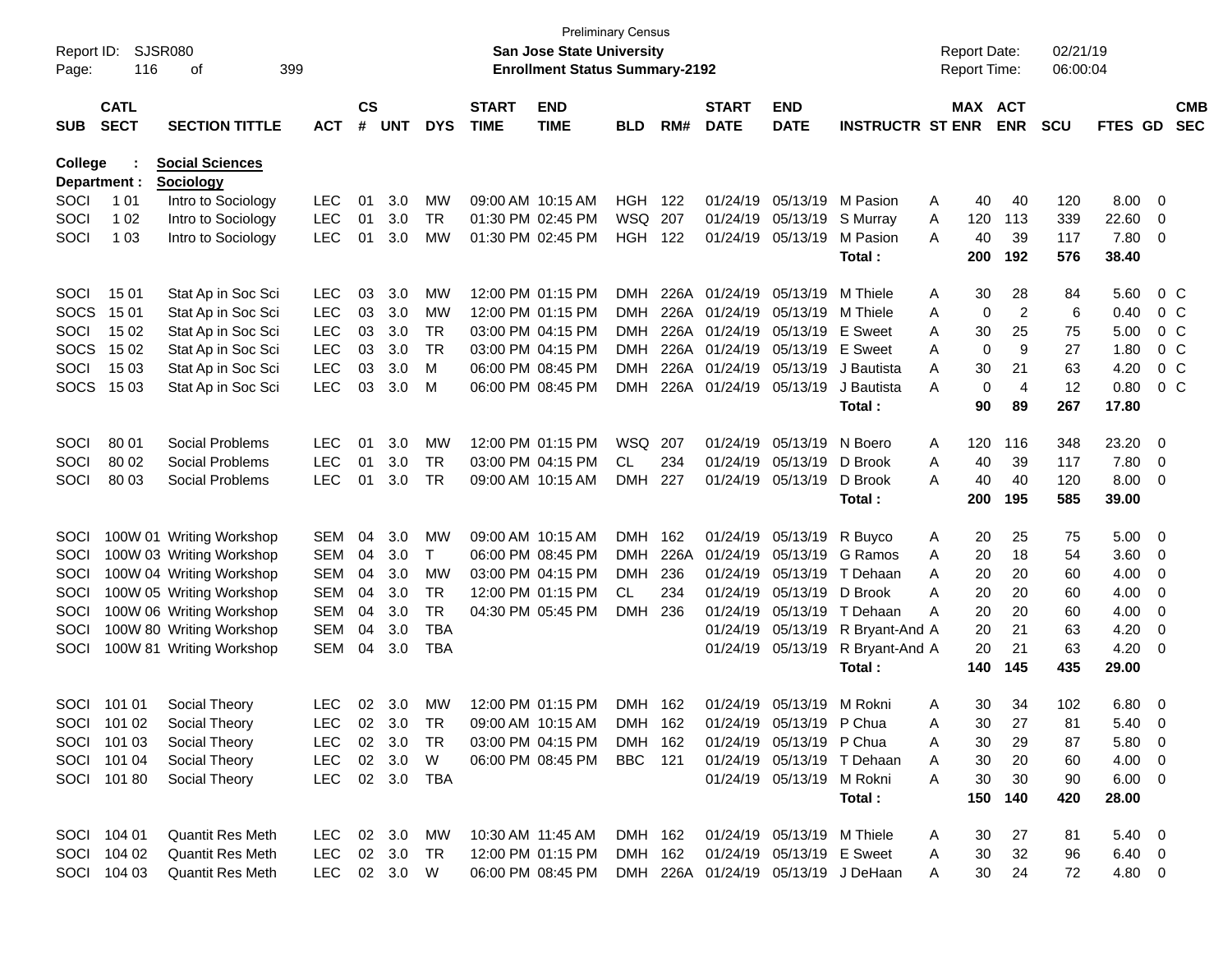|            |             |                                                |               |                 |            |            |                   | <b>Preliminary Census</b>              |                |      |                   |                               |                              |                     |                |            |               |                          |            |
|------------|-------------|------------------------------------------------|---------------|-----------------|------------|------------|-------------------|----------------------------------------|----------------|------|-------------------|-------------------------------|------------------------------|---------------------|----------------|------------|---------------|--------------------------|------------|
| Report ID: |             | SJSR080                                        |               |                 |            |            |                   | <b>San Jose State University</b>       |                |      |                   |                               |                              | <b>Report Date:</b> |                | 02/21/19   |               |                          |            |
| Page:      | 117         | 399<br>οf                                      |               |                 |            |            |                   | <b>Enrollment Status Summary-2192</b>  |                |      |                   |                               |                              | <b>Report Time:</b> |                | 06:00:04   |               |                          |            |
|            | <b>CATL</b> |                                                |               | $\mathsf{cs}$   |            |            | <b>START</b>      | <b>END</b>                             |                |      | <b>START</b>      | <b>END</b>                    |                              | <b>MAX ACT</b>      |                |            |               |                          | <b>CMB</b> |
| <b>SUB</b> | <b>SECT</b> | <b>SECTION TITTLE</b>                          | <b>ACT</b>    | #               | <b>UNT</b> | <b>DYS</b> | <b>TIME</b>       | <b>TIME</b>                            | <b>BLD</b>     | RM#  | <b>DATE</b>       | <b>DATE</b>                   | <b>INSTRUCTR ST ENR</b>      |                     | <b>ENR</b>     | <b>SCU</b> | FTES GD       |                          | <b>SEC</b> |
|            |             |                                                |               |                 |            |            |                   |                                        |                |      |                   |                               | Total:                       | 90                  | 83             | 249        | 16.60         |                          |            |
| SOCI       | 105 01      | <b>Qual Research Meth</b>                      | <b>LEC</b>    | 02              | 3.0        | MW         | 09:00 AM 10:15 AM |                                        | <b>DMH</b>     | 231  | 01/24/19          | 05/13/19                      | N Boero                      | Α<br>30             | 31             | 93         | 6.20          | $\overline{\mathbf{0}}$  |            |
| SOCI       | 105 02      | <b>Qual Research Meth</b>                      | <b>LEC</b>    | 02              | 3.0        | <b>TR</b>  |                   | 09:00 AM 10:15 AM                      | <b>DMH</b>     | 231  | 01/24/19          | 05/13/19                      | J DeHaan                     | 30<br>A             | 33             | 99         | 6.60          | $\overline{\mathbf{0}}$  |            |
| SOCI       | 105 03      | <b>Qual Research Meth</b>                      | <b>LEC</b>    | 02              | 3.0        | <b>TR</b>  |                   | 01:30 PM 02:45 PM                      | <b>DMH</b>     | 231  | 01/24/19          | 05/13/19                      | J DeHaan                     | А<br>30             | 33             | 99         | 6.60          | $\overline{\mathbf{0}}$  |            |
|            |             |                                                |               |                 |            |            |                   |                                        |                |      |                   |                               | Total:                       | 90                  | 97             | 291        | 19.40         |                          |            |
|            |             |                                                |               |                 |            |            |                   |                                        | <b>DMH</b>     | 226A | 01/24/19          |                               | C Cox                        |                     |                |            |               |                          |            |
| SOCI       | 116 01      | <b>Global Society</b>                          | <b>LEC</b>    | 01              | 3.0        | MW         |                   | 09:00 AM 10:15 AM<br>06:00 PM 08:45 PM |                |      |                   | 05/13/19                      | D Brook                      | 35<br>Α             | 35             | 105        | 7.00          | $\overline{\phantom{0}}$ |            |
| SOCI       | 116 03      | <b>Global Society</b><br><b>Global Society</b> | <b>LEC</b>    | 01              | 3.0        | T          |                   |                                        | <b>HGH</b>     | 122  | 01/24/19          | 05/13/19<br>01/24/19 05/13/19 |                              | 40<br>A             | 39             | 117        | 7.80          | $\overline{\mathbf{0}}$  |            |
| SOCI       | 11680       |                                                | <b>LEC</b>    | 01              | 3.0        | <b>TBA</b> |                   |                                        |                |      |                   |                               | M Rokni<br>Total:            | 40<br>А<br>115      | 40<br>114      | 120<br>342 | 8.00<br>22.80 | 0                        |            |
|            |             |                                                |               |                 |            |            |                   |                                        |                |      |                   |                               |                              |                     |                |            |               |                          |            |
| SOCI       | 11801       | Soci of Hum Rights                             | <b>LEC</b>    | 02              | 3.0        | MW         | 10:30 AM 11:45 AM |                                        | <b>HGH</b>     | 122  | 01/24/19 05/13/19 |                               | C Cox                        | Α<br>35             | 38             | 114        | 7.60 0        |                          |            |
|            |             |                                                |               |                 |            |            |                   |                                        |                |      |                   |                               | Total:                       | 35                  | 38             | 114        | 7.60          |                          |            |
|            |             |                                                |               |                 |            |            |                   |                                        |                |      |                   |                               |                              |                     |                |            |               |                          |            |
| SOCI       | 120 01      | Contemp Soc Issues                             | LEC           | 02              | 3.0        | TR         | 10:30 AM 11:45 AM |                                        | <b>DMH</b>     | 162  | 01/24/19 05/13/19 |                               | P Chua                       | Α<br>33             | 28             | 84         | 5.60 0        |                          |            |
|            |             |                                                |               |                 |            |            |                   |                                        |                |      |                   |                               | Total:                       | 33                  | 28             | 84         | 5.60          |                          |            |
| SOCI       | 142 01      | Crit Native Am Std                             | <b>LEC</b>    | 02              | 3.0        | МW         |                   | 12:00 PM 01:15 PM                      | CL.            | 234  | 01/24/19 05/13/19 |                               | S de Bourbon A               | 35                  | 34             | 102        | $6.80$ 0      |                          |            |
|            |             |                                                |               |                 |            |            |                   |                                        |                |      |                   |                               | Total:                       | 35                  | 34             | 102        | 6.80          |                          |            |
|            |             |                                                |               |                 |            |            |                   |                                        |                |      |                   |                               |                              |                     |                |            |               |                          |            |
| SOCI       | 146 01      | Work Power & Leisure LEC                       |               | 02 <sub>o</sub> | 3.0        | МW         | 04:30 PM 05:45 PM |                                        | <b>DMH</b>     | 226A | 01/24/19 05/13/19 |                               | P Rudy                       | 35<br>A             | 33             | 99         | $6.60$ 0      |                          |            |
|            |             |                                                |               |                 |            |            |                   |                                        |                |      |                   |                               | Total:                       | 35                  | 33             | 99         | 6.60          |                          |            |
|            |             |                                                |               |                 |            |            |                   |                                        |                |      |                   |                               |                              |                     |                |            |               |                          |            |
| SOCI       | 151 01      | Violence in Family                             | <b>LEC</b>    | 02              | 3.0        | МW         | 03:00 PM 04:15 PM |                                        | DMH 231        |      | 01/24/19 05/13/19 |                               | S de Bourbon A               | 35                  | 37             | 111        | $7.40 \ 0$    |                          |            |
|            |             |                                                |               |                 |            |            |                   |                                        |                |      |                   |                               | Total:                       | 35                  | 37             | 111        | 7.40          |                          |            |
| SOCI       | 154 01      | Non Conform Behav                              | <b>LEC</b>    | 02              | 3.0        | R          |                   | 06:00 PM 08:45 PM                      | <b>HGH 124</b> |      | 01/24/19 05/13/19 |                               | S Morewitz                   | A<br>35             | 31             | 93         | $6.20 \t 0$   |                          |            |
|            |             |                                                |               |                 |            |            |                   |                                        |                |      |                   |                               | Total:                       | 35                  | 31             | 93         | 6.20          |                          |            |
|            |             |                                                |               |                 |            |            |                   |                                        |                |      |                   |                               |                              |                     |                |            |               |                          |            |
|            | SOCI 160 01 | Immigration & Identy LEC 02 3.0 TR             |               |                 |            |            |                   | 12:00 PM 01:15 PM DMH 231              |                |      |                   |                               | 01/24/19 05/13/19 F DuCros   | 35.<br>A            | 36             | 108        | $7.20 \t 0$   |                          |            |
|            |             |                                                |               |                 |            |            |                   |                                        |                |      |                   |                               | Total:                       | 35                  | 36             | 108        | 7.20          |                          |            |
|            | SOCI 161 01 | City Life                                      | LEC 02 3.0 TR |                 |            |            |                   | 01:30 PM 02:45 PM                      | DMH 162        |      |                   | 01/24/19 05/13/19 P Chua      |                              | 30<br>A             | 26             | 78         | 5.20 0 C      |                          |            |
|            | GEOG 161 01 | City Life                                      | <b>LEC</b>    |                 | 02 3.0 TR  |            |                   | 01:30 PM 02:45 PM                      | DMH 162        |      |                   | 01/24/19 05/13/19 P Chua      |                              | $\mathbf 0$<br>A    | $\overline{2}$ | 6          | 0.40 0 C      |                          |            |
|            |             |                                                |               |                 |            |            |                   |                                        |                |      |                   |                               | Total:                       | 30                  | 28             | 84         | 5.60          |                          |            |
|            |             |                                                |               |                 |            |            |                   |                                        |                |      |                   |                               |                              |                     |                |            |               |                          |            |
|            | SOCI 162 01 | Race/Ethnic Rels                               | LEC           |                 | 02 3.0     | MW         |                   | 03:00 PM 04:15 PM                      | CL.            | 234  |                   |                               | 01/24/19 05/13/19 W Armaline | A<br>35             | 35             | 105        | $7.00 \t 0$   |                          |            |
|            | SOCI 162 02 | Race/Ethnic Rels                               | <b>LEC</b>    |                 | 02 3.0 TR  |            | 10:30 AM 11:45 AM |                                        | DMH 231        |      |                   |                               | 01/24/19 05/13/19 F DuCros   | 35<br>Α             | 35             | 105        | $7.00 \t 0$   |                          |            |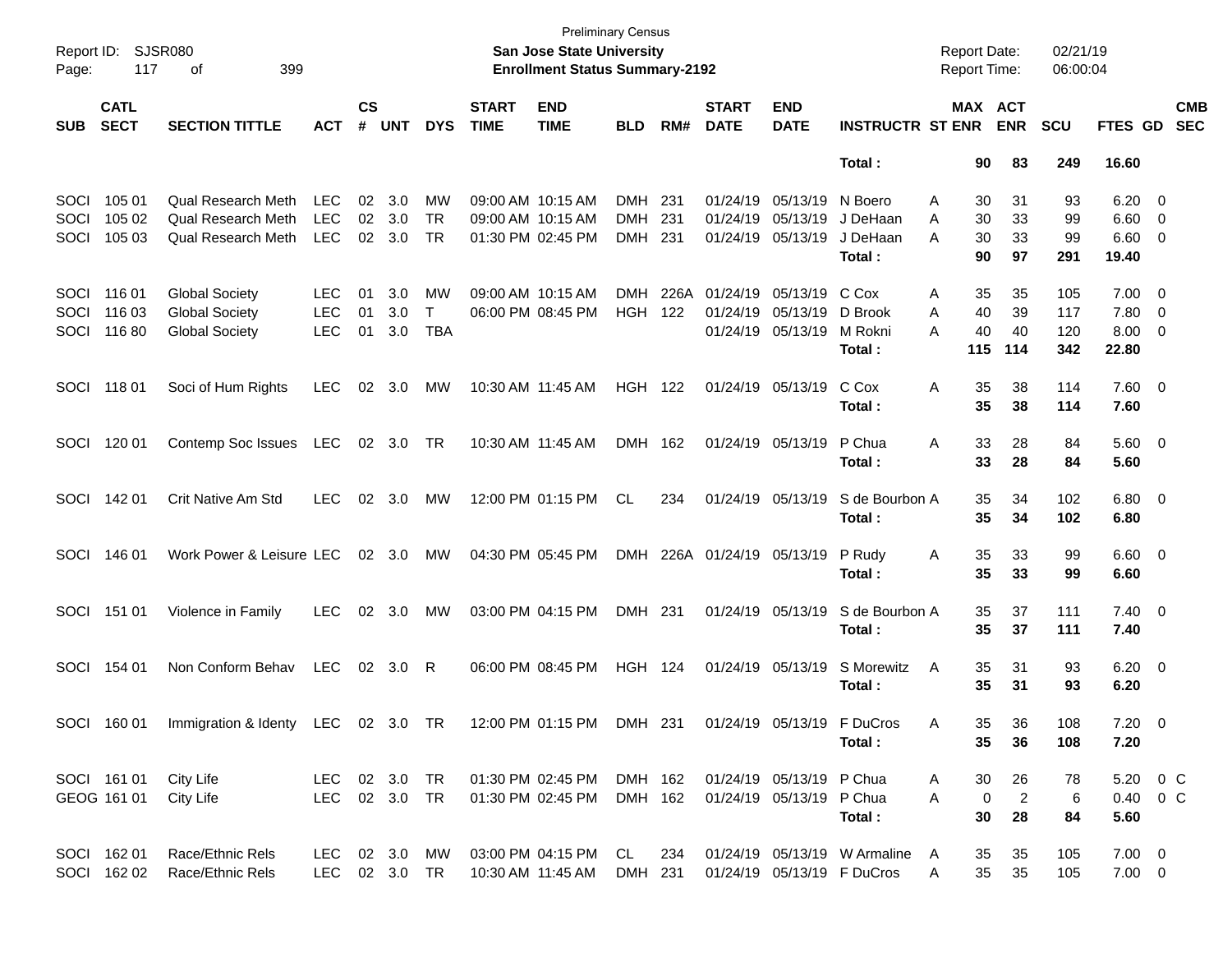| Page:      | Report ID: SJSR080<br>118<br>399<br>οf |                                      |                              |                |            |            |                             | <b>Preliminary Census</b><br>San Jose State University<br><b>Enrollment Status Summary-2192</b> |            |     |                             |                            |                                                   | <b>Report Date:</b><br><b>Report Time:</b> |                                       | 02/21/19<br>06:00:04 |                          |     |                          |
|------------|----------------------------------------|--------------------------------------|------------------------------|----------------|------------|------------|-----------------------------|-------------------------------------------------------------------------------------------------|------------|-----|-----------------------------|----------------------------|---------------------------------------------------|--------------------------------------------|---------------------------------------|----------------------|--------------------------|-----|--------------------------|
| <b>SUB</b> | <b>CATL</b><br><b>SECT</b>             | <b>SECTION TITTLE</b>                | <b>ACT</b>                   | <b>CS</b><br># | <b>UNT</b> | <b>DYS</b> | <b>START</b><br><b>TIME</b> | <b>END</b><br><b>TIME</b>                                                                       | <b>BLD</b> | RM# | <b>START</b><br><b>DATE</b> | <b>END</b><br><b>DATE</b>  | <b>INSTRUCTR ST ENR</b>                           |                                            | MAX ACT<br><b>ENR</b>                 | <b>SCU</b>           | FTES GD                  |     | <b>CMB</b><br><b>SEC</b> |
|            |                                        |                                      |                              |                |            |            |                             |                                                                                                 |            |     |                             |                            | Total:                                            |                                            | 70<br>70                              | 210                  | 14.00                    |     |                          |
| SOCI       | 16301                                  | Social Change                        | <b>LEC</b>                   |                | 02 3.0     | MW         |                             | 01:30 PM 02:45 PM                                                                               | DMH 162    |     |                             | 01/24/19 05/13/19          | V Montes<br>Total:                                | A                                          | 33<br>35<br>33<br>35                  | 105<br>105           | $7.00 \t 0$<br>7.00      |     |                          |
| SOCI       | 164 01                                 | Social Action                        | <b>LEC</b>                   |                | 02 3.0     | TR         |                             | 09:00 AM 10:15 AM                                                                               | CL         | 303 |                             | 01/24/19 05/13/19          | S Myers-Lipt A<br>Total:                          |                                            | 35<br>25<br>35<br>25                  | 75<br>75             | $5.00 \t 0$<br>5.00      |     |                          |
| SOCI       | 165 01                                 | Poverty Wealth Prv                   | <b>LEC</b>                   |                | 02 3.0     | TR         |                             | 12:00 PM 01:15 PM                                                                               |            |     | DMH 226A 01/24/19 05/13/19  |                            | S Myers-Lipt A<br>Total:                          |                                            | 35<br>31<br>35<br>31                  | 93<br>93             | $6.20 \quad 0$<br>6.20   |     |                          |
| SOCI       | 16901                                  | Polit Sociology                      | <b>LEC</b>                   | 02             | 3.0        | <b>MW</b>  |                             | 10:30 AM 11:45 AM                                                                               | DMH 231    |     |                             | 01/24/19 05/13/19          | M Rokni<br>Total:                                 | A                                          | 36<br>30<br>36<br>30                  | 90<br>90             | $6.00 \quad 0$<br>6.00   |     |                          |
| SOCI       | 170 01                                 | Soci of Family                       | <b>LEC</b>                   |                | 02 3.0     | TR         |                             | 10:30 AM 11:45 AM                                                                               |            |     | DMH 226A 01/24/19 05/13/19  |                            | S Murray<br>Total:                                | A                                          | 35<br>36<br>35<br>36                  | 108<br>108           | $7.20 \t 0$<br>7.20      |     |                          |
|            | SOCI 171 01                            | Person and Society                   | <b>LEC</b>                   |                | 02 3.0     | W          |                             | 06:00 PM 08:45 PM                                                                               | DMH 231    |     |                             | 01/24/19 05/13/19          | V Montes<br>Total:                                | A                                          | 35<br>35<br>35<br>35                  | 105<br>105           | $7.05$ 1<br>7.05         |     |                          |
| SOCI       | 17201                                  | <b>LGBT Studies</b>                  | <b>LEC</b>                   |                | 02 3.0     | MW         |                             | 04:30 PM 05:45 PM                                                                               | DMH 231    |     |                             | 01/24/19 05/13/19          | S de Bourbon A<br>Total:                          |                                            | 35<br>33<br>35<br>33                  | 99<br>99             | $6.60$ 0<br>6.60         |     |                          |
| SOCI       | 17301                                  | Socialization                        | <b>LEC</b>                   |                | 02 3.0     | TR         |                             | 03:00 PM 04:15 PM                                                                               | DMH 231    |     |                             | 01/24/19 05/13/19          | T Dehaan<br>Total:                                | A                                          | 35<br>34<br>35<br>34                  | 102<br>102           | $6.80$ 0<br>6.80         |     |                          |
|            | SOCI 174 01                            | <b>Sexualities</b>                   | <b>LEC</b>                   |                | 02 3.0     | MW         |                             | 03:00 PM 04:15 PM                                                                               |            |     | DMH 226A 01/24/19 05/13/19  |                            | C Cox<br>Total:                                   | Α                                          | 35<br>35<br>35<br>35                  | 105<br>105           | $7.00 \t 0$<br>7.00      |     |                          |
|            | SOCI 175 80<br><b>WOMS 175 80</b>      | Soc of Mas & Fem<br>Soc of Mas & Fem | <b>LEC</b><br>LEC 02 3.0 TBA |                | 02 3.0     | <b>TBA</b> |                             |                                                                                                 |            |     |                             | 01/24/19 05/13/19          | T Dehaan<br>01/24/19 05/13/19 T Dehaan<br>Total : | Α<br>A                                     | 35<br>31<br>$\Omega$<br>4<br>35<br>35 | 93<br>12<br>105      | 6.20<br>0.80 0 C<br>7.00 | 0 C |                          |
|            | SOCI 180 01                            | <b>Indiv Studies</b>                 | SUP                          |                | 36 4.0     | TBA        |                             |                                                                                                 |            |     |                             | 01/24/19 05/13/19          |                                                   | A                                          | 0<br>0                                | 0                    | $0.00 \t 0$              |     |                          |
| SOCI       | 180 11                                 | <b>Indiv Studies</b>                 | <b>SUP</b>                   |                | 36 1.0     | TBA        |                             |                                                                                                 |            |     |                             | 01/24/19 05/13/19 S Murray |                                                   | A                                          | 1<br>-1                               | 1                    | $0.07$ 0                 |     |                          |
|            | SOCI 180 20                            | <b>Indiv Studies</b>                 | <b>SUP</b>                   |                | 36 3.0     | TBA        |                             |                                                                                                 |            |     |                             | 01/24/19 05/13/19 Y Kwan   |                                                   | A                                          | 2<br>1                                | 3                    | $0.20 \ 0$               |     |                          |
|            | SOCI 180 21                            | <b>Indiv Studies</b>                 | <b>SUP</b>                   |                | 36 2.0     | TBA        |                             |                                                                                                 |            |     |                             | 01/24/19 05/13/19 Y Kwan   |                                                   | A                                          | 2<br>0                                | 0                    | $0.00 \t 0$              |     |                          |
|            | SOCI 180 31                            | <b>Indiv Studies</b>                 | <b>SUP</b>                   |                | 36 3.0     | TBA        |                             |                                                                                                 |            |     |                             | 01/24/19 05/13/19          |                                                   | A                                          | 2<br>0                                | 0                    | $0.00 \t 0$              |     |                          |
|            | SOCI 180 32                            | <b>Indiv Studies</b>                 | SUP 36 3.0 TBA               |                |            |            |                             |                                                                                                 |            |     |                             |                            | 01/24/19 05/13/19 S de Bourbon A                  |                                            | 3<br>1                                | 3                    | $0.20 \ 0$               |     |                          |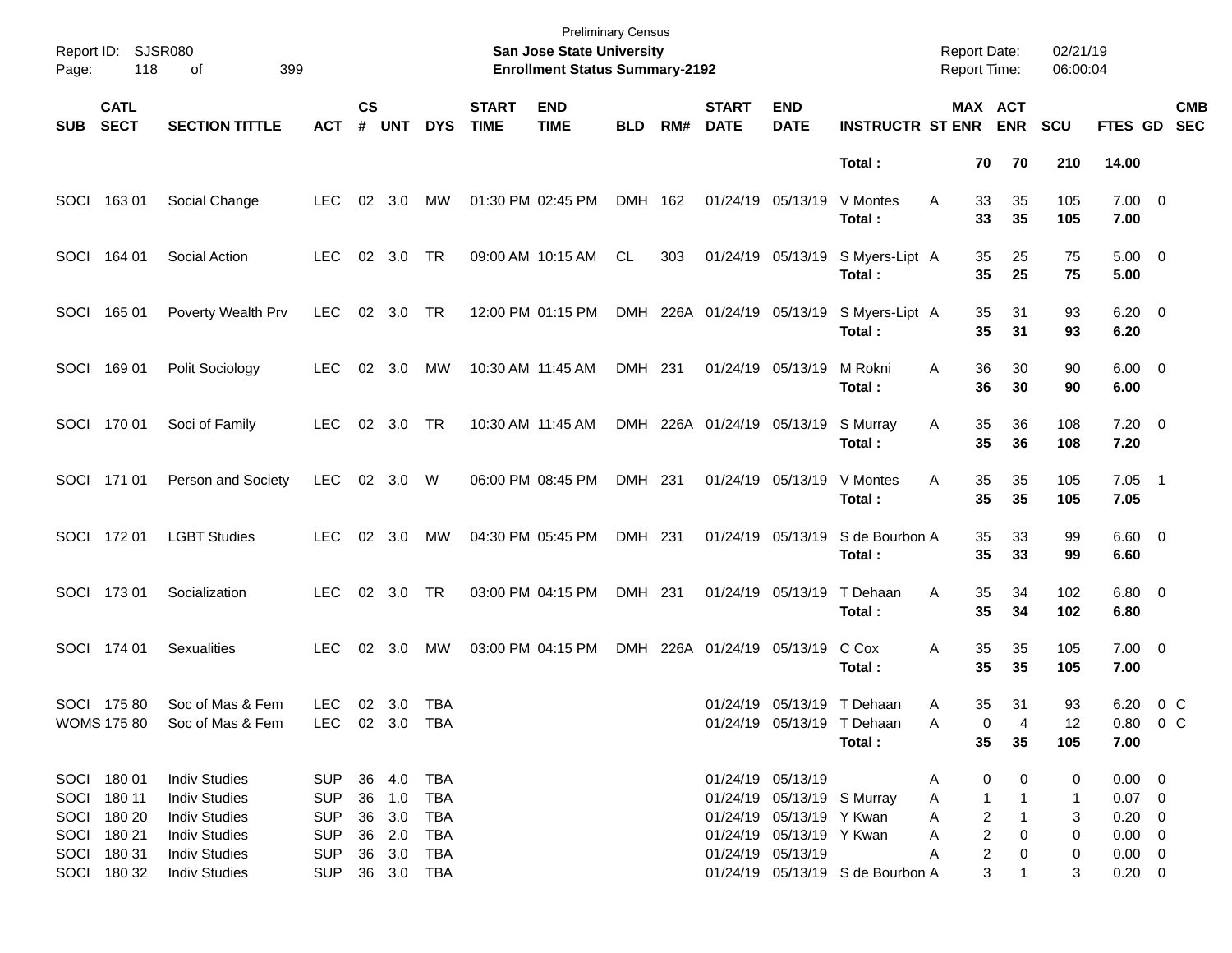| Report ID:<br>Page: | 119                                                               | <b>SJSR080</b><br>399<br>οf |            |    |            |            |                             | San Jose State University<br><b>Enrollment Status Summary-2192</b> | <b>Preliminary Census</b> |     |                             |                            |                         | <b>Report Date:</b><br><b>Report Time:</b> |                |                       | 02/21/19<br>06:00:04 |                |                         |                          |
|---------------------|-------------------------------------------------------------------|-----------------------------|------------|----|------------|------------|-----------------------------|--------------------------------------------------------------------|---------------------------|-----|-----------------------------|----------------------------|-------------------------|--------------------------------------------|----------------|-----------------------|----------------------|----------------|-------------------------|--------------------------|
| <b>SUB</b>          | <b>CATL</b><br><b>SECT</b><br><b>SECTION TITTLE</b><br><b>ACT</b> |                             |            |    | <b>UNT</b> | <b>DYS</b> | <b>START</b><br><b>TIME</b> | <b>END</b><br><b>TIME</b>                                          | <b>BLD</b>                | RM# | <b>START</b><br><b>DATE</b> | <b>END</b><br><b>DATE</b>  | <b>INSTRUCTR ST ENR</b> |                                            |                | MAX ACT<br><b>ENR</b> | <b>SCU</b>           | <b>FTES GD</b> |                         | <b>CMB</b><br><b>SEC</b> |
| SOCI                | 180 33                                                            | <b>Indiv Studies</b>        | <b>SUP</b> | 36 | 3.0        | TBA        |                             |                                                                    |                           |     |                             | 01/24/19 05/13/19          |                         | Α                                          | 3              | 0                     | 0                    | 0.00           | $\overline{0}$          |                          |
| SOCI                | 180 41                                                            | <b>Indiv Studies</b>        | <b>SUP</b> | 36 | 4.0        | <b>TBA</b> |                             |                                                                    |                           |     |                             | 01/24/19 05/13/19          |                         | Α                                          | 2              | 0                     | 0                    | 0.00           | 0                       |                          |
|                     |                                                                   |                             |            |    |            |            |                             |                                                                    |                           |     |                             |                            | Total:                  |                                            | 15             | 3                     | $\overline{7}$       | 0.47           |                         |                          |
| SOCI                | 181 01                                                            | Service Internship          | <b>SUP</b> | 36 | 6.0        | <b>TBA</b> |                             |                                                                    |                           |     |                             | 01/24/19 05/13/19          |                         | Α                                          | 0              | 0                     | 0                    | 0.00           | 0                       |                          |
| SOCI                | 181 11                                                            | Service Internship          | <b>SUP</b> | 36 | 1.0        | <b>TBA</b> |                             |                                                                    |                           |     |                             | 01/24/19 05/13/19          | T Bakhru                | A                                          | 2              |                       | -1                   | 0.07           | 0                       |                          |
| SOCI                | 181 21                                                            | Service Internship          | <b>SUP</b> | 36 | 2.0        | <b>TBA</b> |                             |                                                                    |                           |     |                             | 01/24/19 05/13/19          |                         | A                                          | 2              | 0                     | 0                    | 0.00           | 0                       |                          |
| SOCI                | 181 31                                                            | Service Internship          | <b>SUP</b> | 36 | 3.0        | <b>TBA</b> |                             |                                                                    |                           |     |                             | 01/24/19 05/13/19          | S Murray                | Α                                          | 2              |                       | 3                    | 0.20           | 0                       |                          |
| SOCI                | 181 32                                                            | Service Internship          | <b>SUP</b> | 36 | 3.0        | <b>TBA</b> |                             |                                                                    |                           |     |                             | 01/24/19 05/13/19          |                         | A                                          | 2              | 0                     | 0                    | 0.00           | 0                       |                          |
| SOCI                | 181 41                                                            | Service Internship          | <b>SUP</b> | 36 | 4.0        | <b>TBA</b> |                             |                                                                    |                           |     |                             | 01/24/19 05/13/19          |                         | А                                          | 0              | 0                     | 0                    | 0.00           | 0                       |                          |
|                     |                                                                   |                             |            |    |            |            |                             |                                                                    |                           |     |                             |                            | Total:                  |                                            | 8              | $\mathbf{2}$          | 4                    | 0.27           |                         |                          |
| SOCI                |                                                                   | 181B 01 Sociology Capstone  | LEC        | 02 | 3.0        | MW         |                             | 01:30 PM 02:45 PM                                                  | <b>BBC</b>                | 022 |                             | 01/24/19 05/13/19          | C Cox                   | A                                          | 40             | 39                    | 117                  | 7.80           | 0                       |                          |
| SOCI                |                                                                   | 181B 02 Sociology Capstone  | LEC        | 02 | 3.0        | TR         |                             | 09:00 AM 10:15 AM                                                  | CL                        | 234 |                             | 01/24/19 05/13/19          | P Rudy                  | Α                                          | 40             | 36                    | 108                  | 7.20           | 0                       |                          |
| SOCI                |                                                                   | 181B 03 Sociology Capstone  | LEC        | 02 | 3.0        | М          |                             | 06:00 PM 08:45 PM                                                  | HGH                       | 122 |                             | 01/24/19 05/13/19          | P Rudy                  | Α                                          | 40             | 36                    | 108                  | 7.20           | 0                       |                          |
| SOCI                |                                                                   | 181B 04 Sociology Capstone  | <b>LEC</b> | 02 | 3.0        | $\top$     |                             | 06:00 PM 08:45 PM                                                  | <b>CL</b>                 | 302 |                             | 01/24/19 05/13/19          | C Cox                   | A                                          | 40             | 23                    | 69                   | 4.60           | 0                       |                          |
|                     |                                                                   |                             |            |    |            |            |                             |                                                                    |                           |     |                             |                            | Total :                 |                                            | 160            | 134                   | 402                  | 26.80          |                         |                          |
| SOCI                |                                                                   | 199H 01 Sen Hon Thesis      | <b>SUP</b> | 36 | 4.0        | <b>TBA</b> |                             |                                                                    |                           |     |                             | 01/24/19 05/13/19          |                         | Α                                          | 0              | 0                     | 0                    | 0.00           | $\overline{0}$          |                          |
| SOCI                |                                                                   | 199H 32 Sen Hon Thesis      | <b>SUP</b> | 36 | 3.0        | TBA        |                             |                                                                    |                           |     |                             | 01/24/19 05/13/19          |                         | A                                          | 2              | 0                     | 0                    | 0.00           | $\mathbf 0$             |                          |
| SOCI                |                                                                   | 199H 33 Sen Hon Thesis      | <b>SUP</b> | 36 | 3.0        | <b>TBA</b> |                             |                                                                    |                           |     |                             | 01/24/19 05/13/19          |                         | А                                          | 2              | 0                     | 0                    | 0.00           | 0                       |                          |
|                     |                                                                   |                             |            |    |            |            |                             |                                                                    |                           |     |                             |                            | Total:                  |                                            | 4              | 0                     | 0                    | 0.00           |                         |                          |
| SOCI                | 204 01                                                            | <b>Quant Data Analysis</b>  | SEM 05     |    | 3.0        | W          |                             | 06:00 PM 08:45 PM                                                  | DMH 236                   |     |                             | 01/24/19 05/13/19          | Y Kwan                  | Α                                          | 20             | 6                     | 18                   | 1.45           | - 5                     |                          |
|                     |                                                                   |                             |            |    |            |            |                             |                                                                    |                           |     |                             |                            | Total :                 |                                            | 20             | 6                     | 18                   | 1.45           |                         |                          |
|                     |                                                                   |                             |            |    |            |            |                             |                                                                    |                           |     |                             |                            |                         |                                            |                |                       |                      |                |                         |                          |
| SOCI                | 205 01                                                            | Sem Qual Methods            | SEM        | 05 | - 3.0      | M          |                             | 06:00 PM 08:45 PM                                                  | DMH 162                   |     |                             | 01/24/19 05/13/19          | N Boero<br>Total :      | Α                                          | 20<br>20       | 8<br>8                | 24<br>24             | 2.00<br>2.00   | $_{\rm 8}$              |                          |
|                     |                                                                   |                             |            |    |            |            |                             |                                                                    |                           |     |                             |                            |                         |                                            |                |                       |                      |                |                         |                          |
| SOCI                | 262 01                                                            | <b>Race Ethnic Relation</b> | SEM        | 05 | -3.0       | $\top$     |                             | 06:00 PM 08:45 PM                                                  | DMH 162                   |     |                             | 01/24/19 05/13/19          | W Armaline              | A                                          | 20             | 10                    | 30                   | 2.50 10        |                         |                          |
|                     |                                                                   |                             |            |    |            |            |                             |                                                                    |                           |     |                             |                            | Total:                  |                                            | 20             | 10                    | 30                   | 2.50           |                         |                          |
|                     | SOCI 281 01                                                       | Internship in Soc           | <b>SUP</b> |    | 25 6.0     | TBA        |                             |                                                                    |                           |     |                             | 01/24/19 05/13/19          |                         | A                                          | 0              | 0                     | 0                    | 0.00           | $\overline{\mathbf{0}}$ |                          |
| SOCI                | 281 11                                                            | Internship in Soc           | <b>SUP</b> | 25 | 1.0        | <b>TBA</b> |                             |                                                                    |                           |     |                             | 01/24/19 05/13/19          |                         | A                                          | 2              | 0                     | 0                    | 0.00           | $\overline{0}$          |                          |
| SOCI                | 281 21                                                            | Internship in Soc           | <b>SUP</b> | 25 | 2.0        | <b>TBA</b> |                             |                                                                    |                           |     |                             | 01/24/19 05/13/19          |                         | A                                          | $\overline{c}$ | 0                     | 0                    | 0.00           | $\overline{0}$          |                          |
| SOCI                | 281 31                                                            | Internship in Soc           | <b>SUP</b> | 25 | 3.0        | <b>TBA</b> |                             |                                                                    |                           |     |                             | 01/24/19 05/13/19 S Murray |                         | A                                          | 5              |                       | 3                    | 0.25           | -1                      |                          |
| SOCI                | 281 32                                                            | Internship in Soc           | <b>SUP</b> | 25 | 3.0        | <b>TBA</b> |                             |                                                                    |                           |     |                             | 01/24/19 05/13/19 S Murray |                         | A                                          | $\overline{c}$ |                       | 3                    | 0.25           | - 1                     |                          |
| SOCI                | 281 33                                                            | Internship in Soc           | <b>SUP</b> | 25 | 3.0        | <b>TBA</b> |                             |                                                                    |                           |     |                             | 01/24/19 05/13/19 S Murray |                         | A                                          | $\overline{c}$ | -1                    | 3                    | 0.25           | - 1                     |                          |
|                     | SOCI 281 34                                                       | Internship in Soc           | <b>SUP</b> |    | 25 3.0     | <b>TBA</b> |                             |                                                                    |                           |     |                             | 01/24/19 05/13/19          |                         | A                                          | $\overline{c}$ | 0                     | 0                    | $0.00 \t 0$    |                         |                          |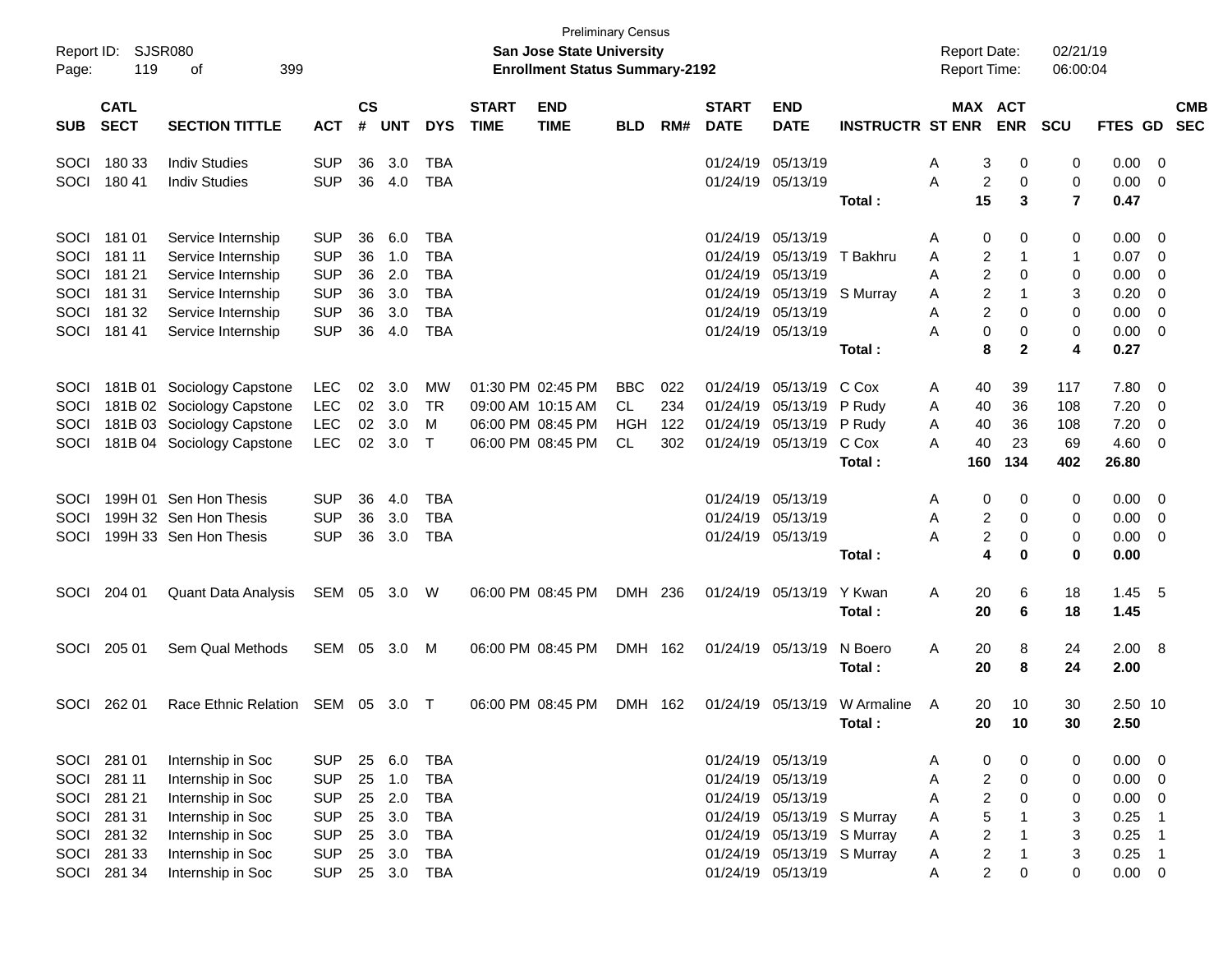| Report ID:<br>Page:                                                  | 120                                                                                    | SJSR080<br>399<br>of                                                                                                                                                                                                          |                                                                                                                            |                                                    |                                                             |                                                                                                                            |                             | <b>San Jose State University</b><br><b>Enrollment Status Summary-2192</b> | <b>Preliminary Census</b> |     |                                                                                                          |                                                                                                          |                                                         |                                           | <b>Report Date:</b><br>Report Time:                                                                                                                         |                                                | 02/21/19<br>06:00:04                           |                                                                              |                                                                                     |
|----------------------------------------------------------------------|----------------------------------------------------------------------------------------|-------------------------------------------------------------------------------------------------------------------------------------------------------------------------------------------------------------------------------|----------------------------------------------------------------------------------------------------------------------------|----------------------------------------------------|-------------------------------------------------------------|----------------------------------------------------------------------------------------------------------------------------|-----------------------------|---------------------------------------------------------------------------|---------------------------|-----|----------------------------------------------------------------------------------------------------------|----------------------------------------------------------------------------------------------------------|---------------------------------------------------------|-------------------------------------------|-------------------------------------------------------------------------------------------------------------------------------------------------------------|------------------------------------------------|------------------------------------------------|------------------------------------------------------------------------------|-------------------------------------------------------------------------------------|
| <b>SUB</b>                                                           | <b>CATL</b><br><b>SECT</b>                                                             | <b>SECTION TITTLE</b>                                                                                                                                                                                                         | <b>ACT</b>                                                                                                                 | <b>CS</b><br>#                                     | <b>UNT</b>                                                  | <b>DYS</b>                                                                                                                 | <b>START</b><br><b>TIME</b> | <b>END</b><br><b>TIME</b>                                                 | <b>BLD</b>                | RM# | <b>START</b><br><b>DATE</b>                                                                              | <b>END</b><br><b>DATE</b>                                                                                | <b>INSTRUCTR ST ENR</b>                                 |                                           |                                                                                                                                                             | <b>MAX ACT</b><br><b>ENR</b>                   | <b>SCU</b>                                     | FTES GD                                                                      | <b>CMB</b><br><b>SEC</b>                                                            |
| SOCI<br>SOCI                                                         | 281 35<br>281 61                                                                       | Internship in Soc<br>Internship in Soc                                                                                                                                                                                        | <b>SUP</b><br><b>SUP</b>                                                                                                   | 25<br>25                                           | 3.0<br>6.0                                                  | <b>TBA</b><br><b>TBA</b>                                                                                                   |                             |                                                                           |                           |     | 01/24/19<br>01/24/19                                                                                     | 05/13/19<br>05/13/19                                                                                     | Total:                                                  | A<br>A                                    | 2<br>$\overline{c}$<br>19                                                                                                                                   | 0<br>0<br>3                                    | 0<br>0<br>9                                    | 0.00<br>0.00<br>0.75                                                         | 0<br>0                                                                              |
| SOCI<br>SOCI<br>SOCI<br>SOCI<br>SOCI<br>SOCI<br>SOCI<br>SOCI         | 298 01<br>298 11<br>298 31<br>298 32<br>298 33<br>298 34<br>298 35<br>298 41           | <b>Special Studies</b><br><b>Special Studies</b><br><b>Special Studies</b><br><b>Special Studies</b><br><b>Special Studies</b><br><b>Special Studies</b><br><b>Special Studies</b><br><b>Special Studies</b>                  | <b>SUP</b><br><b>SUP</b><br><b>SUP</b><br><b>SUP</b><br><b>SUP</b><br><b>SUP</b><br><b>SUP</b><br><b>SUP</b>               | 25<br>25<br>25<br>25<br>25<br>25<br>25<br>25       | 4.0<br>1.0<br>3.0<br>3.0<br>3.0<br>3.0<br>3.0<br>4.0        | <b>TBA</b><br><b>TBA</b><br><b>TBA</b><br><b>TBA</b><br><b>TBA</b><br><b>TBA</b><br><b>TBA</b><br><b>TBA</b>               |                             |                                                                           |                           |     | 01/24/19<br>01/24/19<br>01/24/19<br>01/24/19<br>01/24/19<br>01/24/19<br>01/24/19<br>01/24/19             | 05/13/19<br>05/13/19<br>05/13/19<br>05/13/19<br>05/13/19<br>05/13/19<br>05/13/19<br>05/13/19             | S Murray<br>C Garcia<br>N Boero<br>W Armaline<br>Total: | A<br>A<br>Α<br>A<br>A<br>A<br>A<br>A      | 0<br>5<br>$\overline{c}$<br>$\overline{2}$<br>$\overline{c}$<br>$\overline{c}$<br>$\overline{2}$<br>$\overline{c}$<br>17                                    | 0<br>0<br>0<br>0<br>4                          | 0<br>0<br>3<br>3<br>3<br>3<br>0<br>0<br>12     | 0.00<br>0.00<br>0.25<br>0.25<br>0.25<br>0.25<br>0.00<br>0.00<br>1.00         | 0<br>0<br>$\Omega$<br>$\Omega$                                                      |
| SOCI<br>SOCI<br>SOCI<br>SOCI<br>SOCI<br>SOCI<br>SOCI<br>SOCI<br>SOCI | 299 01<br>299 31<br>299 32<br>299 33<br>299 34<br>299 35<br>299 61<br>299 62<br>299 63 | <b>Masters Thesis</b><br><b>Masters Thesis</b><br><b>Masters Thesis</b><br><b>Masters Thesis</b><br><b>Masters Thesis</b><br><b>Masters Thesis</b><br><b>Masters Thesis</b><br><b>Masters Thesis</b><br><b>Masters Thesis</b> | <b>SUP</b><br><b>SUP</b><br><b>SUP</b><br><b>SUP</b><br><b>SUP</b><br><b>SUP</b><br><b>SUP</b><br><b>SUP</b><br><b>SUP</b> | 25<br>25<br>25<br>25<br>25<br>25<br>25<br>25<br>25 | 6.0<br>3.0<br>3.0<br>3.0<br>3.0<br>3.0<br>6.0<br>6.0<br>6.0 | <b>TBA</b><br><b>TBA</b><br><b>TBA</b><br><b>TBA</b><br><b>TBA</b><br><b>TBA</b><br><b>TBA</b><br><b>TBA</b><br><b>TBA</b> |                             |                                                                           |                           |     | 01/24/19<br>01/24/19<br>01/24/19<br>01/24/19<br>01/24/19<br>01/24/19<br>01/24/19<br>01/24/19<br>01/24/19 | 05/13/19<br>05/13/19<br>05/13/19<br>05/13/19<br>05/13/19<br>05/13/19<br>05/13/19<br>05/13/19<br>05/13/19 | Total:                                                  | A<br>Α<br>Α<br>A<br>A<br>Α<br>A<br>A<br>A | 0<br>$\overline{c}$<br>$\overline{c}$<br>$\overline{c}$<br>$\boldsymbol{2}$<br>$\boldsymbol{2}$<br>$\overline{c}$<br>$\overline{2}$<br>$\overline{c}$<br>16 | 0<br>0<br>0<br>0<br>0<br>0<br>0<br>0<br>0<br>0 | 0<br>0<br>0<br>0<br>0<br>0<br>0<br>0<br>0<br>0 | 0.00<br>0.00<br>0.00<br>0.00<br>0.00<br>0.00<br>0.00<br>0.00<br>0.00<br>0.00 | 0<br>0<br>0<br>$\Omega$<br>$\Omega$<br>$\Omega$<br>$\Omega$<br>$\Omega$<br>$\Omega$ |

**Department : Sociology Department Total : 2066 1889 5663 379.08 Lower Division : 490 476 1428 95.20 Upper Division : 1464 1382 4142 276.18 Graduate Division : 112 31 93 7.70**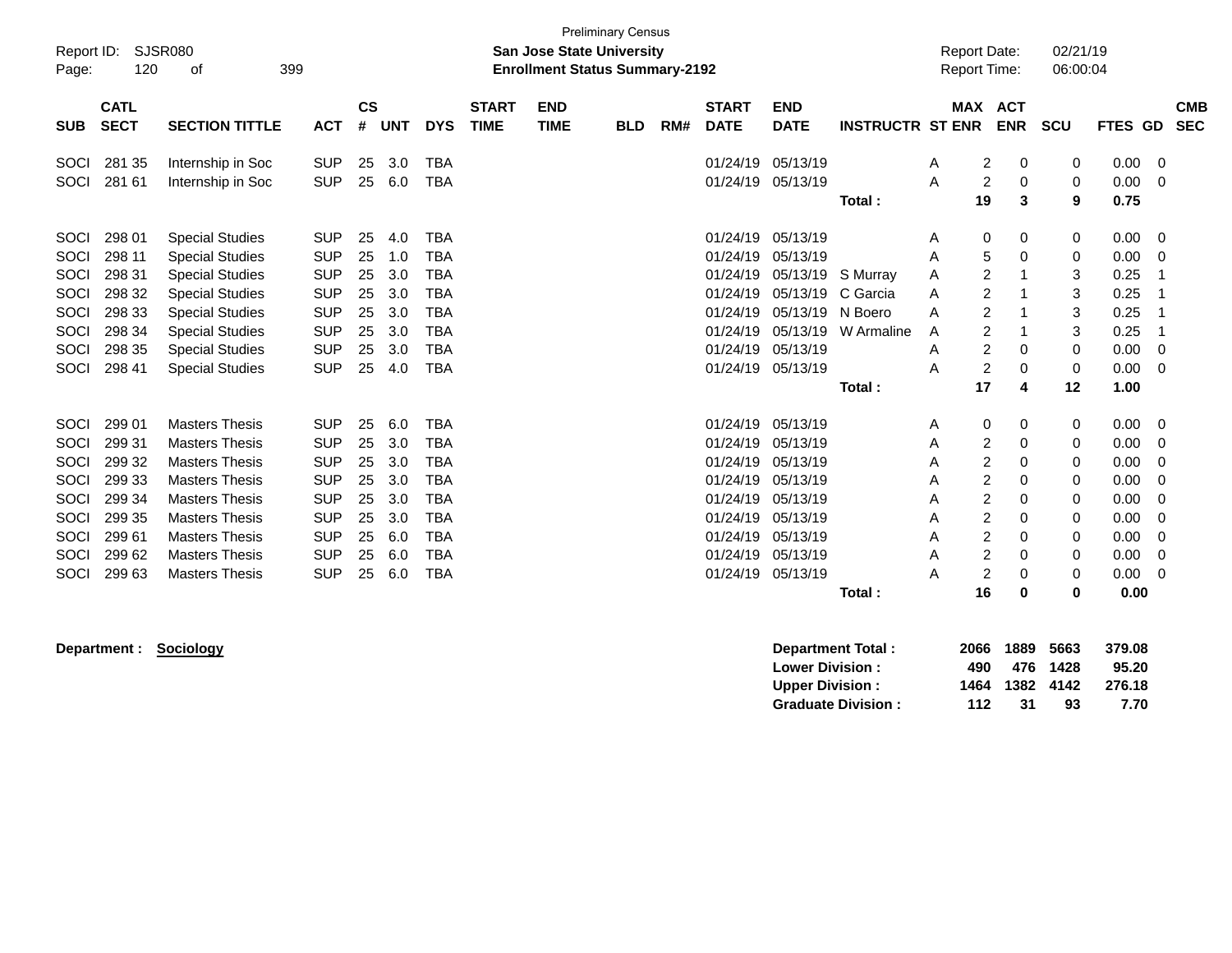| Report ID:<br>Page: |                            | SJSR080<br>121<br>οf         | 399        |                |        |            |                             | <b>Preliminary Census</b><br>San Jose State University<br><b>Enrollment Status Summary-2192</b> |                |     |                             |                            |                             | <b>Report Date:</b><br><b>Report Time:</b> |    |                       | 02/21/19<br>06:00:04 |         |   |                          |
|---------------------|----------------------------|------------------------------|------------|----------------|--------|------------|-----------------------------|-------------------------------------------------------------------------------------------------|----------------|-----|-----------------------------|----------------------------|-----------------------------|--------------------------------------------|----|-----------------------|----------------------|---------|---|--------------------------|
| SUB                 | <b>CATL</b><br><b>SECT</b> | <b>SECTION TITTLE</b>        | <b>ACT</b> | <b>CS</b><br># | UNT    | <b>DYS</b> | <b>START</b><br><b>TIME</b> | <b>END</b><br><b>TIME</b>                                                                       | <b>BLD</b>     | RM# | <b>START</b><br><b>DATE</b> | <b>END</b><br><b>DATE</b>  | <b>INSTRUCTR ST ENR</b>     |                                            |    | MAX ACT<br><b>ENR</b> | <b>SCU</b>           | FTES GD |   | <b>CMB</b><br><b>SEC</b> |
| College             |                            | <b>Social Sciences</b>       |            |                |        |            |                             |                                                                                                 |                |     |                             |                            |                             |                                            |    |                       |                      |         |   |                          |
| Department :        |                            | <b>Communication Studies</b> |            |                |        |            |                             |                                                                                                 |                |     |                             |                            |                             |                                            |    |                       |                      |         |   |                          |
| COMM 1001           |                            | Comm and Relations           | LEC        | 01             | 3.0    | TBA        |                             |                                                                                                 |                |     | 01/24/19                    | 05/13/19                   |                             | A                                          | 25 | 26                    | 78                   | 5.20    | 0 |                          |
| COMM 1002           |                            | Comm and Relations           | <b>LEC</b> | 01             | 3.0    | MW         |                             | 01:30 PM 02:45 PM                                                                               | <b>BBC</b>     | 223 | 01/24/19                    | 05/13/19                   | K Raiff                     | Α                                          | 27 | 28                    | 84                   | 5.60    | 0 |                          |
| COMM 10 99          |                            | Comm and Relations           | <b>LEC</b> | 01             | 3.0    | TBA        |                             |                                                                                                 |                |     | 01/24/19                    | 05/13/19                   | D Pozzi                     | A                                          | 27 | 25                    | 75                   | 5.00    | 0 |                          |
|                     |                            |                              |            |                |        |            |                             |                                                                                                 |                |     |                             |                            | Total:                      |                                            | 79 | 79                    | 237                  | 15.80   |   |                          |
| COMM 20 01          |                            | <b>Public Speaking</b>       | <b>LEC</b> | 04             | 3.0    | TBA        |                             |                                                                                                 |                |     | 01/24/19                    | 05/13/19                   |                             | A                                          | 27 | 27                    | 81                   | 5.40    | 0 |                          |
| COMM 20 02          |                            | <b>Public Speaking</b>       | <b>LEC</b> | 04             | 3.0    | <b>TBA</b> |                             |                                                                                                 |                |     | 01/24/19                    | 05/13/19                   |                             | Α                                          | 27 | 28                    | 84                   | 5.60    | 0 |                          |
| COMM 2003           |                            | <b>Public Speaking</b>       | <b>LEC</b> | 04             | 3.0    | <b>TBA</b> |                             |                                                                                                 |                |     | 01/24/19                    | 05/13/19                   |                             | A                                          | 27 | 27                    | 81                   | 5.40    | 0 |                          |
| COMM 20 04          |                            | <b>Public Speaking</b>       | <b>LEC</b> | 04             | 3.0    | <b>TBA</b> |                             |                                                                                                 |                |     | 01/24/19                    | 05/13/19                   |                             | Α                                          | 27 | 27                    | 81                   | 5.40    | 0 |                          |
| COMM 20 05          |                            | <b>Public Speaking</b>       | <b>LEC</b> | 04             | 3.0    | <b>TBA</b> |                             |                                                                                                 |                |     | 01/24/19                    | 05/13/19                   |                             | A                                          | 27 | 26                    | 78                   | 5.20    | 0 |                          |
| COMM 20 06          |                            | <b>Public Speaking</b>       | <b>LEC</b> | 04             | 3.0    | <b>TBA</b> |                             |                                                                                                 |                |     | 01/24/19                    | 05/13/19                   |                             | A                                          | 27 | 27                    | 81                   | 5.40    | 0 |                          |
| COMM 20 07          |                            | <b>Public Speaking</b>       | <b>LEC</b> | 04             | 3.0    | <b>TBA</b> |                             |                                                                                                 |                |     | 01/24/19                    | 05/13/19                   |                             | Α                                          | 27 | 25                    | 75                   | 5.00    | 0 |                          |
| COMM 20 08          |                            | <b>Public Speaking</b>       | <b>LEC</b> | 04             | 3.0    | <b>TBA</b> |                             |                                                                                                 |                |     | 01/24/19                    | 05/13/19                   |                             | A                                          | 27 | 25                    | 75                   | 5.00    | 0 |                          |
| COMM 20 09          |                            | <b>Public Speaking</b>       | <b>LEC</b> | 04             | 3.0    | MW         |                             | 07:30 AM 08:45 AM                                                                               | HGH 219        |     | 01/24/19                    | 05/13/19                   | Z Hasan                     | A                                          | 26 | 25                    | 75                   | 5.00    | 0 |                          |
| COMM 20 10          |                            | <b>Public Speaking</b>       | <b>LEC</b> | 04             | 3.0    | TBA        |                             |                                                                                                 |                |     | 01/24/19                    | 05/13/19                   |                             | Α                                          | 26 | 25                    | 75                   | 5.00    | 0 |                          |
| COMM 20 11          |                            | <b>Public Speaking</b>       | <b>LEC</b> | 04             | 3.0    | <b>TBA</b> |                             |                                                                                                 |                |     | 01/24/19                    | 05/13/19                   |                             | Α                                          | 26 | 25                    | 75                   | 5.00    | 0 |                          |
| COMM 2012           |                            | <b>Public Speaking</b>       | <b>LEC</b> | 04             | 3.0    | <b>TBA</b> |                             |                                                                                                 |                |     | 01/24/19                    | 05/13/19                   |                             | Α                                          | 25 | 26                    | 78                   | 5.20    | 0 |                          |
| COMM 2013           |                            | <b>Public Speaking</b>       | <b>LEC</b> | 04             | 3.0    | TBA        |                             |                                                                                                 |                |     | 01/24/19                    | 05/13/19                   |                             | Α                                          | 25 | 25                    | 75                   | 5.00    | 0 |                          |
| COMM 20 14          |                            | <b>Public Speaking</b>       | <b>LEC</b> | 04             | 3.0    | <b>TBA</b> |                             |                                                                                                 |                |     | 01/24/19                    | 05/13/19                   |                             | Α                                          | 25 | 27                    | 81                   | 5.40    | 0 |                          |
| COMM 20 15          |                            | <b>Public Speaking</b>       | <b>LEC</b> | 04             | 3.0    | <b>TBA</b> |                             |                                                                                                 |                |     | 01/24/19                    | 05/13/19                   |                             | Α                                          | 25 | 28                    | 84                   | 5.60    | 0 |                          |
| COMM 20 16          |                            | <b>Public Speaking</b>       | <b>LEC</b> | 04             | 3.0    | MW         |                             | 12:00 PM 01:15 PM                                                                               | CL             | 318 | 01/24/19                    | 05/13/19                   | A Buxi                      | Α                                          | 25 | 25                    | 75                   | 5.00    | 0 |                          |
| COMM 20 17          |                            | <b>Public Speaking</b>       | <b>LEC</b> | 04             | 3.0    | MW         |                             | 01:30 PM 02:45 PM                                                                               | CL             | 318 | 01/24/19                    | 05/13/19                   | A Buxi                      | Α                                          | 25 | 25                    | 75                   | 5.00    | 0 |                          |
| COMM 20 18          |                            | <b>Public Speaking</b>       | <b>LEC</b> | 04             | 3.0    | <b>TBA</b> |                             |                                                                                                 |                |     | 01/24/19                    | 05/13/19                   |                             | Α                                          | 25 | 25                    | 75                   | 5.00    | 0 |                          |
| COMM 2019           |                            | <b>Public Speaking</b>       | <b>LEC</b> | 04             | 3.0    | <b>TBA</b> |                             |                                                                                                 |                |     | 01/24/19                    | 05/13/19                   |                             | Α                                          | 25 | 25                    | 75                   | 5.00    | 0 |                          |
| COMM 20 20          |                            | <b>Public Speaking</b>       | <b>LEC</b> | 04             | 3.0    | TBA        |                             |                                                                                                 |                |     | 01/24/19                    | 05/13/19                   |                             | Α                                          | 25 | 25                    | 75                   | 5.00    | 0 |                          |
| COMM 20 21          |                            | <b>Public Speaking</b>       | <b>LEC</b> | 04             | 3.0    | MW         |                             | 07:30 AM 08:45 AM                                                                               | <b>BBC</b>     | 223 | 01/24/19                    | 05/13/19                   | K Raiff                     | A                                          | 27 | 27                    | 81                   | 5.40    | 0 |                          |
| COMM 20 22          |                            | <b>Public Speaking</b>       | <b>LEC</b> | 04             | 3.0    | MW         |                             | 09:00 AM 10:15 AM                                                                               | <b>BBC</b>     | 223 | 01/24/19                    | 05/13/19                   | K Raiff                     | A                                          | 27 | 27                    | 81                   | 5.40    | 0 |                          |
| COMM 20 23          |                            | <b>Public Speaking</b>       | <b>LEC</b> | 04             | 3.0    | <b>TBA</b> |                             |                                                                                                 |                |     | 01/24/19 05/13/19           |                            |                             | A                                          | 27 | 27                    | 81                   | 5.40    | 0 |                          |
| COMM 20 24          |                            | <b>Public Speaking</b>       | <b>LEC</b> | 04             | 3.0    | <b>TBA</b> |                             |                                                                                                 |                |     | 01/24/19 05/13/19           |                            |                             | Α                                          | 27 | 27                    | 81                   | 5.40    | 0 |                          |
| COMM 20 25          |                            | <b>Public Speaking</b>       | <b>LEC</b> | 04             | 3.0    | <b>TBA</b> |                             |                                                                                                 |                |     |                             | 01/24/19 05/13/19          |                             | Α                                          | 27 | 27                    | 81                   | 5.40    | 0 |                          |
| COMM 20 26          |                            | <b>Public Speaking</b>       | <b>LEC</b> | 04             | 3.0    | <b>TBA</b> |                             |                                                                                                 |                |     |                             | 01/24/19 05/13/19          |                             | Α                                          | 27 | 27                    | 81                   | 5.40    | 0 |                          |
| COMM 20 27          |                            | <b>Public Speaking</b>       | <b>LEC</b> | 04             | 3.0    | <b>TR</b>  |                             | 09:00 AM 10:15 AM                                                                               | <b>BBC</b>     | 223 |                             | 01/24/19 05/13/19 S Laczko |                             | Α                                          | 27 | 29                    | 87                   | 5.80    | 0 |                          |
| COMM 20 28          |                            | <b>Public Speaking</b>       | <b>LEC</b> | 04             | 3.0    | <b>TR</b>  |                             | 03:00 PM 04:15 PM                                                                               | BBC            | 223 |                             |                            | 01/24/19 05/13/19 J Capurso | Α                                          | 27 | 27                    | 81                   | 5.40    | 0 |                          |
| COMM 20 29          |                            | <b>Public Speaking</b>       | <b>LEC</b> | 04             | 3.0    | <b>TR</b>  |                             | 04:30 PM 05:45 PM                                                                               | <b>BBC</b> 223 |     |                             | 01/24/19 05/13/19          | J Capurso                   | Α                                          | 27 | 27                    | 81                   | 5.40    | 0 |                          |
| COMM 20 30          |                            | <b>Public Speaking</b>       | <b>LEC</b> | 04             | 3.0    | <b>TBA</b> |                             |                                                                                                 |                |     |                             | 01/24/19 05/13/19          |                             | A                                          | 26 | 26                    | 78                   | 5.20    | 0 |                          |
| COMM 20 31          |                            | <b>Public Speaking</b>       | <b>LEC</b> |                | 04 3.0 | TBA        |                             |                                                                                                 |                |     | 01/24/19 05/13/19           |                            |                             | A                                          | 26 | 27                    | 81                   | 5.40    | 0 |                          |
| COMM 20 32          |                            | <b>Public Speaking</b>       | <b>LEC</b> |                | 04 3.0 | <b>TBA</b> |                             |                                                                                                 |                |     | 01/24/19 05/13/19           |                            |                             | A                                          | 26 | 26                    | 78                   | 5.20    | 0 |                          |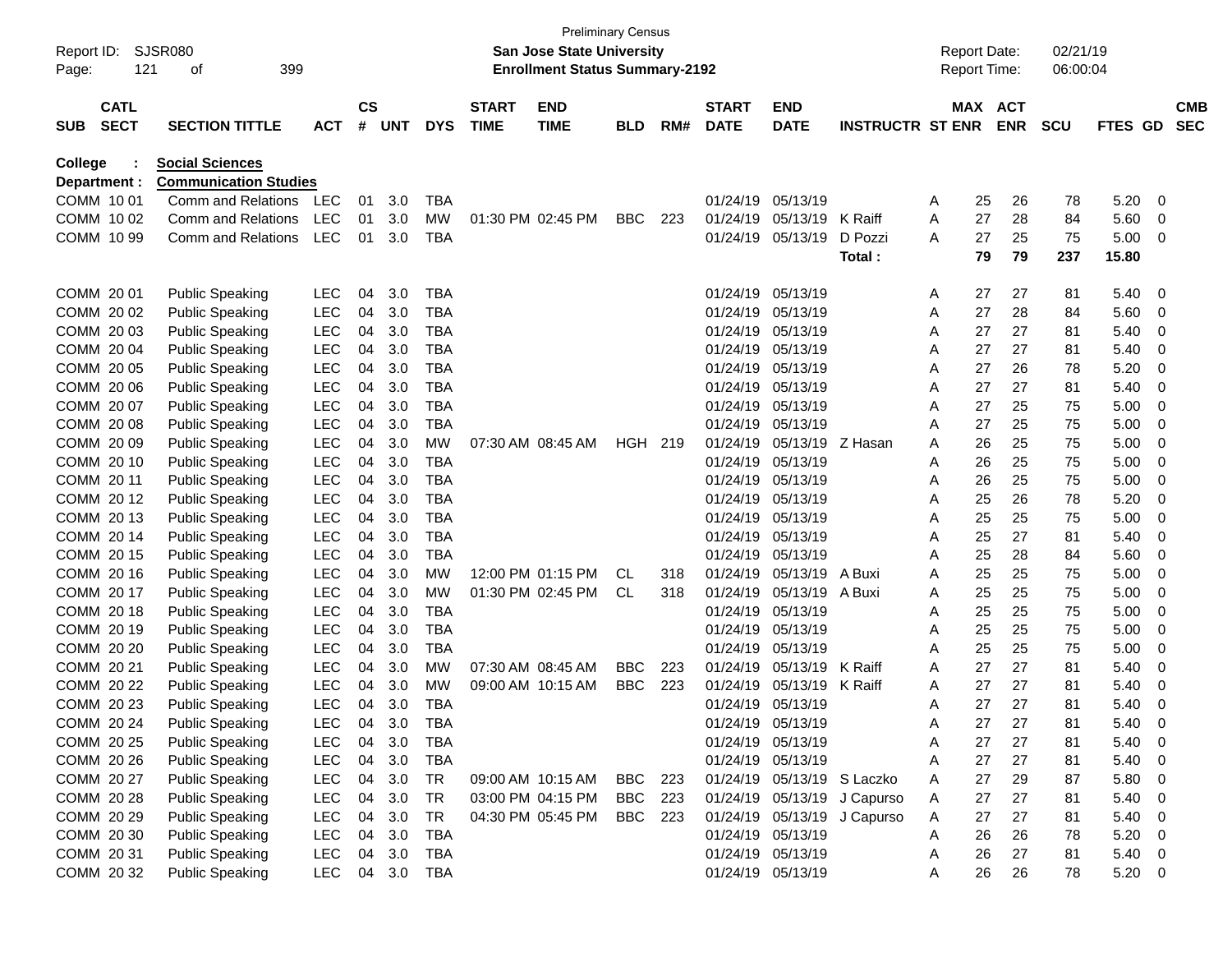| Report ID:<br>122<br>Page:               | <b>SJSR080</b><br>399<br>οf        |                          |                    |            |                 |                             | <b>San Jose State University</b><br><b>Enrollment Status Summary-2192</b> | <b>Preliminary Census</b> |            |                             |                           |                                |        | <b>Report Date:</b><br><b>Report Time:</b> |            | 02/21/19<br>06:00:04 |              |             |                          |
|------------------------------------------|------------------------------------|--------------------------|--------------------|------------|-----------------|-----------------------------|---------------------------------------------------------------------------|---------------------------|------------|-----------------------------|---------------------------|--------------------------------|--------|--------------------------------------------|------------|----------------------|--------------|-------------|--------------------------|
| <b>CATL</b><br><b>SECT</b><br><b>SUB</b> | <b>SECTION TITTLE</b>              | <b>ACT</b>               | $\mathsf{cs}$<br># | <b>UNT</b> | <b>DYS</b>      | <b>START</b><br><b>TIME</b> | <b>END</b><br><b>TIME</b>                                                 | <b>BLD</b>                | RM#        | <b>START</b><br><b>DATE</b> | <b>END</b><br><b>DATE</b> | <b>INSTRUCTR ST ENR</b>        |        | <b>MAX ACT</b>                             | <b>ENR</b> | <b>SCU</b>           | FTES GD      |             | <b>CMB</b><br><b>SEC</b> |
| COMM 20 33                               | <b>Public Speaking</b>             | <b>LEC</b>               | 04                 | 3.0        | MW              |                             | 09:00 AM 10:15 AM                                                         | <b>HGH</b>                | 229        | 01/24/19                    | 05/13/19                  | S McGaffey                     | A      | 26                                         | 27         | 81                   | 5.40         | - 0         |                          |
| COMM 20 34                               | <b>Public Speaking</b>             | <b>LEC</b>               | 04                 | 3.0        | <b>MW</b>       |                             | 04:30 PM 05:45 PM                                                         | <b>HGH</b>                | 229        | 01/24/19                    | 05/13/19                  | S McGaffey                     | A      | 26                                         | 26         | 78                   | 5.20         | 0           |                          |
| COMM 20 35                               | <b>Public Speaking</b>             | <b>LEC</b>               | 04                 | 3.0        | <b>MW</b>       |                             | 09:00 AM 10:15 AM                                                         | HGH 219                   |            | 01/24/19                    | 05/13/19                  | N Aitali                       | A      | 26                                         | 26         | 78                   | 5.20         | 0           |                          |
| COMM 20 36                               | <b>Public Speaking</b>             | <b>LEC</b>               | 04                 | 3.0        | <b>TBA</b>      |                             |                                                                           |                           |            | 01/24/19                    | 05/13/19                  |                                | A      | 26                                         | 25         | 75                   | 5.00         | 0           |                          |
| COMM 20 37                               | <b>Public Speaking</b>             | LEC                      | 04                 | 3.0        | <b>MW</b>       |                             | 07:30 AM 08:45 AM                                                         | <b>HGH 231</b>            |            | 01/24/19                    | 05/13/19                  | L Walsh                        | A      | 26                                         | 26         | 78                   | 5.20         | 0           |                          |
| COMM 20 38                               | <b>Public Speaking</b>             | <b>LEC</b>               | 04                 | 3.0        | <b>MW</b>       |                             | 09:00 AM 10:15 AM                                                         | <b>HGH</b>                | 231        | 01/24/19                    | 05/13/19                  | C Burks                        | A      | 26                                         | 26         | 78                   | 5.20         | 0           |                          |
| COMM 20 39                               | <b>Public Speaking</b>             | <b>LEC</b>               | 04                 | 3.0        | <b>MW</b>       |                             | 04:30 PM 05:45 PM                                                         | <b>BBC</b>                | 223        | 01/24/19                    | 05/13/19                  | P Daley- Har A                 |        | 27                                         | 27         | 81                   | 5.40         | 0           |                          |
| COMM 20 40                               | <b>Public Speaking</b>             | LEC                      | 04                 | 3.0        | F               |                             | 09:30 AM 12:15 PM                                                         | <b>HGH</b>                | 225        | 01/24/19                    | 05/13/19                  | <b>B</b> Puckett               | A      | 27                                         | 26         | 78                   | 5.20         | 0           |                          |
| COMM 20 41                               | <b>Public Speaking</b>             | <b>LEC</b>               | 04                 | 3.0        | W               |                             | 06:00 PM 08:45 PM                                                         | <b>HGH 225</b>            |            | 01/24/19                    | 05/13/19                  | D Ramos                        | A      | 27                                         | 27         | 81                   | 5.40         | 0           |                          |
| COMM 20 42                               | <b>Public Speaking</b>             | <b>LEC</b>               | 04                 | 3.0        | <b>TBA</b>      |                             |                                                                           |                           |            | 01/24/19                    | 05/13/19                  |                                | A      | 27                                         | 29         | 87                   | 5.80         | 0           |                          |
| COMM 20 43                               | <b>Public Speaking</b>             | <b>LEC</b>               | 04                 | 3.0        | <b>TBA</b>      |                             |                                                                           |                           |            | 01/24/19                    | 05/13/19                  |                                | A      | 26                                         | 27         | 81                   | 5.40         | 0           |                          |
| COMM 20 44                               | <b>Public Speaking</b>             | <b>LEC</b>               | 04                 | 3.0        | <b>TBA</b>      |                             |                                                                           |                           |            | 01/24/19                    | 05/13/19                  |                                | A      | 26                                         | 26         | 78                   | 5.20         | 0           |                          |
| COMM 20 45                               | <b>Public Speaking</b>             | <b>LEC</b>               | 04                 | 3.0        | <b>TBA</b>      |                             |                                                                           |                           |            | 01/24/19                    | 05/13/19                  |                                | A      | 26                                         | 26         | 78                   | 5.20         | 0           |                          |
| COMM 20 46                               | <b>Public Speaking</b>             | <b>LEC</b>               | 04                 | 3.0        | <b>TBA</b>      |                             |                                                                           |                           |            | 01/24/19                    | 05/13/19                  |                                | A      | 26                                         | 25         | 75                   | 5.00         | $\Omega$    |                          |
|                                          |                                    |                          |                    |            |                 |                             |                                                                           |                           |            |                             |                           | Total:                         |        |                                            | 1208 1211  | 3633                 | 242.20       |             |                          |
| COMM 20N 01                              | Pub Sp Nonn Spks                   | LEC.                     | 02                 | 3.0        | м               |                             | 03:00 PM 05:45 PM                                                         | <b>HGH</b>                | 219        | 01/24/19                    | 05/13/19                  | X Tan                          | A      |                                            | 25         | 75                   | 5.00         | - 0         |                          |
| COMM 20N 02                              | Pub Sp Nonn Spks                   | <b>LEC</b>               | 02                 | 3.0        | <b>TR</b>       |                             | 07:30 AM 08:45 AM                                                         | HGH 219                   |            | 01/24/19                    | 05/13/19                  | M Simoes MorA                  |        | 25<br>25                                   | 22         | 66                   | 4.40         | - 0         |                          |
|                                          |                                    |                          |                    |            |                 |                             |                                                                           |                           |            |                             |                           | Total:                         |        | 50                                         | 47         | 141                  | 9.40         |             |                          |
|                                          |                                    |                          |                    |            |                 |                             |                                                                           |                           |            |                             |                           |                                |        |                                            |            |                      |              |             |                          |
| COMM 21 01                               | Performing Culture a               | <b>LEC</b>               | 04                 | 3.0        | <b>MW</b>       |                             | 10:30 AM 11:45 AM                                                         | HGH 231                   |            | 01/24/19                    | 05/13/19                  | S McGaffey                     | A      | 26                                         | 25         | 75                   | 5.00         | - 0         |                          |
| COMM 21 02                               | Performing Culture a               | <b>LEC</b>               |                    | 3.0        |                 |                             |                                                                           |                           |            |                             |                           |                                | X      | 0                                          | 0          | 0                    | 0.00         | - 0         |                          |
|                                          |                                    |                          |                    |            |                 |                             |                                                                           |                           |            |                             |                           | Total:                         |        | 26                                         | 25         | 75                   | 5.00         |             |                          |
|                                          |                                    |                          |                    |            |                 |                             |                                                                           |                           |            |                             |                           |                                |        |                                            |            |                      |              |             |                          |
| COMM 40 01<br>COMM 40 02                 | Argmnt/Advocacy                    | <b>SEM</b><br><b>SEM</b> | 04<br>04           | 3.0<br>3.0 | MW<br><b>TR</b> | 10:30 AM 11:45 AM           | 12:00 PM 01:15 PM                                                         | <b>HGH</b><br><b>HGH</b>  | 223<br>225 | 01/24/19<br>01/24/19        | 05/13/19<br>05/13/19      | E Harris<br>S Laczko           | A      | 27<br>27                                   | 28<br>25   | 84<br>75             | 5.60<br>5.00 | - 0<br>0    |                          |
| COMM 40 03                               | Argmnt/Advocacy<br>Argmnt/Advocacy | <b>SEM</b>               | 04                 | 3.0        | T               |                             | 06:00 PM 08:45 PM                                                         | <b>HGH 223</b>            |            | 01/24/19                    | 05/13/19                  | S Laczko                       | A<br>A | 27                                         | 23         | 69                   | 4.60         | 0           |                          |
| COMM 40 04                               | Argmnt/Advocacy                    | <b>SEM</b>               | 04                 | 3.0        | <b>TBA</b>      |                             |                                                                           |                           |            | 01/24/19                    | 05/13/19                  |                                | A      | 25                                         | 23         | 69                   | 4.60         | 0           |                          |
| COMM 40 05                               | Argmnt/Advocacy                    | <b>SEM</b>               | 04                 | 3.0        | <b>TBA</b>      |                             |                                                                           |                           |            | 01/24/19                    | 05/13/19                  |                                | A      | 25                                         | 22         | 66                   | 4.40         | 0           |                          |
| COMM 40 06                               | Argmnt/Advocacy                    | <b>SEM</b>               | 04                 | 3.0        | W               |                             | 06:00 PM 08:45 PM                                                         | CL                        | 318        |                             |                           | 01/24/19 05/13/19 K Momary     | A      | 25                                         | 24         | 72                   | 4.80         | $\Omega$    |                          |
| COMM 40 07                               | Argmnt/Advocacy                    | <b>SEM</b>               | 04                 | 3.0        | <b>TR</b>       | 10:30 AM 11:45 AM           |                                                                           | <b>BBC</b>                | 223        | 01/24/19                    | 05/13/19                  | J Hawker                       | A      | 27                                         | 27         | 81                   | 5.40         | $\mathbf 0$ |                          |
| COMM 40 08                               | Argmnt/Advocacy                    | <b>SEM</b>               | 04                 | 3.0        | <b>TR</b>       |                             | 12:00 PM 01:15 PM                                                         | <b>BBC</b>                | 223        |                             | 01/24/19 05/13/19         | J Hawker                       | A      | 27                                         | 26         | 78                   | 5.20         | -0          |                          |
| COMM 40 09                               | Argmnt/Advocacy                    | <b>SEM</b>               |                    | 04 3.0     | <b>TR</b>       |                             | 01:30 PM 02:45 PM                                                         | <b>BBC</b>                | 223        |                             | 01/24/19 05/13/19         | J Hawker                       | Α      | 27                                         | 27         | 81                   | 5.40         | 0           |                          |
| COMM 40 10                               | Argmnt/Advocacy                    | SEM                      | 04                 | 3.0        | <b>MW</b>       |                             | 07:30 AM 08:45 AM                                                         | <b>HGH 229</b>            |            |                             | 01/24/19 05/13/19 K Yee   |                                | Α      | 27                                         | 23         | 69                   | 4.60         | 0           |                          |
| COMM 40 11                               | Argmnt/Advocacy                    | <b>SEM</b>               |                    | 3.0        |                 |                             |                                                                           |                           |            |                             |                           |                                | X      | 0                                          | 0          | 0                    | 0.00         | - 0         |                          |
|                                          |                                    |                          |                    |            |                 |                             |                                                                           |                           |            |                             |                           | Total:                         |        | 264                                        | 248        | 744                  | 49.60        |             |                          |
|                                          |                                    |                          |                    |            |                 |                             |                                                                           |                           |            |                             |                           |                                |        |                                            |            |                      |              |             |                          |
| COMM 41 01                               | Crit Dec Making                    | SEM                      | 04                 | $3.0$ F    |                 |                             | 09:30 AM 12:15 PM                                                         | HGH 219                   |            |                             |                           | 01/24/19 05/13/19 M McKnight A |        | 25                                         | 25         | 75                   | $5.00 \t 0$  |             |                          |
| COMM 41 02                               | Crit Dec Making                    | <b>SEM</b>               |                    | 3.0        |                 |                             |                                                                           |                           |            |                             |                           |                                | X      | 0                                          | $\pmb{0}$  | 0                    | $0.00 \t 0$  |             |                          |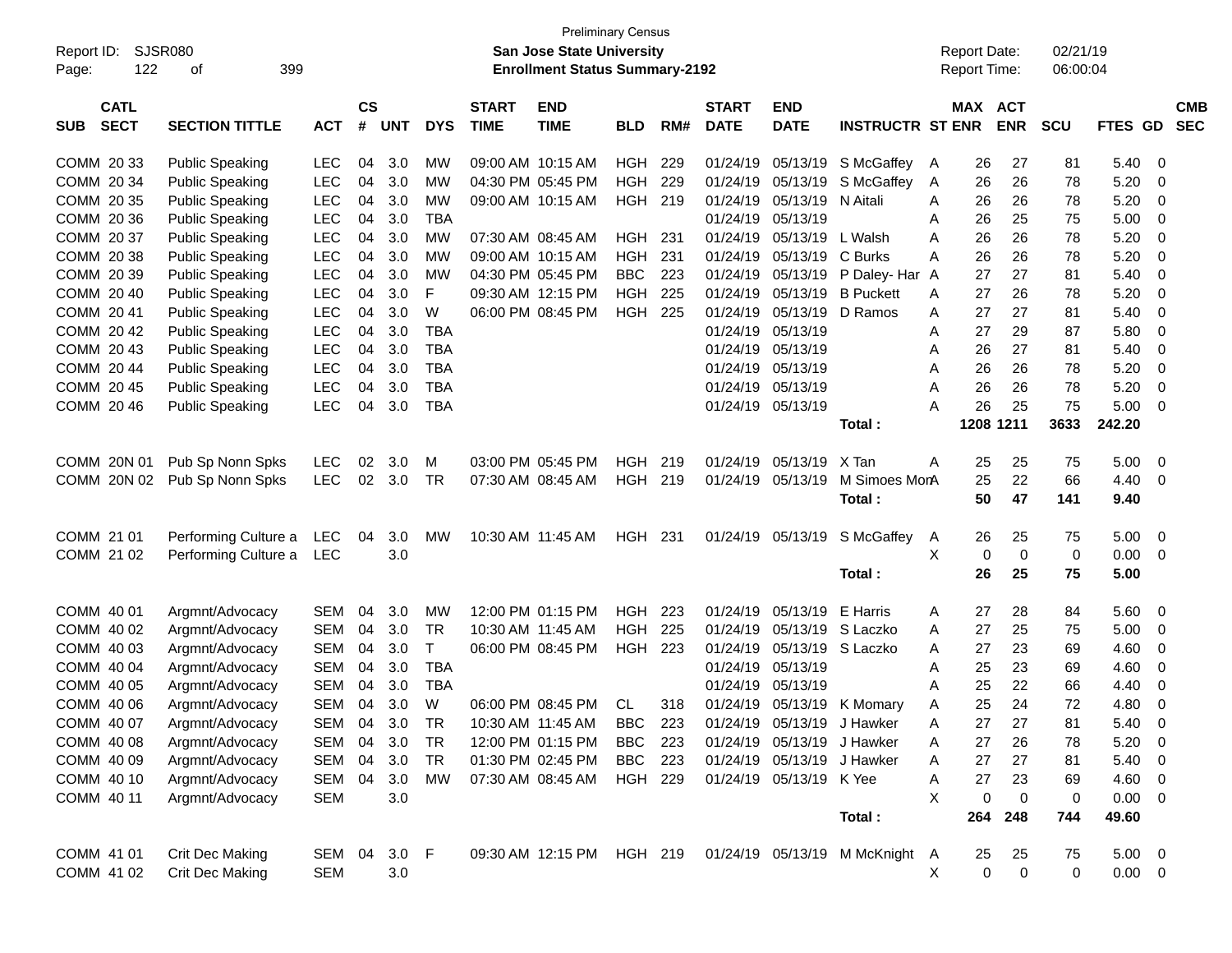| Report ID: SJSR080<br>123<br>Page:       | 399<br>οf                                                                                          |                                        |                    |                                                    |                                        |                             | San Jose State University<br><b>Enrollment Status Summary-2192</b> | <b>Preliminary Census</b> |     |                                                             |                                           |                                   |             | <b>Report Date:</b><br><b>Report Time:</b> |                   | 02/21/19<br>06:00:04 |                       |                                              |                          |
|------------------------------------------|----------------------------------------------------------------------------------------------------|----------------------------------------|--------------------|----------------------------------------------------|----------------------------------------|-----------------------------|--------------------------------------------------------------------|---------------------------|-----|-------------------------------------------------------------|-------------------------------------------|-----------------------------------|-------------|--------------------------------------------|-------------------|----------------------|-----------------------|----------------------------------------------|--------------------------|
| <b>CATL</b><br><b>SECT</b><br><b>SUB</b> | <b>SECTION TITTLE</b>                                                                              | <b>ACT</b>                             | $\mathsf{cs}$<br># | <b>UNT</b>                                         | <b>DYS</b>                             | <b>START</b><br><b>TIME</b> | <b>END</b><br><b>TIME</b>                                          | <b>BLD</b>                | RM# | <b>START</b><br><b>DATE</b>                                 | <b>END</b><br><b>DATE</b>                 | <b>INSTRUCTR ST ENR</b>           |             | <b>MAX ACT</b>                             | <b>ENR</b>        | <b>SCU</b>           | <b>FTES GD</b>        |                                              | <b>CMB</b><br><b>SEC</b> |
| COMM 41 03<br>COMM 41 04                 | Crit Dec Making<br>Crit Dec Making                                                                 | <b>SEM</b><br><b>SEM</b>               | 04<br>04           | 3.0<br>3.0                                         | <b>TBA</b><br><b>TBA</b>               |                             |                                                                    |                           |     | 01/24/19<br>01/24/19                                        | 05/13/19<br>05/13/19                      |                                   | Α<br>Α      | 25<br>25                                   | 25<br>24          | 75<br>72             | 5.00<br>4.80          | 0<br>0                                       |                          |
| COMM 41 05<br>COMM 41 80<br>COMM 41 81   | Crit Dec Making<br>Crit Dec Making<br>Crit Dec Making                                              | <b>SEM</b><br><b>SEM</b><br><b>SEM</b> | 04<br>04<br>04     | 3.0<br>3.0<br>3.0                                  | <b>TBA</b><br><b>TBA</b><br><b>TBA</b> |                             |                                                                    |                           |     | 01/24/19<br>01/24/19<br>01/24/19                            | 05/13/19<br>05/13/19<br>05/13/19          | K Werking<br>D Pozzi              | Α<br>Α<br>A | 25<br>25<br>25                             | 25<br>24<br>24    | 75<br>72<br>72       | 5.00<br>4.80<br>4.80  | 0<br>$\mathbf 0$<br>$\mathbf 0$              |                          |
| COMM 41 99                               | Crit Dec Making                                                                                    | <b>SEM</b>                             | 04                 | 3.0                                                | <b>TBA</b>                             |                             |                                                                    |                           |     | 01/24/19                                                    | 05/13/19                                  | D Pozzi<br>Total:                 | A           | 25<br>175                                  | 23<br>170         | 69<br>510            | 4.60<br>34.00         | $\mathbf 0$                                  |                          |
| COMM 45 01<br>COMM 45 02<br>COMM 45 80   | <b>Media and Culture</b><br><b>Media and Culture</b><br>Media and Culture                          | <b>LEC</b><br><b>LEC</b><br><b>LEC</b> | 04<br>04<br>04     | 3.0<br>3.0<br>3.0                                  | <b>TBA</b><br><b>TBA</b><br><b>TBA</b> |                             |                                                                    |                           |     | 01/24/19<br>01/24/19                                        | 05/13/19<br>05/13/19<br>01/24/19 05/13/19 | G Firenzi                         | Α<br>Α<br>A | 25<br>25<br>25                             | 22<br>22<br>24    | 66<br>66<br>72       | 4.40<br>4.40<br>4.80  | $\mathbf 0$<br>0<br>0                        |                          |
| COMM 74 01                               | <b>Fund Intrcult Comm</b>                                                                          | LEC                                    | 04                 | 3.0                                                | <b>TR</b>                              |                             | 07:30 AM 08:45 AM                                                  | <b>BBC</b>                | 223 | 01/24/19                                                    | 05/13/19                                  | Total:<br>A Mathews               | A           | 75<br>27                                   | 68<br>17          | 204<br>51            | 13.60<br>3.40         | $\overline{0}$                               |                          |
| COMM 80 01                               | <b>Communication WorkshACT</b>                                                                     |                                        | 12                 | 1.0                                                | <b>TBA</b>                             |                             |                                                                    |                           |     | 01/24/19                                                    | 05/13/19                                  | Total:<br>R Cnudde                | A           | 27<br>45                                   | 17<br>46          | 51<br>46             | 3.40<br>3.07          | $\mathbf 0$                                  |                          |
| COMM 80 02<br>COMM 80 03<br>COMM 80 04   | <b>Communication WorkshACT</b><br><b>Communication WorkshACT</b><br><b>Communication WorkshACT</b> |                                        |                    | $12 \quad 1.0$<br>$12 \quad 1.0$<br>$12 \quad 1.0$ | <b>TBA</b><br><b>TBA</b><br><b>TBA</b> |                             |                                                                    |                           |     | 01/24/19<br>01/24/19<br>01/24/19                            | 05/13/19<br>05/13/19<br>05/13/19          | R Cnudde<br>S McGaffey<br>M Peck  | A<br>A<br>Α | 45<br>45<br>45                             | 45<br>46<br>46    | 45<br>46<br>46       | 3.00<br>3.07<br>3.07  | 0<br>$\mathbf 0$<br>$\mathbf 0$              |                          |
| COMM 80 05<br>COMM 80 06                 | <b>Communication WorkshACT</b><br><b>Communication WorkshACT</b>                                   |                                        | 12                 | 1.0<br>$12 \quad 1.0$                              | <b>TBA</b><br><b>TBA</b>               |                             |                                                                    |                           |     | 01/24/19                                                    | 05/13/19<br>01/24/19 05/13/19             | S McGaffey<br>A Mathews<br>Total: | A<br>A      | 45<br>45<br>270                            | 45<br>44<br>272   | 45<br>44<br>272      | 3.00<br>2.93<br>18.13 | $\mathbf 0$<br>$\mathbf 0$                   |                          |
| COMM 91A01                               | Foren Act Debate                                                                                   | <b>SUP</b>                             | 36                 | 1.0                                                | TBA                                    |                             |                                                                    |                           |     | 01/24/19 05/13/19                                           |                                           | T Lim<br>Total:                   | A           | 45<br>45                                   | 16<br>16          | 16<br>16             | 1.07<br>1.07          | $\overline{0}$                               |                          |
| COMM 91J 01<br>COMM 91J 02               | Judge Training<br>Judge Training                                                                   | ACT<br><b>ACT</b>                      | $12 \overline{ }$  | 1.0<br>1.0                                         | <b>TBA</b>                             |                             |                                                                    |                           |     |                                                             | 01/24/19 05/13/19                         | S Laczko                          | Α<br>X      | 45<br>0                                    | 26<br>$\mathbf 0$ | 26<br>0              | 1.73<br>0.00          | 0<br>0                                       |                          |
|                                          | COMM 100W 01 Writing Workshop                                                                      | SEM                                    | 04                 | 3.0                                                | TBA                                    |                             |                                                                    |                           |     | 01/24/19 05/13/19                                           |                                           | Total:                            | A           | 45<br>25                                   | 26<br>25          | 26<br>75             | 1.73<br>5.00          | 0                                            |                          |
|                                          | COMM 100W 02 Writing Workshop<br>COMM 100W 03 Writing Workshop<br>COMM 100W 04 Writing Workshop    | <b>SEM</b><br>SEM<br><b>SEM</b>        | 04<br>04<br>04     | 3.0<br>3.0<br>3.0                                  | <b>TBA</b><br>TR<br><b>TBA</b>         |                             | 03:00 PM 04:15 PM                                                  | HGH 223                   |     | 01/24/19 05/13/19<br>01/24/19 05/13/19                      | 01/24/19 05/13/19                         | L Rogers                          | Α<br>A<br>Α | 25<br>25<br>25                             | 24<br>23<br>25    | 72<br>69<br>75       | 4.80<br>4.60<br>5.00  | 0<br>$\mathbf 0$<br>$\mathbf 0$              |                          |
|                                          | COMM 100W 05 Writing Workshop<br>COMM 100W 06 Writing Workshop<br>COMM 100W 07 Writing Workshop    | <b>SEM</b><br><b>SEM</b><br><b>SEM</b> | 04<br>04<br>04     | 3.0<br>3.0<br>3.0                                  | <b>TBA</b><br><b>TBA</b><br><b>TBA</b> |                             |                                                                    |                           |     | 01/24/19 05/13/19<br>01/24/19 05/13/19<br>01/24/19 05/13/19 |                                           |                                   | Α<br>Α<br>Α | 25<br>25<br>25                             | 25<br>25<br>25    | 75<br>75<br>75       | 5.00<br>5.00<br>5.05  | $\mathbf 0$<br>$\mathbf 0$<br>$\overline{1}$ |                          |
|                                          | COMM 100W 08 Writing Workshop                                                                      | SEM                                    |                    | 04 3.0                                             | <b>TBA</b>                             |                             |                                                                    |                           |     | 01/24/19 05/13/19                                           |                                           |                                   | Α           | 25                                         | 21                | 63                   | 4.20                  | $\overline{0}$                               |                          |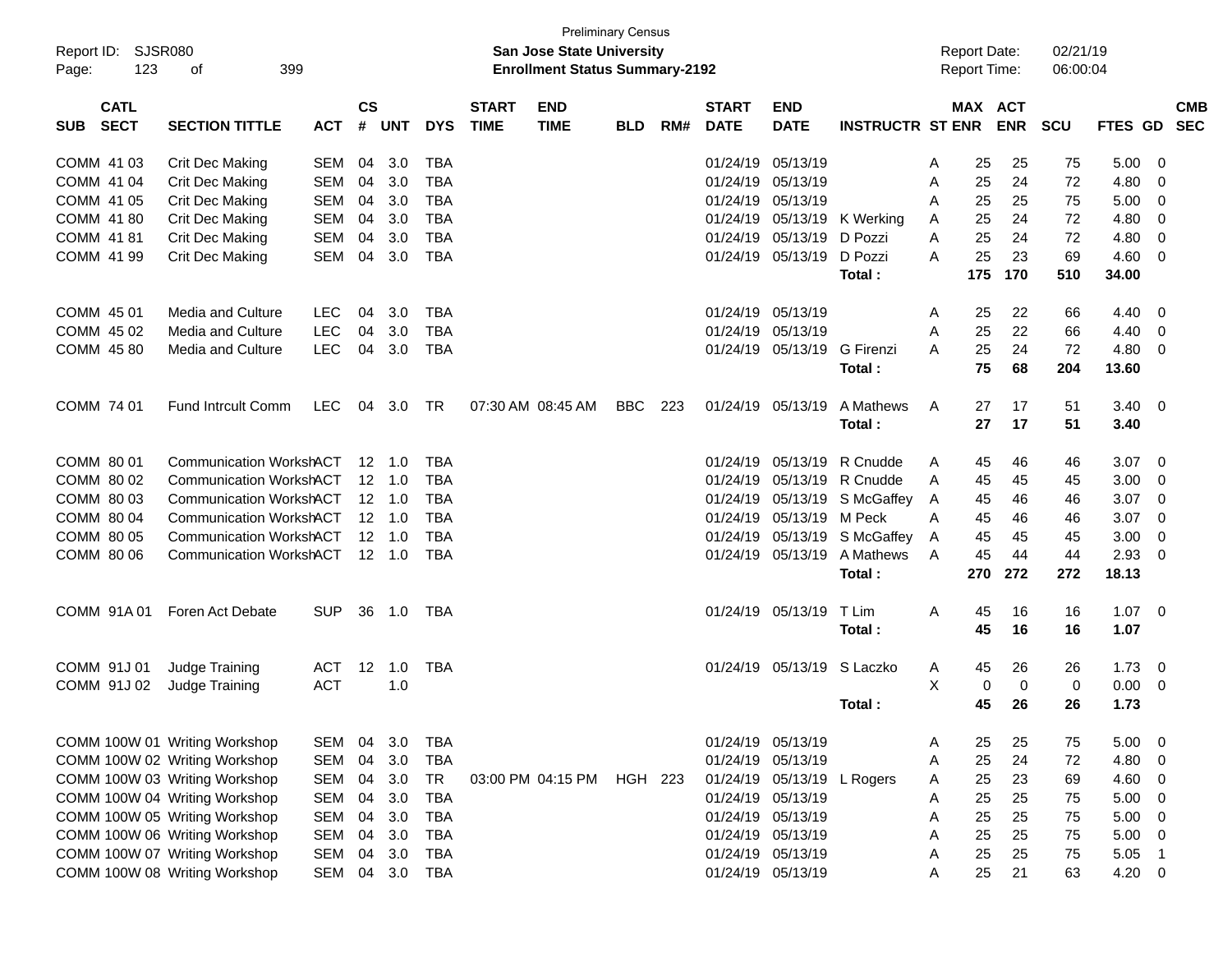| SJSR080<br>Report ID:<br>124<br>399<br>Page:<br>οf                |                                      |            |                         |                             | <b>Preliminary Census</b><br><b>San Jose State University</b><br><b>Enrollment Status Summary-2192</b> |            |     |                             |                               |                               |        |          | <b>Report Date:</b><br>Report Time: | 02/21/19<br>06:00:04 |               |                          |                          |
|-------------------------------------------------------------------|--------------------------------------|------------|-------------------------|-----------------------------|--------------------------------------------------------------------------------------------------------|------------|-----|-----------------------------|-------------------------------|-------------------------------|--------|----------|-------------------------------------|----------------------|---------------|--------------------------|--------------------------|
| <b>CATL</b><br><b>SECT</b><br><b>SECTION TITTLE</b><br><b>SUB</b> | $\mathsf{cs}$<br>#<br><b>ACT</b>     | <b>UNT</b> | <b>DYS</b>              | <b>START</b><br><b>TIME</b> | <b>END</b><br><b>TIME</b>                                                                              | <b>BLD</b> | RM# | <b>START</b><br><b>DATE</b> | <b>END</b><br><b>DATE</b>     | <b>INSTRUCTR ST ENR</b>       |        |          | MAX ACT<br><b>ENR</b>               | <b>SCU</b>           | FTES GD       |                          | <b>CMB</b><br><b>SEC</b> |
| COMM 100W 09 Writing Workshop                                     | <b>SEM</b><br>04                     | 3.0        | TBA                     |                             |                                                                                                        |            |     | 01/24/19                    | 05/13/19                      |                               | A      | 25       | 25                                  | 75                   | 5.00          | - 0                      |                          |
| COMM 100W 10 Writing Workshop<br>COMM 100W 11 Writing Workshop    | <b>SEM</b><br>04<br><b>SEM</b><br>04 | 3.0<br>3.0 | <b>TBA</b><br><b>TR</b> |                             | 01:30 PM 02:45 PM                                                                                      | CL         | 318 | 01/24/19<br>01/24/19        | 05/13/19<br>05/13/19 K Sooter |                               | A      | 25<br>25 | 24<br>25                            | 72<br>75             | 4.80<br>5.00  | 0<br>- 0                 |                          |
| COMM 100W 12 Writing Workshop                                     | <b>SEM</b><br>04                     | 3.0        | <b>TR</b>               |                             | 03:00 PM 04:15 PM                                                                                      | CL         | 318 | 01/24/19                    | 05/13/19                      | K Sooter                      | A<br>A | 25       | 22                                  | 66                   | 4.40          | 0                        |                          |
| COMM 100W 13 Writing Workshop                                     | <b>SEM</b><br>04                     | 3.0        | <b>TBA</b>              |                             |                                                                                                        |            |     | 01/24/19                    | 05/13/19                      |                               | A      | 25       | 22                                  | 66                   | 4.40          | 0                        |                          |
| COMM 100W 14 Writing Workshop                                     | <b>SEM</b><br>04                     | 3.0        | <b>TBA</b>              |                             |                                                                                                        |            |     | 01/24/19 05/13/19           |                               |                               | A      | 25       | 23                                  | 69                   | 4.60          | 0                        |                          |
| COMM 100W 15 Writing Workshop                                     | <b>SEM</b>                           | 3.0        |                         |                             |                                                                                                        |            |     |                             |                               |                               | X      | 0        | $\mathbf 0$                         | 0                    | 0.00          | - 0                      |                          |
| COMM 100W 16 Writing Workshop                                     | <b>SEM</b><br>04                     | 3.0        | <b>TBA</b>              |                             |                                                                                                        |            |     | 01/24/19                    | 05/13/19                      |                               | A      | 25       | 25                                  | 75                   | 5.00          | - 0                      |                          |
| COMM 100W 17 Writing Workshop                                     | <b>SEM</b><br>04                     | 3.0        | <b>TBA</b>              |                             |                                                                                                        |            |     | 01/24/19                    | 05/13/19                      |                               | A      | 25       | 25                                  | 75                   | 5.00          | 0                        |                          |
| COMM 100W 18 Writing Workshop                                     | <b>SEM</b><br>04                     | 3.0        | <b>MW</b>               |                             | 03:00 PM 04:15 PM                                                                                      | BBC        | 223 | 01/24/19                    | 05/13/19                      | L Rogers                      | A      | 25       | 24                                  | 72                   | 4.80          | 0                        |                          |
| COMM 100W 80 Writing Workshop                                     | <b>SEM</b><br>04                     | 3.0        | TBA                     |                             |                                                                                                        |            |     | 01/24/19                    | 05/13/19                      | K McConnell A                 |        | 25       | 27                                  | 81                   | 5.40          | 0                        |                          |
| COMM 100W 81 Writing Workshop                                     | <b>SEM</b><br>04                     | 3.0        | <b>TBA</b>              |                             |                                                                                                        |            |     | 01/24/19                    | 05/13/19                      | B Lawhorne A                  |        | 25       | 25                                  | 75                   | 5.00          | - 0                      |                          |
| COMM 100W 82 Writing Workshop                                     | <b>SEM</b><br>04                     | 3.0        | <b>TBA</b>              |                             |                                                                                                        |            |     | 01/24/19                    | 05/13/19                      | K McConnell A                 |        | 25       | 26                                  | 78                   | 5.20          | - 0                      |                          |
| COMM 100W 83 Writing Workshop                                     | <b>SEM</b><br>04                     | 3.0        | <b>TBA</b>              |                             |                                                                                                        |            |     | 01/24/19                    | 05/13/19                      | M Sunseri                     | A      | 25       | 25                                  | 75                   | 5.00          | - 0                      |                          |
|                                                                   |                                      |            |                         |                             |                                                                                                        |            |     |                             |                               | Total:                        |        | 525      | 511                                 | 1533                 | 102.25        |                          |                          |
|                                                                   |                                      |            |                         |                             |                                                                                                        |            |     |                             |                               |                               |        |          |                                     |                      |               |                          |                          |
| COMM 101C 01 Junior Seminar<br><b>LEC</b>                         | 03                                   | 4.0        | TBA                     |                             |                                                                                                        |            |     | 01/24/19                    | 05/13/19                      |                               | A      | 25       | 29                                  | 116                  | 7.73          | - 0                      |                          |
| <b>LEC</b><br>COMM 101C 02 Junior Seminar                         | 03                                   | 4.0        | Τ                       |                             | 06:00 PM 07:15 PM                                                                                      | HGH 219    |     | 01/24/19                    | 05/13/19                      | B Brockmann A                 |        | 25       | 29                                  | 116                  | 7.73          | - 0                      |                          |
| COMM 101C 80 Junior Seminar                                       | <b>LEC</b><br>03                     | 4.0        | <b>TBA</b>              |                             |                                                                                                        |            |     |                             | 01/24/19 05/13/19             | J Morrison                    | A      | 25       | 25                                  | 100                  | 6.67          | - 0                      |                          |
|                                                                   |                                      |            |                         |                             |                                                                                                        |            |     |                             |                               | Total:                        |        | 75       | 83                                  | 332                  | 22.13         |                          |                          |
| COMM 105P 01 Comm Self & Soc                                      | SEM<br>03                            | -4.0       | TBA                     |                             |                                                                                                        |            |     | 01/24/19 05/13/19           |                               |                               | A      | 25       | 27                                  | 108                  | 7.20          | $\overline{\phantom{0}}$ |                          |
|                                                                   |                                      |            |                         |                             |                                                                                                        |            |     |                             |                               | Total:                        |        | 25       | 27                                  | 108                  | 7.20          |                          |                          |
|                                                                   |                                      |            |                         |                             |                                                                                                        |            |     |                             |                               |                               |        |          |                                     |                      |               |                          |                          |
| COMM 110F 01<br>Interpersonal Comm                                | SEM<br>03                            | 4.0        | TBA                     |                             |                                                                                                        |            |     | 01/24/19                    | 05/13/19                      |                               | A      | 25       | 26                                  | 104                  | 6.93          | - 0                      |                          |
| COMM 110F 80 Interpersonal Comm                                   | SEM                                  | 03 4.0     | TBA                     |                             |                                                                                                        |            |     |                             | 01/24/19 05/13/19             | K Werking                     | A      | 25       | 24                                  | 96                   | 6.40          | - 0                      |                          |
|                                                                   |                                      |            |                         |                             |                                                                                                        |            |     |                             |                               | Total:                        |        | 50       | 50                                  | 200                  | 13.33         |                          |                          |
|                                                                   |                                      |            |                         |                             |                                                                                                        |            |     |                             |                               |                               |        |          |                                     |                      |               |                          |                          |
| COMM 111P 01<br>Interviewing                                      | <b>LEC</b><br>03                     | 4.0        | TBA                     |                             |                                                                                                        |            |     | 01/24/19                    | 05/13/19                      |                               | A      | 25       | 28<br>24                            | 112                  | 7.47          | - 0                      |                          |
| COMM 111P 80<br>Interviewing                                      | <b>LEC</b><br>03                     | 4.0        | TBA                     |                             |                                                                                                        |            |     | 01/24/19                    | 05/13/19 G Firenzi            | Total:                        | A      | 25<br>50 | 52                                  | 96<br>208            | 6.40<br>13.87 | - 0                      |                          |
|                                                                   |                                      |            |                         |                             |                                                                                                        |            |     |                             |                               |                               |        |          |                                     |                      |               |                          |                          |
| COMM 113P 80 Games Everyday Life LEC 03 4.0 TBA                   |                                      |            |                         |                             |                                                                                                        |            |     |                             |                               | 01/24/19 05/13/19 S Coopman A |        | 25       | 26                                  | 104                  | 6.93 0        |                          |                          |
|                                                                   |                                      |            |                         |                             |                                                                                                        |            |     |                             |                               | Total:                        |        | 25       | 26                                  | 104                  | 6.93          |                          |                          |
|                                                                   |                                      |            |                         |                             |                                                                                                        |            |     |                             |                               |                               |        |          |                                     |                      |               |                          |                          |
| COMM 114P 01 Bus & Prof Spking                                    | LEC 03 4.0 TBA                       |            |                         |                             |                                                                                                        |            |     | 01/24/19 05/13/19           |                               |                               | A      | 25       | 26                                  | 104                  | 6.93 0        |                          |                          |
|                                                                   |                                      |            |                         |                             |                                                                                                        |            |     |                             |                               | Total:                        |        | 25       | 26                                  | 104                  | 6.93          |                          |                          |
| COMM 115P 80 Comm and Conflict                                    | LEC 03 4.0 TBA                       |            |                         |                             |                                                                                                        |            |     |                             | 01/24/19 05/13/19 C Perez     |                               | A      | 25       | 25                                  | 100                  | 6.67 0        |                          |                          |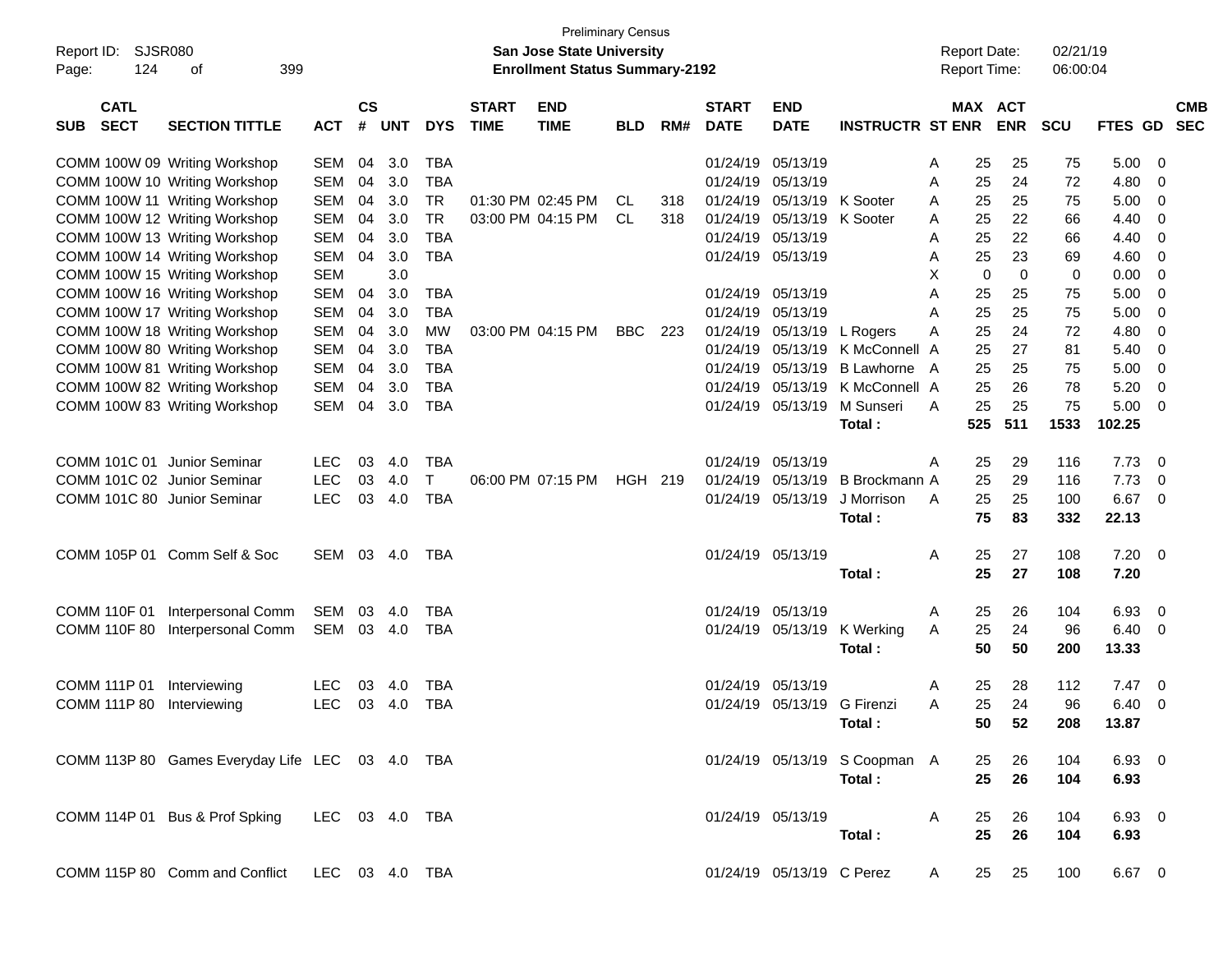| Report ID: SJSR080<br>125<br>Page: | 399<br>of                                                      |                   |               |        |            |                             | <b>Preliminary Census</b><br><b>San Jose State University</b><br><b>Enrollment Status Summary-2192</b> |            |                          |                           |                                           | Report Date:<br>Report Time: |                |                       | 02/21/19<br>06:00:04 |                                |            |
|------------------------------------|----------------------------------------------------------------|-------------------|---------------|--------|------------|-----------------------------|--------------------------------------------------------------------------------------------------------|------------|--------------------------|---------------------------|-------------------------------------------|------------------------------|----------------|-----------------------|----------------------|--------------------------------|------------|
| <b>CATL</b><br>SUB SECT            | <b>SECTION TITTLE</b>                                          | <b>ACT</b>        | $\mathsf{cs}$ | # UNT  | <b>DYS</b> | <b>START</b><br><b>TIME</b> | <b>END</b><br><b>TIME</b>                                                                              | <b>BLD</b> | <b>START</b><br>RM# DATE | <b>END</b><br><b>DATE</b> | <b>INSTRUCTR ST ENR</b>                   |                              |                | MAX ACT<br><b>ENR</b> | SCU                  | FTES GD SEC                    | <b>CMB</b> |
|                                    |                                                                |                   |               |        |            |                             |                                                                                                        |            |                          |                           | Total:                                    |                              | 25             | 25                    | 100                  | 6.67                           |            |
| COMM 116P 01 Mediation             |                                                                | LEC               |               | 03 4.0 | TBA        |                             |                                                                                                        |            | 01/24/19 05/13/19        |                           | Total:                                    | A                            | 25<br>25       | 24<br>24              | 96<br>96             | $6.40 \quad 0$<br>6.40         |            |
| COMM 117F 80 Play & Games          |                                                                | LEC               |               | 03 4.0 | TBA        |                             |                                                                                                        |            |                          |                           | 01/24/19 05/13/19 S Coopman A<br>Total:   |                              | 25<br>25       | 24<br>24              | 96<br>96             | $6.47$ 1<br>6.47               |            |
|                                    | COMM 120P 80 Pers & Pres Skills                                | LEC               |               | 03 4.0 | TBA        |                             |                                                                                                        |            |                          | 01/24/19 05/13/19         | <b>G</b> Firenzi<br>Total:                | A                            | 25<br>25       | 25<br>25              | 100<br>100           | $6.67$ 0<br>6.67               |            |
| COMM 123I 01                       | Performance Ethno                                              | SEM 03 4.0        |               |        | TBA        |                             |                                                                                                        |            | 01/24/19 05/13/19        |                           | Total:                                    | A                            | 25<br>25       | 28<br>28              | 112<br>112           | $7.47\ 0$<br>7.47              |            |
|                                    | COMM 124P 01 Comm Training & Dev LEC 03 4.0 TBA                |                   |               |        |            |                             |                                                                                                        |            | 01/24/19 05/13/19        |                           | Total:                                    | A                            | 25<br>25       | 26<br>26              | 104<br>104           | 6.93 0<br>6.93                 |            |
| COMM 125P 01 Ensemble Perf         |                                                                | LEC 02 4.0        |               |        | TBA        |                             |                                                                                                        |            | 01/24/19 05/13/19        |                           | Total:                                    | A                            | 25<br>25       | 16<br>16              | 64<br>64             | $4.33$ 1<br>4.33               |            |
| COMM 130F 80 Activism/Action       |                                                                | LEC               |               | 03 4.0 | <b>TBA</b> |                             |                                                                                                        |            |                          |                           | 01/24/19 05/13/19 T Coopman A<br>Total:   |                              | 25<br>25       | 23<br>23              | 92<br>92             | $6.13 \quad 0$<br>6.13         |            |
| COMM 131P 80 New/You Media         |                                                                | LEC               |               | 04 4.0 | TBA        |                             |                                                                                                        |            |                          | 01/24/19 05/13/19         | C Perez<br>Total:                         | A                            | 25<br>25       | 25<br>25              | 100<br>100           | $6.67$ 0<br>6.67               |            |
|                                    | COMM 132F 01 Dis/Ability COMM                                  | LEC               |               | 03 4.0 | TBA        |                             |                                                                                                        |            | 01/24/19 05/13/19        |                           | Total:                                    | A                            | 25<br>25       | 28<br>28              | 112<br>112           | $7.47\ 0$<br>7.47              |            |
|                                    | COMM 133F 80 Ethical Prob Comm                                 | LEC 03 4.0 TBA    |               |        |            |                             |                                                                                                        |            |                          |                           | 01/24/19 05/13/19 S Hinerman A<br>Total : |                              | 25             | 24<br>25 24           | 96<br>96             | $6.47$ 1<br>6.47               |            |
|                                    | COMM 140P 01 Argument & Debate LEC 03 4.0 TBA                  |                   |               |        |            |                             |                                                                                                        |            | 01/24/19 05/13/19        |                           | Total:                                    | A                            | 25<br>25       | 26<br>26              | 104<br>104           | 6.93 0<br>6.93                 |            |
|                                    | COMM 141P 01 Small Group Comm<br>COMM 141P 80 Small Group Comm | LEC<br>LEC 03 4.0 |               | 03 4.0 | TBA<br>TBA |                             |                                                                                                        |            | 01/24/19 05/13/19        | 01/24/19 05/13/19 C Perez | Total:                                    | A<br>A                       | 25<br>25<br>50 | 24<br>25<br>49        | 96<br>100<br>196     | $6.40\ 0$<br>$6.67$ 0<br>13.07 |            |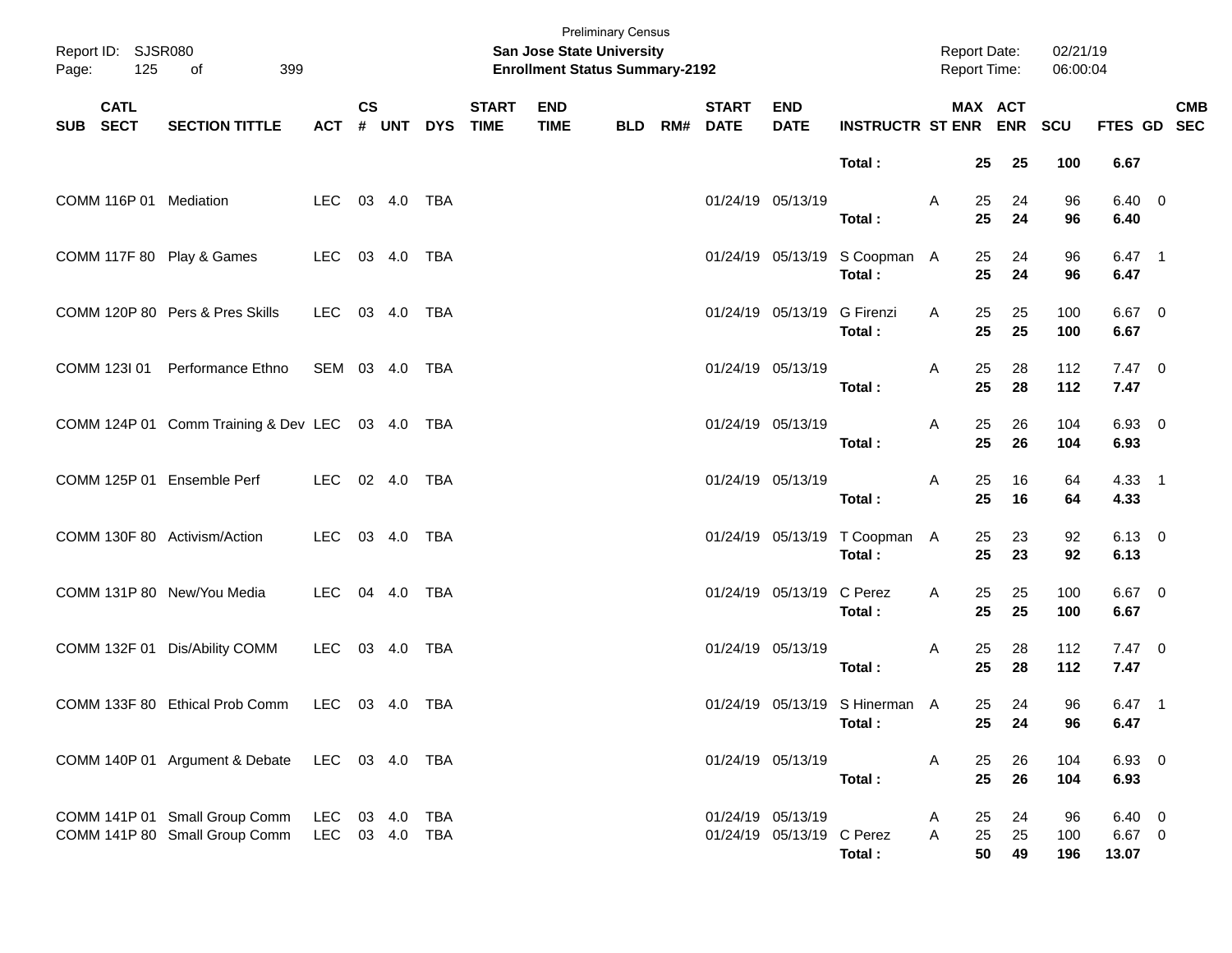| Page:     | Report ID: SJSR080<br>126 | 399<br>of                                                            |                          |                    |                  |                  |                             | <b>San Jose State University</b><br><b>Enrollment Status Summary-2192</b> | <b>Preliminary Census</b> |     |                             |                            |                                 | <b>Report Date:</b><br><b>Report Time:</b> |                       | 02/21/19<br>06:00:04 |                |                                  |                          |
|-----------|---------------------------|----------------------------------------------------------------------|--------------------------|--------------------|------------------|------------------|-----------------------------|---------------------------------------------------------------------------|---------------------------|-----|-----------------------------|----------------------------|---------------------------------|--------------------------------------------|-----------------------|----------------------|----------------|----------------------------------|--------------------------|
| SUB SECT  | <b>CATL</b>               | <b>SECTION TITTLE</b>                                                | <b>ACT</b>               | $\mathsf{cs}$<br># | <b>UNT</b>       | <b>DYS</b>       | <b>START</b><br><b>TIME</b> | <b>END</b><br><b>TIME</b>                                                 | <b>BLD</b>                | RM# | <b>START</b><br><b>DATE</b> | <b>END</b><br><b>DATE</b>  | <b>INSTRUCTR ST ENR</b>         |                                            | MAX ACT<br><b>ENR</b> | <b>SCU</b>           | FTES GD        |                                  | <b>CMB</b><br><b>SEC</b> |
|           |                           | COMM 144F 01 Org Comm                                                | <b>LEC</b>               | 03                 | 4.0              | <b>TBA</b>       |                             |                                                                           |                           |     |                             | 01/24/19 05/13/19          |                                 | A<br>25                                    | 25                    | 100                  | 6.67           | - 0                              |                          |
|           |                           | COMM 144F 02 Org Comm                                                | LEC                      | 03                 | 4.0              | <b>TBA</b>       |                             |                                                                           |                           |     |                             | 01/24/19 05/13/19          |                                 | 25<br>A                                    | 25                    | 100                  | 6.67           | - 0                              |                          |
|           |                           | COMM 144F 03 Org Comm                                                | <b>LEC</b>               |                    | 03 4.0           | TBA              |                             |                                                                           |                           |     |                             | 01/24/19 05/13/19          |                                 | 25<br>A                                    | 24                    | 96                   | 6.40           | - 0                              |                          |
|           |                           |                                                                      |                          |                    |                  |                  |                             |                                                                           |                           |     |                             |                            | Total:                          | 75                                         | 74                    | 296                  | 19.73          |                                  |                          |
|           | COMM 145I 80              | <b>Rhet Criticism</b>                                                | LEC.                     |                    | 03 4.0           | TBA              |                             |                                                                           |                           |     |                             | 01/24/19 05/13/19          | G Firenzi                       | Α<br>25                                    | 25                    | 100                  | $6.67$ 0       |                                  |                          |
|           |                           |                                                                      |                          |                    |                  |                  |                             |                                                                           |                           |     |                             |                            | Total:                          | 25                                         | 25                    | 100                  | 6.67           |                                  |                          |
|           | COMM 150I 01              | Org Com Inquiry                                                      | LEC.                     |                    | 03 4.0           | TBA              |                             |                                                                           |                           |     |                             | 01/24/19 05/13/19          |                                 | 25<br>A                                    | 24                    | 96                   | $6.40 \quad 0$ |                                  |                          |
|           |                           |                                                                      |                          |                    |                  |                  |                             |                                                                           |                           |     |                             |                            | Total:                          | 25                                         | 24                    | 96                   | 6.40           |                                  |                          |
|           | COMM 152l 80              | Comm in Wrld Cultr                                                   | LEC                      |                    | 03 4.0           | TBA              |                             |                                                                           |                           |     |                             | 01/24/19 05/13/19          | J Morrison                      | Α<br>25                                    | 25                    | 100                  | $6.67$ 0       |                                  |                          |
|           |                           |                                                                      |                          |                    |                  |                  |                             |                                                                           |                           |     |                             |                            | Total:                          | 25                                         | 25                    | 100                  | 6.67           |                                  |                          |
|           | <b>COMM 155I 80</b>       | <b>Quantitative Comm</b>                                             | LEC                      |                    | 03 4.0           | TBA              |                             |                                                                           |                           |     |                             | 01/24/19 05/13/19          | G Gao                           | Α<br>25                                    | 24                    | 96                   | $6.40 \quad 0$ |                                  |                          |
|           |                           |                                                                      |                          |                    |                  |                  |                             |                                                                           |                           |     |                             |                            | Total:                          | 25                                         | 24                    | 96                   | 6.40           |                                  |                          |
|           | COMM 156I 80              | Observe/Interview                                                    | <b>LEC</b>               | 03                 | 4.0              | TBA              |                             |                                                                           |                           |     |                             |                            | 01/24/19 05/13/19 K Werking     | A<br>25                                    | 27                    | 108                  | 7.20           | - 0                              |                          |
|           | <b>COMM 156I 81</b>       | Observe/Interview                                                    | <b>LEC</b>               |                    | 03 4.0           | TBA              |                             |                                                                           |                           |     |                             | 01/24/19 05/13/19          | K Werking                       | 25<br>A                                    | 25                    | 100                  | $6.67$ 0       |                                  |                          |
|           |                           |                                                                      |                          |                    |                  |                  |                             |                                                                           |                           |     |                             |                            | Total:                          | 50                                         | 52                    | 208                  | 13.87          |                                  |                          |
|           |                           | COMM 157SL 01 Comm Action & Serv                                     | LEC                      |                    | 02 3.0           | $\top$           |                             | 03:00 PM 05:45 PM                                                         | DMH 227                   |     |                             | 01/24/19 05/13/19 P Raman  |                                 | A<br>25                                    | 27                    | 81                   | 5.40           |                                  | $0\,C$                   |
| HА        |                           | 157SL 01 Comm Action & Serv                                          | <b>LEC</b>               |                    | 02 3.0           | $\top$           |                             | 03:00 PM 05:45 PM                                                         | DMH 227                   |     |                             | 01/24/19 05/13/19 P Raman  |                                 | A                                          | 0<br>0                | 0                    | 0.00           | $0\,$ C                          |                          |
| SCI       |                           | 157SL 01 Comm Action & Serv                                          | <b>LEC</b>               |                    | 02 3.0           | $\top$           |                             | 03:00 PM 05:45 PM                                                         | DMH 227                   |     |                             | 01/24/19 05/13/19 P Raman  |                                 | A                                          | 0<br>0                | 0                    | 0.00           |                                  | $0\,C$                   |
|           |                           | ENGR 157SL 01 Comm Action & Serv                                     | <b>LEC</b><br><b>LEC</b> |                    | 02 3.0           | $\top$           |                             | 03:00 PM 05:45 PM                                                         | DMH 227                   |     | 01/24/19                    | 05/13/19 P Raman           |                                 | A                                          | 0<br>-1               | 3                    | 0.20           |                                  | $0\,C$                   |
|           |                           | EDUC 157SL 01 Comm Action & Serv<br>COMM 157SL 02 Comm Action & Serv | <b>LEC</b>               |                    | 02 3.0<br>02 3.0 | $\top$<br>$\top$ |                             | 03:00 PM 05:45 PM<br>03:00 PM 05:45 PM                                    | DMH 227<br>DMH 227        |     | 01/24/19<br>01/24/19        | 05/13/19 P Raman           | 05/13/19 B Brockmann A          | A                                          | 0<br>0                | 0<br>90              | 0.00           | 0 <sup>o</sup><br>0 <sup>o</sup> |                          |
|           |                           | 157SL 02 Comm Action & Serv                                          | <b>LEC</b>               |                    | 02 3.0           | $\top$           |                             | 03:00 PM 05:45 PM                                                         | DMH 227                   |     | 01/24/19                    |                            | 05/13/19 B Brockmann A          | 25                                         | 30<br>0<br>0          | 0                    | 6.00           |                                  | $0\,C$                   |
| HА<br>SCI |                           | 157SL 02 Comm Action & Serv                                          | LEC                      |                    | 02 3.0           | $\top$           |                             | 03:00 PM 05:45 PM                                                         | DMH 227                   |     | 01/24/19                    | 05/13/19                   | B Brockmann A                   |                                            | 0<br>0                | 0                    | 0.00<br>0.00   |                                  | $0\,C$                   |
|           |                           | ENGR 157SL 02 Comm Action & Serv                                     | LEC                      |                    | 02 3.0           | $\top$           |                             | 03:00 PM 05:45 PM                                                         | DMH 227                   |     |                             |                            | 01/24/19 05/13/19 B Brockmann A |                                            | 0<br>0                | 0                    | 0.00           |                                  | $0\,C$                   |
|           |                           | EDUC 157SL 02 Comm Action & Serv LEC 02 3.0 T                        |                          |                    |                  |                  |                             | 03:00 PM 05:45 PM                                                         | DMH 227                   |     |                             |                            | 01/24/19 05/13/19 B Brockmann A |                                            | $\Omega$<br>0         | 0                    | 0.00           |                                  | 0 C                      |
|           |                           |                                                                      |                          |                    |                  |                  |                             |                                                                           |                           |     |                             |                            | Total:                          | 50                                         | 58                    | 174                  | 11.60          |                                  |                          |
|           |                           | COMM 161F 80 Comm & Culture                                          | LEC 03 4.0 TBA           |                    |                  |                  |                             |                                                                           |                           |     |                             |                            | 01/24/19 05/13/19 S Hinerman A  | 25                                         | 25                    | 100                  | $6.67$ 0       |                                  |                          |
|           |                           |                                                                      |                          |                    |                  |                  |                             |                                                                           |                           |     |                             |                            | Total:                          | 25                                         | 25                    | 100                  | 6.67           |                                  |                          |
|           |                           | COMM 168B 01 Global Climate Chang LEC 01 3.0 TR                      |                          |                    |                  |                  |                             | 10:30 AM 11:45 AM                                                         | WSQ 207                   |     |                             | 01/24/19 05/13/19 K Sooter |                                 | 40<br>A                                    | 26                    | 78                   | 5.20 0 C       |                                  |                          |
|           |                           | METR 168B 01 Global Climate Chang LEC 01 3.0                         |                          |                    |                  | TR               |                             | 10:30 AM 11:45 AM                                                         | WSQ 207                   |     |                             | 01/24/19 05/13/19 K Sooter |                                 | A                                          | $\overline{0}$<br>0   | 0                    | $0.00 \t 0 C$  |                                  |                          |
|           |                           | ENVS 168B 01 Global Climate Chang LEC 01 3.0 TR                      |                          |                    |                  |                  |                             | 10:30 AM 11:45 AM   WSQ   207                                             |                           |     |                             | 01/24/19 05/13/19 K Sooter |                                 | A                                          | 0<br>12               | 36                   | 2.40 0 C       |                                  |                          |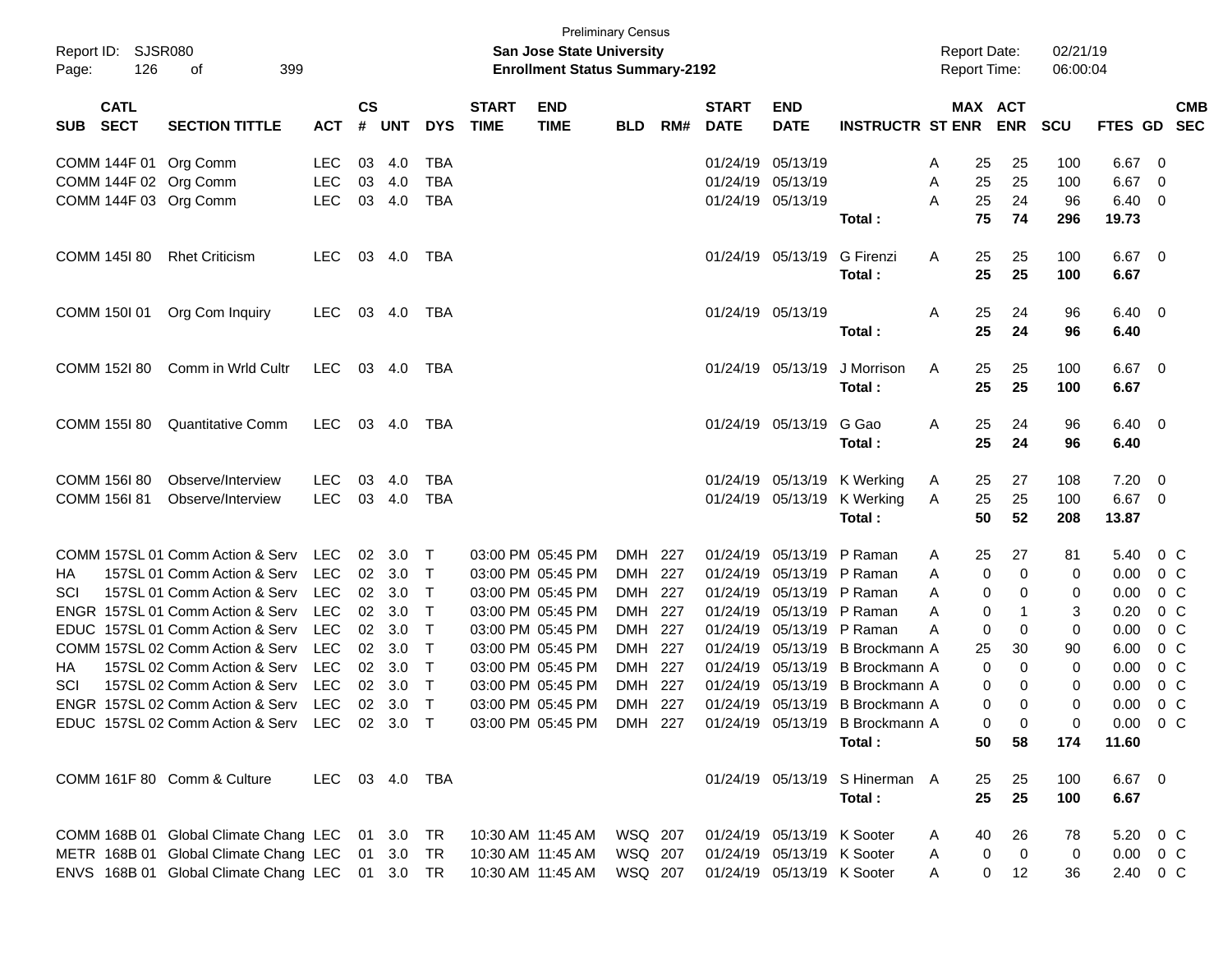| Report ID: SJSR080<br>127<br>Page:       | 399<br>οf                                                                     |            |                    |            |                        |                             | San Jose State University<br><b>Enrollment Status Summary-2192</b> | <b>Preliminary Census</b> |     |                             |                            |                                           |        |              | <b>Report Date:</b><br><b>Report Time:</b> | 02/21/19<br>06:00:04 |                |                                  |            |
|------------------------------------------|-------------------------------------------------------------------------------|------------|--------------------|------------|------------------------|-----------------------------|--------------------------------------------------------------------|---------------------------|-----|-----------------------------|----------------------------|-------------------------------------------|--------|--------------|--------------------------------------------|----------------------|----------------|----------------------------------|------------|
| <b>CATL</b><br><b>SECT</b><br><b>SUB</b> | <b>SECTION TITTLE</b>                                                         | <b>ACT</b> | $\mathsf{cs}$<br># | <b>UNT</b> | <b>DYS</b>             | <b>START</b><br><b>TIME</b> | <b>END</b><br><b>TIME</b>                                          | <b>BLD</b>                | RM# | <b>START</b><br><b>DATE</b> | <b>END</b><br><b>DATE</b>  | <b>INSTRUCTR ST ENR ENR</b>               |        |              | <b>MAX ACT</b>                             | <b>SCU</b>           | FTES GD SEC    |                                  | <b>CMB</b> |
|                                          | GEOL 168B 01 Global Climate Chang LEC                                         |            | 01                 | 3.0        | TR                     |                             | 10:30 AM 11:45 AM                                                  | WSQ 207                   |     |                             | 01/24/19 05/13/19 K Sooter |                                           | Α      | 0            | 0                                          | 0                    | 0.00           | $0\,C$                           |            |
|                                          | HUM 168B 01 Global Climate Chang LEC                                          |            | 01                 | 3.0        | <b>TR</b>              |                             | 10:30 AM 11:45 AM                                                  | WSQ 207                   |     |                             | 01/24/19 05/13/19 K Sooter |                                           | Α      | 0            | 0                                          | 0                    | 0.00           | 0 <sup>o</sup>                   |            |
|                                          | COMM 168B 02 Global Climate Chang LEC                                         |            | 01                 | 3.0        | TR                     |                             | 10:30 AM 11:45 AM                                                  | WSQ 207                   |     |                             |                            | 01/24/19 05/13/19 C Rampini               | A      | 40           | 22                                         | 66                   | 4.40           | 0 <sup>o</sup>                   |            |
|                                          | METR 168B 02 Global Climate Chang LEC                                         |            | 01                 | 3.0        | TR                     |                             | 10:30 AM 11:45 AM                                                  | WSQ 207                   |     |                             |                            | 01/24/19 05/13/19 C Rampini               | A      | 0            | 0                                          | 0                    | 0.00           | 0 <sup>o</sup>                   |            |
|                                          | ENVS 168B 02 Global Climate Chang LEC                                         |            | 01                 | 3.0        | TR                     |                             | 10:30 AM 11:45 AM                                                  | WSQ 207                   |     |                             |                            | 01/24/19 05/13/19 C Rampini               | Α      | 0            | 15                                         | 45                   | 3.00           | 0 <sup>o</sup>                   |            |
|                                          | GEOL 168B 02 Global Climate Chang LEC                                         |            | 01                 | 3.0        | <b>TR</b><br><b>TR</b> |                             | 10:30 AM 11:45 AM                                                  | WSQ 207                   |     |                             |                            | 01/24/19 05/13/19 C Rampini               | Α      | 0            | 0                                          | 0                    | 0.00           | 0 <sup>o</sup>                   |            |
|                                          | HUM 168B 02 Global Climate Chang LEC<br>COMM 168B 03 Global Climate Chang LEC |            | 01<br>01           | 3.0<br>3.0 | TR                     |                             | 10:30 AM 11:45 AM                                                  | WSQ 207<br>WSQ 207        |     |                             | 01/24/19 05/13/19          | 01/24/19 05/13/19 C Rampini<br>D Rossiter | A      | 0            | 0<br>5                                     | 0<br>15              | 0.00<br>1.00   | 0 <sup>o</sup><br>0 <sup>o</sup> |            |
|                                          | METR 168B 03 Global Climate Chang LEC                                         |            | 01                 | 3.0        | <b>TR</b>              |                             | 10:30 AM 11:45 AM<br>10:30 AM 11:45 AM                             | WSQ 207                   |     |                             | 01/24/19 05/13/19          | D Rossiter                                | Α<br>Α | 40<br>0      | 0                                          | 0                    | 0.00           | 0 <sup>o</sup>                   |            |
|                                          | ENVS 168B 03 Global Climate Chang LEC                                         |            | 01                 | 3.0        | <b>TR</b>              |                             | 10:30 AM 11:45 AM                                                  | WSQ 207                   |     |                             | 01/24/19 05/13/19          | D Rossiter                                | A      | 0            | 2                                          | 6                    | 0.40           | 0 <sup>o</sup>                   |            |
|                                          | GEOL 168B 03 Global Climate Chang LEC                                         |            | 01                 | 3.0        | <b>TR</b>              |                             | 10:30 AM 11:45 AM                                                  | WSQ 207                   |     |                             | 01/24/19 05/13/19          | D Rossiter                                | A      | 0            | 0                                          | 0                    | 0.00           | 0 <sup>o</sup>                   |            |
| <b>HUM</b>                               | 168B 03 Global Climate Chang LEC                                              |            | 01                 | 3.0        | TR                     |                             | 10:30 AM 11:45 AM                                                  | WSQ 207                   |     |                             | 01/24/19 05/13/19          | D Rossiter                                | A      | 0            | 0                                          | 0                    | 0.00           | 0 <sup>o</sup>                   |            |
|                                          |                                                                               |            |                    |            |                        |                             |                                                                    |                           |     |                             |                            | Total:                                    |        | 120          | 82                                         | 246                  | 16.40          |                                  |            |
| COMM 169I 80                             | Media Respns Crit                                                             | <b>LEC</b> |                    | 03 4.0     | TBA                    |                             |                                                                    |                           |     |                             | 01/24/19 05/13/19          | S Hinerman A                              |        | 25           | 25                                         | 100                  | $6.67$ 0       |                                  |            |
|                                          |                                                                               |            |                    |            |                        |                             |                                                                    |                           |     |                             |                            | Total:                                    |        | 25           | 25                                         | 100                  | 6.67           |                                  |            |
|                                          | COMM 173F 01 Comm & Global UndersLEC                                          |            | 03                 | 4.0        | <b>TBA</b>             |                             |                                                                    |                           |     |                             | 01/24/19 05/13/19          |                                           | Α      | 25           | 24                                         | 96                   | 6.40           | $\overline{\mathbf{0}}$          |            |
|                                          | COMM 173F 80 Comm & Global UndersLEC                                          |            |                    | 03 4.0     | <b>TBA</b>             |                             |                                                                    |                           |     |                             | 01/24/19 05/13/19          | G Gao                                     | Α      | 25           | 23                                         | 92                   | $6.13 \quad 0$ |                                  |            |
|                                          |                                                                               |            |                    |            |                        |                             |                                                                    |                           |     |                             |                            | Total:                                    |        | 50           | 47                                         | 188                  | 12.53          |                                  |            |
| COMM 174 01                              | Intercult & Inequal                                                           | LEC        | 04                 | 3.0        | TBA                    |                             |                                                                    |                           |     |                             | 01/24/19 05/13/19          |                                           | A      | 25           | 24                                         | 72                   | 4.80           | $\overline{\phantom{0}}$         |            |
| COMM 174 80                              | Intercult & Inequal                                                           | LEC        | 04                 | 3.0        | <b>TBA</b>             |                             |                                                                    |                           |     |                             | 01/24/19 05/13/19          | R Halualani                               | A      | 25           | 24                                         | 72                   | 4.80           | $\overline{\mathbf{0}}$          |            |
| COMM 174 81                              | Intercult & Inequal                                                           | LEC        | 04                 | 3.0        | <b>TBA</b>             |                             |                                                                    |                           |     |                             |                            | 01/24/19 05/13/19 R Halualani             | A      | 25           | 25                                         | 75                   | $5.00 \t 0$    |                                  |            |
|                                          |                                                                               |            |                    |            |                        |                             |                                                                    |                           |     |                             |                            | Total:                                    |        | 75           | 73                                         | 219                  | 14.60          |                                  |            |
|                                          | COMM 175F 80 Nonverbal Comm                                                   | <b>LEC</b> |                    | 03 4.0     | TBA                    |                             |                                                                    |                           |     |                             | 01/24/19 05/13/19          | G Gao                                     | Α      | 25           | 25                                         | 100                  | 6.73           | $\overline{\phantom{0}}$ 1       |            |
|                                          |                                                                               |            |                    |            |                        |                             |                                                                    |                           |     |                             |                            | Total:                                    |        | 25           | 25                                         | 100                  | 6.73           |                                  |            |
|                                          | COMM 176P 01 Comm & Gender                                                    | <b>LEC</b> |                    | 03 4.0     | TBA                    |                             |                                                                    |                           |     |                             | 01/24/19 05/13/19          |                                           | Α      | 25           | 24                                         | 96                   | 6.40           | $\overline{\phantom{0}}$         |            |
|                                          |                                                                               |            |                    |            |                        |                             |                                                                    |                           |     |                             |                            | Total:                                    |        |              | 25 24                                      | 96                   | 6.40           |                                  |            |
| COMM 179 80                              | Media & Resistance                                                            | LEC        | 04                 | 3.0        | TBA                    |                             |                                                                    |                           |     |                             | 01/24/19 05/13/19 C Perez  |                                           | A      | 25           | 25                                         | 75                   | $5.00 \t 0$    |                                  |            |
| COMM 179 81                              | Media & Resistance                                                            | LEC        | 04                 | 3.0        | TBA                    |                             |                                                                    |                           |     |                             |                            | 01/24/19 05/13/19 S Hinerman A            |        | 25           | 26                                         | 78                   | $5.20 \ 0$     |                                  |            |
|                                          |                                                                               |            |                    |            |                        |                             |                                                                    |                           |     |                             |                            | Total:                                    |        | 50           | 51                                         | 153                  | 10.20          |                                  |            |
| COMM 180 01                              | <b>Individual Study</b>                                                       | <b>SUP</b> | 36                 | 1.0        | TBA                    |                             |                                                                    |                           |     |                             |                            | 01/24/19 05/13/19 T Coopman A             |        | 5            | 2                                          | $\overline{2}$       | $0.13 \ 0$     |                                  |            |
| COMM 180 02                              | <b>Individual Study</b>                                                       | <b>SUP</b> | 36                 | 2.0        | <b>TBA</b>             |                             |                                                                    |                           |     |                             |                            | 01/24/19 05/13/19 T Coopman A             |        | 3            | $\mathbf{1}$                               | $\overline{c}$       | $0.13 \ 0$     |                                  |            |
| COMM 180 03                              | <b>Individual Study</b>                                                       | <b>SUP</b> |                    | 36 3.0     | TBA                    |                             |                                                                    |                           |     |                             | 01/24/19 05/13/19 L Gomez  |                                           | Α      | $\mathbf{1}$ | $\mathbf{1}$                               | 3                    | $0.20 \t 0$    |                                  |            |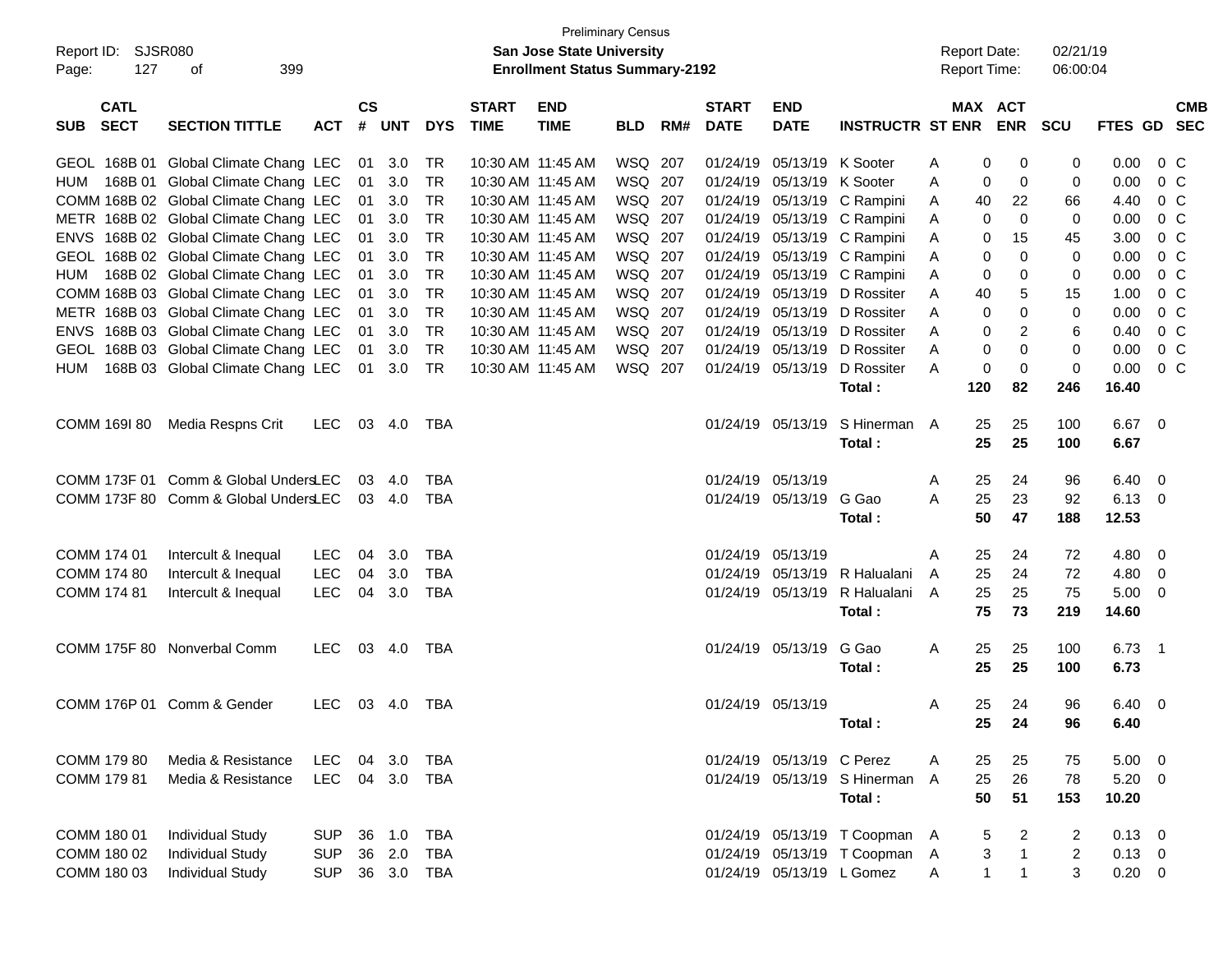| <b>SJSR080</b><br>Report ID:<br>128<br>Page: | 399<br>оf                       |                |                    |            |            |                             | San Jose State University<br><b>Enrollment Status Summary-2192</b> | <b>Preliminary Census</b> |     |                             |                           |                              |   | <b>Report Date:</b><br>Report Time: |                | 02/21/19<br>06:00:04 |                |                            |
|----------------------------------------------|---------------------------------|----------------|--------------------|------------|------------|-----------------------------|--------------------------------------------------------------------|---------------------------|-----|-----------------------------|---------------------------|------------------------------|---|-------------------------------------|----------------|----------------------|----------------|----------------------------|
| <b>CATL</b><br><b>SECT</b><br><b>SUB</b>     | <b>SECTION TITTLE</b>           | <b>ACT</b>     | $\mathsf{cs}$<br># | <b>UNT</b> | <b>DYS</b> | <b>START</b><br><b>TIME</b> | <b>END</b><br><b>TIME</b>                                          | <b>BLD</b>                | RM# | <b>START</b><br><b>DATE</b> | <b>END</b><br><b>DATE</b> | <b>INSTRUCTR ST ENR</b>      |   | MAX ACT                             | <b>ENR</b>     | <b>SCU</b>           | FTES GD        | <b>CMB</b><br><b>SEC</b>   |
| COMM 180 04                                  | <b>Individual Study</b>         | <b>SUP</b>     | 36                 | 2.0        | TBA        |                             |                                                                    |                           |     | 01/24/19                    | 05/13/19                  |                              | Α | -1                                  | 0              | 0                    | 0.00           | 0                          |
| COMM 180 05                                  | <b>Individual Study</b>         | <b>SUP</b>     | 36                 | 1.0        | <b>TBA</b> |                             |                                                                    |                           |     | 01/24/19                    | 05/13/19                  | A Todd                       | Α | $\overline{1}$                      | 1              | $\mathbf{1}$         | 0.08           | $\overline{1}$             |
| COMM 180 06                                  | <b>Individual Study</b>         | <b>SUP</b>     | 36                 | 1.0        | <b>TBA</b> |                             |                                                                    |                           |     | 01/24/19                    | 05/13/19                  | O Hatton                     | A | $\mathbf{1}$                        | 1              | $\mathbf{1}$         | 0.08           | $\overline{1}$             |
| COMM 180 07                                  | <b>Individual Study</b>         | <b>SUP</b>     | 36                 | 2.0        | <b>TBA</b> |                             |                                                                    |                           |     |                             | 01/24/19 05/13/19         |                              | Α | $\mathbf 1$                         | 0              | 0                    | 0.00           | 0                          |
|                                              |                                 |                |                    |            |            |                             |                                                                    |                           |     |                             |                           | Total:                       |   | 13                                  | 6              | 9                    | 0.63           |                            |
|                                              | COMM 181F 80 New Media/World    | <b>LEC</b>     | 03                 | 4.0        | TBA        |                             |                                                                    |                           |     |                             | 01/24/19 05/13/19         | T Coopman A                  |   | 25                                  | 25             | 100                  | 6.73           | $\overline{\phantom{0}}$ 1 |
|                                              |                                 |                |                    |            |            |                             |                                                                    |                           |     |                             |                           | Total:                       |   | 25                                  | 25             | 100                  | 6.73           |                            |
|                                              | COMM 182P 01 Comm in Class Rm   | <b>LEC</b>     | 03                 | 4.0        | TBA        |                             |                                                                    |                           |     | 01/24/19 05/13/19           |                           |                              | Α | 25                                  | 28             | 112                  | $7.47\quad 0$  |                            |
|                                              |                                 |                |                    |            |            |                             |                                                                    |                           |     |                             |                           | Total:                       |   | 25                                  | 28             | 112                  | 7.47           |                            |
| COMM 184 01                                  | Directed Reading                | <b>SUP</b>     | 36                 | 1.0        | <b>TBA</b> |                             |                                                                    |                           |     | 01/24/19                    | 05/13/19                  |                              | Α | 5                                   | 0              | 0                    | 0.00           | 0                          |
| COMM 184 02                                  | Directed Reading                | <b>SUP</b>     | 36                 | 2.0        | TBA        |                             |                                                                    |                           |     |                             | 01/24/19 05/13/19         |                              | A | 5                                   | 0              | 0                    | 0.00           | 0                          |
|                                              |                                 |                |                    |            |            |                             |                                                                    |                           |     |                             |                           | Total:                       |   | 10                                  | 0              | 0                    | 0.00           |                            |
| COMM 190 01                                  | Act Proj in Speech              | <b>SUP</b>     | 36                 | 1.0        | <b>TBA</b> |                             |                                                                    |                           |     | 01/24/19                    | 05/13/19                  | J Morrison                   | A | 5                                   | 2              | $\overline{a}$       | 0.13           | 0                          |
| COMM 190 02                                  | Act Proj in Speech              | <b>SUP</b>     | 36                 | 2.0        | <b>TBA</b> |                             |                                                                    |                           |     | 01/24/19                    | 05/13/19                  | J Morrison                   | A | 5                                   | 2              | 4                    | 0.27           | 0                          |
| COMM 190 03                                  | Act Proj in Speech              | <b>SUP</b>     | 36                 | 3.0        | <b>TBA</b> |                             |                                                                    |                           |     | 01/24/19                    | 05/13/19                  | J Morrison                   | A | 5                                   | 2              | 6                    | 0.40           | 0                          |
| COMM 190 04                                  | Act Proj in Speech              | <b>SUP</b>     | 36                 | 4.0        | <b>TBA</b> |                             |                                                                    |                           |     | 01/24/19                    | 05/13/19                  | J Morrison                   | A | 10                                  | 0              | 0                    | 0.00           | 0                          |
| COMM 190 05                                  | Act Proj in Speech              | <b>SUP</b>     | 36                 | 5.0        | <b>TBA</b> |                             |                                                                    |                           |     | 01/24/19                    | 05/13/19                  | J Morrison                   | A | 5                                   | 1              | 5                    | 0.33           | 0                          |
| COMM 190 06                                  | Act Proj in Speech              | <b>SUP</b>     | 36                 | 6.0        | <b>TBA</b> |                             |                                                                    |                           |     |                             | 01/24/19 05/13/19         | J Morrison                   | A | 5                                   | 1              | 6                    | 0.40           | 0                          |
|                                              |                                 |                |                    |            |            |                             |                                                                    |                           |     |                             |                           | Total:                       |   | 35                                  | 8              | 23                   | 1.53           |                            |
|                                              | COMM 191A 01 Foren Act Debate   | <b>SUP</b>     | 36                 | 1.0        | TBA        |                             |                                                                    |                           |     |                             | 01/24/19 05/13/19         | M Sunseri                    | Α | 45                                  | 46             | 46                   | 3.08           | $\overline{1}$             |
|                                              |                                 |                |                    |            |            |                             |                                                                    |                           |     |                             |                           | Total:                       |   | 45                                  | 46             | 46                   | 3.08           |                            |
|                                              | COMM 191B 01 Ind Evnts Plat Spk | <b>SUP</b>     | 36                 | 1.0        | TBA        |                             |                                                                    |                           |     |                             | 01/24/19 05/13/19         | T Lim                        | A | 45                                  | 44             | 44                   | 2.93           | $\overline{\mathbf{0}}$    |
|                                              |                                 |                |                    |            |            |                             |                                                                    |                           |     |                             |                           | Total:                       |   | 45                                  | 44             | 44                   | 2.93           |                            |
|                                              | COMM 191C 01 Ind Evnts Oral Int | SUP            |                    | 36 1.0     | TBA        |                             |                                                                    |                           |     |                             | 01/24/19 05/13/19 T Lim   |                              | A | 30                                  | 6              | 6                    | $0.40 \ 0$     |                            |
|                                              |                                 |                |                    |            |            |                             |                                                                    |                           |     |                             |                           | Total:                       |   | 30                                  | 6              | 6                    | 0.40           |                            |
|                                              | COMM 191J 01 Speech Judging     | SUP 36 1.0 TBA |                    |            |            |                             |                                                                    |                           |     |                             | 01/24/19 05/13/19 T Lim   |                              | A | 45                                  | 32             | 32                   | $2.15$ 1       |                            |
|                                              |                                 |                |                    |            |            |                             |                                                                    |                           |     |                             |                           | Total:                       |   | 45                                  | 32             | 32                   | 2.15           |                            |
| COMM 198 01                                  | Comm Applied Activit SUP        |                |                    | 36 1.0     | TBA        |                             |                                                                    |                           |     |                             |                           | 01/24/19 05/13/19 R Cnudde   | A | 30                                  | 22             | 22                   | $1.47 \quad 0$ |                            |
| COMM 198 02                                  | Comm Applied Activit SUP        |                |                    | 36 2.0     | TBA        |                             |                                                                    |                           |     |                             |                           | 01/24/19 05/13/19 R Cnudde   | A | 5                                   | $\overline{a}$ | 4                    | 0.27           | $\overline{\mathbf{0}}$    |
| COMM 198 03                                  | Comm Applied Activit SUP 36 1.0 |                |                    |            | TBA        |                             |                                                                    |                           |     |                             |                           | 01/24/19 05/13/19 J Morrison | A | 30                                  | 4              | 4                    | $0.27 \t 0$    |                            |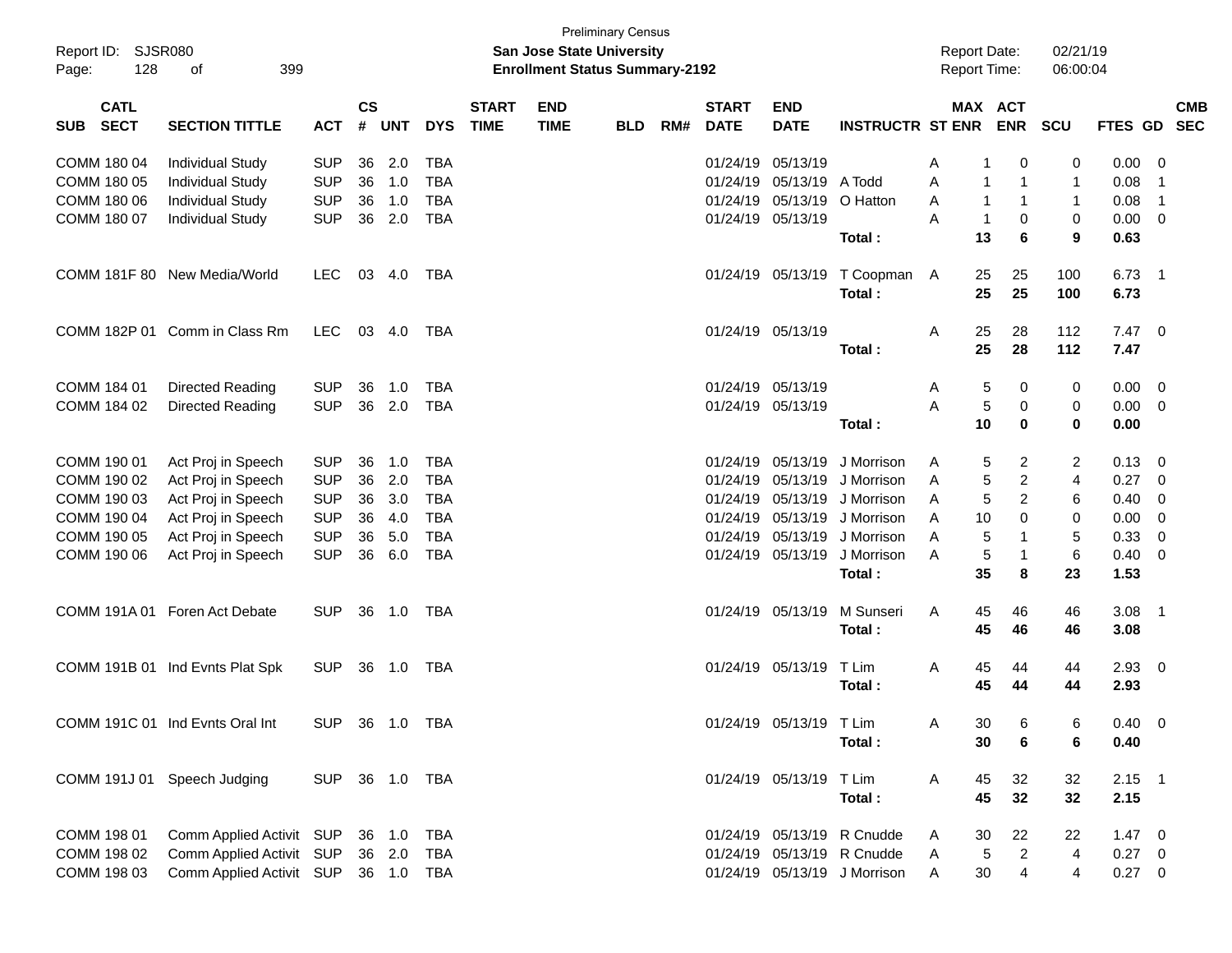| Report ID:<br>129<br>Page:               | <b>SJSR080</b><br>399<br>οf     |                |                    |            |            |                             | <b>San Jose State University</b><br><b>Enrollment Status Summary-2192</b> | <b>Preliminary Census</b> |     |                             |                           |                             |   | <b>Report Date:</b><br><b>Report Time:</b> |                | 02/21/19<br>06:00:04 |                |                          |                          |
|------------------------------------------|---------------------------------|----------------|--------------------|------------|------------|-----------------------------|---------------------------------------------------------------------------|---------------------------|-----|-----------------------------|---------------------------|-----------------------------|---|--------------------------------------------|----------------|----------------------|----------------|--------------------------|--------------------------|
| <b>CATL</b><br><b>SECT</b><br><b>SUB</b> | <b>SECTION TITTLE</b>           | <b>ACT</b>     | $\mathsf{cs}$<br># | <b>UNT</b> | <b>DYS</b> | <b>START</b><br><b>TIME</b> | <b>END</b><br><b>TIME</b>                                                 | <b>BLD</b>                | RM# | <b>START</b><br><b>DATE</b> | <b>END</b><br><b>DATE</b> | <b>INSTRUCTR ST ENR</b>     |   | <b>MAX ACT</b>                             | <b>ENR</b>     | <b>SCU</b>           | <b>FTES GD</b> |                          | <b>CMB</b><br><b>SEC</b> |
| COMM 198 04                              | Comm Applied Activit SUP        |                | 36                 | 2.0        | TBA        |                             |                                                                           |                           |     | 01/24/19                    | 05/13/19                  | J Morrison                  | A | 10                                         | 13             | 26                   | 1.73           | - 0                      |                          |
| COMM 198 05                              | Comm Applied Activit SUP        |                | 36                 | 1.0        | <b>TBA</b> |                             |                                                                           |                           |     | 01/24/19                    | 05/13/19                  | T Coopman                   | A | 15                                         | 37             | 37                   | 2.48           | $\overline{1}$           |                          |
| COMM 198 06                              | Comm Applied Activit SUP        |                | 36                 | 2.0        | <b>TBA</b> |                             |                                                                           |                           |     | 01/24/19                    | 05/13/19                  | T Coopman                   | A | 5                                          | 0              | 0                    | 0.00           | $\mathbf 0$              |                          |
| COMM 198 07                              | Comm Applied Activit SUP        |                | 36                 | 1.0        | <b>TBA</b> |                             |                                                                           |                           |     | 01/24/19                    | 05/13/19                  | T Lim                       | A | 5                                          | $\overline{2}$ | $\overline{c}$       | 0.13           | $\overline{0}$           |                          |
| COMM 198 08                              | Comm Applied Activit SUP        |                | 36                 | 2.0        | <b>TBA</b> |                             |                                                                           |                           |     | 01/24/19                    | 05/13/19                  | T Lim                       | A | 5                                          | 3              | 6                    | 0.40           | $\mathbf 0$              |                          |
| COMM 198 09                              | Comm Applied Activit SUP        |                | 36                 | 1.0        | <b>TBA</b> |                             |                                                                           |                           |     | 01/24/19                    | 05/13/19                  | O Hatton                    | A | 5                                          | $\overline{1}$ | $\mathbf{1}$         | 0.07           | $\mathbf 0$              |                          |
|                                          |                                 |                |                    |            |            |                             |                                                                           |                           |     |                             |                           | Total:                      |   | 110                                        | 84             | 102                  | 6.82           |                          |                          |
| COMM 199C 01 Senior Seminar              |                                 | <b>LEC</b>     | 03                 | 4.0        | TBA        |                             |                                                                           |                           |     | 01/24/19                    | 05/13/19                  |                             | Α | 25                                         | 26             | 104                  | 6.93           | $\mathbf 0$              |                          |
| COMM 199C 02 Senior Seminar              |                                 | <b>LEC</b>     | 03                 | 4.0        | <b>TBA</b> |                             |                                                                           |                           |     | 01/24/19                    | 05/13/19                  |                             | A | 25                                         | 25             | 100                  | 6.67           | $\mathbf 0$              |                          |
| COMM 199C 03 Senior Seminar              |                                 | <b>LEC</b>     | 03                 | 4.0        | <b>TBA</b> |                             |                                                                           |                           |     | 01/24/19                    | 05/13/19                  |                             | A | 25                                         | 30             | 120                  | 8.00           | 0                        |                          |
| COMM 199C 04 Senior Seminar              |                                 | <b>LEC</b>     | 03                 | 4.0        | <b>TBA</b> |                             |                                                                           |                           |     | 01/24/19                    | 05/13/19                  |                             | A | 25                                         | 25             | 100                  | 6.67           | $\mathbf 0$              |                          |
| COMM 199C 05 Senior Seminar              |                                 | <b>LEC</b>     | 03                 | 4.0        | <b>TBA</b> |                             |                                                                           |                           |     | 01/24/19                    | 05/13/19                  |                             | A | 25                                         | 27             | 108                  | 7.20           | $\mathbf 0$              |                          |
| COMM 199C 80 Senior Seminar              |                                 | <b>LEC</b>     | 03                 | 4.0        | <b>TBA</b> |                             |                                                                           |                           |     |                             | 01/24/19 05/13/19         | S Coopman                   | A | 25                                         | 27             | 108                  | 7.20           | $\mathbf 0$              |                          |
|                                          |                                 |                |                    |            |            |                             |                                                                           |                           |     |                             |                           | Total:                      |   | 150                                        | 160            | 640                  | 42.67          |                          |                          |
| COMM 201 01                              | Comm Methodologies SEM 05 3.0 T |                |                    |            |            |                             | 06:00 PM 08:45 PM                                                         | <b>HGH 225</b>            |     |                             | 01/24/19 05/13/19         | L Gomez                     | A | 15                                         | 14             | 42                   | 3.50 14        |                          |                          |
|                                          |                                 |                |                    |            |            |                             |                                                                           |                           |     |                             |                           | Total:                      |   | 15                                         | 14             | 42                   | 3.50           |                          |                          |
|                                          | COMM 232R 01 Sem Perf & Culture | SEM 05 4.0     |                    |            | TBA        |                             |                                                                           |                           |     |                             | 01/24/19 05/13/19         |                             | A | 15                                         | 11             | 44                   | $3.40 \quad 7$ |                          |                          |
|                                          |                                 |                |                    |            |            |                             |                                                                           |                           |     |                             |                           | Total:                      |   | 15                                         | 11             | 44                   | 3.40           |                          |                          |
| COMM 265 01                              | Sem Crisis Comm                 | <b>SEM</b>     |                    | 3.0        |            |                             |                                                                           |                           |     |                             |                           |                             | X | 0                                          | 0              | 0                    | $0.00 \t 0$    |                          |                          |
|                                          |                                 |                |                    |            |            |                             |                                                                           |                           |     |                             |                           | Total:                      |   | 0                                          | 0              | 0                    | 0.00           |                          |                          |
|                                          | COMM 269R 01 Sem Cont Commun    | SEM 05 4.0     |                    |            | TBA        |                             |                                                                           |                           |     |                             | 01/24/19 05/13/19         |                             | A | 15                                         | 14             | 56                   | 4.47 11        |                          |                          |
|                                          |                                 |                |                    |            |            |                             |                                                                           |                           |     |                             |                           | Total:                      |   | 15                                         | 14             | 56                   | 4.47           |                          |                          |
|                                          | COMM 274R 01 Sem Intercult Comm | SEM 05 4.0     |                    |            | TBA        |                             |                                                                           |                           |     |                             | 01/24/19 05/13/19         |                             | A | 15                                         | 19             | 76                   | 6.20 17        |                          |                          |
|                                          |                                 |                |                    |            |            |                             |                                                                           |                           |     |                             |                           | Total:                      |   | 15                                         | 19             | 76                   | 6.20           |                          |                          |
| COMM 280 01                              | Independent Study               | <b>SUP</b>     | 25                 | 1.0        | <b>TBA</b> |                             |                                                                           |                           |     |                             |                           | 01/24/19 05/13/19 T Coopman | A | 5                                          | 2              | 2                    | 0.17           | $\overline{\phantom{a}}$ |                          |
| COMM 280 02                              | Independent Study               | <b>SUP</b>     | 25                 | 2.0        | <b>TBA</b> |                             |                                                                           |                           |     |                             | 01/24/19 05/13/19         | D Fassett                   | Α | 5                                          | $\mathbf{1}$   | $\overline{c}$       | 0.17           | $\overline{1}$           |                          |
| COMM 280 03                              | Independent Study               | <b>SUP</b>     | 25                 | 3.0        | <b>TBA</b> |                             |                                                                           |                           |     |                             | 01/24/19 05/13/19         | A Todd                      | Α | 5                                          | $\mathbf{1}$   | 3                    | 0.25           | $\overline{1}$           |                          |
| COMM 280 04                              | Independent Study               | <b>SUP</b>     | 25                 | 3.0        | <b>TBA</b> |                             |                                                                           |                           |     |                             | 01/24/19 05/13/19         | O Hatton                    | Α | 3                                          | $\mathbf{1}$   | 3                    | 0.25           | $\overline{1}$           |                          |
| COMM 280 05                              | Independent Study               | <b>SUP</b>     | 25                 | 3.0        | <b>TBA</b> |                             |                                                                           |                           |     |                             | 01/24/19 05/13/19         | R Halualani                 | A | $\overline{c}$                             | $\pmb{0}$      | 0                    | 0.00           | $\overline{\mathbf{0}}$  |                          |
|                                          |                                 |                |                    |            |            |                             |                                                                           |                           |     |                             |                           | Total:                      |   | 20                                         | 5              | 10                   | 0.83           |                          |                          |
| COMM 285B 01 TA Practicum II             |                                 | SUP 25 2.0 TBA |                    |            |            |                             |                                                                           |                           |     |                             |                           | 01/24/19 05/13/19 D Fassett | A | 15                                         | 6              | 12                   | 1.00 6         |                          |                          |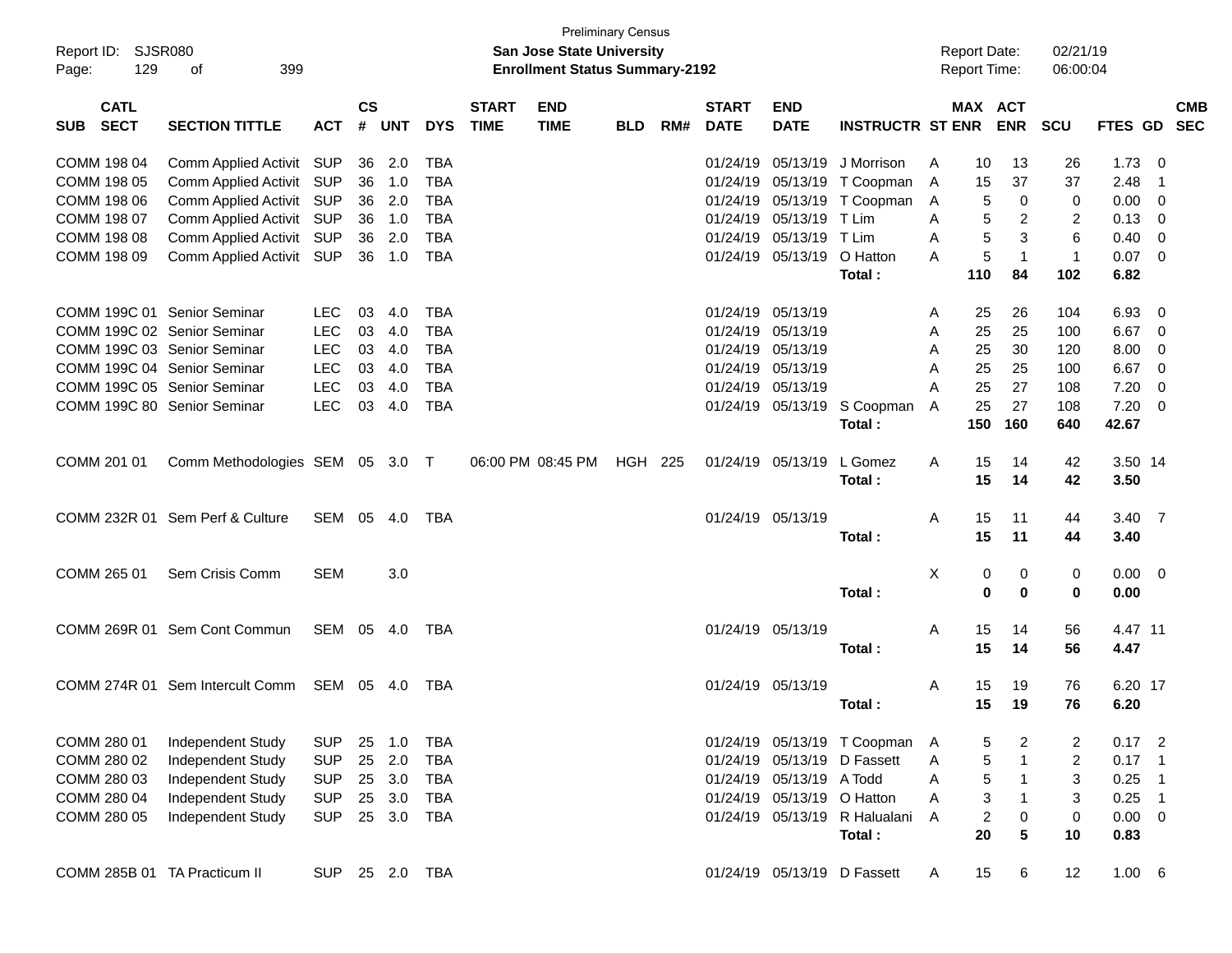| Report ID: SJSR080<br>130<br>of<br>399<br>Page:<br><b>CATL</b> |              |                                   |            |               |       |            |                             | <b>Preliminary Census</b><br><b>San Jose State University</b><br><b>Enrollment Status Summary-2192</b> |            |     |                             |                           |                           |   | <b>Report Date:</b><br><b>Report Time:</b> |                         | 02/21/19<br>06:00:04 |          |                         |                          |
|----------------------------------------------------------------|--------------|-----------------------------------|------------|---------------|-------|------------|-----------------------------|--------------------------------------------------------------------------------------------------------|------------|-----|-----------------------------|---------------------------|---------------------------|---|--------------------------------------------|-------------------------|----------------------|----------|-------------------------|--------------------------|
| <b>SUB</b>                                                     | <b>SECT</b>  | <b>SECTION TITTLE</b>             | <b>ACT</b> | $\mathsf{cs}$ | # UNT | <b>DYS</b> | <b>START</b><br><b>TIME</b> | <b>END</b><br><b>TIME</b>                                                                              | <b>BLD</b> | RM# | <b>START</b><br><b>DATE</b> | <b>END</b><br><b>DATE</b> | <b>INSTRUCTR ST ENR</b>   |   | MAX ACT                                    | <b>ENR</b>              | SCU                  | FTES GD  |                         | <b>CMB</b><br><b>SEC</b> |
|                                                                |              |                                   |            |               |       |            |                             |                                                                                                        |            |     |                             |                           | Total:                    |   | 15                                         | 6                       | 12                   | 1.00     |                         |                          |
|                                                                | COMM 291 01  | Grad Internship                   | SUP        | 25            | 1.0   | <b>TBA</b> |                             |                                                                                                        |            |     | 01/24/19                    | 05/13/19                  | J Morrison                | A | 5                                          | $\overline{c}$          | 2                    | 0.17     | $\overline{2}$          |                          |
|                                                                | COMM 291 02  | Grad Internship                   | <b>SUP</b> | 25            | 2.0   | <b>TBA</b> |                             |                                                                                                        |            |     | 01/24/19                    | 05/13/19                  | J Morrison                | A | 5                                          | $\Omega$                | 0                    | 0.00     | $\overline{0}$          |                          |
|                                                                | COMM 291 03  | Grad Internship                   | <b>SUP</b> | 25            | 3.0   | <b>TBA</b> |                             |                                                                                                        |            |     | 01/24/19                    | 05/13/19                  | J Morrison                | A | 5                                          | $\mathbf 0$             | 0                    | 0.00     | 0                       |                          |
|                                                                | COMM 291 04  | Grad Internship                   | <b>SUP</b> | 25            | 4.0   | <b>TBA</b> |                             |                                                                                                        |            |     | 01/24/19                    | 05/13/19                  | J Morrison                | A | 5                                          | $\overline{c}$          | 8                    | 0.67     | $\overline{2}$          |                          |
|                                                                |              |                                   |            |               |       |            |                             |                                                                                                        |            |     |                             |                           | Total:                    |   | 20                                         | $\overline{\mathbf{4}}$ | 10                   | 0.83     |                         |                          |
|                                                                | COMM 297 01  | Adv Writing Workshop SEM 05 2.0 W |            |               |       |            |                             | 06:00 PM 08:45 PM                                                                                      | HGH 231    |     |                             | 01/24/19 05/13/19         | O Hatton                  | Α | 15                                         | 17                      | 34                   | 2.83 17  |                         |                          |
|                                                                |              |                                   |            |               |       |            |                             |                                                                                                        |            |     |                             |                           | Total:                    |   | 15                                         | 17                      | 34                   | 2.83     |                         |                          |
|                                                                | COMM 298 01  | Master's Project                  | <b>SUP</b> | 25            | 1.0   | <b>TBA</b> |                             |                                                                                                        |            |     | 01/24/19                    | 05/13/19                  |                           | A | 5                                          | $\mathbf 0$             | 0                    | 0.00     | $\overline{0}$          |                          |
|                                                                | COMM 298 02  | Master's Project                  | <b>SUP</b> | 25            | 2.0   | <b>TBA</b> |                             |                                                                                                        |            |     | 01/24/19                    | 05/13/19                  |                           | A | 25                                         | $\mathbf 0$             | 0                    | 0.00     | - 0                     |                          |
|                                                                | COMM 298 03  | Master's Project                  | <b>SUP</b> | 25            | 4.0   | <b>TBA</b> |                             |                                                                                                        |            |     | 01/24/19                    | 05/13/19                  | N Yeboah                  | A | 1                                          | 1                       | 4                    | 0.33     | $\overline{1}$          |                          |
|                                                                | COMM 298 04  | Master's Project                  | <b>SUP</b> | 25            | 4.0   | <b>TBA</b> |                             |                                                                                                        |            |     | 01/24/19                    | 05/13/19                  | O Hatton                  | A | $\mathbf{1}$                               | $\mathbf{1}$            | 4                    | 0.33     | $\overline{1}$          |                          |
|                                                                |              |                                   |            |               |       |            |                             |                                                                                                        |            |     |                             |                           | Total:                    |   | 32                                         | $\mathbf{2}$            | 8                    | 0.67     |                         |                          |
|                                                                | COMM 299 01  | Master's Thesis                   | <b>SUP</b> | 25            | 1.0   | <b>TBA</b> |                             |                                                                                                        |            |     | 01/24/19                    | 05/13/19                  |                           | A | 5                                          | 0                       | 0                    | 0.00     | 0                       |                          |
|                                                                | COMM 299 02  | <b>Master's Thesis</b>            | <b>SUP</b> | 25            | 2.0   | <b>TBA</b> |                             |                                                                                                        |            |     | 01/24/19                    | 05/13/19                  |                           | Α | 5                                          | $\mathbf 0$             | 0                    | 0.00     | $\overline{0}$          |                          |
|                                                                | COMM 299 03  | <b>Master's Thesis</b>            | <b>SUP</b> | 25            | 3.0   | <b>TBA</b> |                             |                                                                                                        |            |     | 01/24/19                    | 05/13/19                  |                           | A | 3                                          | $\mathbf 0$             | 0                    | 0.00     | $\mathbf 0$             |                          |
|                                                                | COMM 299 04  | <b>Master's Thesis</b>            | <b>SUP</b> | 25            | 4.0   | <b>TBA</b> |                             |                                                                                                        |            |     | 01/24/19                    | 05/13/19                  |                           | A | 5                                          | $\mathbf 0$             | $\mathbf 0$          | 0.00     | $\mathbf 0$             |                          |
|                                                                | COMM 299 05  | <b>Master's Thesis</b>            | <b>SUP</b> | 25            | 6.0   | <b>TBA</b> |                             |                                                                                                        |            |     | 01/24/19 05/13/19           |                           |                           | A | 3                                          | $\mathbf 0$             | $\mathbf 0$          | 0.00     | $\overline{0}$          |                          |
|                                                                |              |                                   |            |               |       |            |                             |                                                                                                        |            |     |                             |                           | Total:                    |   | 21                                         | $\mathbf 0$             | 0                    | 0.00     |                         |                          |
|                                                                |              | SPED 184Y 01 Stdt Tchg II         | <b>SUP</b> | 25            | 6.0   | <b>TBA</b> |                             |                                                                                                        |            |     | 01/24/19                    | 05/13/19                  |                           | A | 0                                          | 0                       | $\mathbf 0$          | 0.00     | - 0                     |                          |
|                                                                |              |                                   |            |               |       |            |                             |                                                                                                        |            |     |                             |                           | Total:                    |   | $\bf{0}$                                   | $\mathbf 0$             | 0                    | 0.00     |                         |                          |
| SPED                                                           |              | 242C 01 Educ Internship           | <b>SUP</b> | 25            | 6.0   | <b>TBA</b> |                             |                                                                                                        |            |     | 01/24/19 05/13/19           |                           |                           | Α | 0                                          | 0                       | 0                    | $0.00\,$ | $\overline{\mathbf{0}}$ |                          |
|                                                                |              |                                   |            |               |       |            |                             |                                                                                                        |            |     |                             |                           | Total:                    |   | $\bf{0}$                                   | $\mathbf 0$             | $\bf{0}$             | 0.00     |                         |                          |
|                                                                | Department : | <b>Communication Studies</b>      |            |               |       |            |                             |                                                                                                        |            |     |                             |                           | <b>Department Total:</b>  |   | 4775                                       |                         | 4462 13548           | 907.93   |                         |                          |
|                                                                |              |                                   |            |               |       |            |                             |                                                                                                        |            |     |                             | <b>Lower Division:</b>    |                           |   | 2264                                       | 2179                    | 5909                 | 393.93   |                         |                          |
|                                                                |              |                                   |            |               |       |            |                             |                                                                                                        |            |     |                             | <b>Upper Division:</b>    |                           |   | 2328                                       | 2191                    | 7347                 | 490.27   |                         |                          |
|                                                                |              |                                   |            |               |       |            |                             |                                                                                                        |            |     |                             |                           | <b>Graduate Division:</b> |   | 183                                        | 92                      | 292                  | 23.73    |                         |                          |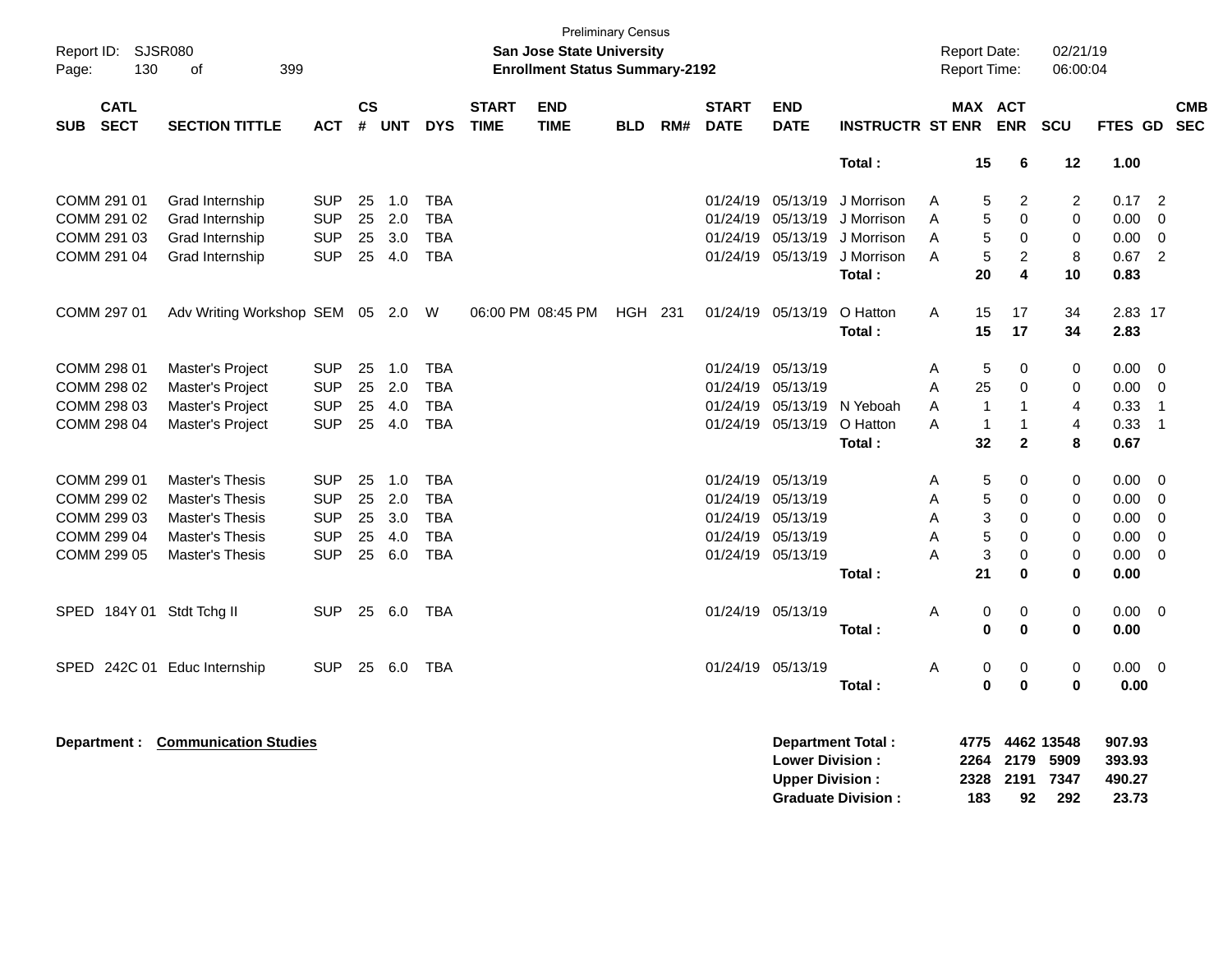| Page:       | Report ID: SJSR080<br>131  | 399<br>of                                                      |                |                    |            |            |                             | San Jose State University<br><b>Enrollment Status Summary-2192</b> | <b>Preliminary Census</b> |     |                             |                           |                                       | <b>Report Date:</b><br>Report Time: |                       |                      | 02/21/19<br>06:00:04   |             |                          |
|-------------|----------------------------|----------------------------------------------------------------|----------------|--------------------|------------|------------|-----------------------------|--------------------------------------------------------------------|---------------------------|-----|-----------------------------|---------------------------|---------------------------------------|-------------------------------------|-----------------------|----------------------|------------------------|-------------|--------------------------|
| SUB         | <b>CATL</b><br><b>SECT</b> | <b>SECTION TITTLE</b>                                          | <b>ACT</b>     | $\mathsf{cs}$<br># | <b>UNT</b> | <b>DYS</b> | <b>START</b><br><b>TIME</b> | <b>END</b><br><b>TIME</b>                                          | <b>BLD</b>                | RM# | <b>START</b><br><b>DATE</b> | <b>END</b><br><b>DATE</b> | <b>INSTRUCTR ST ENR</b>               |                                     | MAX ACT<br><b>ENR</b> | <b>SCU</b>           | <b>FTES GD</b>         |             | <b>CMB</b><br><b>SEC</b> |
| College     | Department :               | <b>Social Sciences</b><br><b>Urban &amp; Regional Planning</b> |                |                    |            |            |                             |                                                                    |                           |     |                             |                           |                                       |                                     |                       |                      |                        |             |                          |
|             | URBP 120 01                | Int Hous Econ Poli                                             | SEM            | 05                 | 4.0        | TBA        |                             |                                                                    |                           |     |                             | 01/24/19 05/13/19         | Total :                               | Α                                   | 5<br>5                | 2<br>$\mathbf{2}$    | 8<br>8<br>0.53         | 0.53 0      |                          |
| <b>URBP</b> | 136 01                     | Int Land Use Plan                                              | <b>SEM</b>     | 05                 | 4.0        | R          |                             | 07:30 PM 10:15 PM                                                  | <b>HGH</b>                | 122 |                             | 01/24/19 05/13/19         | J Davidson                            | A                                   | 5                     | 5<br>20              | 1.33                   |             | 0 <sup>o</sup>           |
|             | ENVS 136 01                | Int Land Use Plan                                              | <b>SEM</b>     | 05                 | 4.0        | R          |                             | 07:30 PM 10:15 PM                                                  | <b>HGH</b>                | 122 |                             | 01/24/19 05/13/19         | J Davidson                            | A                                   | 0                     | 0                    | 0.00<br>0              |             | 0 <sup>o</sup>           |
|             |                            |                                                                |                |                    |            |            |                             |                                                                    |                           |     |                             |                           | Total:                                |                                     | 5                     | 5<br>20              | 1.33                   |             |                          |
|             | URBP 143 01                | Int Priv Dev Plan                                              | SEM            | 05                 | 3.0        | $\top$     |                             | 07:30 PM 10:15 PM                                                  | <b>BBC</b>                | 223 |                             | 01/24/19 05/13/19         | M Allen<br>Total:                     | Α                                   | 5<br>5                | 0<br>0               | 0<br>0<br>0.00         | $0.00 \t 0$ |                          |
|             | URBP 150 01                | Intro Muni Finance                                             | SEM            | 05                 | 4.0        | M          |                             | 07:30 PM 10:15 PM                                                  | <b>CL</b>                 | 243 |                             | 01/24/19 05/13/19         | S Mathur<br>Total:                    | Α                                   | 5<br>5                | 0<br>0               | 0<br>0<br>0.00         | $0.00 \t 0$ |                          |
| <b>URBP</b> | 156 01                     | Intro Local Trans                                              | <b>SEM</b>     | 05                 | 4.0        | W          |                             | 07:30 PM 10:15 PM                                                  | <b>HGH</b>                | 122 |                             | 01/24/19 05/13/19         | J Kott                                | Α                                   | 5                     | 3<br>12              | 0.80                   |             | 0 <sup>o</sup>           |
|             | ENVS 156 01                | Intro Local Trans                                              | SEM            | 05                 | 4.0        | W          |                             | 07:30 PM 10:15 PM                                                  | <b>HGH</b>                | 122 |                             | 01/24/19 05/13/19         | J Kott                                | Α                                   | 0                     | 1                    | 0.27<br>$\overline{4}$ |             | 0 <sup>o</sup>           |
|             |                            |                                                                |                |                    |            |            |                             |                                                                    |                           |     |                             |                           | Total:                                |                                     | 5                     | 4<br>16              | 1.07                   |             |                          |
|             | URBP 200 01                | Urb Plan Seminar                                               | SEM            | 05                 | 4.0        | $\top$     |                             | 04:30 PM 07:15 PM                                                  | <b>CL</b>                 | 243 |                             | 01/24/19 05/13/19         | G Douglas<br>Total:                   | Α                                   | 20<br>20              | 17<br>68<br>17<br>68 | 5.67                   | 5.67 17     |                          |
|             | URBP 204 01                | <b>Quant Methods</b>                                           | SEM            |                    | 05 4.0     | <b>TBA</b> |                             |                                                                    |                           |     |                             | 01/24/19 05/13/19         | Total:                                | Α                                   | 15<br>15              | 12<br>48<br>12<br>48 | 4.00                   | 4.00 12     |                          |
|             |                            |                                                                |                |                    |            |            |                             |                                                                    |                           |     |                             |                           |                                       |                                     |                       |                      |                        |             |                          |
|             | URBP 205 01                | Private Dev & Urbp                                             | SEM            | 05                 | 3.0        | $\top$     |                             | 07:30 PM 10:15 PM                                                  | <b>BBC</b>                | 223 |                             | 01/24/19 05/13/19         | M Allen<br>Total:                     | Α                                   | 20<br>11<br>20<br>11  | 33<br>33             | 2.70                   | 2.70 10     |                          |
|             | URBP 208 01                | <b>Real Estate Studio</b>                                      | SEM            | 05                 | 3.0        | R          |                             | 07:30 PM 10:15 PM                                                  | <b>BBC</b>                | 223 |                             | 01/24/19 05/13/19         | <b>K</b> Snider                       | Α                                   | 20                    | 2                    | 6                      | $0.50$ 2    |                          |
|             |                            |                                                                |                |                    |            |            |                             |                                                                    |                           |     |                             |                           | Total:                                |                                     | 20                    | $\mathbf{2}$         | 0.50<br>6              |             |                          |
|             | URBP 223 01                | Housing Econ & Pol SEM 05 4.0 TBA                              |                |                    |            |            |                             |                                                                    |                           |     |                             | 01/24/19 05/13/19         |                                       | A                                   | 20                    | 9<br>36              |                        | $3.00$ 9    |                          |
|             |                            |                                                                |                |                    |            |            |                             |                                                                    |                           |     |                             |                           | Total:                                |                                     | 20                    | 9<br>36              | 3.00                   |             |                          |
|             | URBP 225 01                | Land Use Plng Law SEM 05 4.0 TBA                               |                |                    |            |            |                             |                                                                    |                           |     |                             | 01/24/19 05/13/19         |                                       | Α                                   | 25<br>21              | 84                   |                        | 7.00 21     |                          |
|             |                            |                                                                |                |                    |            |            |                             |                                                                    |                           |     |                             |                           | Total:                                |                                     | 25<br>21              | 84                   | 7.00                   |             |                          |
|             | URBP 234 01                | Field Study Sem                                                | SEM 05 1.0 TBA |                    |            |            |                             |                                                                    |                           |     |                             |                           | 01/24/19 05/13/19 A Agrawal<br>Total: | A                                   | 5<br>5                | 3<br>3               | 3<br>0.25<br>3         | $0.25$ 3    |                          |
|             |                            |                                                                |                |                    |            |            |                             |                                                                    |                           |     |                             |                           |                                       |                                     |                       |                      |                        |             |                          |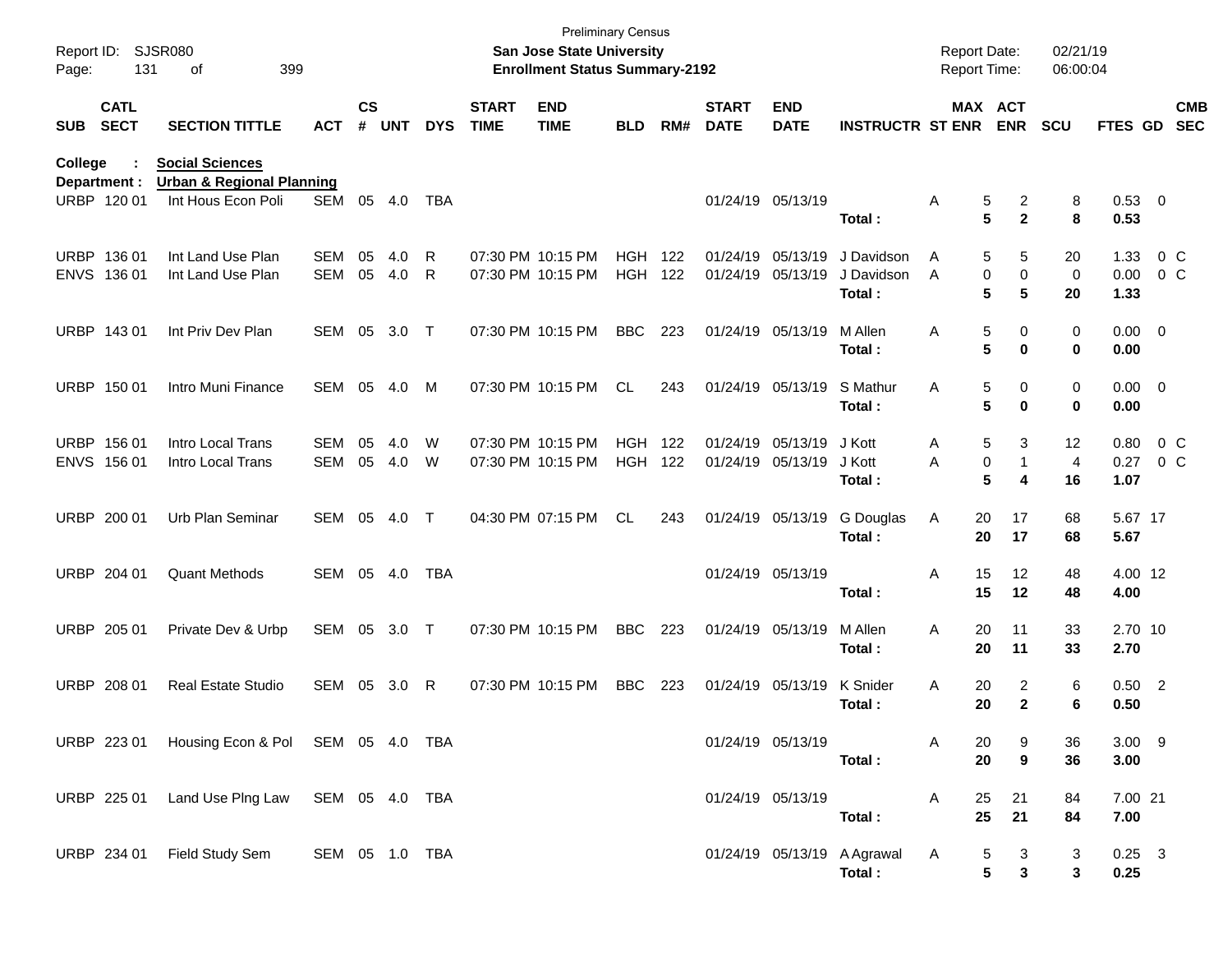| Report ID: SJSR080<br>132<br>399<br>Page:<br>of |                            |                                                                                              |                                   |                    | <b>Preliminary Census</b><br>San Jose State University<br><b>Enrollment Status Summary-2192</b> |              |                             |                                                             |                              |     |                             |                                        |                                                                |                                 | <b>Report Date:</b><br><b>Report Time:</b> | 02/21/19<br>06:00:04 |                                   |  |            |
|-------------------------------------------------|----------------------------|----------------------------------------------------------------------------------------------|-----------------------------------|--------------------|-------------------------------------------------------------------------------------------------|--------------|-----------------------------|-------------------------------------------------------------|------------------------------|-----|-----------------------------|----------------------------------------|----------------------------------------------------------------|---------------------------------|--------------------------------------------|----------------------|-----------------------------------|--|------------|
| <b>SUB</b>                                      | <b>CATL</b><br><b>SECT</b> | <b>SECTION TITTLE</b>                                                                        | ACT                               | $\mathsf{cs}$<br># | <b>UNT</b>                                                                                      | <b>DYS</b>   | <b>START</b><br><b>TIME</b> | <b>END</b><br><b>TIME</b>                                   | <b>BLD</b>                   | RM# | <b>START</b><br><b>DATE</b> | <b>END</b><br><b>DATE</b>              | <b>INSTRUCTR ST ENR</b>                                        |                                 | MAX ACT<br><b>ENR</b>                      | <b>SCU</b>           | FTES GD SEC                       |  | <b>CMB</b> |
|                                                 | URBP 236 01                | Urb Plan Pol Analysi                                                                         | SEM 05 4.0                        |                    |                                                                                                 | M            |                             | 04:30 PM 07:00 PM                                           | DMH 165                      |     |                             | 01/24/19 05/13/19                      | S Alexander A<br>Total:                                        | 20<br>20                        | 14<br>14                                   | 56<br>56             | 4.67 14<br>4.67                   |  |            |
|                                                 | URBP 240 01<br>PADM 240 01 | <b>Environmental Plan</b><br><b>Environmental Plan</b>                                       | <b>SEM</b><br><b>SEM</b>          | 05<br>05           | 4.0<br>4.0                                                                                      | W<br>W       |                             | 04:30 PM 07:15 PM<br>04:30 PM 07:15 PM                      | <b>HGH 122</b><br><b>HGH</b> | 122 |                             | 01/24/19 05/13/19<br>01/24/19 05/13/19 | J Kott<br>J Kott<br>Total:                                     | 20<br>Α<br>A<br>20              | 12<br>6<br>$\mathbf 0$<br>18               | 48<br>24<br>72       | 4.00 12 C<br>2.00 6 C<br>6.00     |  |            |
|                                                 | URBP 241 01<br>URBP 241 02 | Plan Sustain City<br>Plan Sustain City                                                       | <b>SEM</b><br>SEM                 | 05                 | 2.0<br>2.0                                                                                      | $\mathsf{R}$ |                             | 04:30 PM 07:00 PM                                           | <b>CL</b>                    | 243 |                             | 01/24/19 05/13/19                      | R Eastwood<br>Total:                                           | X<br>$\overline{A}$<br>20<br>20 | $\Omega$<br>$\Omega$<br>24<br>24           | 0<br>48<br>48        | $0.00 \t 0$<br>4.00 24<br>4.00    |  |            |
|                                                 | URBP 250 01                | Urb PI Pub Finance                                                                           | SEM                               |                    | 05 4.0                                                                                          | TBA          |                             |                                                             |                              |     |                             | 01/24/19 05/13/19                      | Total:                                                         | 20<br>A<br>20                   | 10<br>10                                   | 40<br>40             | 3.33 10<br>3.33                   |  |            |
|                                                 | URBP 256 01                | Sust Trns PI Local                                                                           | SEM                               |                    | 05 4.0                                                                                          | TBA          |                             |                                                             |                              |     |                             | 01/24/19 05/13/19                      | Total:                                                         | 20<br>Α<br>20                   | 12<br>12                                   | 48<br>48             | 4.00 12<br>4.00                   |  |            |
|                                                 |                            | URBP 275G 01 GIS Overview                                                                    | SEM                               |                    | 05 1.0                                                                                          | W            |                             | 04:30 PM 07:15 PM                                           | WSQ 208                      |     |                             | 01/24/19 05/13/19                      | R Kos<br>Total:                                                | 20<br>Α<br>20                   | 17<br>17                                   | 17<br>17             | 1.42 17<br>1.42                   |  |            |
|                                                 | URBP 276 01                | Social Media Plnng                                                                           | SEM 05 1.0 S                      |                    |                                                                                                 |              |                             | 09:00 AM 12:00 PM                                           | <b>WSQ 208</b>               |     |                             | 01/24/19 05/13/19                      | J Su<br>Total:                                                 | 20<br>Α<br>20                   | 15<br>15                                   | 15<br>15             | 1.23 14<br>1.23                   |  |            |
|                                                 | URBP 278 01                | Intro to GIS Urb Pln                                                                         | SEM                               |                    | 05 4.0                                                                                          | TBA          |                             |                                                             |                              |     |                             | 01/24/19 05/13/19                      | Total:                                                         | 18<br>Α<br>18                   | 16<br>16                                   | 64<br>64             | 5.33 16<br>5.33                   |  |            |
| <b>URBP</b>                                     | 280 01                     | Plng Rsearch Topic                                                                           | SEM                               |                    | 05 3.0                                                                                          | TBA          |                             |                                                             |                              |     |                             | 01/24/19 05/13/19                      | R Kos<br>Total:                                                | Α                               | 3<br>0<br>3<br>$\bf{0}$                    | 0<br>0               | $0.00 \t 0$<br>0.00               |  |            |
|                                                 |                            | URBP 295 01 Capstone Studio                                                                  | SEM 05 6.0 W                      |                    |                                                                                                 |              |                             | 04:30 PM 07:15 PM CL                                        |                              | 224 | 01/24/19 05/13/19           |                                        | Total:                                                         | Α<br>20<br>20                   | 17<br>17                                   | 102<br>102           | 8.50 17<br>8.50                   |  |            |
|                                                 |                            | URBP 297P 01 Plan Rpt Prelim                                                                 | SEM 05 1.0 T                      |                    |                                                                                                 |              |                             | 04:30 PM 07:15 PM                                           | DMH 231                      |     |                             |                                        | 01/24/19 05/13/19 L Prevetti<br>Total:                         | 15<br>Α<br>15                   | 18<br>18                                   | 18<br>18             | 1.50 18<br>1.50                   |  |            |
|                                                 |                            | URBP 298A 01 Planning Report<br>URBP 298A 02 Planning Report<br>URBP 298A 03 Planning Report | SUP<br><b>SUP</b><br>SUP 25 3.0 T |                    | 25 3.0 T<br>25 3.0 T                                                                            |              |                             | 04:30 PM 07:15 PM<br>04:30 PM 07:15 PM<br>04:30 PM 07:15 PM | WSQ 208                      |     |                             | 01/24/19 05/13/19 R Kos                | 01/24/19 05/13/19 S Alexander A<br>01/24/19 05/13/19 G Douglas | 10<br>10<br>A<br>10<br>Α        | 5<br>$\overline{7}$<br>6                   | 15<br>21<br>18       | $1.25$ 5<br>$1.75$ 7<br>$1.50\ 6$ |  |            |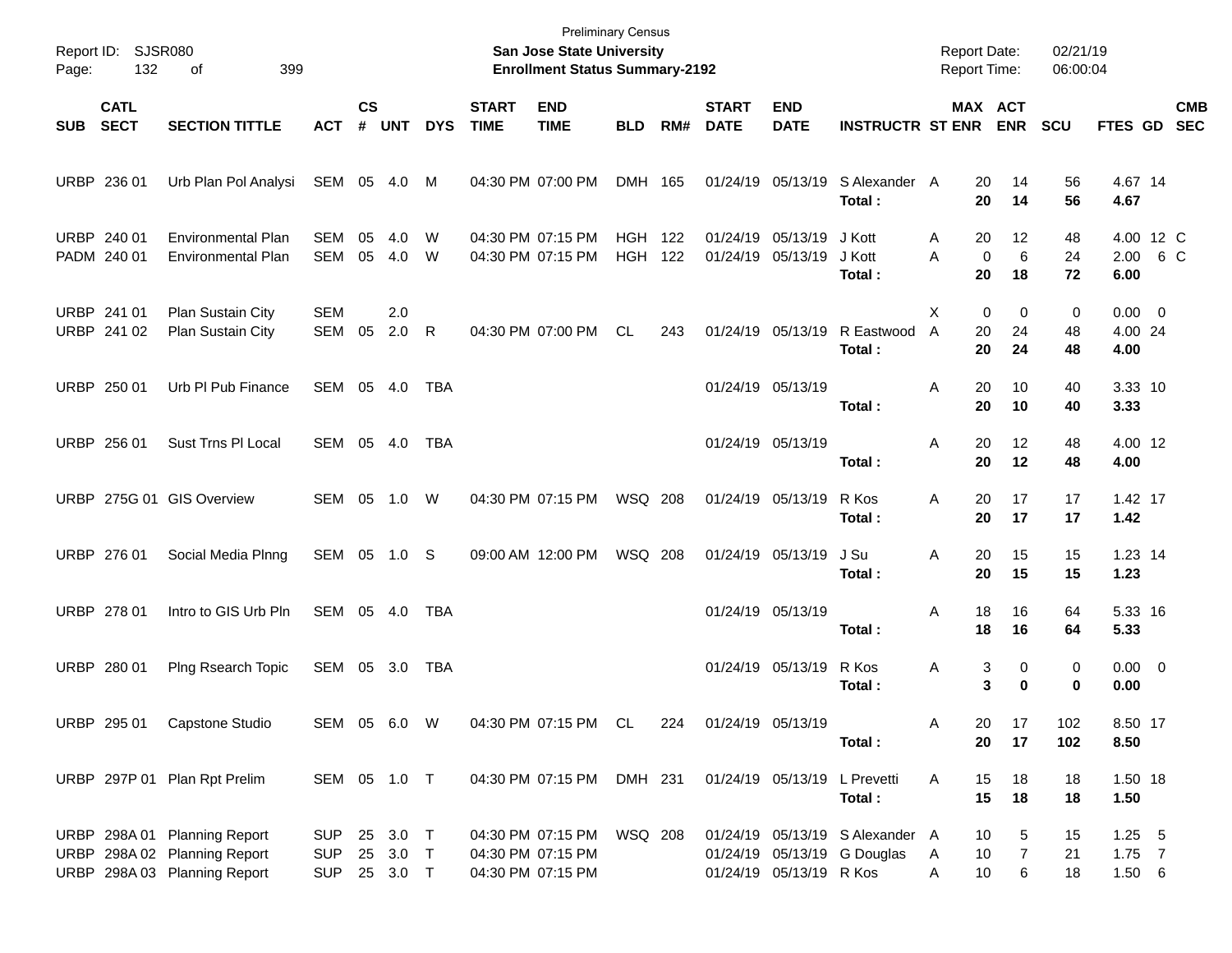| <b>SJSR080</b><br>Report ID:<br>133<br>399<br>οf<br>Page: |                            |                                                              |                          |                    | <b>Preliminary Census</b><br><b>San Jose State University</b><br><b>Enrollment Status Summary-2192</b> |                   |                             |                           |            |     |                             |                                                  |                           |        | <b>Report Date:</b><br>Report Time: |                          | 02/21/19<br>06:00:04 |                       |            |                          |
|-----------------------------------------------------------|----------------------------|--------------------------------------------------------------|--------------------------|--------------------|--------------------------------------------------------------------------------------------------------|-------------------|-----------------------------|---------------------------|------------|-----|-----------------------------|--------------------------------------------------|---------------------------|--------|-------------------------------------|--------------------------|----------------------|-----------------------|------------|--------------------------|
| <b>SUB</b>                                                | <b>CATL</b><br><b>SECT</b> | <b>SECTION TITTLE</b>                                        | <b>ACT</b>               | $\mathsf{cs}$<br># | <b>UNT</b>                                                                                             | <b>DYS</b>        | <b>START</b><br><b>TIME</b> | <b>END</b><br><b>TIME</b> | <b>BLD</b> | RM# | <b>START</b><br><b>DATE</b> | <b>END</b><br><b>DATE</b>                        | <b>INSTRUCTR ST ENR</b>   |        | MAX                                 | <b>ACT</b><br><b>ENR</b> | <b>SCU</b>           | FTES GD               |            | <b>CMB</b><br><b>SEC</b> |
| URBP                                                      | 298A 04                    | <b>Planning Report</b>                                       | <b>SUP</b>               | 25                 | 3.0                                                                                                    | $\top$            |                             | 04:30 PM 07:15 PM         | <b>YUH</b> | 208 | 01/24/19                    | 05/13/19                                         | S Kos<br>Total:           | A      | 10<br>40                            | 5<br>23                  | 15<br>69             | 1.25<br>5.75          | - 5        |                          |
| URBP                                                      |                            | 298B 01 Special Study: Pln R                                 | <b>SUP</b>               | 25                 | 3.0                                                                                                    | TBA               |                             |                           |            |     | 01/24/19                    | 05/13/19                                         | S Alexander A             |        | 10<br>10                            | 6                        | 18                   | 1.50                  | - 6        |                          |
| URBP<br>URBP                                              |                            | 298B 02 Special Study: Pln R<br>298B 03 Special Study: Pln R | <b>SUP</b><br><b>SUP</b> | 25<br>25           | 3.0<br>3.0                                                                                             | TBA<br><b>TBA</b> |                             |                           |            |     | 01/24/19<br>01/24/19        | 05/13/19<br>05/13/19                             | G Douglas<br>R Kos        | A<br>A | 10                                  | 5                        | 15<br>21             | 1.25<br>1.75          | - 5<br>- 7 |                          |
| URBP                                                      |                            | 298B 04 Special Study: Pln R                                 | <b>SUP</b>               | 25                 | 3.0                                                                                                    | TBA               |                             |                           |            |     | 01/24/19                    | 05/13/19                                         | S Kos<br>Total:           | A      | 40<br>70                            | 25                       | 21<br>75             | 1.75<br>6.25          | - 7        |                          |
| <b>Urban &amp; Regional Planning</b><br>Department :      |                            |                                                              |                          |                    |                                                                                                        |                   |                             |                           |            |     |                             |                                                  | Department Total:         |        | 456                                 | 295                      | 946                  | 78.03                 |            |                          |
|                                                           |                            |                                                              |                          |                    |                                                                                                        |                   |                             |                           |            |     |                             | <b>Lower Division:</b><br><b>Upper Division:</b> | <b>Graduate Division:</b> |        | 0<br>45<br>411                      | $\bf{0}$<br>28<br>267    | 0<br>112<br>834      | 0.00<br>8.60<br>69.43 |            |                          |